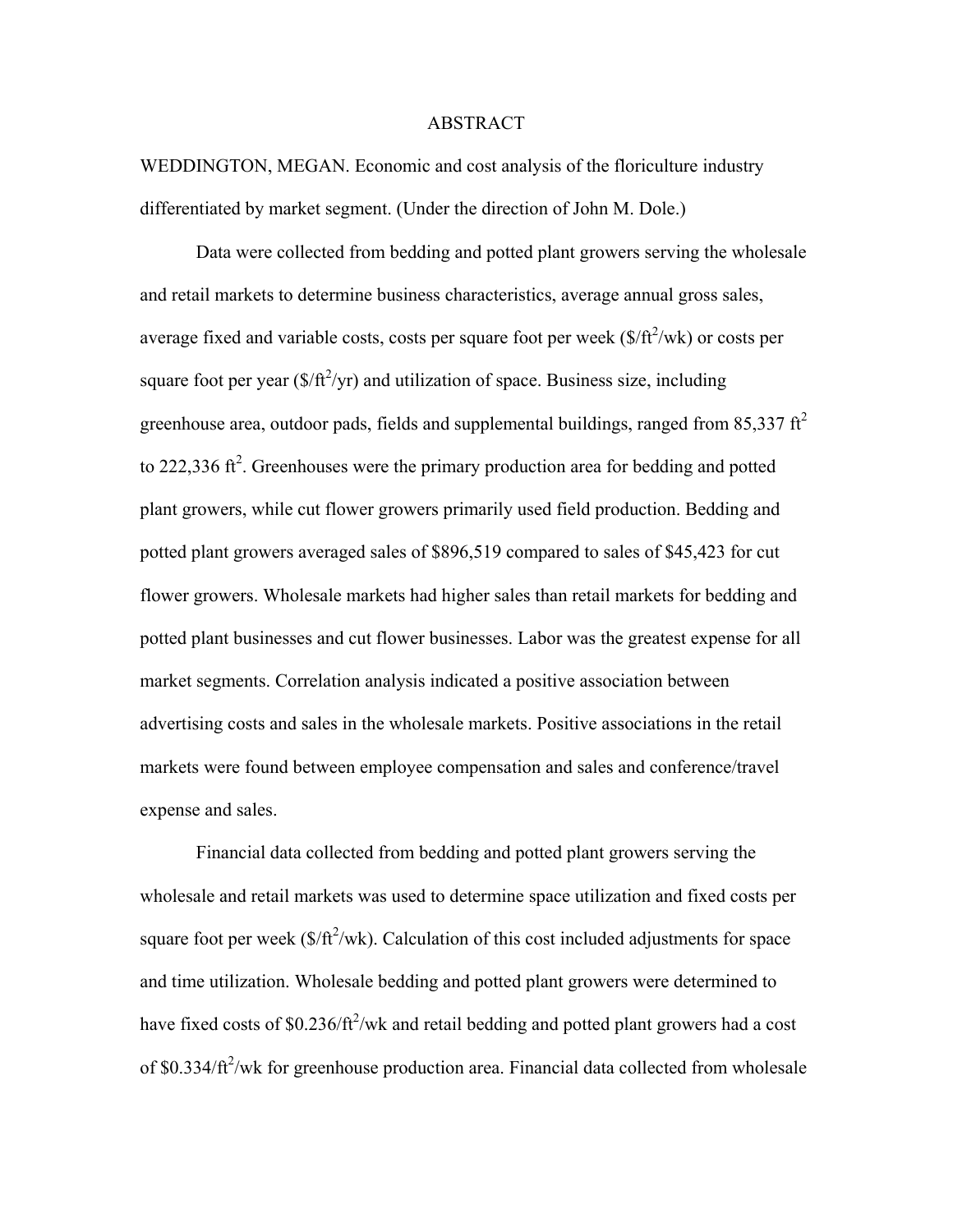and retail cut flower growers were used to determine space utilization and costs per square foot per year  $(\frac{f}{f^2}$ yr). The wholesale cut flower businesses were determined to have a fixed cost of \$1.220/ $\frac{f}{f}$ /yr, while the retail cut flower businesses yielded a cost of  $$0.787/ft^2$ /yr for field production. Businesses can compare their own costs to these industry averages. Costs per square foot per week and costs per square foot per year are valuable tools for business management and efficiency analysis.

Monthly space utilization differentiated by production area was determined for each market segment. Bedding and potted plant growers primarily used greenhouses for production with some production on outdoor pads. Peak greenhouse usage for wholesale bedding and potted plant growers occurred in April (95.5%), and retail bedding and potted plant growers' greenhouses were most utilized in April and May (87.5%). Cut flower growers primarily used field production though some also utilized greenhouse space. Field production peaked in June (85%) for wholesale cut flower growers and in July (88%) for retail cut flower growers.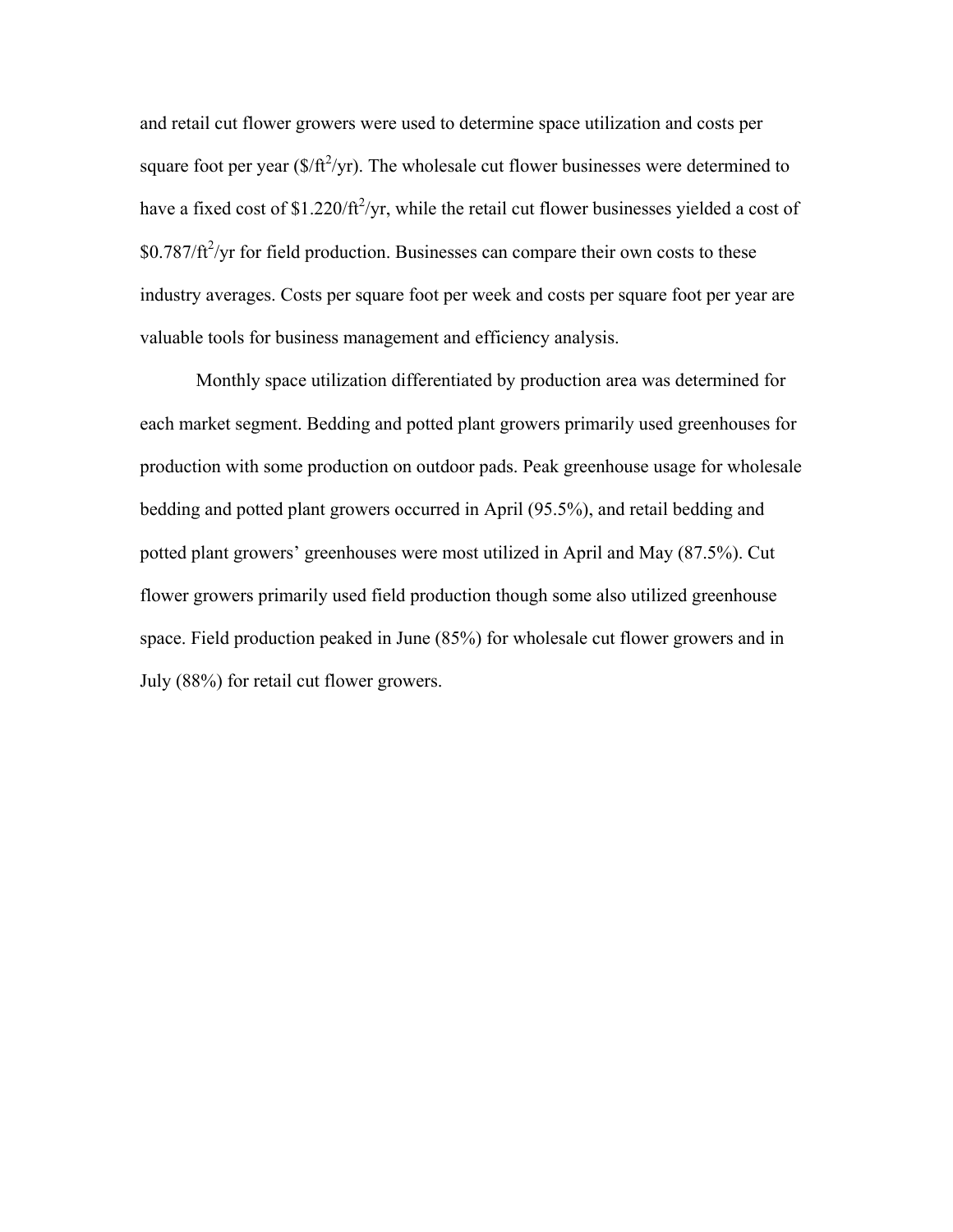## ECONOMIC AND COST ANALYSIS OF THE FLORICULTURE INDUSTRY DIFFERENTIATED BY MARKET SEGMENT

### by **MEGAN WEDDINGTON**

A thesis submitted to the Graduate Faculty of North Carolina State University in partial fulfillment of the requirements for the Degree of Master of Science

## **HORTICULTURAL SCIENCE**

Raleigh

2003

### **APPROVED BY:**

Charles D. Safley Brian E. Whipker

John M. Dole Chair of Advisory Committee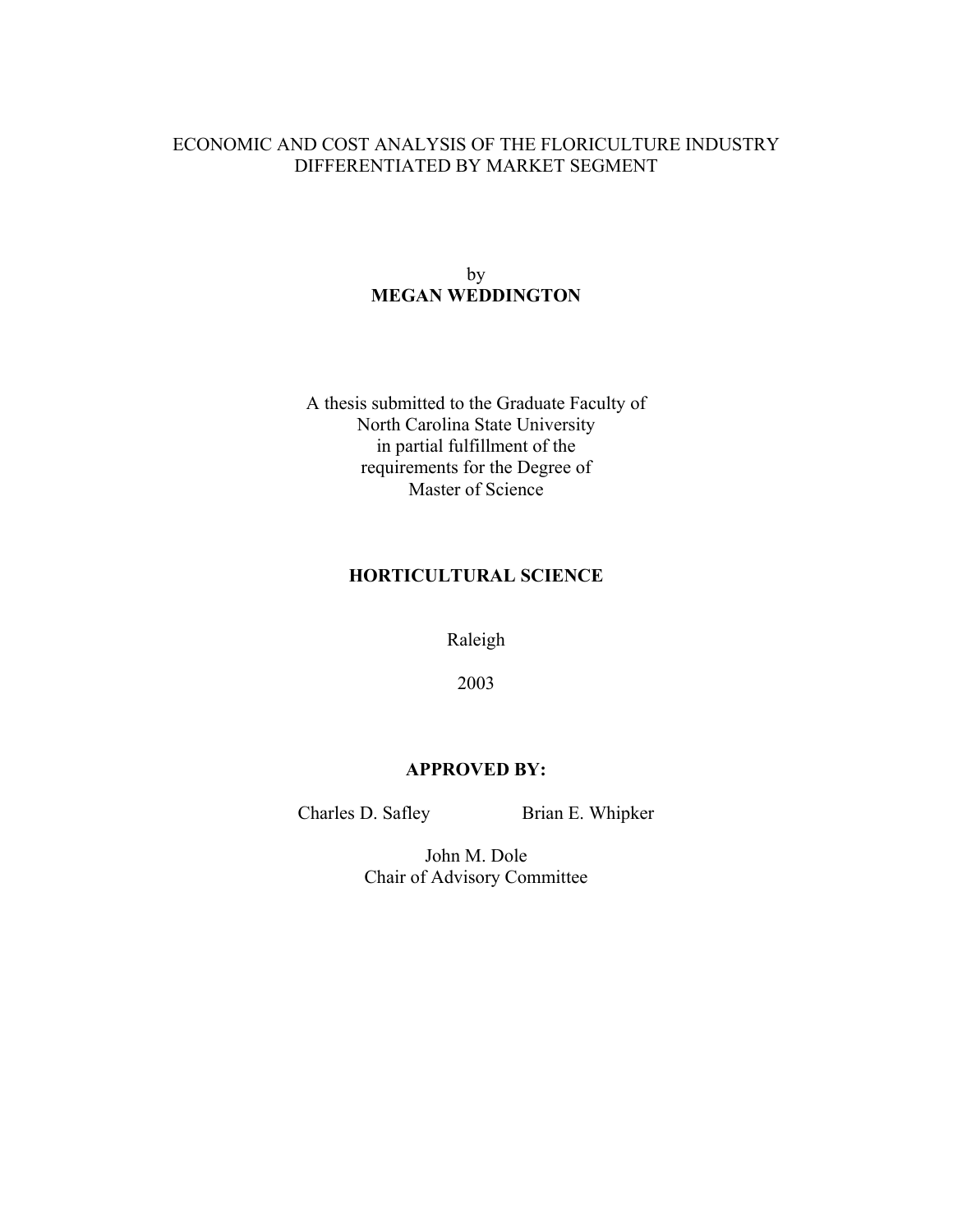#### DEDICATION

I would like to dedicate this body of work to my parents and my fiancé.

Dad, you instilled in me a love of horticulture. You taught me to always pursue that which makes me happy and to be reflective in thought and decisive in action. Mom, you instilled in me a love of learning. You taught me to always try my best and make the best of every situation—even if it's not what I expected. Together, you have demonstrated the value of hard work and the importance of upholding my beliefs. I am most grateful for your endless support and encouragement throughout my academic journey, throughout my life.

Andy, you've been the source of my relief when the rigors of study seemed overwhelming. Your sense of humor, your reassurance, your concern and your devoted friendship reaches across the miles—129 miles, to be exact—to support me daily.

It is with the greatest love and utmost gratitude that I dedicate this culmination of my studies to John and Alice Weddington and Andrew Bame.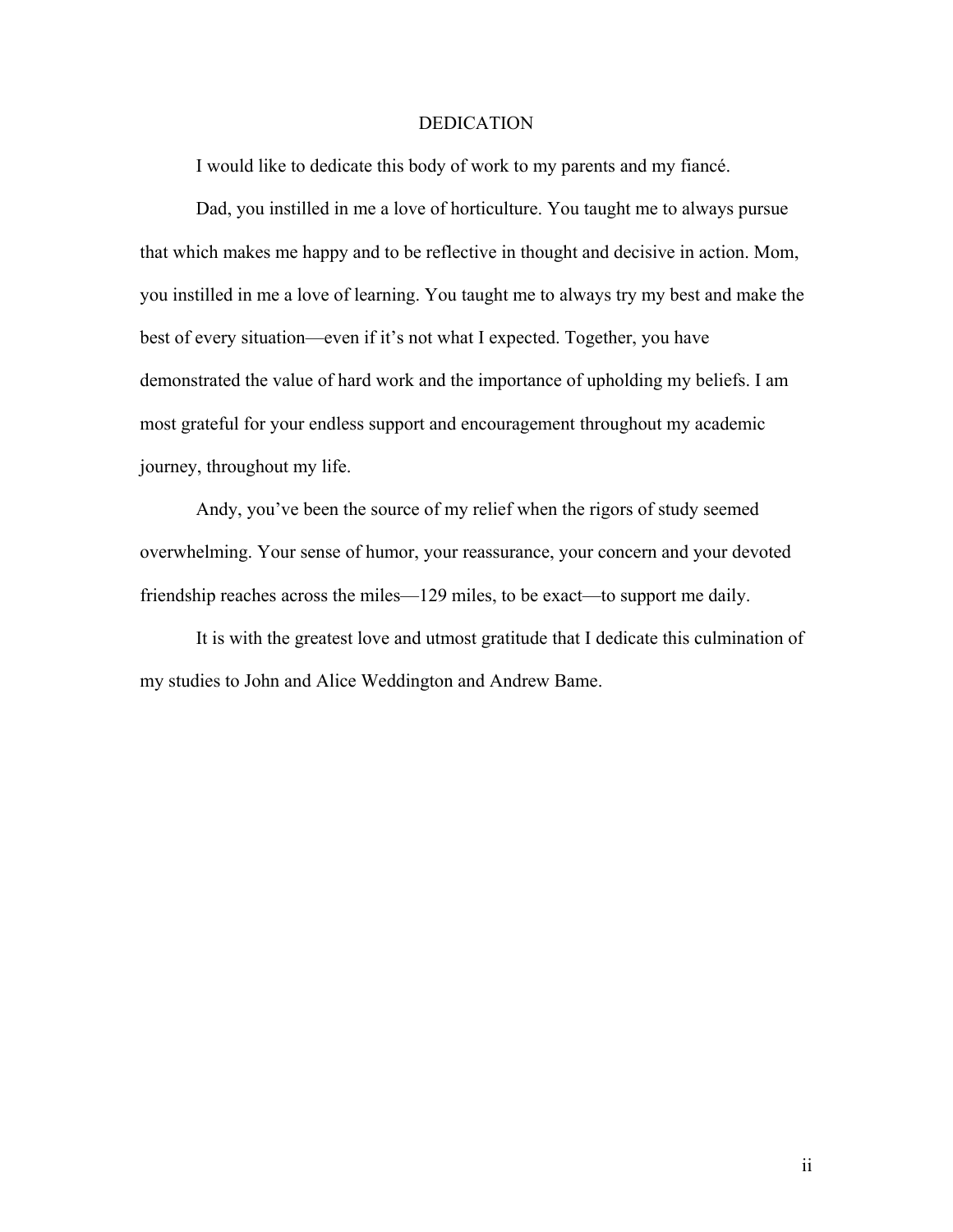#### BIOGRAPHY

Megan Weddington was born on February 13, 1979 in Salisbury, NC. She received her elementary and secondary education in China Grove, NC and graduated from South Rowan High School in 1997.

 She attended North Carolina State University where she participated in the Thomas Jefferson Scholars, a dual degree program. She received a Bachelor of Science degree in horticultural science and a Bachelor of Arts degree in multi-disciplinary studies with a concentration in science journalism. Megan was recognized as a Class of 2001 Valedictorian.

 Megan is the daughter of John and Alice Weddington of China Grove, North Carolina.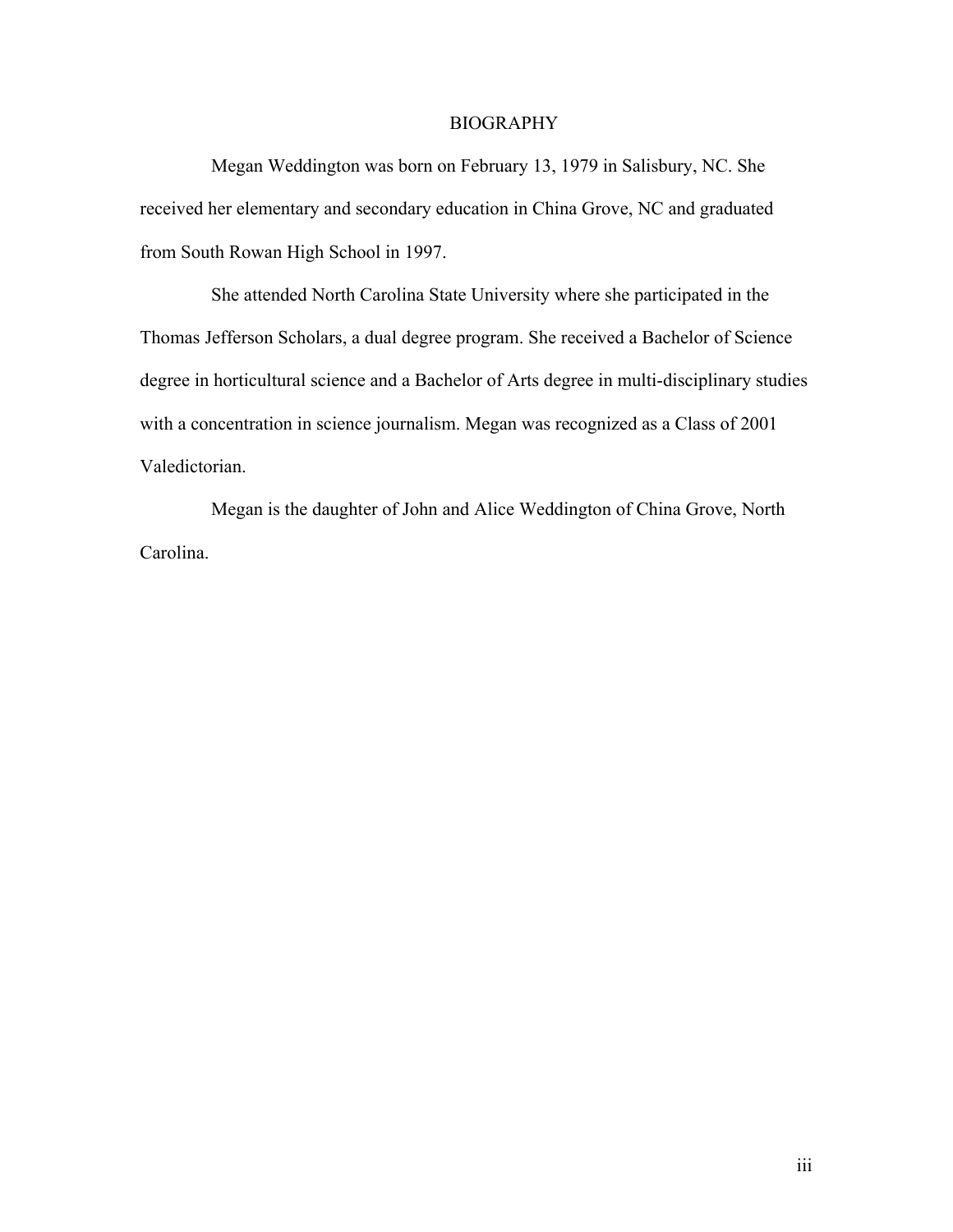#### ACKNOWLEDGEMENTS

 I wish to express my deepest sincere thanks to John Dole, my teacher, my advisor and my friend. John has provided professional guidance and personal support throughout my degree program.

 Thanks to Brian Whipker and Charles Safley, my committee members, who have offered time and guidance through the research process. Their commitment to the industry, as is evidenced by their own research efforts, gave me confidence to pursue this research of practical management tools.

 Thanks also to Lane Greer, Diane Mays, Ingram McCall, Frankie Fanelli and the other floriculturists who have energized the learning and work environment. Their friendship has been invaluable over the past two years.

 Kurt Weddington, my younger brother, thanks for always making sure I kept things in perspective, in my research and in life. I know I can always count on you for an honest opinion and practical advice.

 Vanessa Corriher, Stephanie Sharples, Stephanie Avett, Cheri Borries and Amanda Guthrie—thank you for lots of laughter, encouragement and a constant interest in how school was going.

 I am grateful to my fellow graduate students for their contagious enthusiasm to learn. Their dedication to their field is admirable and their desire to share their knowledge and love of horticulture has been an inspiration.

 Thanks also to the faculty and staff in the Department of Horticultural Science whose commitment to student development in and outside the classroom has resulted in a rewarding graduate experience.

iv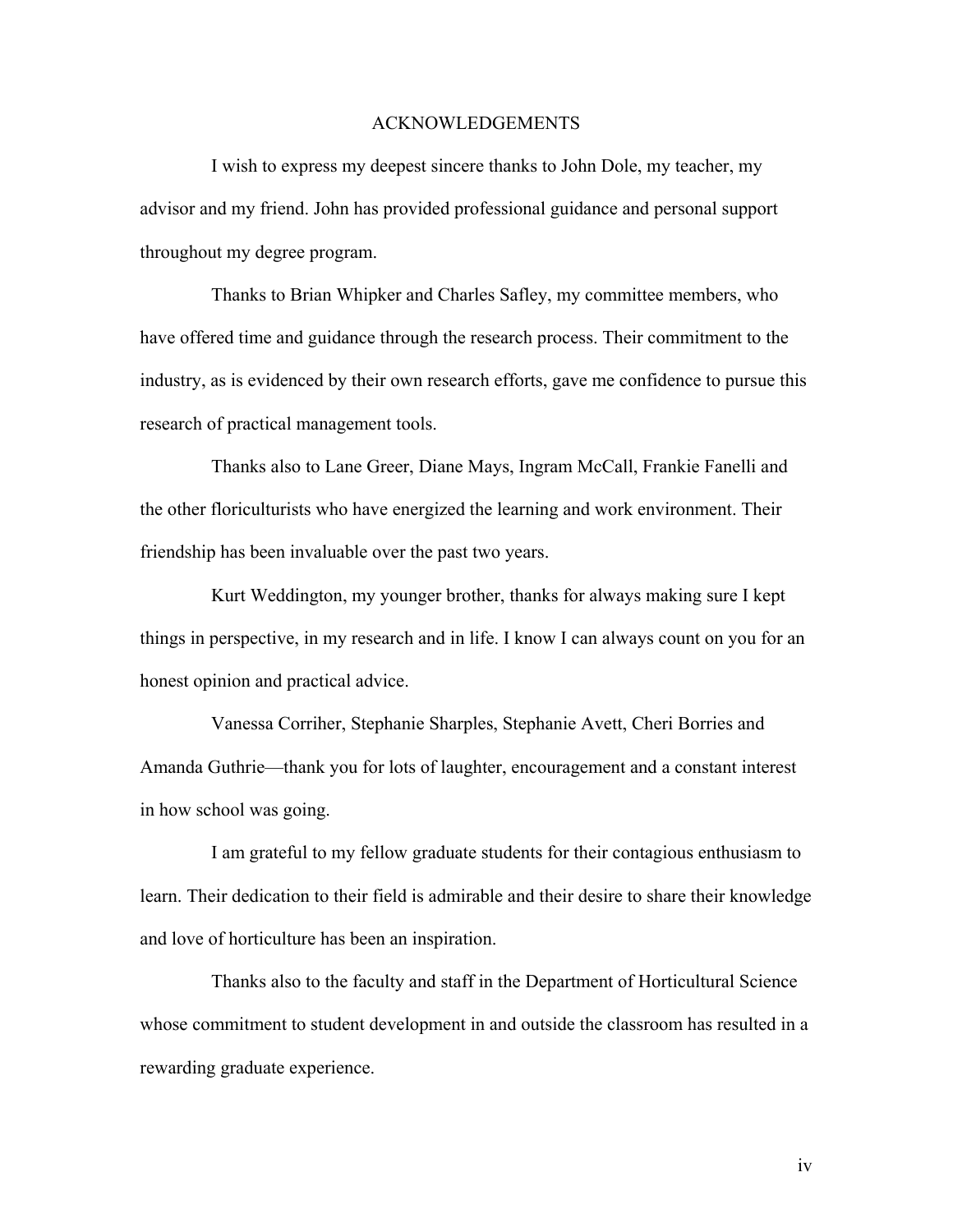|                                                              | Page |
|--------------------------------------------------------------|------|
|                                                              |      |
|                                                              |      |
|                                                              |      |
|                                                              |      |
|                                                              |      |
|                                                              |      |
|                                                              |      |
| ECONOMIC ANALYSIS OF THE FLORICULTURE INDUSTRY               |      |
|                                                              |      |
|                                                              |      |
|                                                              |      |
|                                                              |      |
| Wholesale bedding and potted plant growers selling           |      |
|                                                              |      |
|                                                              |      |
| Wholesale cut flower growers selling primarily to            |      |
|                                                              |      |
|                                                              |      |
|                                                              |      |
|                                                              |      |
|                                                              |      |
| COST ANALYSIS OF THE FLORICULTURE INDUSTRY                   |      |
|                                                              |      |
|                                                              |      |
|                                                              |      |
|                                                              |      |
| Wholesale bedding and potted plant growers selling           |      |
|                                                              |      |
|                                                              |      |
|                                                              |      |
| Wholesale cut flower growers selling primarily to            |      |
|                                                              |      |
|                                                              |      |
|                                                              |      |
|                                                              |      |
|                                                              |      |
|                                                              |      |
| Appendix A. Floriculture Cost Efficiency Analysis Survey  66 |      |
|                                                              |      |

# TABLE OF CONTENTS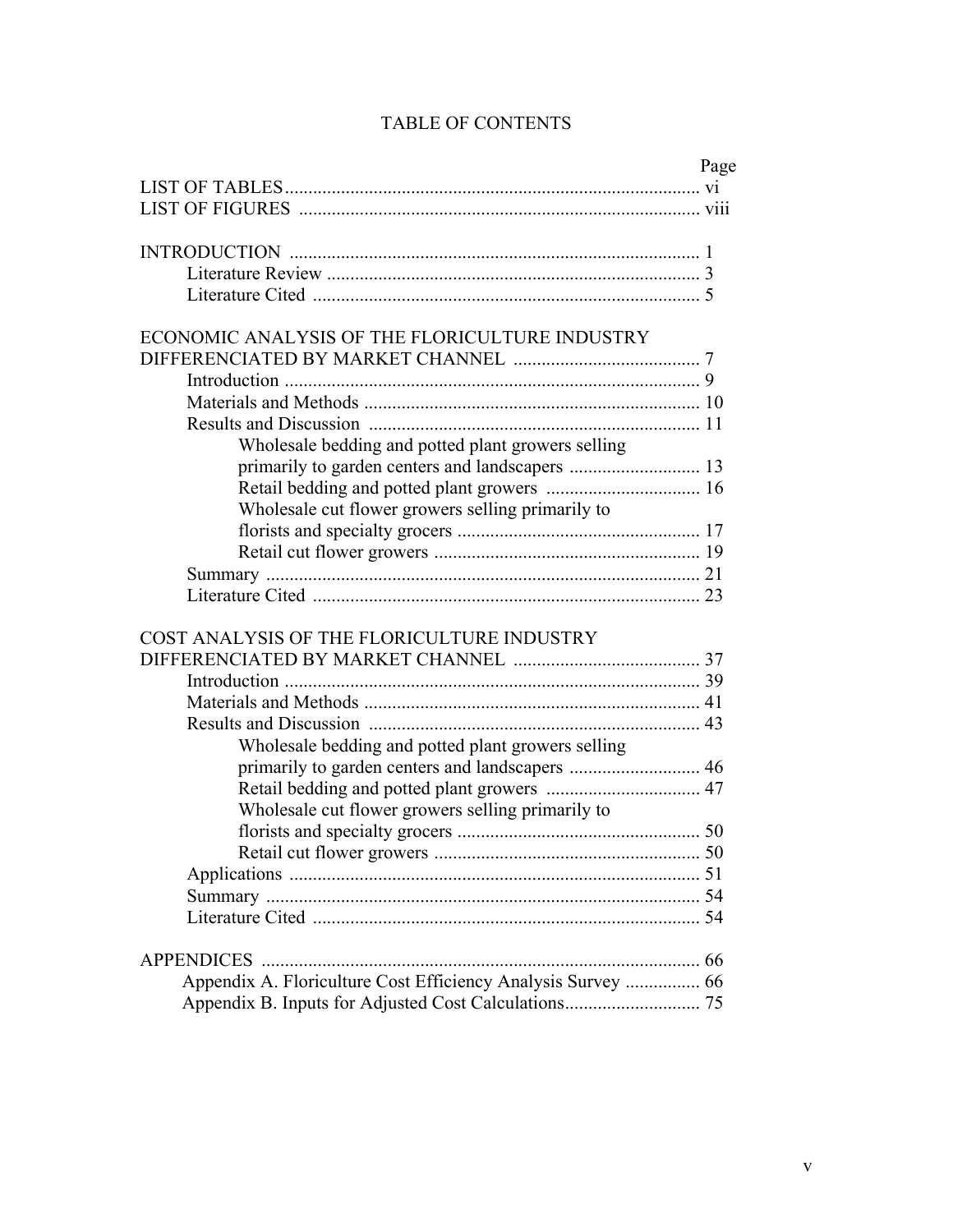# LIST OF TABLES

|             |                                                                                                                                                                                                                                                                          | Page |
|-------------|--------------------------------------------------------------------------------------------------------------------------------------------------------------------------------------------------------------------------------------------------------------------------|------|
| Chapter I.  | 1. Business parameters for wholesale bedding and potted plant<br>growers selling primarily to garden centers and landscapers  24                                                                                                                                         |      |
|             | 2. Revenue for wholesale bedding and potted plant growers selling<br>primarily to garden centers and landscapers, retail bedding and<br>potted plant growers, wholesale cut flower growers selling<br>primarily to florists and specialty grocers, and retail cut flower |      |
|             | 3. Expenses for wholesale bedding and potted plant growers selling                                                                                                                                                                                                       |      |
| 4.          | Selected correlations for wholesale bedding and potted plant<br>growers selling primarily to garden centers and landscapers  27                                                                                                                                          |      |
|             | 5. Business parameters for retail bedding and potted plant growers  28                                                                                                                                                                                                   |      |
|             |                                                                                                                                                                                                                                                                          |      |
| 7.          | Selected correlation for retail bedding and potted plant growers  30                                                                                                                                                                                                     |      |
|             | 8. Business parameters for wholesale cut flower growers selling primarily                                                                                                                                                                                                |      |
|             | 9. Expenses for wholesale cut flower growers selling primarily to                                                                                                                                                                                                        |      |
|             | 10. Selected correlations for wholesale cut flower growers selling                                                                                                                                                                                                       |      |
|             | 11. Business parameters for retail cut flower growers  34                                                                                                                                                                                                                |      |
|             |                                                                                                                                                                                                                                                                          |      |
|             |                                                                                                                                                                                                                                                                          |      |
| Chapter II. | 1. Percent utilization of production areas for bedding and potted                                                                                                                                                                                                        |      |

2. Percent utilization of production areas for cut flower growers ........... 57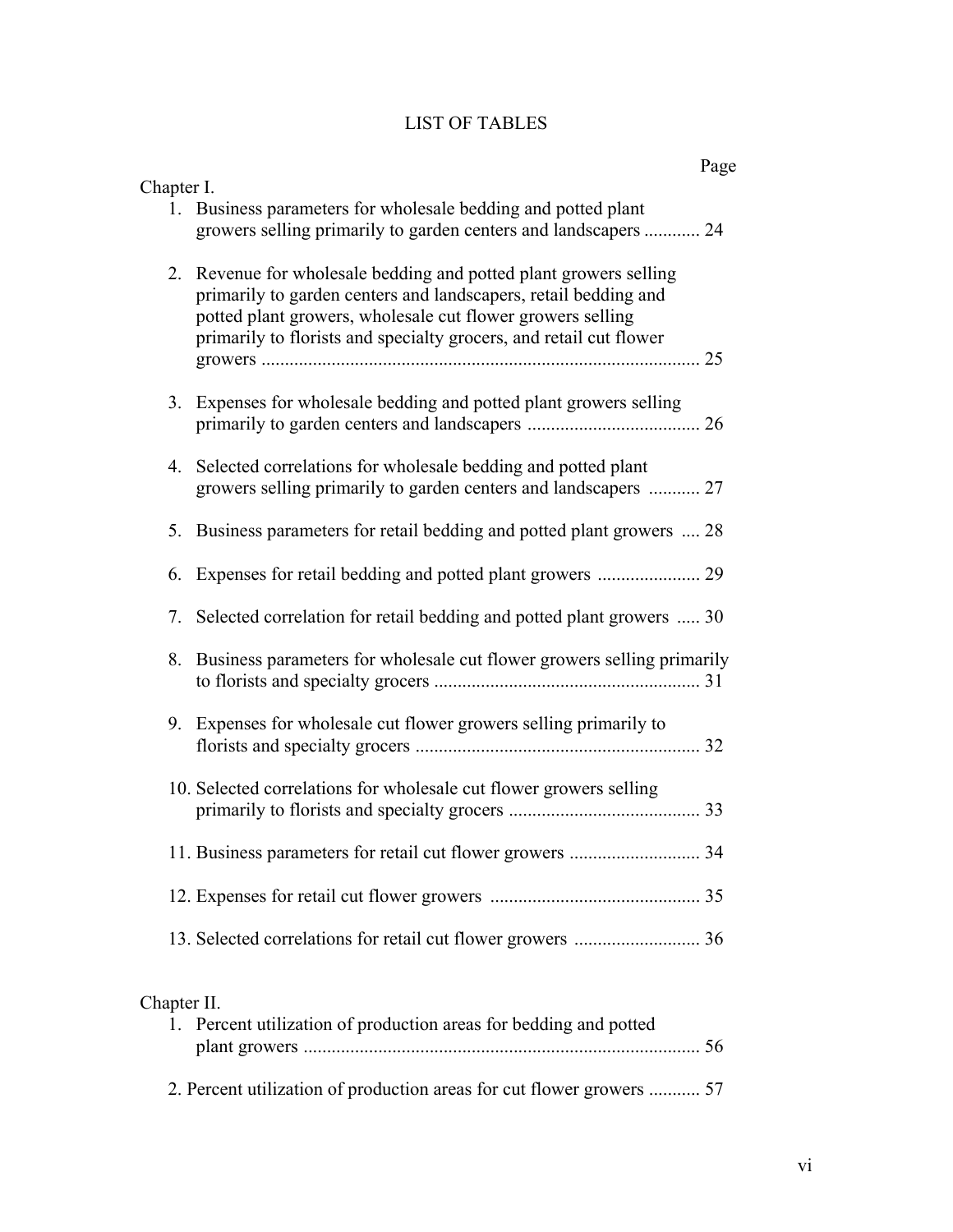|                                                                                                                                         | 58 |
|-----------------------------------------------------------------------------------------------------------------------------------------|----|
| 4. Overall mean fixed costs $(\hat{\mathbf{S}})$ , distribution of expenses $(\%)$ and                                                  |    |
| 5. Costs per square foot per week for bedding and potted plant<br>growers and costs per square foot per year for cut flower growers  60 |    |
| Appendix B<br>1. Inputs used for the calculation of $\frac{\pi^2}{\text{wt}^2}$ wk for wholesale bedding                                | 76 |
| 2. Inputs used for the calculation of $\frac{\pi^2}{\text{w}}$ for retail bedding and                                                   |    |
| 3. Inputs used for the calculation of $\frac{\sqrt{t^2}}{\gamma r}$ for wholesale cut flower                                            | 78 |
| 4. Inputs used for the calculation of $\frac{f}{f}$ / $\frac{f^2}{y}$ for retail cut flower                                             | 79 |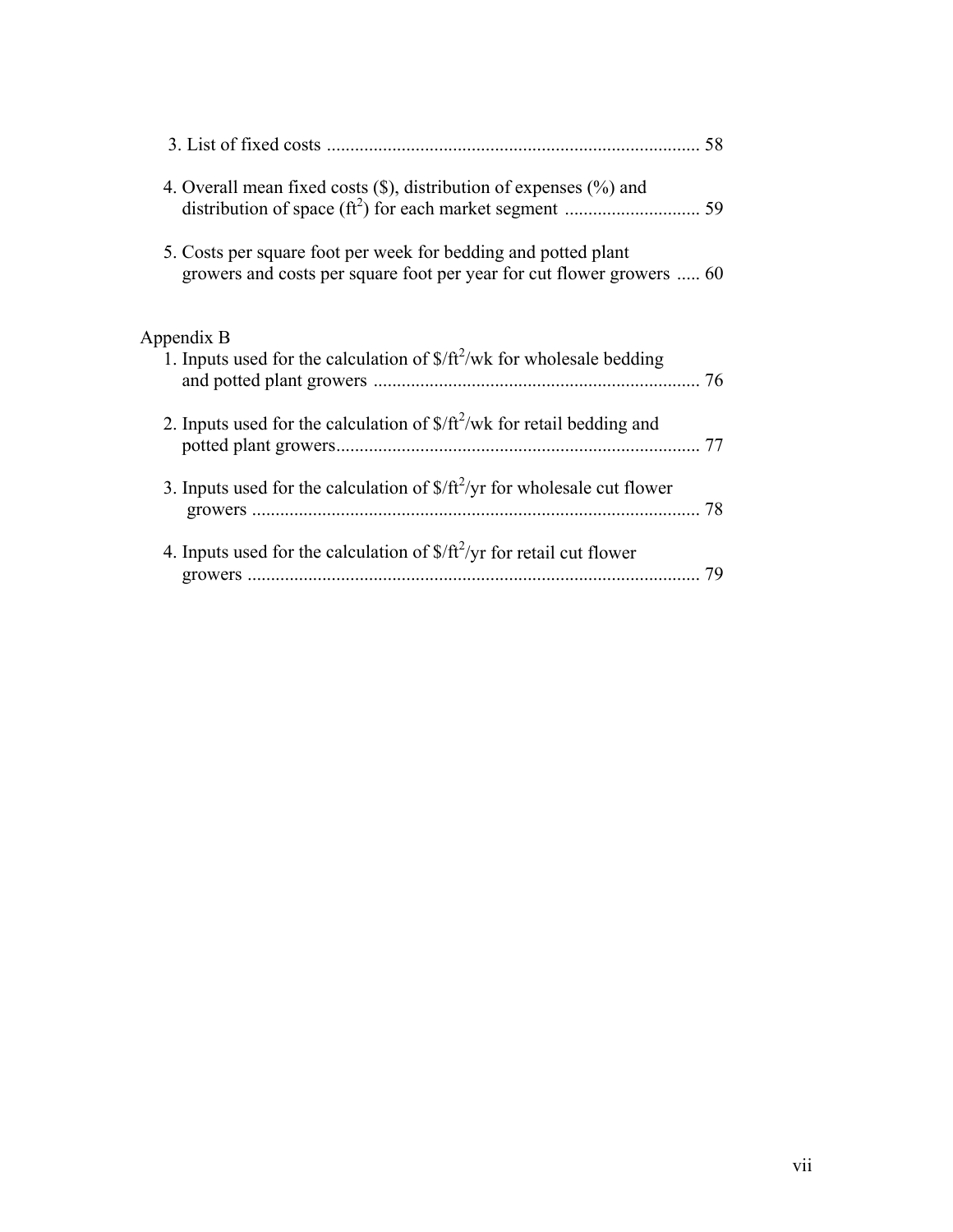## LIST OF FIGURES

| 1. Utilization of production areas for wholesale bedding and potted                                                                     |  |
|-----------------------------------------------------------------------------------------------------------------------------------------|--|
| 2. Utilization of production areas for retail bedding and potted plant                                                                  |  |
| 3. Rate of cost increase over time comparing the results of this<br>research to estimations using economic indices in 1994 and 2001  63 |  |
| 4. Utilization of production areas for wholesale cut flower growers  64                                                                 |  |
|                                                                                                                                         |  |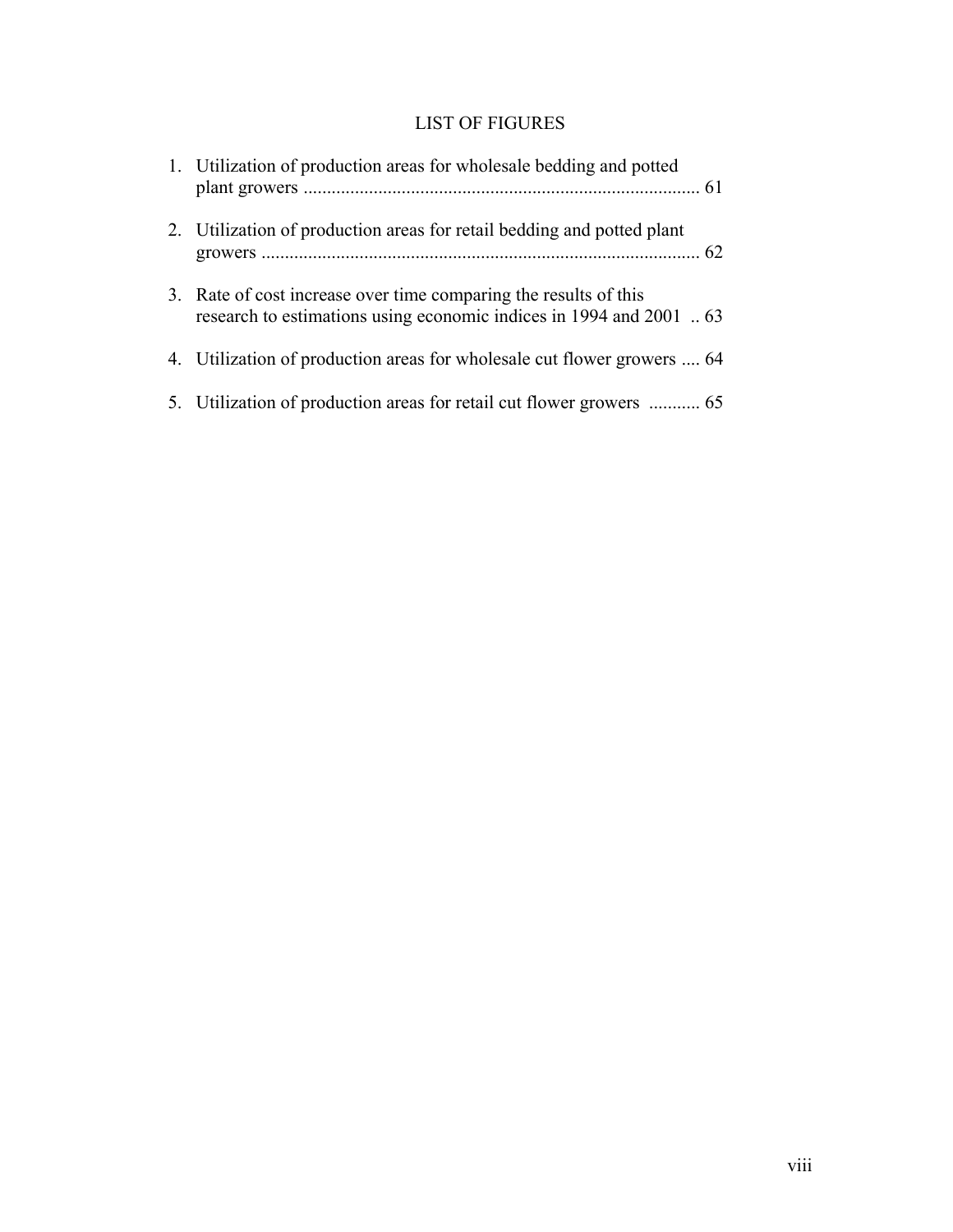#### **Introduction**

 The floriculture industry has become a significant contributor to the total agricultural economy. The 1997 United States Census of Agriculture reported floriculture sales greater than \$4.4 billion (United States Department of Agriculture, 2000). In North Carolina, the 2000 estimate for total wholesale value of all floriculture crops was \$160.8 million (North Carolina Department of Agriculture & Consumer Services, 2002). With advanced breeding techniques, the diversity of plant material continues to grow in a direction guided by consumer desires and production needs.

While the industry is strong and growing, several concerns exist. Many small retailers find themselves competing with "big box" stores (mass marketers) whose large budgets and diverse product lines allow them to sell a higher volume of product at a lower profit margin. Some growers supplying mass marketers are faced with the task of merchandising their products, increasing labor needs beyond traditional production inputs and subsequently increasing labor costs. The cut flower industry faces increased international competition as the quality of imported cut flowers has increased while the prices have remained low. Also, the rising cost of fuel has forced many growers to alter their production schedules or product selection. As plant suppliers invest in research to develop superior plant material, i.e. well branched with plentiful flowers, disease resistance or specific flower colors—they patent and license their product to recoup their research and development costs through royalties paid by the grower. The increase in the cost of plant material means growers must pass this cost onto the consumers. Reluctant markets may require education and promotional activities to increase the consumers' perceived value of these crops.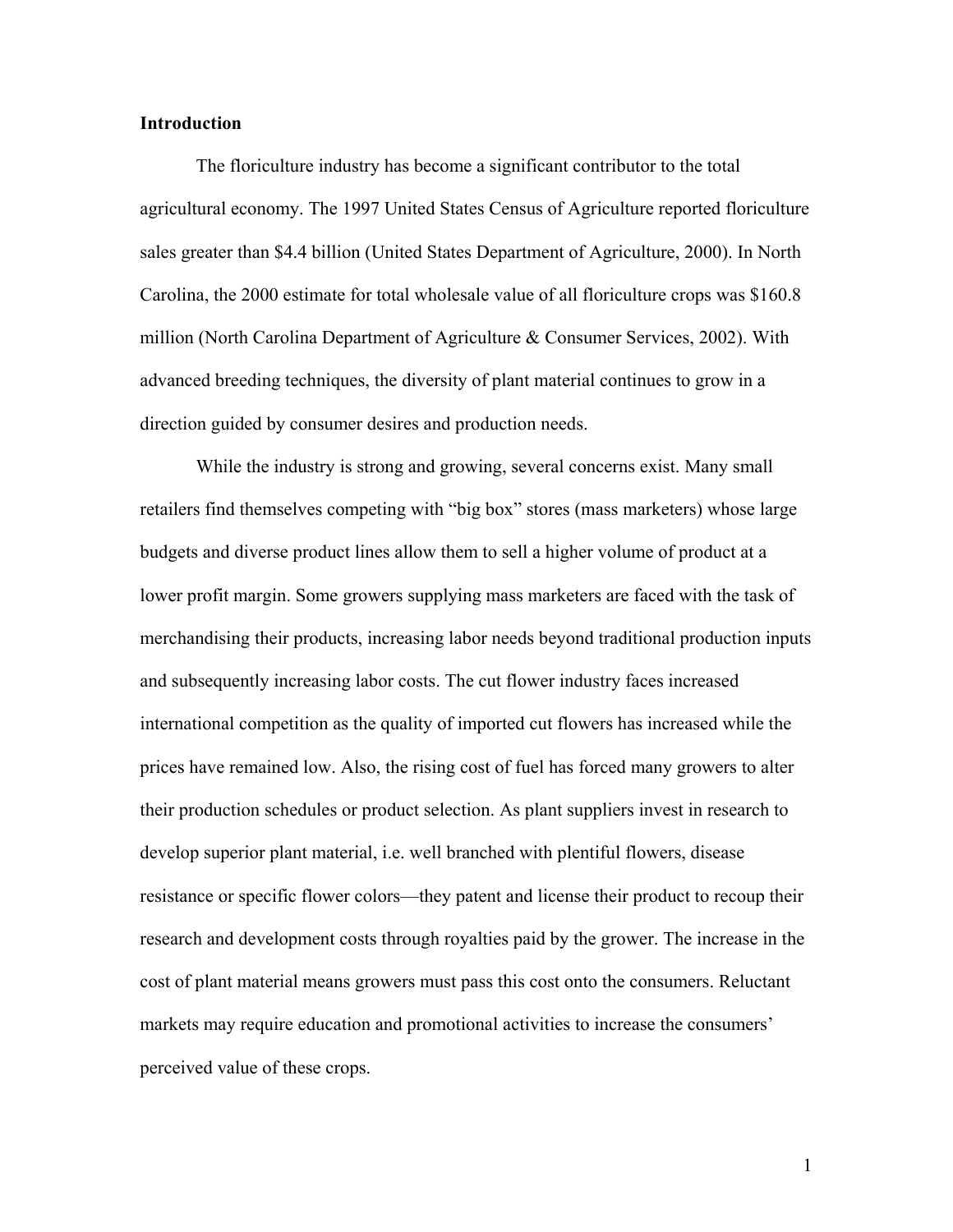To overcome the challenges facing today's grower, good management practices are essential. Members of the floriculture industry are primarily plantsmen and the management of the business is a secondary concern. As plantsmen, growers are interested in producing a quality crop. However, to maintain a successful business, to distribute that quality crop to the gardening public, growers must also consider costs of production to ensure a return on their investments of time and money.

 This research offers growers a management tool that can be used to identify areas of inefficiency by comparing their firm's costs with the average costs of other firms in similar market channels. Most firms currently have little idea how their business compares to others in the industry. Since cut flower growers and bedding and potted plant growers have different significant costs, separate analyses were done for each of these industry segments.

 Production decisions are often based on intuition or previous experience with little regard to economic impact. To maximize efficiency in an increasingly competitive market, firms must determine the most cost effective production method. To compare possible methods, growers can calculate the total cost of producing a crop using the cost per square foot per week ( $\frac{f}{f}$ /wk) or cost per square foot per year ( $\frac{f}{f}$ /yr) method. This figure is important because it incorporates crop timing with fixed and variable costs. For best management, each greenhouse business should perform a yearly cost analysis to account for production changes.

 Cost accounting budgets can and should be used to establish a minimum selling price based on accurate production costs. A final selling price should include a fair return on the investment to yield a profit. Many producers, especially small and recently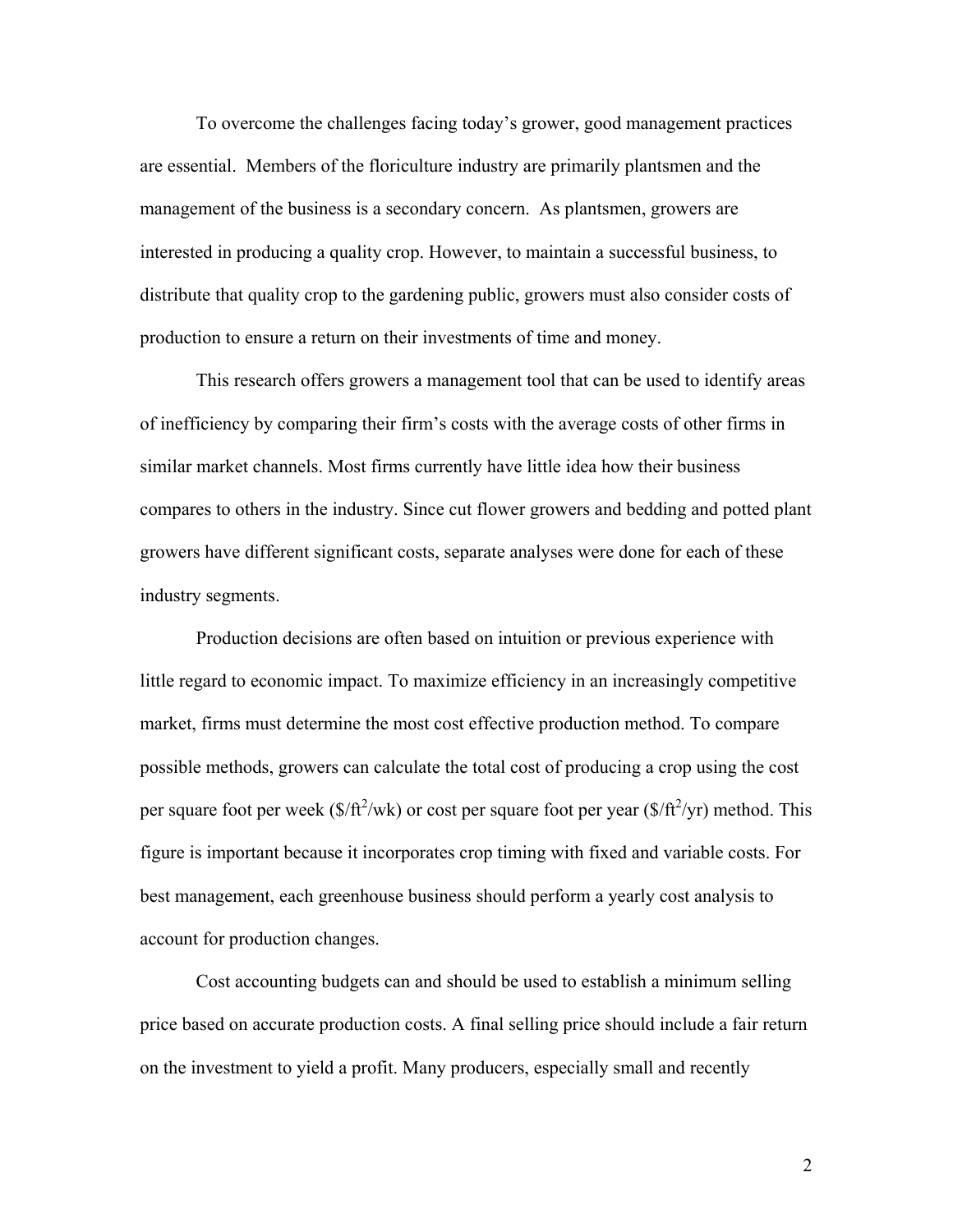established businesses, rely solely on competitive pricing. This is poor financial management since the competitor's production costs are likely different (perhaps even less), and their prices may not be based on their production costs. However, in the market-driven economy, the producer must be sensitive to the consumer's valuation. By understanding the market value of a product, the producer can determine if he/she can provide that product at a lower cost to ensure a profit. Another pricing "strategy" is to increase all prices a given percentage periodically. This method is flawed since it fails to reflect changes in production costs. Over time, cost changes will occur, but it is unlikely that all crops will be affected in the same way. Cost analysis is the key to evaluating business alternatives and developing an effective pricing strategy.

#### **Literature Review**

 In 1980, Brumfield et al. (1982) analyzed fixed costs of greenhouse firms differentiated by size of firm and market channel. Since then, however, little comprehensive work has been done in the greenhouse industry that would yield a current cost per square foot per week figure. Brumfield's focus on fixed costs allowed managers to evaluate the effects of changes in firm size, machine replacement or market channel. Expenses are most commonly calculated on a square foot basis in the greenhouse industry, which allows managers to compute expenses involved in production of various sized merchandise units.

Cavins and Dole  $(2001)$  incorporated  $\frac{f(t^2)}{w}$  into experiments which evaluated the affects of photoperiod, juvenility and light intensity on the production and economics of cut *Campanula* stems. The  $\frac{f(t^2)}{w}$ k calculation from Brumfield et al. (1982) for small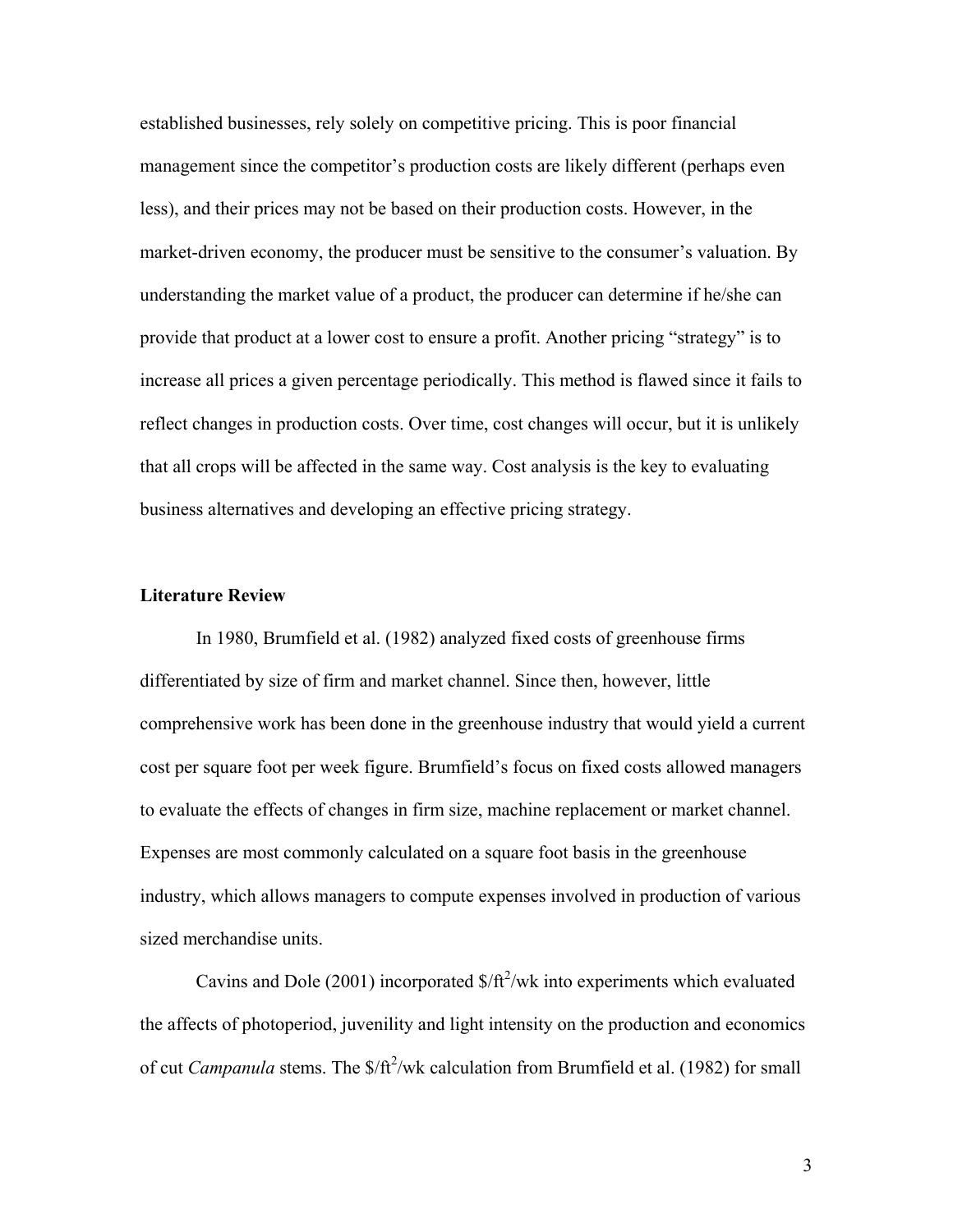growers serving floral shops was used and adjusted using the consumer price index. A current  $\frac{f(t^2)}{w}$  figure would yield a more accurate analysis of profitability and would not rely on a non-industry measure for an updated figure.

 Jenkins and Brumfield (1987) analyzed costs to determine whether plug or seedling production is more cost effective. Their analysis also differentiated between size of firm and the presence or absence of automation for plug production. Jenkins and Brumfield analyzed per unit costs and found that most firms had lower costs using plug production rather than seedling production. This type of analysis should be employed by greenhouse business according to their production alternatives.

Brumfield and Sim (1987) took a closer look at automation by analyzing technology use in Pennsylvania floriculture production. They determined that nine statistical clusters, based on 32 technologies, described the state of automation in the industry. Distinguishing factors included media preparation techniques, watering and fertilizing systems, product transport systems, environmental control systems, and management and marketing techniques.

 Prince et al. (1987) surveyed growers throughout the United States to determine how the industry is segmented by product mix, marketing season and channel of distribution. They found that six segments exist, some specializing in specific pot sizes, marketing seasons and channels of distribution, while other segments tend to diversify their production and marketing behavior. This variability raises questions concerning management strategies of production, marketing and finance of the firms. Greater diversity within a firm results in a more complex cost analysis.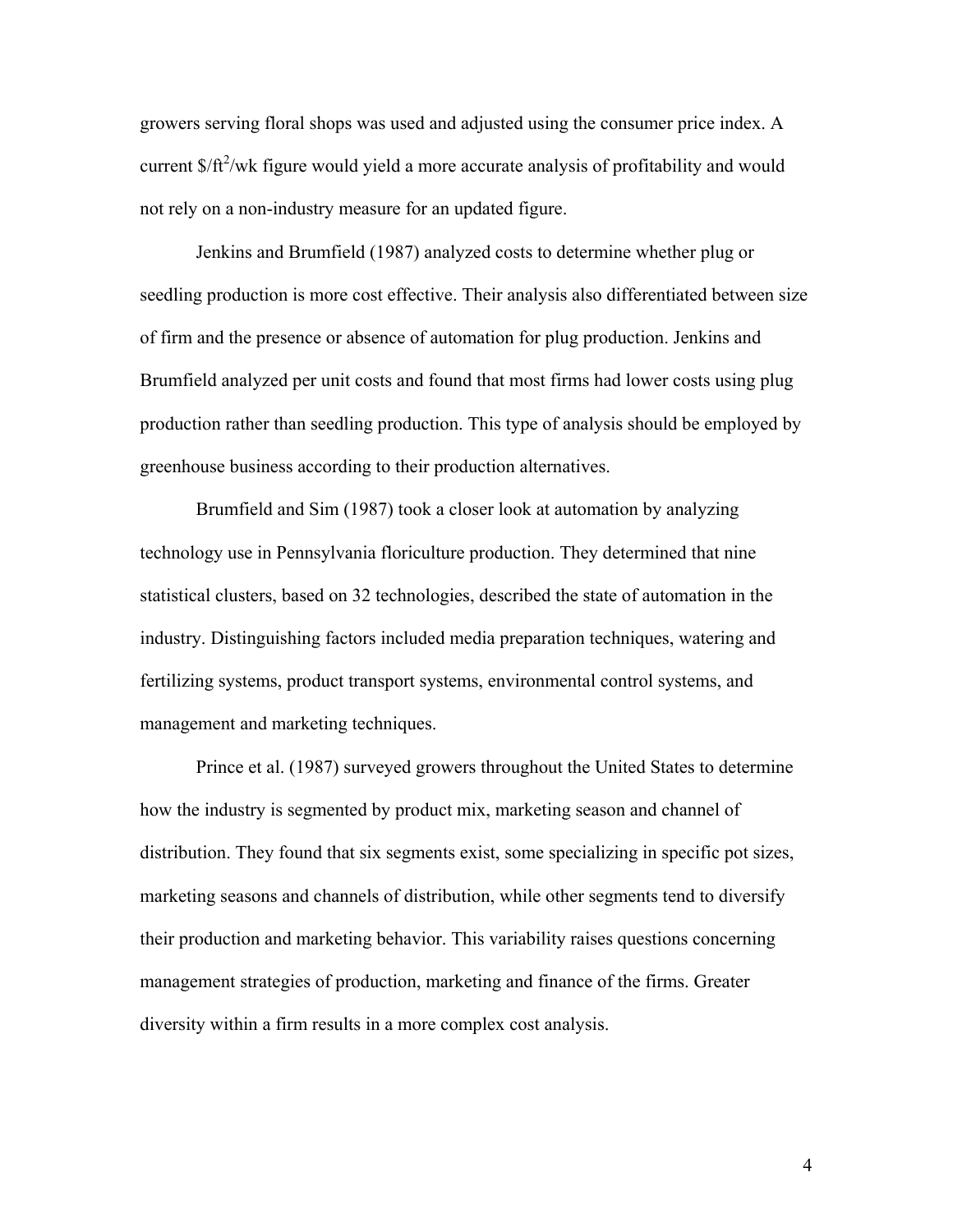Economic analyses are also used to show the importance of the greenhouse industry to a state's economy. Uva (1991) and Uva and Richards (2003) analyzed the economic dimensions of the greenhouse industry in New York by surveying businesses and researching USDA census information. They determined the contribution of sales, business size and employment to New York's economy. Industry sales were found to vary significantly depending on the business size and market outlets.

 Individual commodity groups within the floriculture industry have offered financial management advice as well. Gunter and Otte (1978) approximated foliage plant costs using existing records. Additionally, they related the costs to market prices and profits. The bedding plant growers have been given similar means to measure profitability of their operations (Strain, 1981).

#### **Literature Cited**

- Brumfield, R.G. and L.E. Sim. 1987. An analysis of Pennsylvania floricultural production differential technology. Acta Hori. 203:139-146.
- Brumfield, R.G., P.V. Nelson, A.J. Coutu, D.H. Willits, and R.S. Sowell. 1982. Fixed cost and greenhouse firms differentiated by size of firm and market channel. N.C. Agr. Res. Ser. Tech. Bul. No. 269.
- Cavins T.J. and J.M. Dole. 2001. Photoperiod, juvenility, and high intensity lighting affect flowering and cut stem quality of *Campanula* and *Lupinus.* HortScience 36:1192-1196.
- Gunter, D.L. and J.A. Otte. 1978. A guide for estimating foliage plant costs. Fla. Coop. Ext. Circ. 436.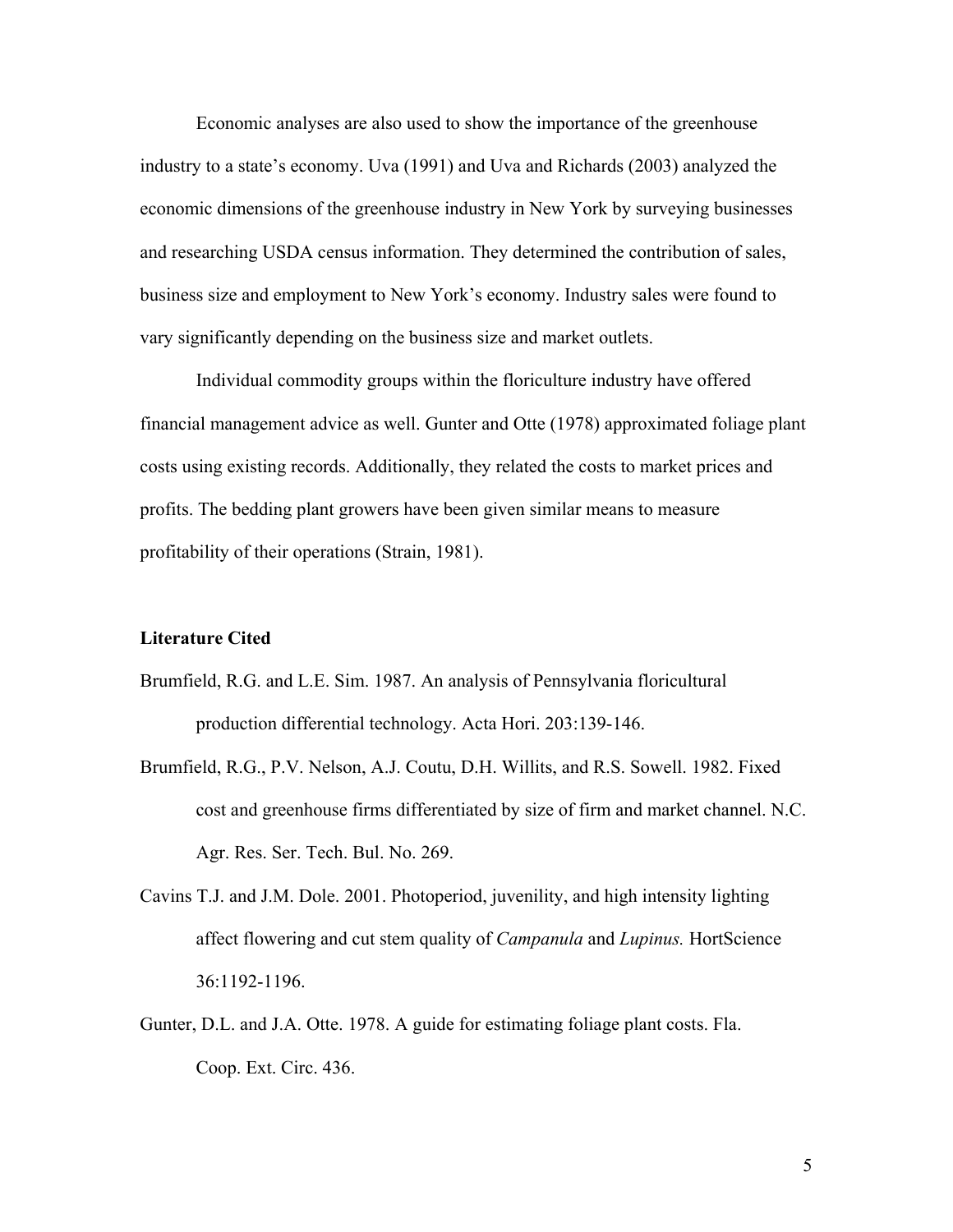- Jenkins, C.R. and R.G. Brumfield. 1987. Economic analysis of the Pennsylvania bedding plant industry. Acta Hort. 203:131-137.
- North Carolina Department of Agriculture and Consumer Services. 2000. Agriculture Statistics Division—Floriculture. [Internet] Available from: <www.ncagr.com/stats/flor/flrallyr.htm> [Accessed February, 2002].
- Prince, T.L., D.A. Schilling, W.T. Rhodus, S.L. Born, and J.G. Seeley. 1987. Segmenting the flowering plant industry by product mix, marketing season, and channel of distribution. Acta Hort. 203:205-212.
- Strain, J.R. 1981. Analyzing financial statements: bedding plant operations. Univ. of Fla. Staff Paper Series 177.
- United States Department of Agriculture. 2000. 1997 Census of Agriculture, Census of Horticultural Specialties (1998). Volume 3, Special Studies, Part 2. Wash., D.C.
- Uva, W.L. 1991. An analysis of the economic dimensions of the New York state greenhouse industry. Res. Bul. 99-08.
- Uva, W.L., and S. Richards. 2003. New York greenhouse business summary and financial analysis. NY Coop. Ext. Bul. 2003-09.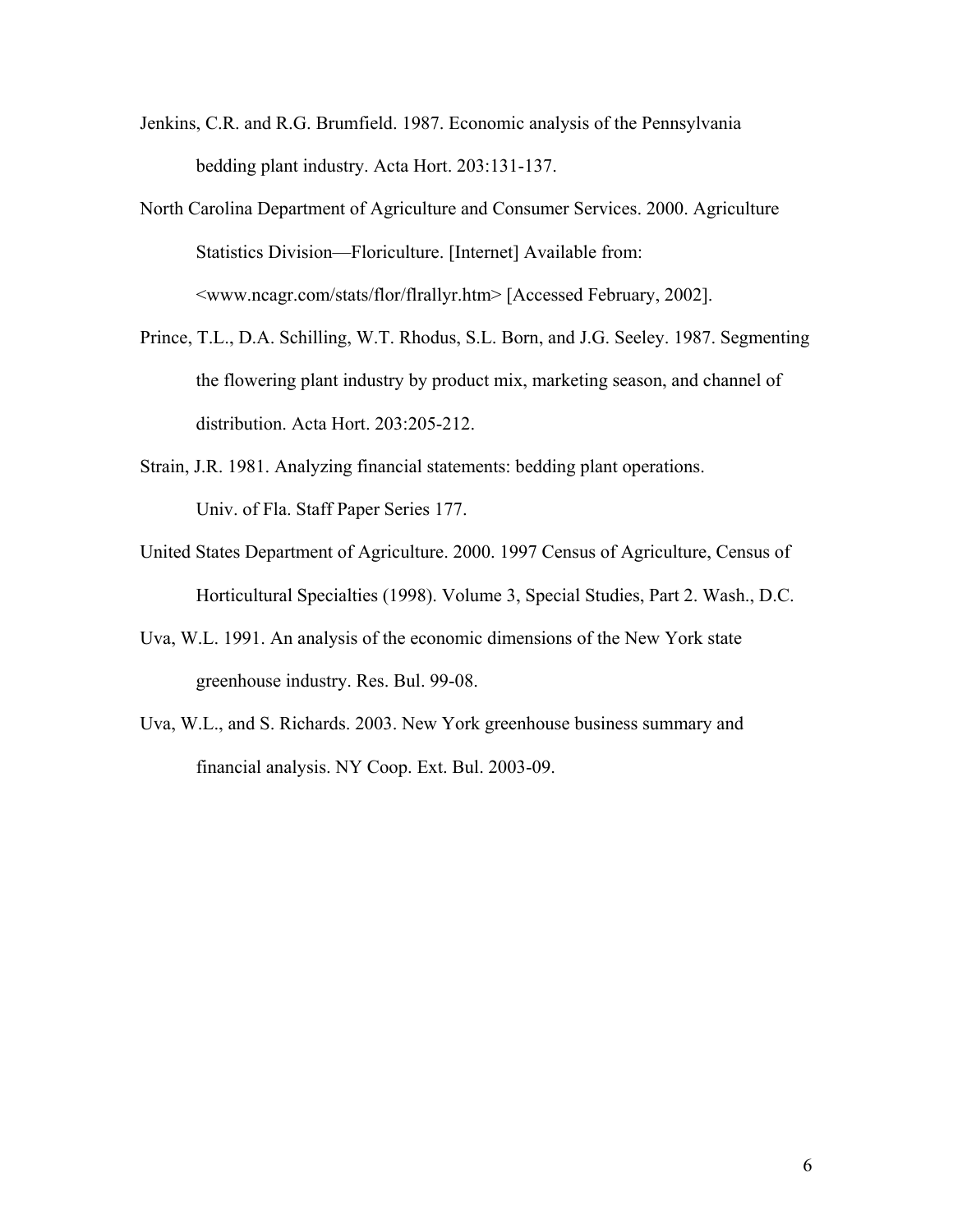#### **Economic Analysis of the Floriculture Industry Differentiated by Market Segment**

Megan Weddington and John M. Dole, Department of Horticultural Science, North Carolina State University, Raleigh, NC 27695-7609

This research was supported by the North Carolina Commercial Flower Growers' Association. Appreciation is expressed to Charles Safley and Brian Whipker for assistance with this research project. Special thanks are extended to the greenhouse and cut flower growers who participated in this study.

Additional index words. Cost accounting, wholesale, retail, greenhouse, cut flowers, expenses, sales, business parameters.

Abstract. Data was collected from bedding and potted plant growers and cut flower growers serving the wholesale and retail markets to determine business characteristics and fixed and variable costs. Business size, including greenhouse area, outdoor pads, fields and supplemental buildings, ranged from 10,400 ft<sup>2</sup> to 463,400 ft<sup>2</sup>. Greenhouses were the primary production area for bedding and potted plant growers, while cut flower growers primarily used field production. Bedding and potted plant growers averaged sales of \$896,519 compared to average sales of \$45,425 for cut flower growers. Wholesale markets had higher sales than retail markets for bedding and potted plant and cut flower businesses. Labor was the greatest expense for all market segments.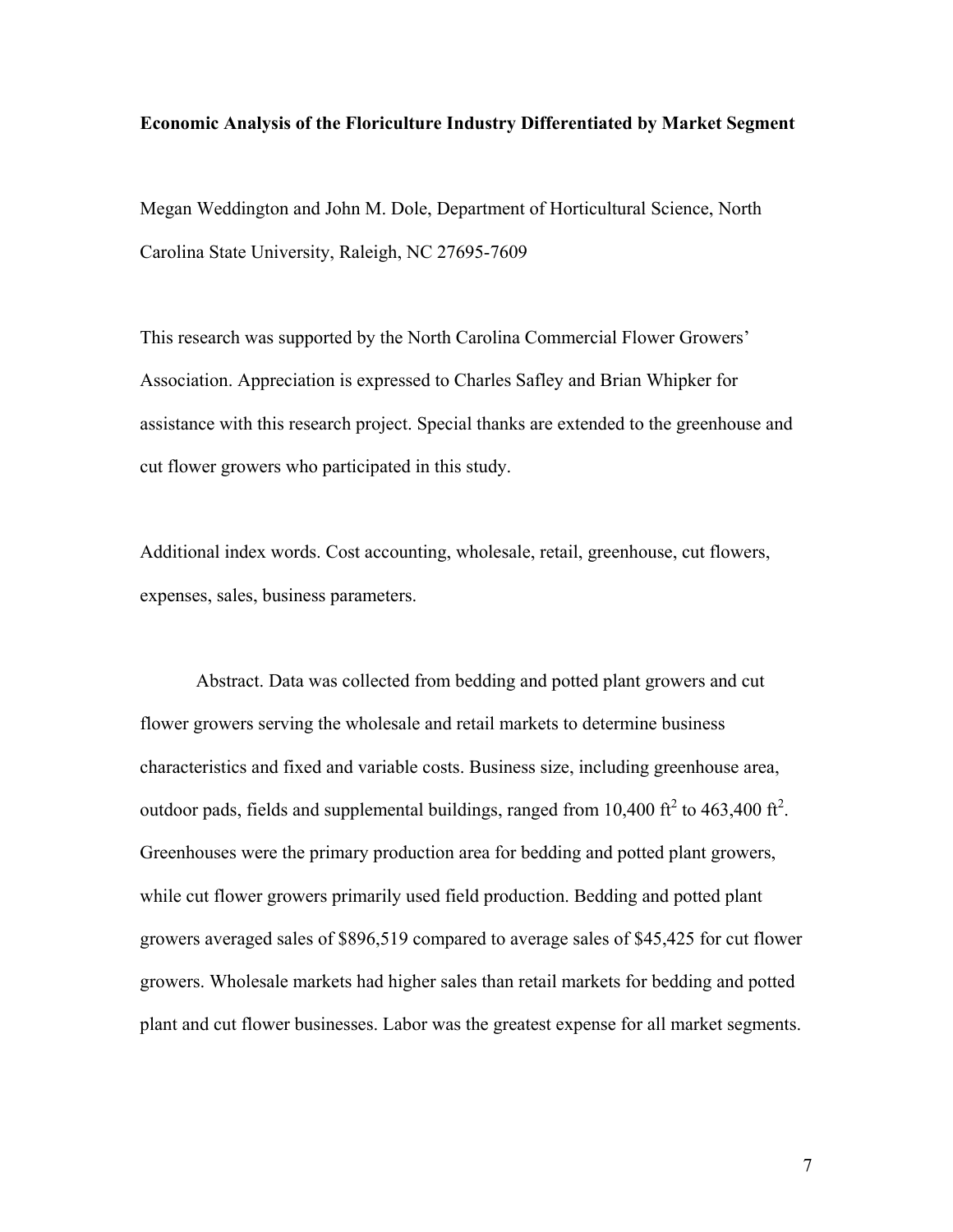Correlation analysis indicated positive associations in the retail markets between employee compensation and sales and conference/travel expense and sales.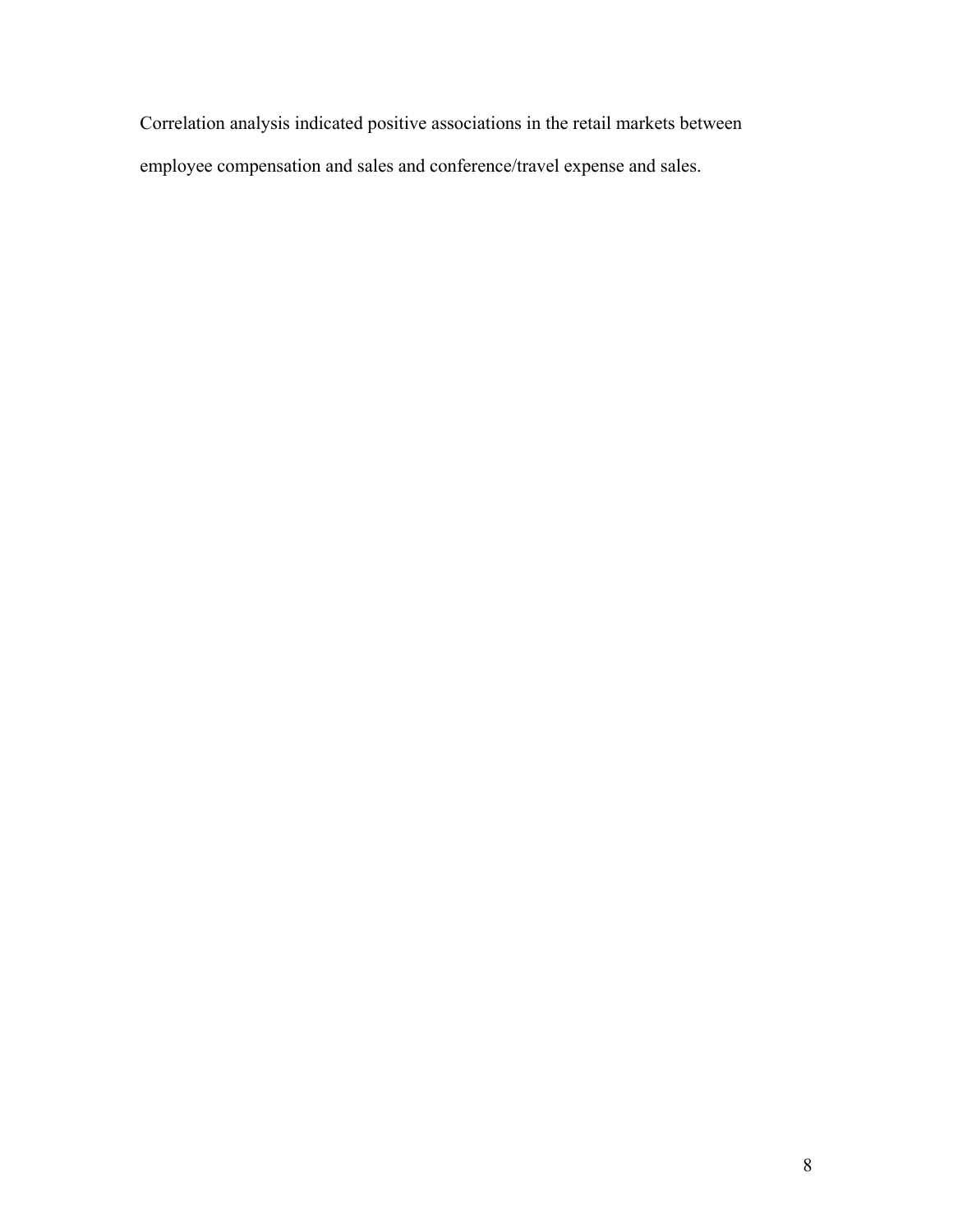#### **Introduction**

Good management practices are essential to overcome the challenges facing today's grower. Members of the floriculture industry are often plantsmen first; while the role of businessmen is usually secondary. As plantsmen, growers are interested in producing a quality crop. However, to maintain a successful business, growers must also consider costs of production to ensure a return on their investments of time and money.

Growers require management tools that can be used to identify areas of inefficiency by comparing their firm's costs with the average costs of other firms in similar market channels. Most firms currently have little idea how their business compares to others in the industry. The expenses of cut flower growers and bedding and potted plant growers differ so separate tools are required for each of these industry sectors.

Bedding and potted plant growers and cut flower growers produce their crops in greenhouses, outdoors or both locations. Whether a business uses greenhouses, and to what extent, affects its costs of production. Heat and utilities, typically required greenhouse costs, are minimal in outdoor production. However, heating and cooling allows crop seasons to be extended, earlier and later than natural occurrence, creating the opportunity for multiple "turns"—producing more than one crop in the same space. If the market is available, multiple turns may result in increased sales to counterbalance the increased heating or cooling expense. In addition, the shorter the crop time, the more turns possible in a space.

While some businesses have a diverse market, most are managed according to the needs of their primary market—wholesale or retail. For example, a wholesale business is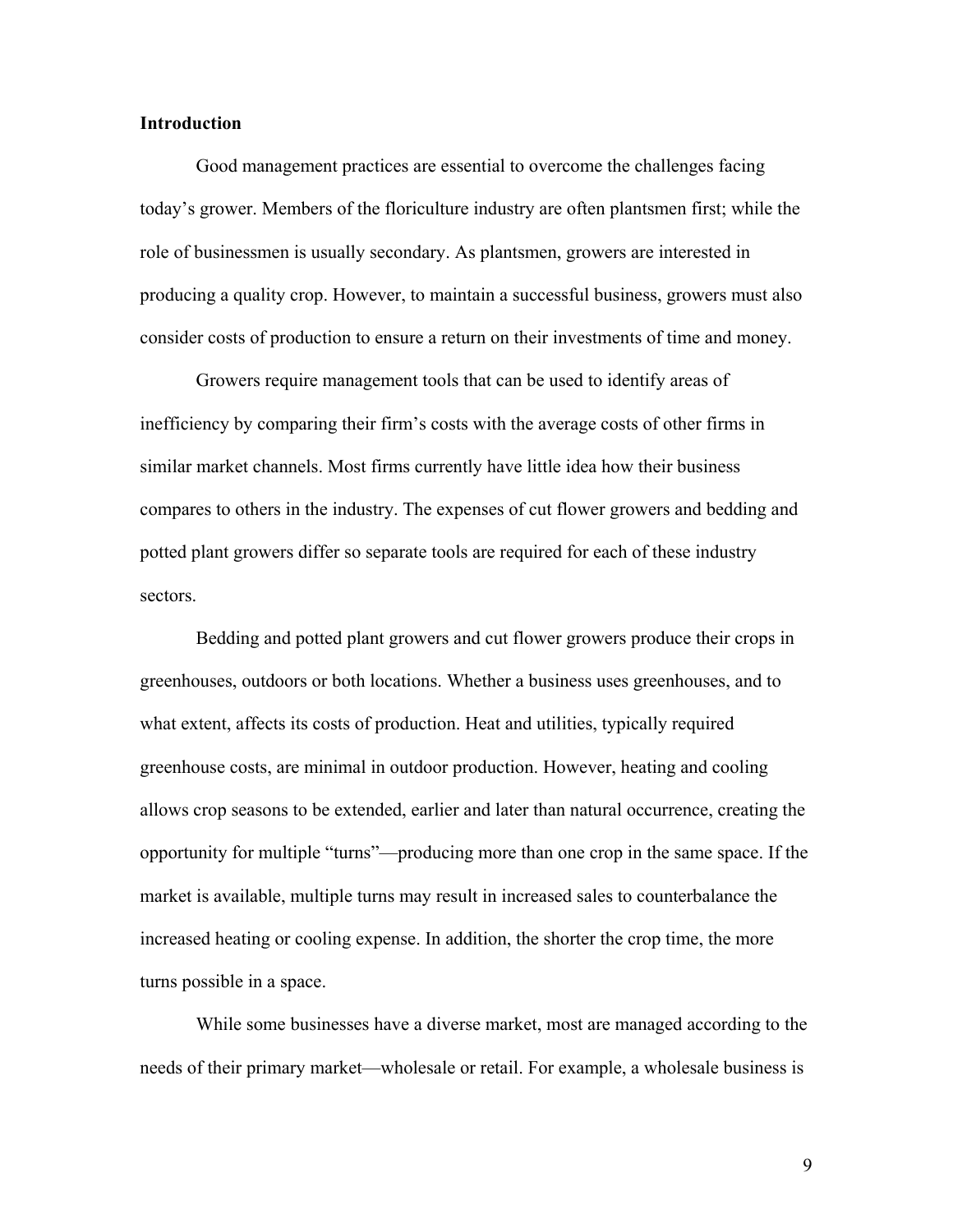more likely to deliver its products to retail centers so its vehicle expenses might be greater than a retail business'; however, a retail business typically requires more employees than a wholesale business to meet customer service needs. In either market, the costs of production should be the primary management concern. If an expense category is significantly greater than the average, perhaps an alternative production practice should be considered to lower costs and ultimately increase profits. To utilize this information, individual firms must have accurate records.

The objective of this research was to compile a summary of fixed and variable costs incurred by six sectors of the floriculture industry based on product type and market channel.

#### **Materials and Methods**

 Potential survey participants (160) were initially contacted to discuss the purpose of the survey and secure their cooperation. A comprehensive survey (Appendix A) was mailed or faxed to each willing participant (120). Floriculture firms were pre-selected based on the market channels: 1) wholesale bedding and potted plant growers selling primarily to mass marketers, 2) wholesale bedding and potted plant growers selling primarily to garden centers and landscapers, 3) retail bedding and potted plant growers, 4) wholesale cut flower growers selling primarily to mass marketers, 5) wholesale cut flower growers selling primarily to florists and specialty grocers, and 6) retail cut flower growers. Twenty-nine surveys were returned with sufficient information provided for analysis. The survey participants were primarily from North Carolina and the southeastern United States.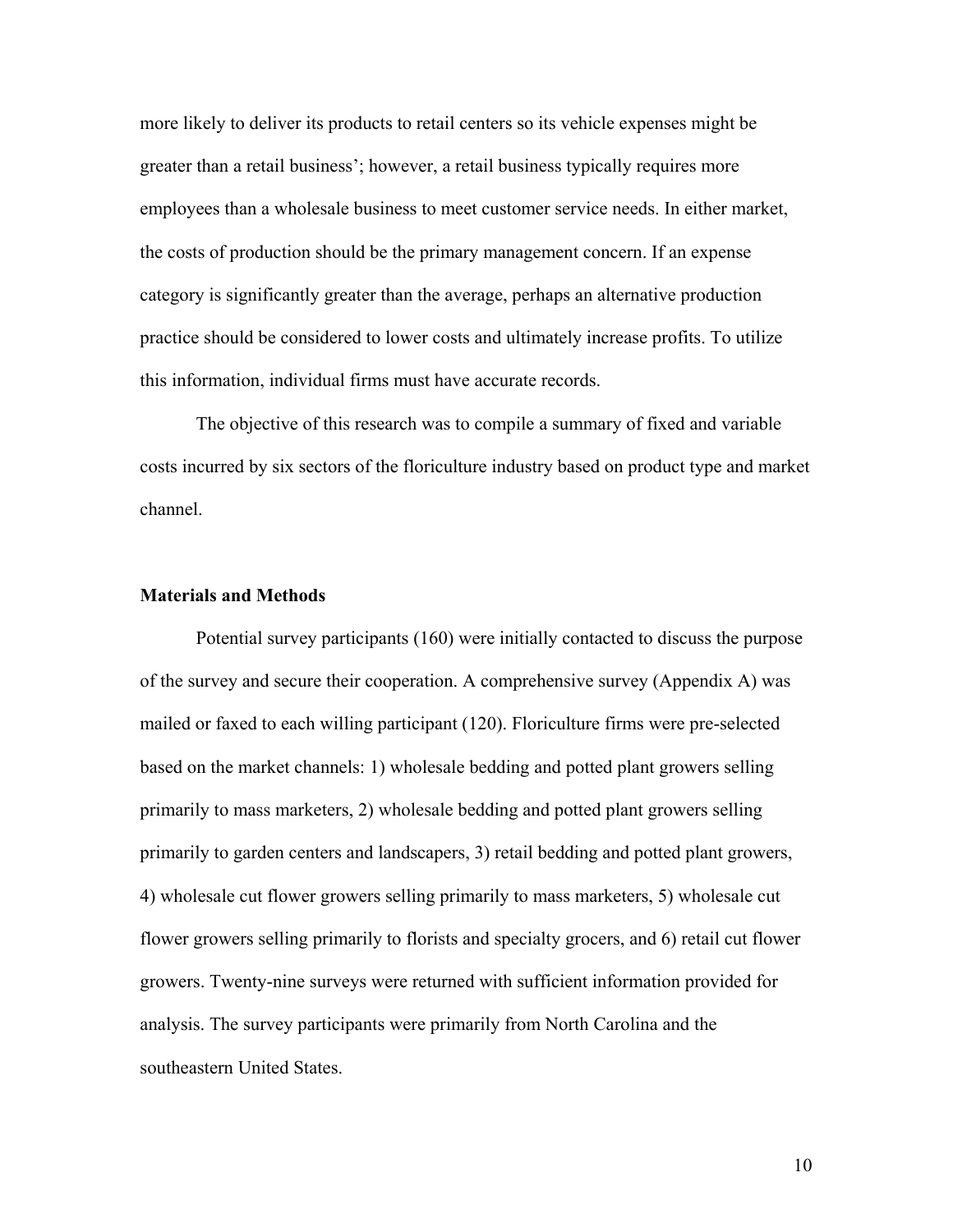The survey provided data in the following areas: distribution of sales by market, business size, product itemization, distribution of sales by production area, distribution of expenses by production area, revenue and overall expenses. The data was categorically averaged for each of the defined market channels. Response means were determined based on the number of responses for each category and overall means were determined based on the number of surveys returned for each market segment. Data were analyzed using means and correlations in SAS® Version 8 (SAS Institute, Inc., Cary, N.C.).

#### **Results and Discussion**

Of the 120 surveys distributed, 41 responses were received (34.2%). Nine participants did not have the time or resources to contribute to this research, resulting in 32 completed surveys (26.7%). This may seem low relative to the number of floriculture operations in North Carolina; however, previous studies had a similar response when attempting to collect financial data. Uva and Richards (2003) collected data from 45 greenhouse businesses, Brumfield (1980) surveyed 32 businesses, and 31 businesses responded to a survey conducted by Brumfield and the Ohio Florists' Association (1994). Surveys focusing on non-financial business characteristics have yielded greater response rates of 64 to 68% (Prince et al., 1987, Scoggins et al., 2003).

Despite repeated contacts to obtain sufficient survey data from each market channel, there were insufficient responses in the categories of wholesale bedding and potted plant growers selling primarily to mass marketers and wholesale cut flower growers selling primarily to mass marketers; therefore, these market segments were eliminated from the study resulting in 29 analyzed surveys. Though the mass market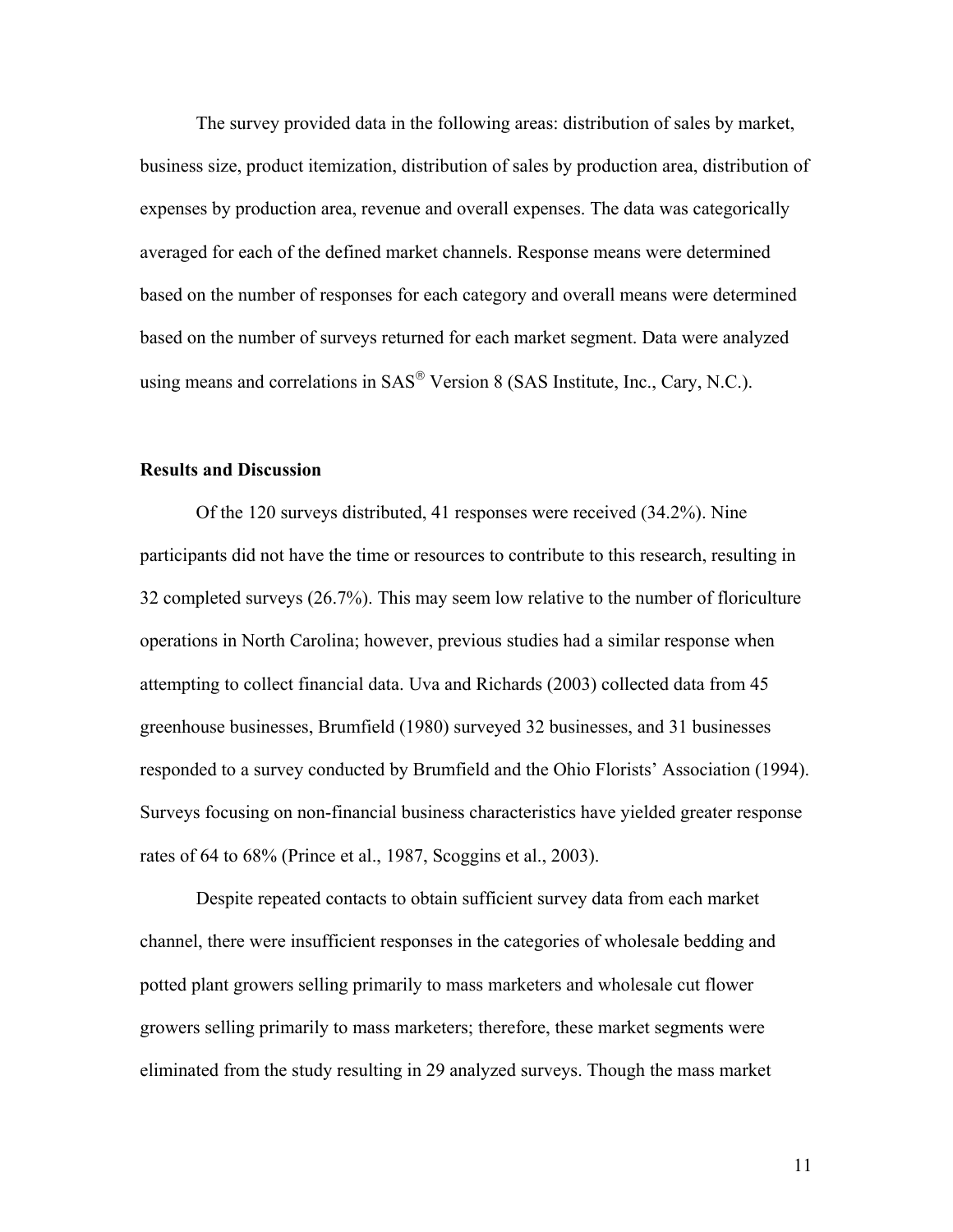suppliers account for the greatest sales volume, they represent the smallest market segment by number of businesses. Ten wholesale bedding and potted plant growers selling primarily to garden centers and/or landscapers returned completed surveys, and four retail bedding and potted plant growers participated. Seven surveys represented the wholesale cut flower growers selling primarily to florists and specialty grocers, and eight surveys were analyzed for the retail cut flower growers category. Twenty-one respondents were from North Carolina, three from Virginia, two from Maryland and one from South Carolina. In addition to these east coast firms, one survey response from Oklahoma and Idaho were solicited and received.

Financial data collected from each firm was analyzed by market segment to determine mean itemized costs. Using the data collected, two means were determined. The response mean was calculated based on the number of responses for each category of data. Since all participants did not respond to every category, the divisor may have been less than the total number of surveys returned for the market segment. The response mean is useful for evaluating the occurrence of an expense and comparing an expense of an individual firm to the average of those incurring that expense. The overall mean was determined by using the total number of surveys returned in a given market segment as the divisor for each category. The overall mean creates a representative firm allowing for categorical industry averages. Unless otherwise noted, all means reported in the text refer to overall means.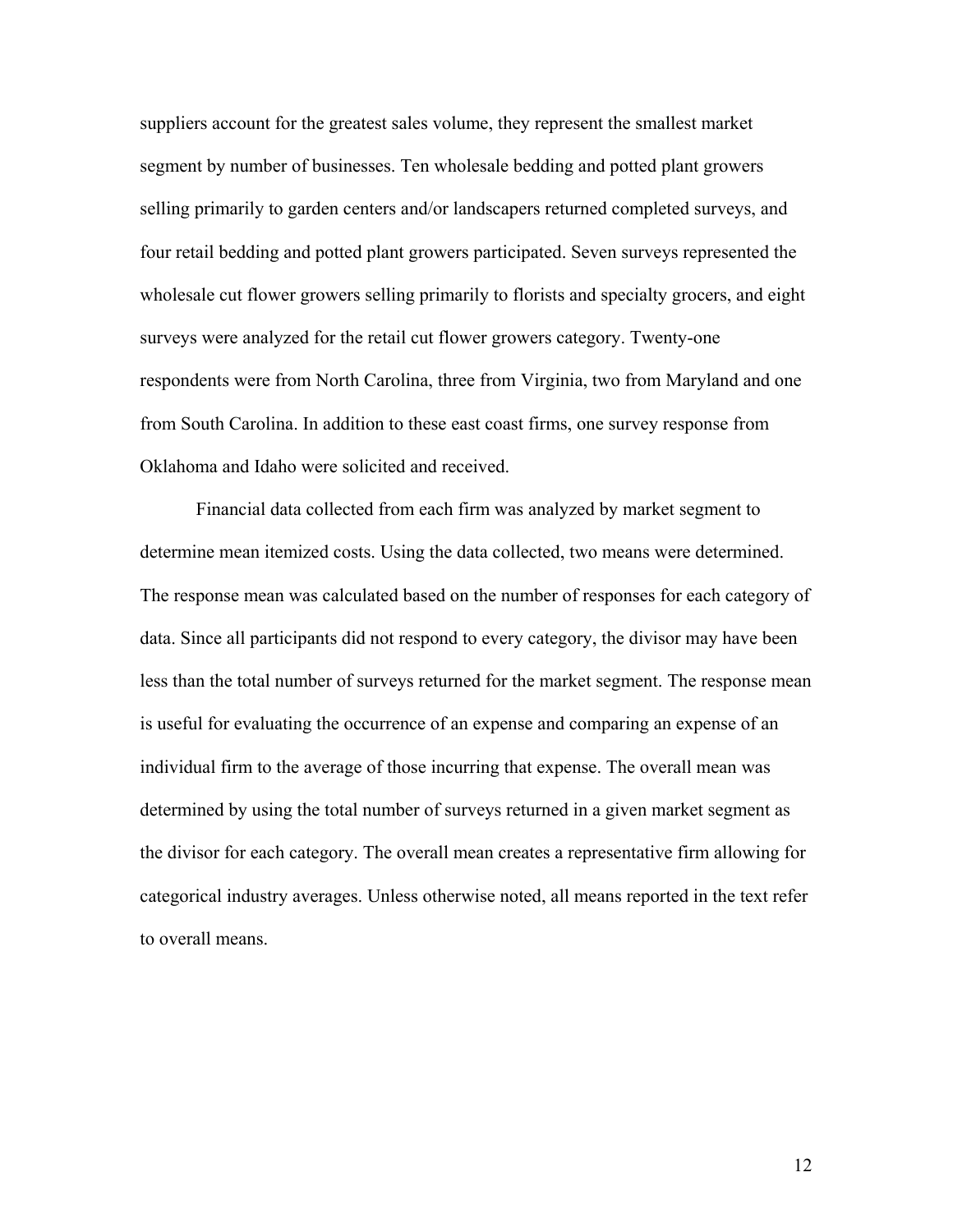# **Wholesale bedding and potted plant growers selling primarily to garden centers and landscapers**

*Business parameters.* These businesses, though selling primarily to garden centers and landscapers, have a diverse market (Table 1). Thirty percent of the businesses surveyed also sell to mass marketers and 30% service retail customers. Greenhouse production space averaged  $51,094 \text{ ft}^2$  and outdoor production space (pads/benches) averaged 30,700 ft<sup>2</sup>. Hanging baskets occupied an additional 7,708 ft<sup>2</sup> of greenhouse space. The total business size including non-production area and supplemental buildings was 109,987 ft<sup>2</sup>. Brumfield et al. (1982) defined small, medium and large firms as  $20,000$  $\text{ft}^2$ , 100,000  $\text{ft}^2$  and 400,000  $\text{ft}^2$ , respectively. More recently, an analysis of the Virginia greenhouse industry categorized size based on heated space as small  $(\leq 10,000 \text{ ft}^2)$ , medium (10,000 ft<sup>2</sup> to 29,999 ft<sup>2</sup>) and large (>30,000 ft<sup>2</sup>) (Scoggins et al., 2003). Thus the businesses in this study would be characterized as medium to large firms with greenhouse space ranging from 21,000 ft<sup>2</sup> to 135,000 ft<sup>2</sup> and additional outdoor space of 10,000 ft<sup>2</sup> to  $107,000 \text{ ft}^2$ .

Though the area of greenhouse and outdoor production was similar, 86% of sales and 92% of expenses were attributed to the greenhouse, compared to 14% of sales and 8% of expenses attributed to outdoor production. This discrepancy between size and financial input and output may be attributed to the environmental control in the greenhouse which allows for more turns throughout the year and to the additional revenue of layered plant material, such as hanging baskets produced above or shade plants grown underneath greenhouse benches. Of course, the greenhouse would be assigned the majority of the expenses due to heating costs and labor. In the bedding and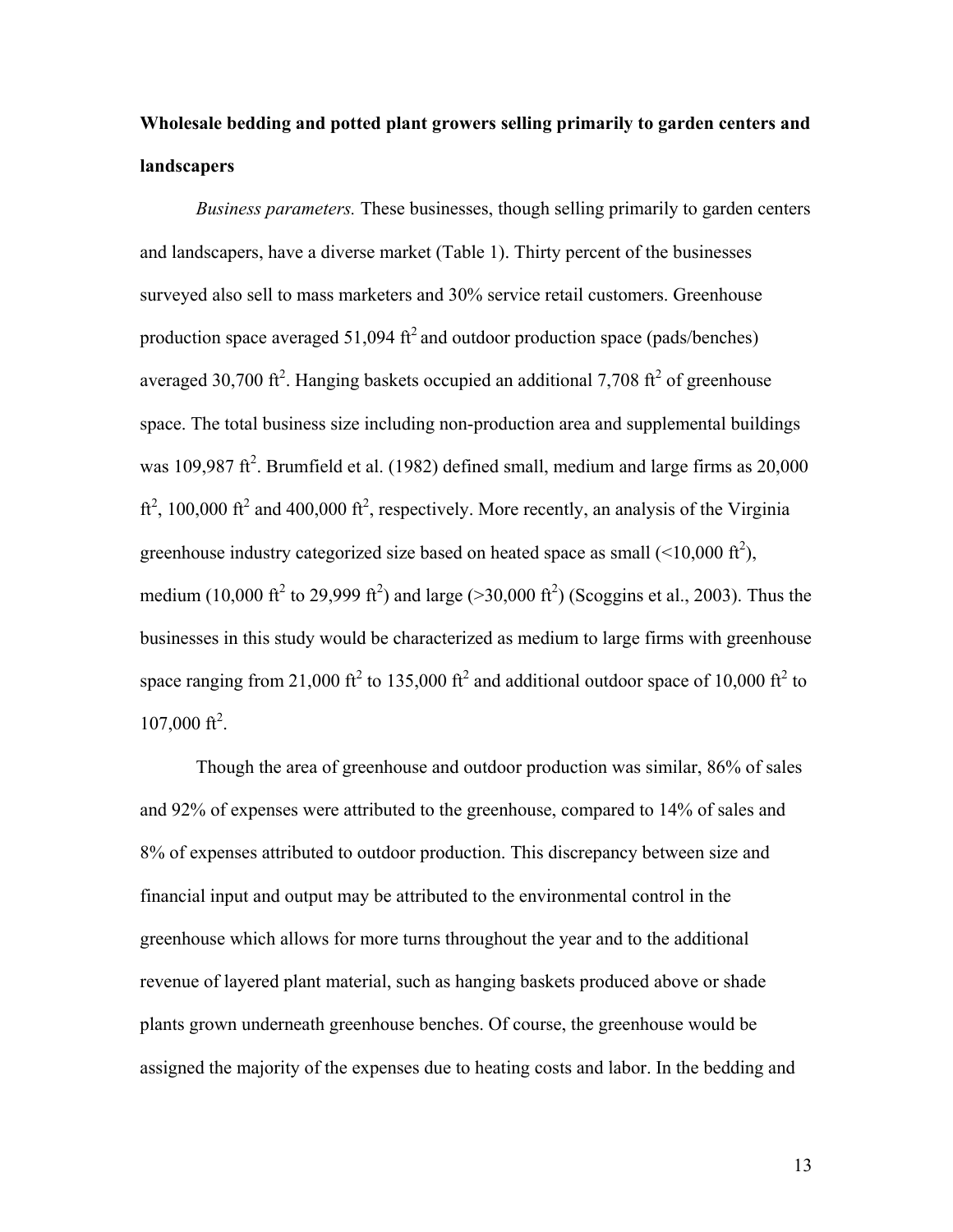potted plant segment of the industry, labor is more intensive in the greenhouse than for outdoor crops grown on pads.

 These businesses primarily sold wholesale finished plants. No plug or cutting sales were reported and the amount of pre-finished plant material sold was insignificant. Flowering potted plants yielded the highest average grossing product category (\$394,635). Bedding plants, including hanging baskets for outdoor use, earned only slightly less with a reported average value of \$388,289. Both were distantly followed by potted foliage which averaged gross sales of \$48,920.

*Revenue and expenses.* The mean sales of wholesale bedding and potted plant growers selling primarily to garden centers and landscapers was \$962,769 (Table 2). The minimum response was \$247,000 and the maximum sales reported was \$2,632,178.

The detailed expense data revealed that labor was the greatest cost (Table 3). Labor, including owner and employee compensation, totaled an average of \$309,168, or 33.4% of the expenses. While many small business owners consider the net income their compensation, all business owners in this market segment reported a salary, averaging \$83,436. Employee compensation, consisting of a base wage or salary, required payroll expenses and fringe benefits, averaged \$225,732. The businesses in this market segment averaged seven full-time employees and five part-time or seasonal employees (Table 1). The minimum number of employees was one full-time and two part-time workers in addition to the owner.

Plants and seeds (\$283,319) and materials and supplies (\$123,194) were the next highest expense categories. Patented, royalty-bearing plant material and premium pots and labels are becoming more common. Due to the higher value placed on these plants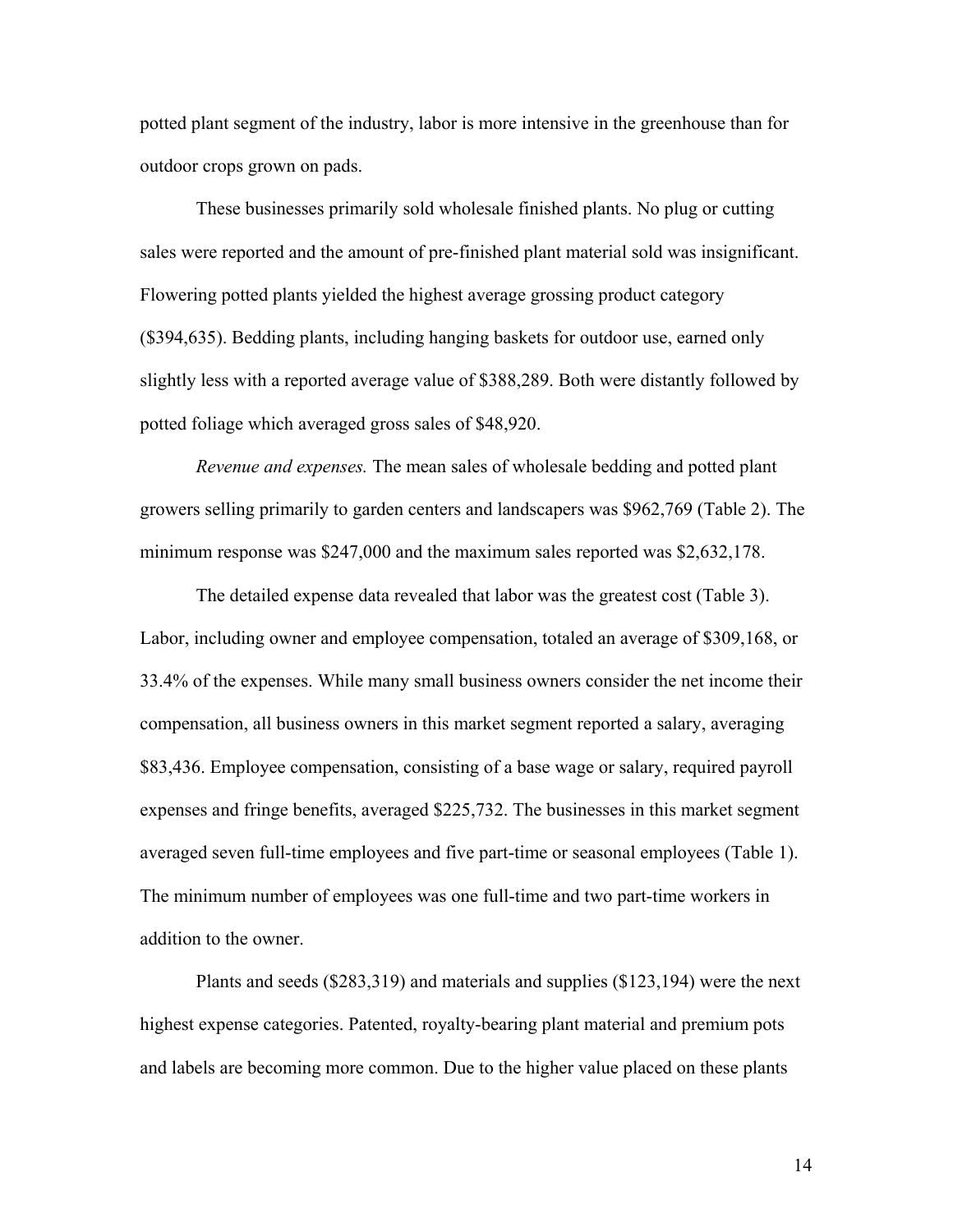these cost categories have potential to increase in the next few years. While facilities rent (\$46,284) was the next greatest expenses, this cost was only incurred by 60% of the businesses. Heating fuel and utilities, expenses incurred by all greenhouse businesses, averaged \$49,592, accounting for 5.4% of total expenses. The top five expenses account for 87.6% of the mean total costs, \$926,712.

The average net income for wholesale bedding and potted plant growers selling primarily to garden centers and landscapers was \$38,246. Since the owners' salaries have already been allocated as an expense, this represents income that can be reinvested in the business or awarded as bonus compensation.

*Costs correlations.* Correlational analysis indicated several strong associations between data categories (Table 4). Though correlation does not indicate causation, these associations may indicate cost relationships not previously considered. Total employee compensation, and more specifically, employee benefits were strongly associated with sales. Since this is a wholesale market, employees do not directly affect sales volume through customer service, as would be the case in the retail market. Benefits are usually reserved for returning seasonal and full-time employees. These individuals are more likely to be committed to task efficiency and producing a quality product.

Not surprising, total expenses were strongly associated with sales. Though owner compensation was associated with sales, net income was not. This may indicate that as the business grows financially, the owner compensation is increased rather than the net income. Also, advertising and conference and travel expenses were strongly associated with sales for this market segment. The question remains whether businesses that advertise have greater sales, or if businesses with a greater budget advertise more. The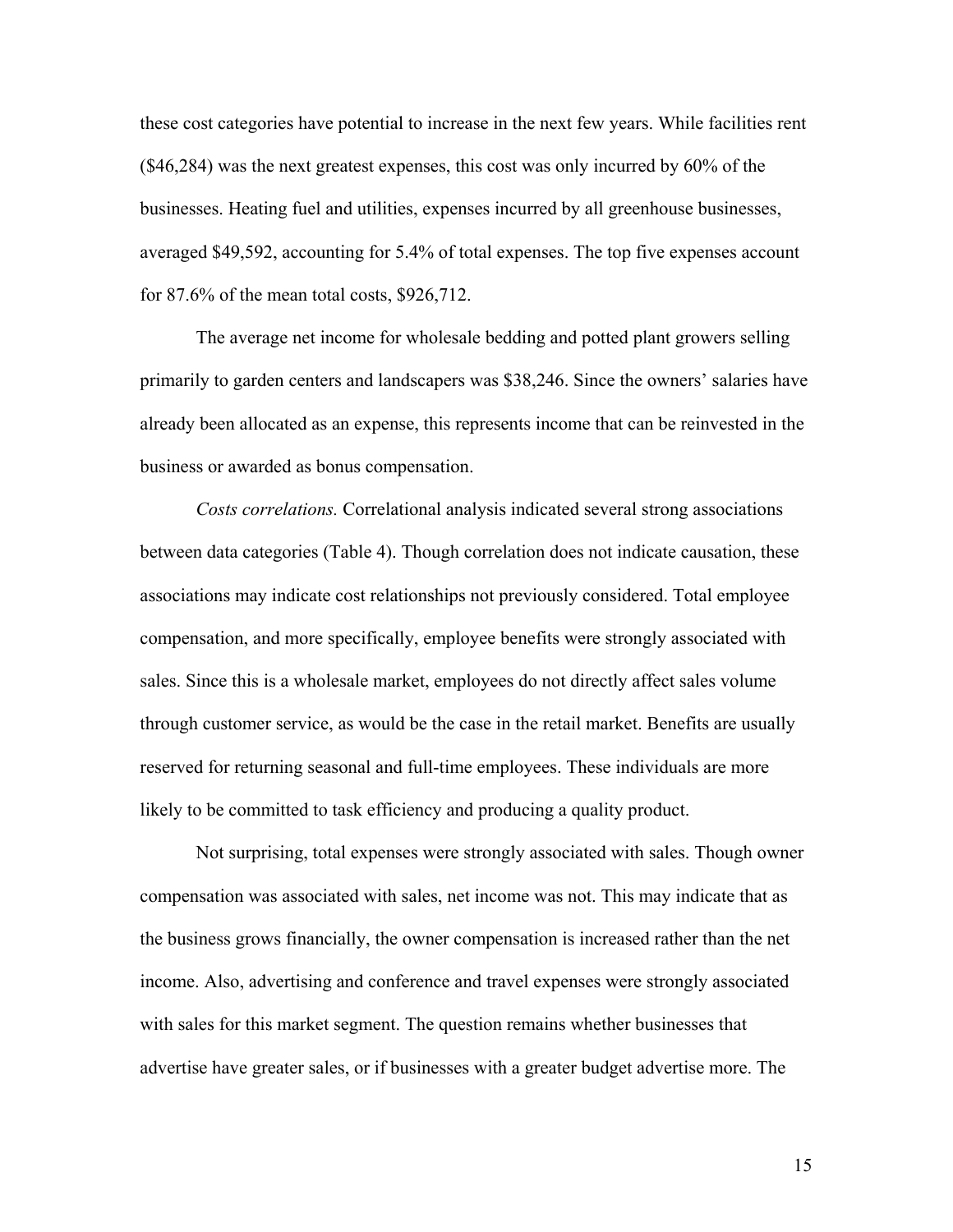same question can be asked about the relationship between sales and the knowledge gained by attending conferences.

#### **Retail bedding and potted plant growers**

*Business parameters.* Retail bedding and potted plant growers sold only eight percent of their product to wholesale outlets with the remainder sold to consumers in the direct retail market (Table 5). The average business size was 98,092 ft<sup>2</sup> with 60,222 ft<sup>2</sup> devoted to production. Greenhouse production area was  $35,870$  ft<sup>2</sup> and hanging baskets utilized an additional 13,450 ft<sup>2</sup> of greenhouse space. Outdoor pads and benches contributed 20,352 ft<sup>2</sup> to the production area.

 The majority of sales (84%) and expenses (89%) were attributed to the greenhouse. Only 16% of sales and 11% of expenses were reported from outdoor production. Retail sales of bedding plants averaged \$215,500, potted plants generated \$115,019 and foliage accounted for \$29,250 in average gross sales.

*Revenue and expenses.* Total sales for this market segment averaged \$830,269 with a minimum of \$271,077 and a maximum of \$1,900,000 (Table 2). Labor was the greatest expense with an average total employee compensation of \$267,101 and owner compensation of \$56,320 (Table 6). All owners in this market segment earned an expensed salary. Combined, labor costs accounted for 43.4% of the total expenses. The next greatest expenses were plants and seeds (\$112,060) and materials and supplies (\$68,150). Other significant expenses reported by all survey respondents were heating fuel (\$29,575), utilities (\$20,550) and advertising (\$23,500). Total expenses for retail bedding and potted plant growers were \$744,919.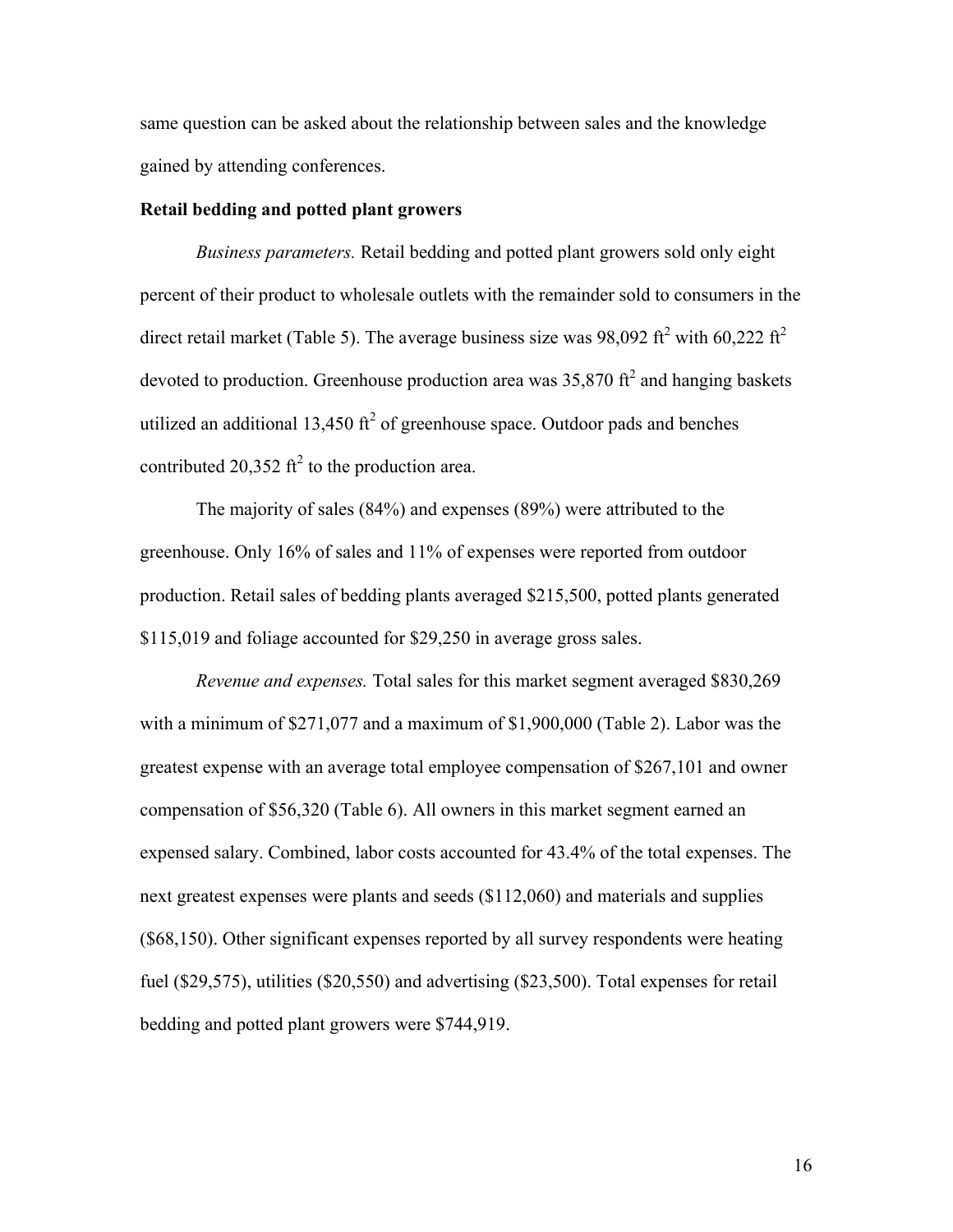*Cost correlations.* Employees play a major role in the retail market. This research found that sales was strongly associated with employee compensation (Table 7). A further consideration might be determining if there is a relationship between employee compensation and horticultural background (education or experience). Perhaps those employees more highly compensated can provide hesitant customers with information and reassurance to make purchases and thereby increase sales. The association between sales and conference and travel expense may already support this theory. Certainly the knowledge gained at conferences can be utilized in the retail setting and passed along to consumers. Interestingly, advertising in the retail market was not associated with sales. Not surprising, sales were positively associated with total expenses. Labor expenses owner and employee compensation—were negatively associated with net income.

#### **Wholesale cut flower growers selling primarily to florists and specialty grocers**

*Business parameters.* The wholesale cut flower growers tend to focus only on the wholesale market. Only one out of seven growers sold wholesale to mass marketers or sold direct retail (Table 8). While all used field beds as the primary production area, 57% also used greenhouses for production. The average field space used in production was 56,792 ft<sup>2</sup> (1.3 acres) and greenhouse space averaged 1,920 ft<sup>2</sup>. Seventy-one percent of the growers reported supplemental buildings averaging 706  $\text{ft}^2$ . Many cut flower growers have coolers to refrigerate and store their fresh-cut product, though supplemental buildings may also include packing and equipment storage facilities. The total average size of wholesale cut flower businesses selling primarily to florists and specialty grocers was 86,948 ft<sup>2</sup> with a minimum of 10,400 ft<sup>2</sup> and a maximum of 275,040 ft<sup>2</sup> reported.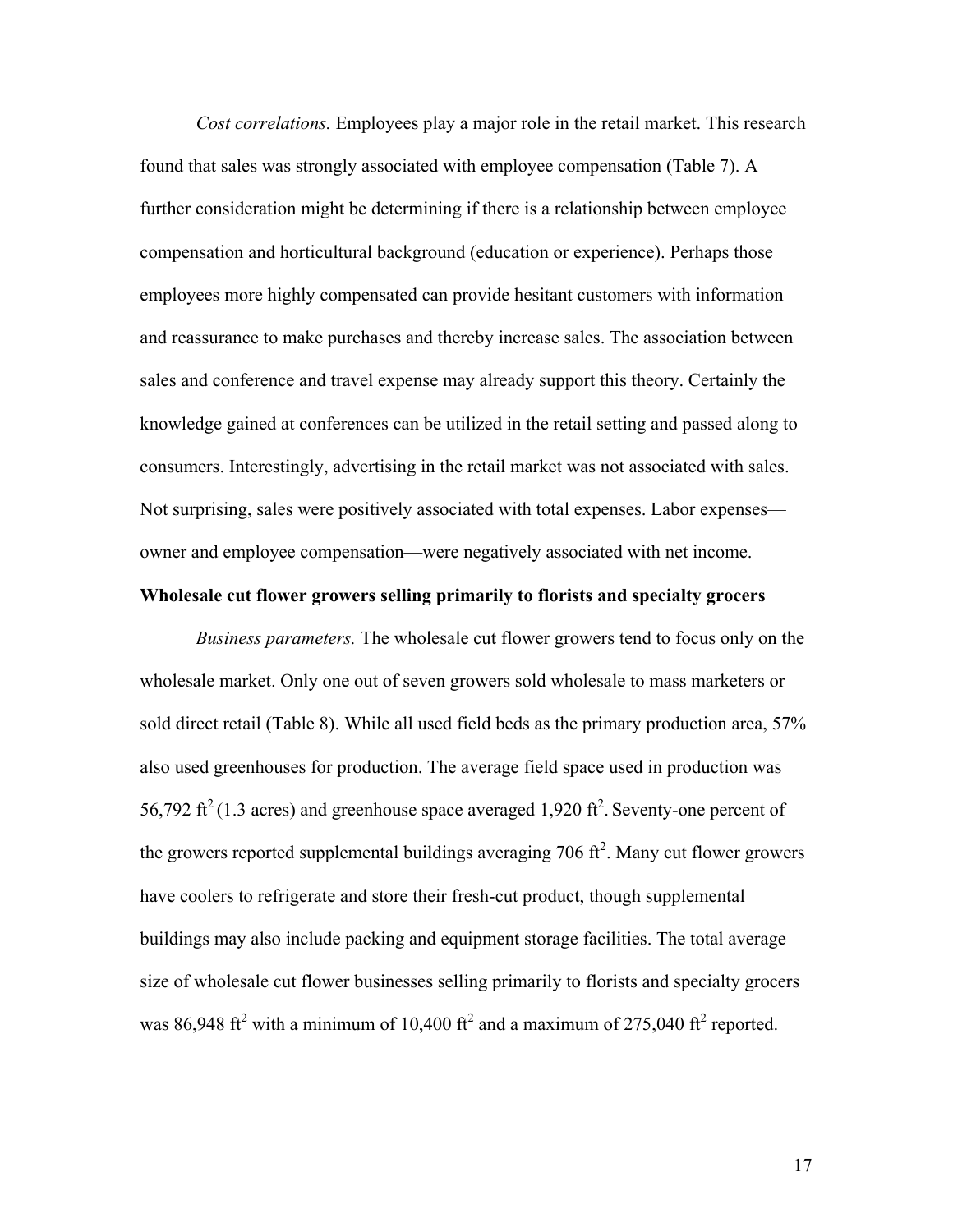Field grown cut flowers accounted for 89% (\$41,196) of sales while 11% (\$5,092) of sales were attributed to plants produced in greenhouses. Ninety-two percent of the total expenses were related to field costs (\$44,092). Greenhouse costs (\$3,834) were relatively low in comparison, though greenhouse area accounted for only 2.2% of total business size. Most cut flower growers need only minimal heat in the winter and some growers only use greenhouses to start field crop transplants, resulting in lower labor input in the greenhouses.

*Revenue and expenses.* Total mean sales for wholesale cut flower growers selling primarily to florists and specialty grocers was \$46,288 with a minimum of \$12,874 and a maximum of \$103,352 (Table 2). Labor was the greatest expense at \$19,092 (Table 9). This expense, including owner and employee compensation, accounts for 39.8% of the total expenses (\$47,926). Owner compensation was allocated in various ways in this market segment. Some owners were paid a pre-determined salary and others considered the year-end net income their compensation. By consolidating these methods, the average owner compensation was determined to be \$9,288, ranging from \$0 to \$32,895. Employee compensation was the single greatest expense (\$9,804), but interestingly, no survey participant reported any fringe benefits for their employees. This may be due to the predominately part-time status of the employees in this market segment. Fifty-seven percent of surveyed firms reported employing two to nine part-time or seasonal employees, with an average of six (Table 8). Only one out of seven had a full-time employee in addition to the owner.

The next greatest expense reported by all firms was plants and seeds (\$5,628), followed by materials and supplies (\$3,522). Interest expense reported by 57% of the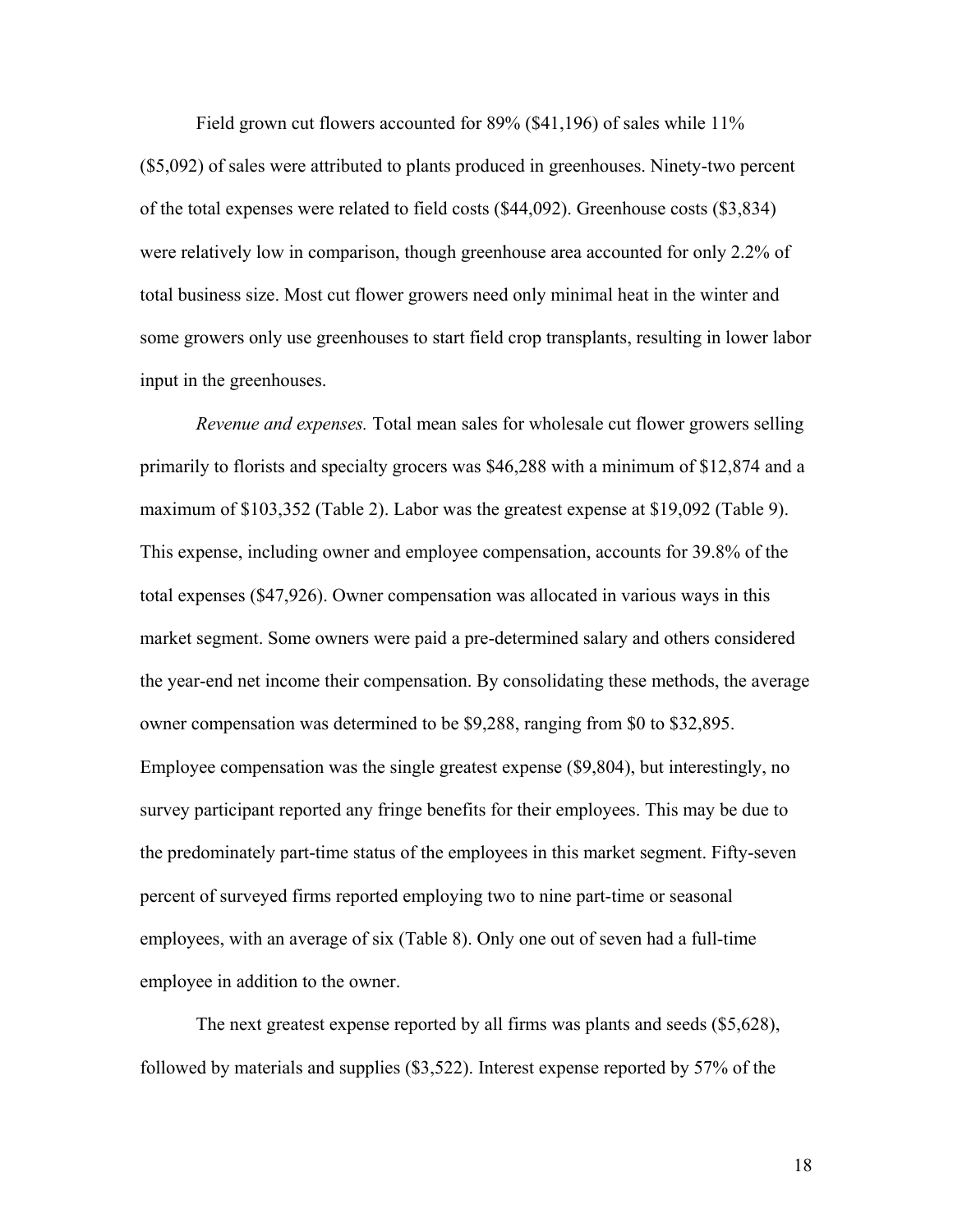firms averaged \$3,220; however, no outstanding mortgages were reported. Heating fuel and utilities costs, reported by those businesses with greenhouse structures, totaled \$2,921. These top five expenses account for 71.8 % of the total expenses (\$47,926) for this market segment.

The mean net income was determined to be -\$549. The lack of net income may be attributed to the method of owner compensation. If the owner receives the total net income as compensation, the net income for the business will be \$0. Conversely, if the business does not yield a positive net income, the owner will not be compensated. He/she may have to personally contribute financial assistance to the business to pay outstanding debt. Net income-as-owner compensation was the predominant method used by these businesses, explaining the reported net income of less than \$0.

*Cost correlations.* Business size and total expenses were strongly associated with wholesale cut flower sales (Table 10). These businesses appear to be utilizing their area and resources efficiently. Not surprisingly, total size was also strongly associated with total expenses suggesting the larger a business, the more costly it is to operate.

#### **Retail cut flower growers**

*Business parameters.* Half of the cut flower businesses that primarily sell directly to retail customers also sell wholesale to other retail establishments (Table 11). Twentyfive percent of these businesses had greenhouse production space. All used field beds as their primary production area with a minimum of 10,000 ft<sup>2</sup> and an average of 102,158 ft<sup>2</sup> (2.3 acres). The total business size for retail cut flower growers was  $221,287 \text{ ft}^2$ .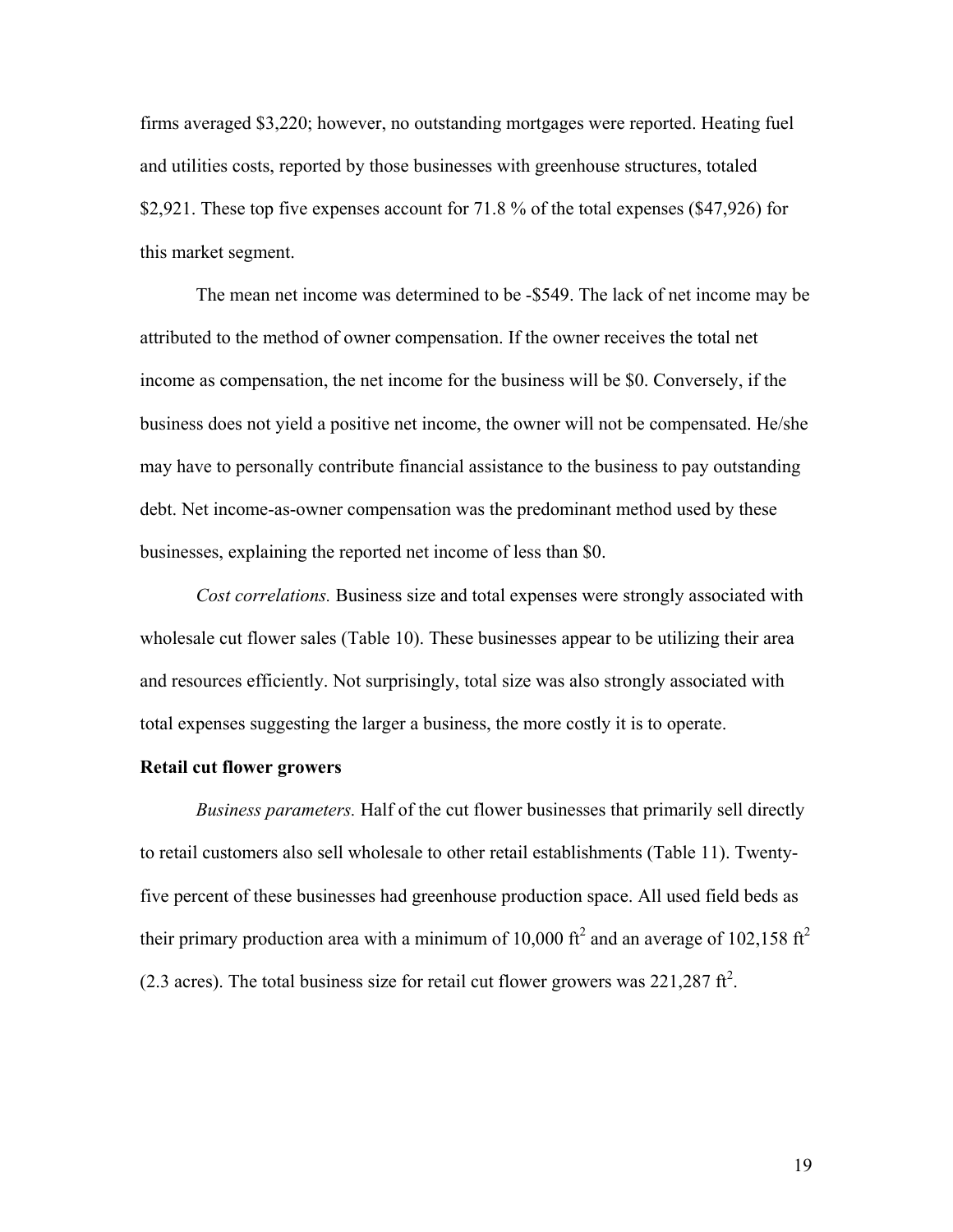Field crops yielded 97% of sales (\$43,226) while the remaining 3% came from greenhouse-produced crops. The majority of the expenses (\$43,638, 98%) were also attributed to field production.

*Revenue and expenses.* Total sales for retail cut flower growers was \$44,562 (Table 2). Labor was the greatest expense accounting for 47.8% of the total expenses (Table 12). Labor costs included owner and employee compensation. Unlike the other market segments, retail cut flower growers have greater owner compensation (\$14,001) than employee compensation (\$7,262). This is likely due to the fact that only part-time or seasonal employees supplement the owner's labor (Table 11). Sixty-three percent of the businesses surveyed employed an average of six part-time or seasonal workers.

Plants and seeds and materials and supplies were the next greatest expenses with averages of \$3,130 and \$3,254, respectively. Vehicle and equipment costs accounted for 13% of the total expenses with an average of \$5,783. Professional services were not utilized by all businesses, but with an average of \$1,852 account for 4.2% of the expenses. These top five costs account for 79.2% of total expenses (\$44,529).

The average net income was determined to be \$54 with a minimum of -\$191 and a maximum of \$561 reported. As with wholesale cut flower businesses, many retail firms do not allocate a salary for the owner. Net income is returned to the owner as his/her compensation, leaving \$0 for reinvestment in the business.

*Cost correlations.* Sales was strongly associated with total expense (Table 13). Interestingly though, while employee compensation was also strongly associated with total expense and sales, owner compensation was not associated with either. In this market segment, advertising was not associated with sales; however, conference and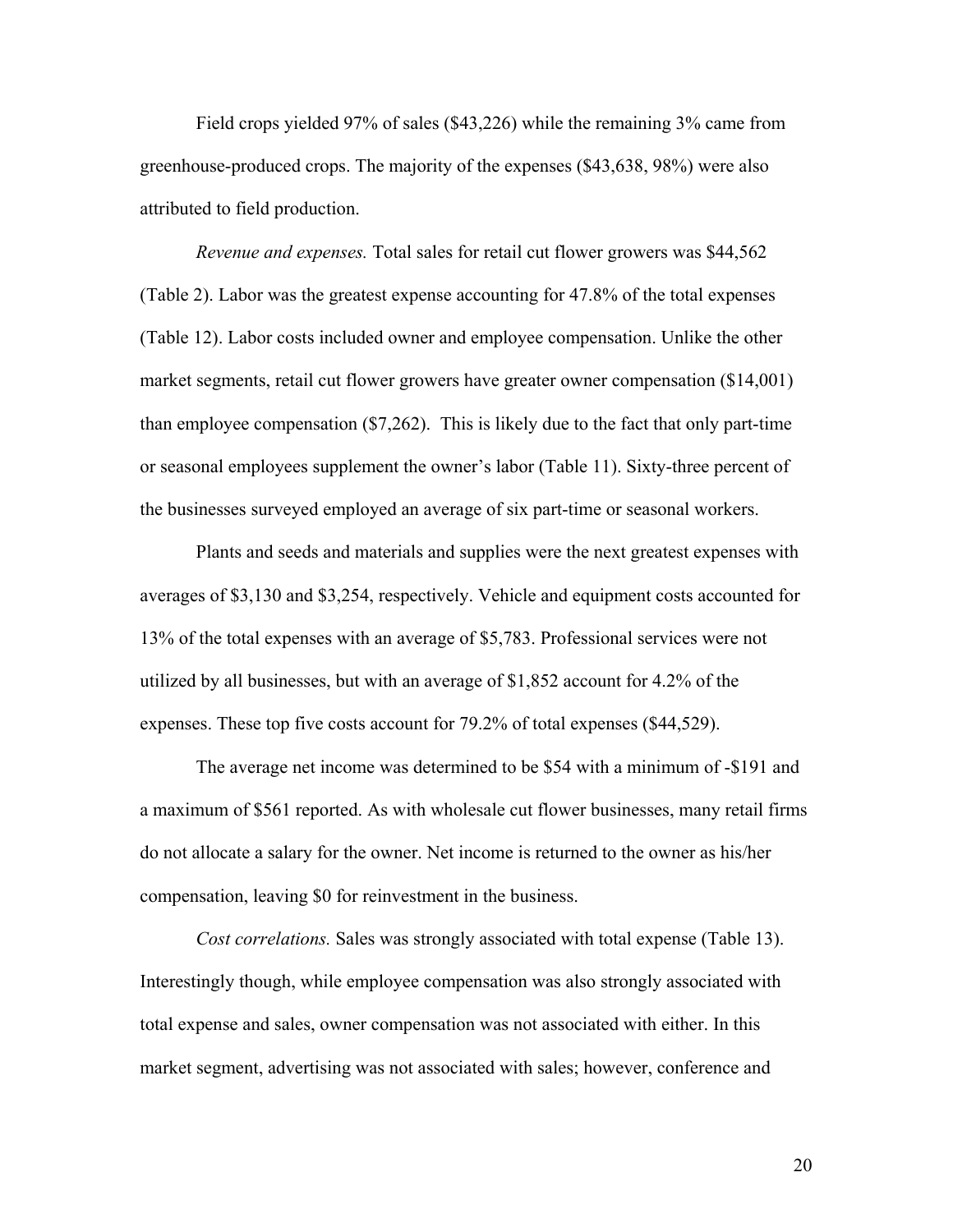travel expenses were. While more advertising dollars are spent in the retail market to attract customers, the correlations suggest that customer service provided by employees has a stronger relationship to sales.

#### **Summary**

 Several overarching conclusions can be made from the economic analysis of these four market segments. First, labor remains the greatest expense in every market segment. Goodrich (1968), surveying New York floriculture firms, and Brumfield (1982), surveying North Carolina firms, both found labor to be the greatest expense. This survey did not consider the contribution of unpaid family labor—a common occurrence in small and newly established businesses. Despite the availability of "labor-saving" technologies, the businesses surveyed either are not investing in these technologies or have implemented these technologies, only to increase labor demand for other tasks. Most agricultural enterprises, floriculture included, are subject to seasonal peaks in product demand. The labor input required to meet that demand is also seasonal resulting in few full-time employees. While part-time and seasonal employees may be financially appealing (wage-based compensation and limited benefits), the number of returning employees may vary and the time and effort required to train new employees drastically affects efficiency at a time when task management must be optimized to meet production demands.

 The methods of owner compensation had a major impact on net income, particularly for the cut flower markets. Sales by wholesale and retail cut flower businesses were less than sales by their bedding and potted plant counterparts. Size of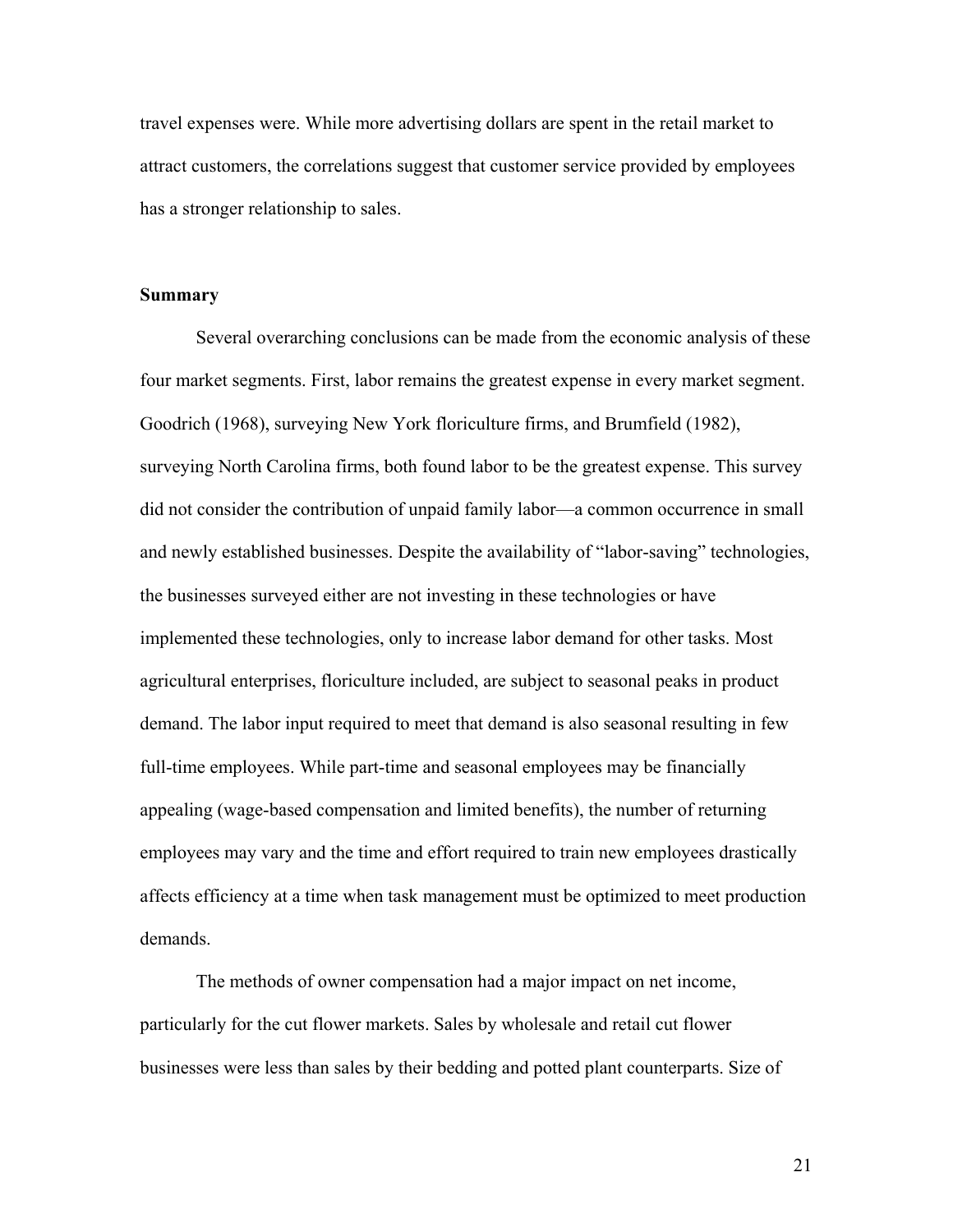business seemed to be less of a determining factor of owner compensation than sales. The field cut flower business requires less initial financial input—no requirement for greenhouses or the energy costs associated with greenhouses—allowing gardeners and hobbyist to slowly grow a business enterprise. The entrepreneur usually starts selling flowers as supplemental income, considering their labor "free," but pocketing any profits. Transitioning this hobby approach to a business mindset takes confidence that an enjoyable hobby can produce a sustainable income. Until these businesses are confident their sales can consistently exceed other expenses, the owner will consider any profit sufficient payment for the opportunity to garden full-time. However, if the owner is dependent on income from the cut flower business, a salary-type compensation may be determined sooner. Goodrich (1968) also observed that owners/growers at larger operations drew a higher salary compared to smaller growers who relied heavily on the net income of the business.

 Interestingly, advertising costs were associated with sales for the wholesale operations, but no association was present for the retail operations. Retail businesses spend more on advertising than wholesale operations, but perhaps wholesale advertisements are more targeted to their audience, such as sending a direct mail flyer to existing customers, resulting in a higher response rate. Retail operations often advertise to a much wider audience through many media outlets such as the local newspaper or onsite promotional signage. Noting that employee compensation was associated with sales in the retail markets, these businesses should consider whether their dollars are best spent on broadcast advertisements or employee training and education. Conference and travel expenses were also correlated with sales in the retail markets suggesting that retailers are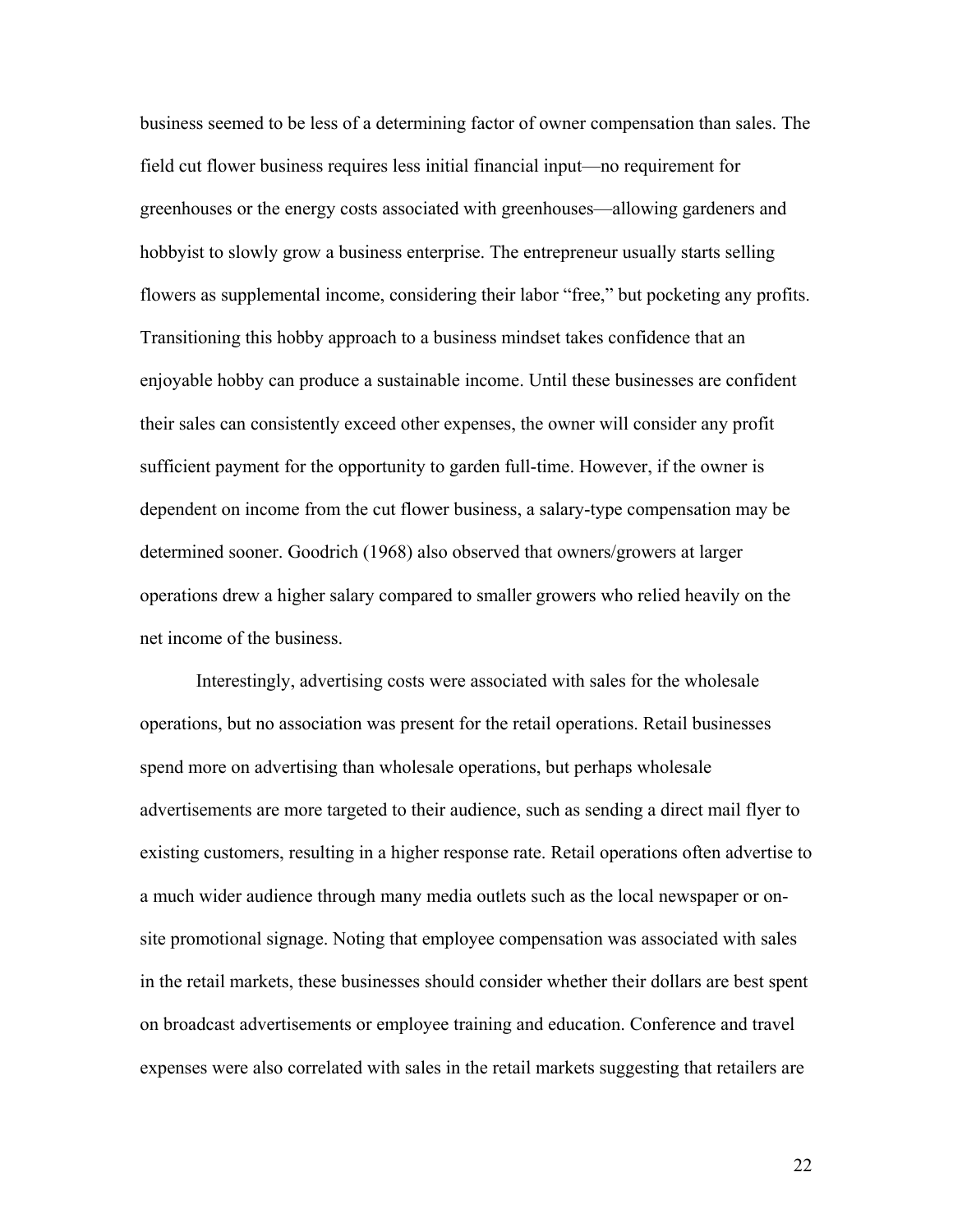making an effort to inform their employees and/or themselves and that effort is literally paying off.

#### **Literature Cited**

- Brumfield, R.G. 1980. Fixed costs and costs of production of Easter lilies differentiated by size of firm and market channel. MS Thesis, N.C. State Univ., Raleigh.
- Brumfield, R.G. 1994. Cost accounting, pp323-336. In: J. Holcomb(ed). Bedding Plants IV, Ball Publishing, Batavia, Ill.
- Brumfield, R.G., P.V. Nelson, A.J. Coutu, D.H. Willits, and R.S. Sowell. 1982. Fixed cost and greenhouse firms differentiated by size of firm and market channel. N.C. Agr. Res. Ser. Tech. Bul. No. 269.
- Goodrich, D.C. 1968. Selected costs and returns in flower production and marketing. A.E. Res. 271
- Prince, T.L., D.A Schilling, W.T. Rhodus, S.L. Born, and J.G. Seeley. 1987. Segmenting the flowering plant industry by product mix, marketing season, and channel of distribution. Acta Hort. 203:205-212.
- Scoggins, H.L., J.G. Latimer, and V.T. Barden. 2003. Profile of the Virginia commercial greenhouse industry. HortTechnology 13:526-531.
- Uva, W.L. and S. Richards. 2003. New York greenhouse business summary and financial analysis. NY Coop. Ext. Bul. 2003-09.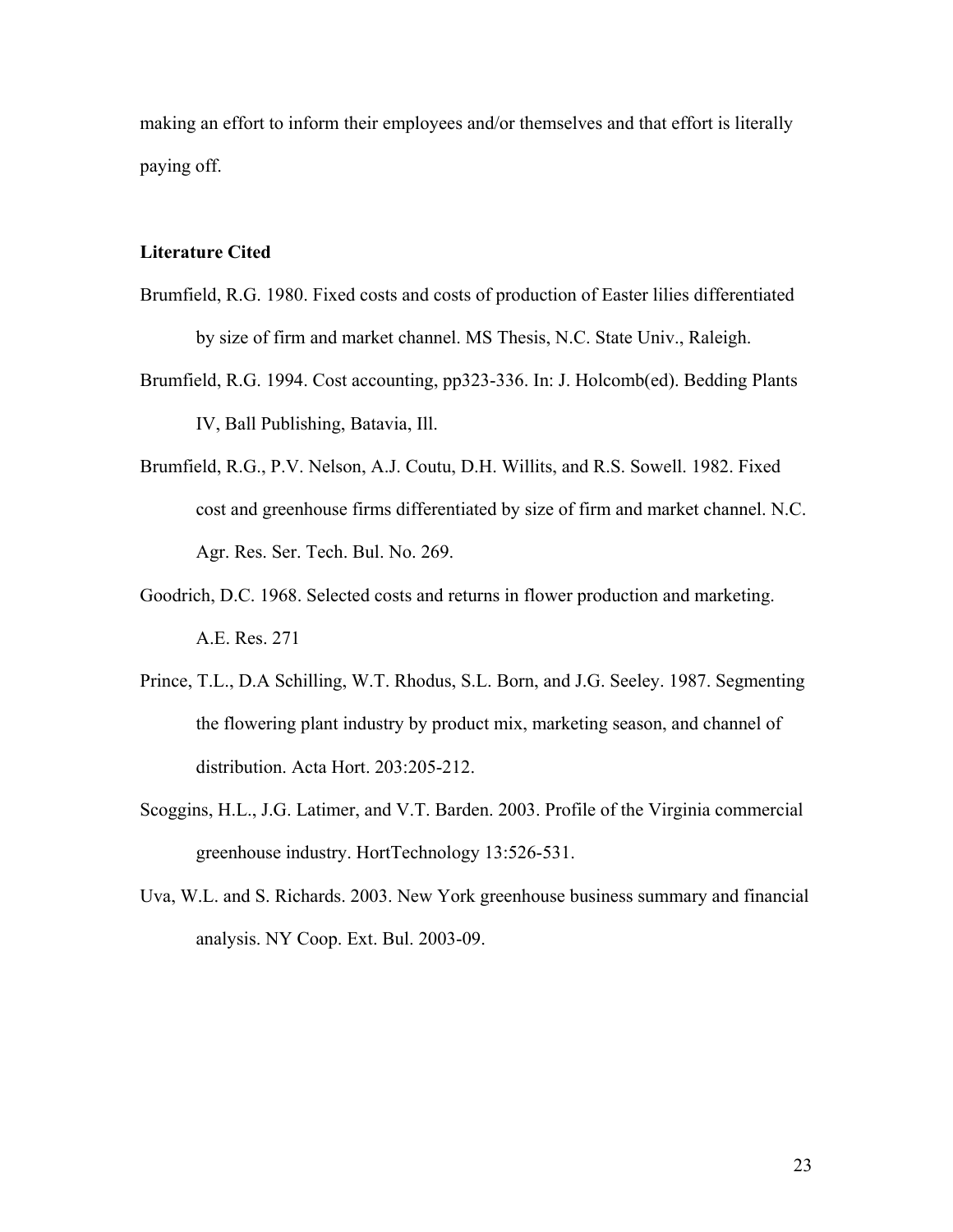|                                       | <b>Response mean</b><br>$(N=Response)^Z$ |       | Overall mean     |                      | <b>Maximum</b>   |  |
|---------------------------------------|------------------------------------------|-------|------------------|----------------------|------------------|--|
|                                       |                                          |       | $(N=10)$         | Minimum <sup>Y</sup> |                  |  |
| <b>Market Division (%)</b>            |                                          |       |                  |                      |                  |  |
| Wholesale to Mass Market              | 8                                        | (3)   | $\mathfrak{Z}$   | 5                    | 10               |  |
| <b>Wholesale to Garden Centers</b>    | 86                                       | (9)   | 77               | 45                   | 100              |  |
| Wholesale to Landscapers              | 35                                       | (4)   | 14               | 5                    | 70               |  |
| Direct Retail                         | 22                                       | (3)   | 6                | 15                   | 30               |  |
| Business Size $(ft^2)$                |                                          |       |                  |                      |                  |  |
| Greenhouse Production                 | 51,094                                   | (10)  | 51,094           | 18,240               | 110,000          |  |
| Greenhouse Non-production             | 9,809                                    | (10)  | 9,809            | 2,760                | 25,000           |  |
| <b>Greenhouse Hanging Baskets</b>     | 8,565                                    | (9)   | 7,708            | 2,360                | 18,000           |  |
| <b>Outdoor Pads/Benches</b>           | 51,167                                   | (6)   | 30,700           | 10,000               | 107,000          |  |
| Outdoor Fields                        | $\boldsymbol{0}$                         | (0)   | $\boldsymbol{0}$ | $\boldsymbol{0}$     | $\mathbf{0}$     |  |
| Outdoor Non-production                | 11,055                                   | (3)   | 3,317            | 3,000                | 25,000           |  |
| <b>Supplemental Buildings</b>         | 7,360                                    | (10)  | 7,360            | 1,200                | 20,000           |  |
| <b>Total Production Area</b>          | $---$                                    | $---$ | 81,794           | 29,320               | 167,000          |  |
| <b>Total Business Size</b>            | ---                                      | ---   | 109,987          | 47,592               | 204,400          |  |
| Distribution of Sales (%)             |                                          |       |                  |                      |                  |  |
| Greenhouse                            | 86                                       | (10)  | 86               | 60                   | 100              |  |
| Outdoor Pads/Benches                  | 24                                       | (6)   | 14               | 5                    | 40               |  |
| Outdoor Fields                        | $\boldsymbol{0}$                         | (0)   | $\mathbf{0}$     | $\mathbf{0}$         | $\mathbf{0}$     |  |
|                                       |                                          |       |                  |                      |                  |  |
| Distribution of Expenses (%)          |                                          |       |                  |                      |                  |  |
| Greenhouse                            | 92                                       | (10)  | 92               | 75                   | 100              |  |
| Outdoor Pads/Benches                  | 13                                       | (6)   | $\,8\,$          | 5                    | 25               |  |
| Outdoor Fields                        | $\boldsymbol{0}$                         | (0)   | $\mathbf{0}$     | $\mathbf{0}$         | $\mathbf{0}$     |  |
| <b>Product Division by Sales (\$)</b> |                                          |       |                  |                      |                  |  |
| Plugs                                 | $\boldsymbol{0}$                         | (0)   | $\boldsymbol{0}$ | $\boldsymbol{0}$     | $\boldsymbol{0}$ |  |
| Cuttings                              | $\boldsymbol{0}$                         | (0)   | $\theta$         | $\overline{0}$       | $\theta$         |  |
| Pre-finished Plant Material           | 20,000                                   | (1)   | 2,000            | 20,000               | 20,000           |  |
| Wholesale Flowering Potted            | 394,635                                  | (10)  | 394,635          | 66,000               | 982,163          |  |
| <b>Wholesale Bedding Plants</b>       | 485,361                                  | (8)   | 388,289          | 62,000               | 1,100,000        |  |
| Wholesale Foliage                     | 97,839                                   | (5)   | 48,920           | 51,693               | 200,000          |  |
| <b>Wholesale Cut Flowers</b>          | 1,500                                    | (1)   | 150              | 1,500                | 1,500            |  |
| Wholesale Other                       | 8,951                                    | (1)   | 895              | 8,951                | 8,951            |  |
| Retail Flowering Potted Plants        | 92,347                                   | (3)   | 27,704           | 21,000               | 200,000          |  |
| <b>Retail Bedding Plants</b>          | 165,380                                  | (2)   | 33,076           | 130,760              | 200,000          |  |
| Retail Foliage                        | 75,000                                   | (1)   | 7,500            | 75,000               | 75,000           |  |
| Retail Cut Flowers                    | $\boldsymbol{0}$                         | (0)   | $\mathbf{0}$     | $\boldsymbol{0}$     | $\bf{0}$         |  |
| Retail Other                          | 325,000                                  | (1)   | 32,500           | 325,000              | 325,000          |  |
| Labor $(\#)$                          |                                          |       |                  |                      |                  |  |
| Full-time Employees                   | 7                                        | (10)  | 7                | 1                    | 22               |  |
| Part-time or Seasonal Employees       | $\sqrt{5}$                               | (10)  | 5                | $\overline{2}$       | 9                |  |

Table 1. Summary of business parameters for wholesale bedding and potted plant growers selling primarily to garden centers and landscapers.

 $Z^Z$  The number of responses for each category is given in parentheses following the response mean.  $Y^Y$  The value listed is the minimum of those businesses reporting the respective category. Minimum for categories with fewer than 10 responses, as indicated under response mean, is understood to be 0.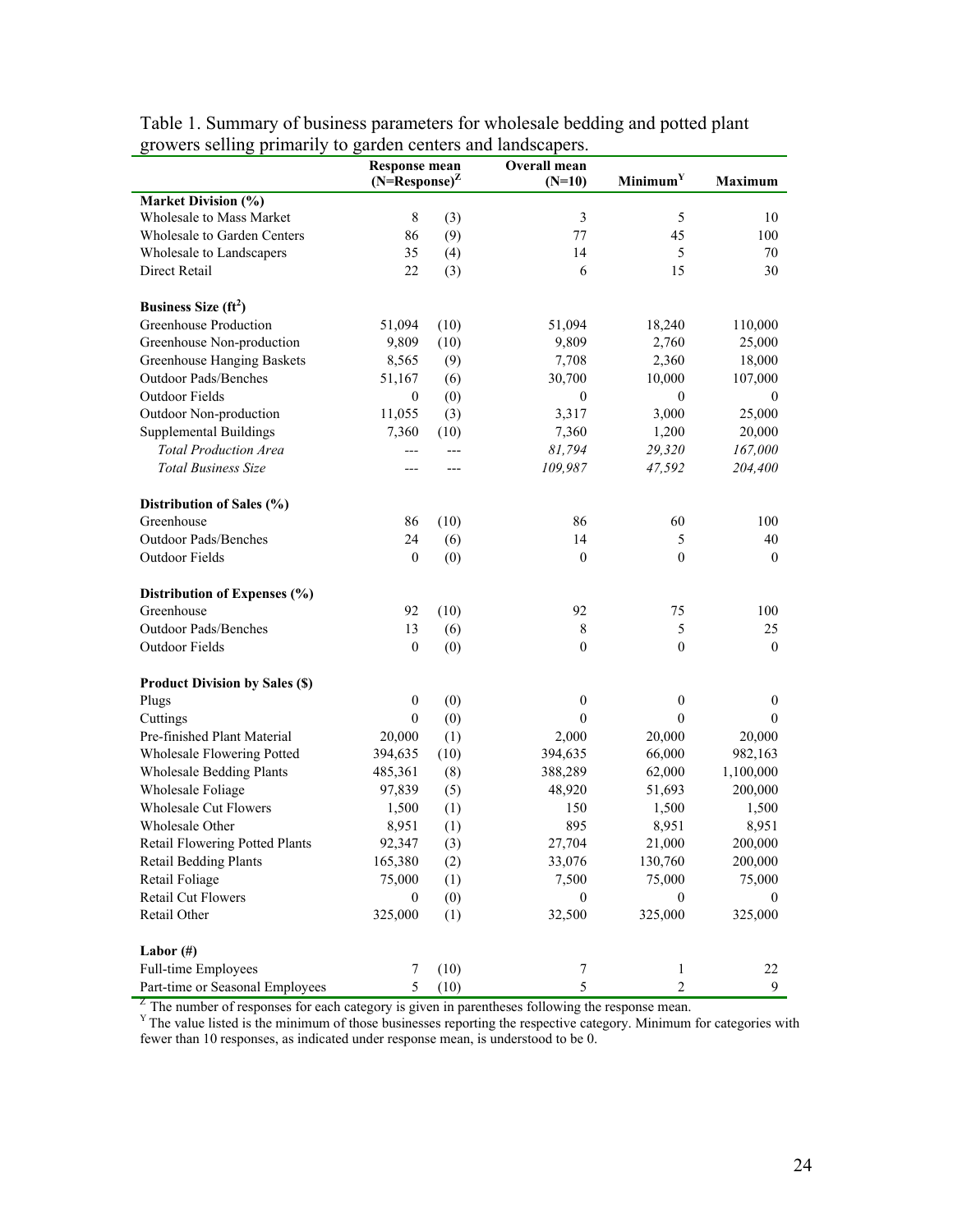|                                        | <b>Response mean</b>  |      |                           |                      |                |  |
|----------------------------------------|-----------------------|------|---------------------------|----------------------|----------------|--|
|                                        | $(N=$ Responses $)^Z$ |      | Overall mean <sup>Y</sup> | Minimum <sup>X</sup> | <b>Maximum</b> |  |
| <b>Wholesale Bedding/Potted Plants</b> |                       |      | $(N=10)$                  |                      |                |  |
| <b>Sales</b>                           | 962,769               | (10) | 962,769                   | 247,000              | 2,632,178      |  |
| <b>Interest Income</b>                 | 1,058                 | (6)  | 635                       | 40                   | 2,000          |  |
| Other Income                           | 5,180                 | (3)  | 1,554                     | 441                  | 14,568         |  |
| <b>Total Revenue</b>                   | $---$                 |      | 964,958                   | 247,040              | 2,646,746      |  |
| <b>Retail Bedding/Potted Plants</b>    |                       |      | $(N=4)$                   |                      |                |  |
| Sales                                  | 830,269               | (4)  | 830,269                   | 271,077              | 1,900,000      |  |
| Interest Income                        | 7,500                 | (3)  | 5,625                     | 2,200                | 15,300         |  |
| Other Income                           | 11,387                | (1)  | 2,847                     | 11,387               | 11,387         |  |
| <b>Total Revenue</b>                   |                       |      | 838,741                   | 271,077              | 1,926,687      |  |
| <b>Wholesale Cut Flowers</b>           |                       |      | $(N=7)$                   |                      |                |  |
| <b>Sales</b>                           | 46,288                | (7)  | 46,288                    | 12,874               | 103,352        |  |
| Interest Income                        | $\mathbf{0}$          | (0)  | $\theta$                  | $\theta$             | $\left($       |  |
| Other Income                           | 3,810                 | (2)  | 1,089                     | 1,620                | 6,000          |  |
| <b>Total Revenue</b>                   | ---                   |      | 47,376                    | 12,874               | 104,972        |  |
| <b>Retail Cut Flowers</b>              |                       |      | $(N=8)$                   |                      |                |  |
| <b>Sales</b>                           | 44,562                | (8)  | 44,562                    | 890                  | 142,500        |  |
| <b>Interest Income</b>                 | 64                    | (1)  | 8                         | 64                   | 64             |  |
| Other Income                           | 100                   | (1)  | 12                        | 100                  | 100            |  |
| <b>Total Revenue</b>                   | ---                   |      | 44,583                    | 890                  | 142,500        |  |

# Table 2. Revenue (\$) by market segment.

The number of responses for each category is given in parentheses following the response mean.<br>
<sup>Y</sup> Overall mean was determined using the number of responses in each market segment.<br>
<sup>X</sup> The value listed is the minimum of fewer than N responses is understood to be 0.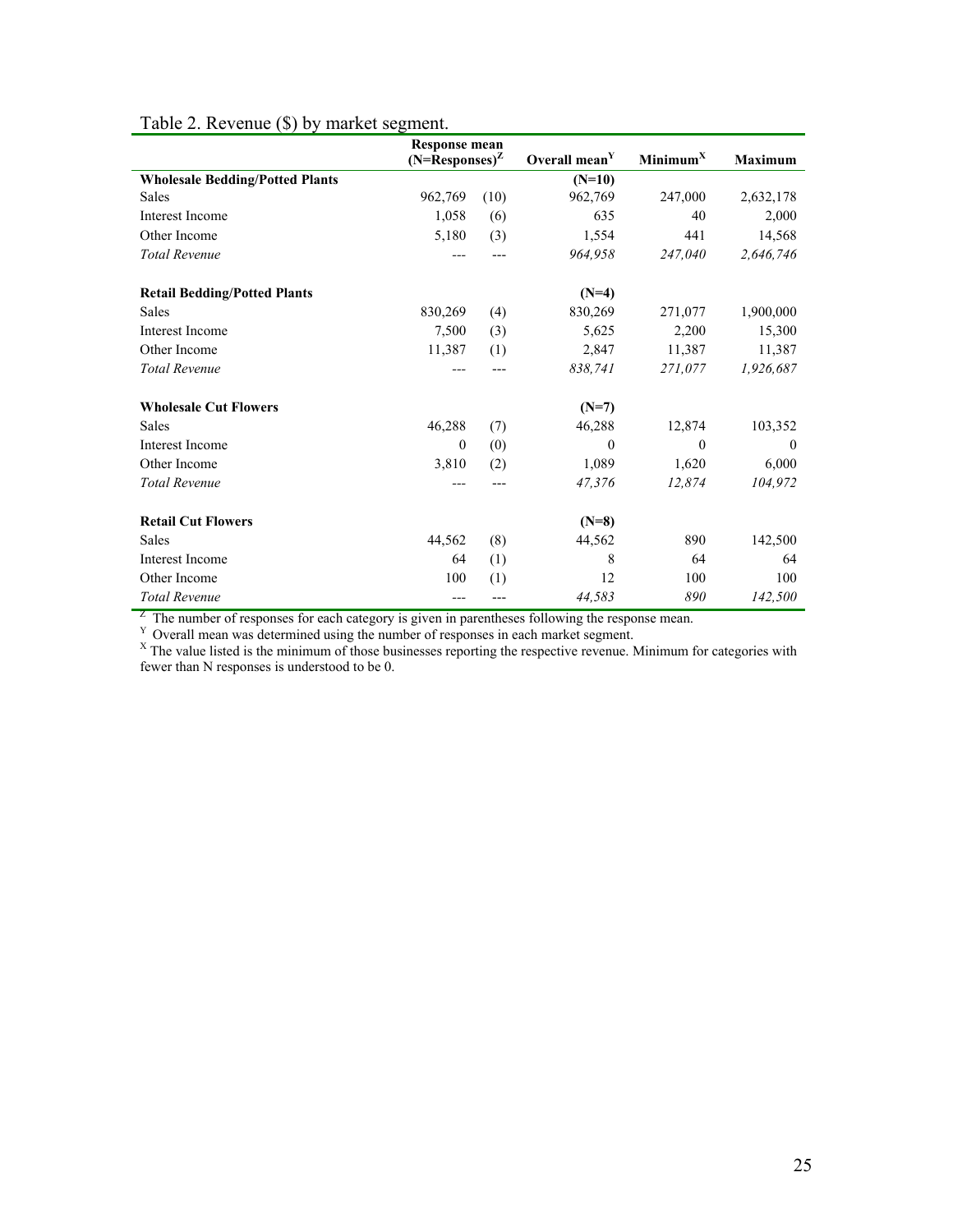|                                  | <b>Response mean</b>              |      |          | Overall mean              |                      |                |
|----------------------------------|-----------------------------------|------|----------|---------------------------|----------------------|----------------|
|                                  | $(N=Response)^Z$                  |      | $(N=10)$ | $%$ of Total <sup>Y</sup> | Minimum <sup>X</sup> | <b>Maximum</b> |
| <b>FIXED</b>                     |                                   |      |          |                           |                      |                |
| <b>Compensation to Owner(s)</b>  | 83,436                            | (10) | 83,436   | 9.00                      | 10,202               | 192,000        |
| <b>Compensation to Employees</b> |                                   |      |          |                           |                      |                |
| Wages and Salaries               | 183,597                           | (10) | 183,597  | 19.81                     | 47,826               | 431,660        |
| Required Payroll Expenses        | 23,519                            | (10) | 23,519   | 2.54                      | 17,244               | 52,712         |
| Benefits                         | 23,270                            | (8)  | 18,616   | 2.01                      | 12,087               | 46,895         |
| Total                            | ---                               | ---  | 225,732  | 24.36                     | ---                  |                |
| <b>Energy Costs</b>              |                                   |      |          |                           |                      |                |
| Heating Fuel                     | 36,232                            | (10) | 36,262   | 3.91                      | 4,325                | 75,375         |
| Utilities                        | 13,330                            | (10) | 13,330   | 1.44                      | 5,800                | 31,000         |
| Total                            | ---                               | ---  | 49,592   | 5.35                      | ---                  |                |
| <b>Facilities</b>                |                                   |      |          |                           |                      |                |
| Repairs and Maintenance          | 131,801                           | (10) | 13,180   | 1.42                      | 2,427                | 41,000         |
| Rent                             | 77,139                            | (6)  | 46,284   | 4.99                      | 1,746                | 430,000        |
| Mortgage                         | 52,500                            | (2)  | 10,500   | 1.13                      | 23,000               | 82,000         |
| Property Taxes                   | 2,550                             | (10) | 2,550    | 0.28                      | 664                  | 5,812          |
| Total                            | ---                               | ---  | 72,514   | 7.82                      | ---                  |                |
| <b>Vehicles and Equipment</b>    |                                   |      |          |                           |                      |                |
| Ownership Costs                  | 21,833                            | (8)  | 17,467   | 1.88                      | 13,854               | 5,000          |
| <b>Operating Costs</b>           | 15,767                            | (10) | 15,767   | 1.70                      | 10,488               | 5,250          |
| Total                            | ---                               | ---  | 33,234   | 3.58                      | ---                  |                |
| Other                            |                                   |      |          |                           |                      |                |
| Other Taxes and Licenses         | 2,041                             | (7)  | 1,429    | 0.15                      | 20                   | 8,770          |
| Insurance                        | 12,049                            | (7)  | 8,434    | 0.91                      | 482                  | 21,180         |
| Professional Services            | 2,682                             | (10) | 2,682    | 0.29                      | 245                  | 5,361          |
| <b>Bank Charges</b>              | 2,734                             | (8)  | 2,187    | 0.24                      | 45                   | 18,716         |
| Interest                         | 11,452                            | (8)  | 9,162    | 0.99                      | 200                  | 33,360         |
| <b>Bad Debt</b>                  | 1,402                             | (7)  | 981      | 0.11                      | 49                   | 4,512          |
| Advertising and Promotion        | 10,226                            | (6)  | 6,136    | 0.66                      | 500                  | 40,428         |
| Office Expense                   | 5,812                             | (10) | 5,812    | 0.63                      | 322                  | 25,516         |
| Membership Dues, Subscriptions   | 721                               | (10) | 721      | 0.08                      | 70                   | 2,379          |
| Conference and Travel            | 2,711                             | (9)  | 2,440    | 0.26                      | 87                   | 9,355          |
| Donations                        | 1,413                             | (7)  | 989      | 0.11                      | 200                  | 3,800          |
| Miscellaneous                    | 29,440                            | (5)  | 14,720   | 1.59                      | 580                  | 88,827         |
| Total                            | $\hspace{0.05cm} \dashrightarrow$ | ---  | 55,693   | 6.02                      | ---                  |                |
| <b>Total Fixed</b>               |                                   |      | 520,199  | 56.13                     |                      |                |
| <b>VARIABLE</b>                  |                                   |      |          |                           |                      |                |
| Plants and Seeds                 | 283,319                           | (10) | 283,319  | 30.57                     | 20,954               | 650,028        |
| Materials and Supplies           | 123,194                           | (10) | 123,194  | 13.29                     | 29,000               | 454,249        |
| <b>Total Variable</b>            |                                   |      | 406,513  | 43.86                     |                      |                |
| <b>TOTAL COSTS</b>               |                                   |      | 926,712  | $99.99^{\rm W}$           | 178,789              | 2,516,409      |

Table 3. Fixed and variable expenses (\$) for wholesale bedding and potted plant growers selling primarily to garden centers and landscapers.

<sup>Z</sup> The number of responses for each category is given in parentheses following the response mean.<br><sup>Y</sup> % of total expenses based on mean (N=10).<br><sup>X</sup> The value listed is the minimum of those businesses reporting the respec fewer than 10 responses, as indicated under response mean, is understood to be 0. W The sum of percentages does not equal 100 due to rounding error.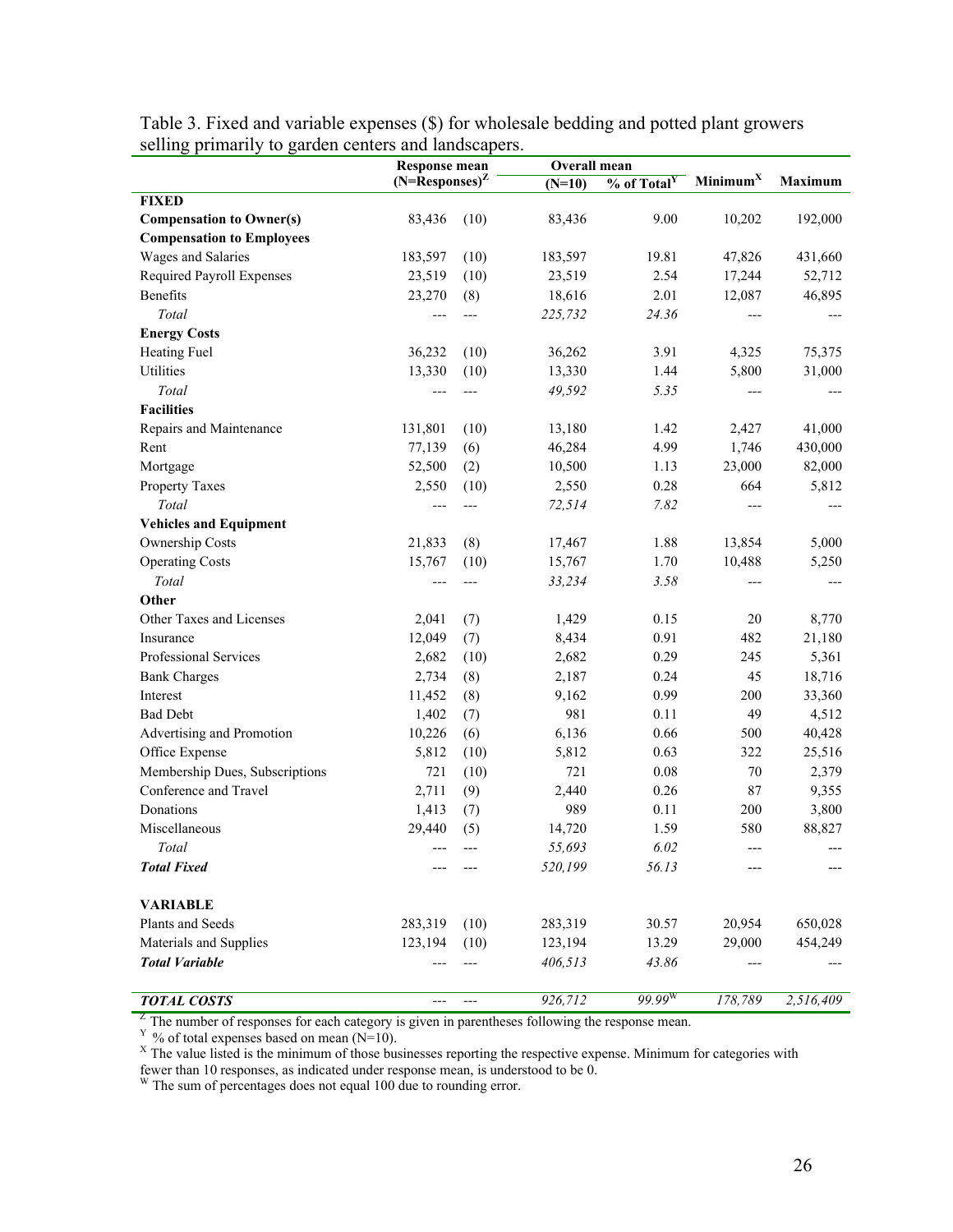|                             | <b>Sales</b>        | Owner<br>Compensation        | Employee<br>Compensation | Employee<br><b>Benefits</b> | Advertising        | Conference<br>and Travel | Total<br>Expenses   | Net Income |
|-----------------------------|---------------------|------------------------------|--------------------------|-----------------------------|--------------------|--------------------------|---------------------|------------|
| Sales                       | 1.000               | $0.7385^Z$<br>$(0.0147)^{Y}$ | 0.8415<br>(0.0023)       | 0.7889<br>(0.0067)          | 0.8331<br>(0.0028) | 0.7786<br>(0.0080)       | 0.9963<br>(<0.0001) | <b>NS</b>  |
| Owner<br>Compensation       | 0.7385<br>(0.0147)  | 1.000                        | <b>NS</b>                | <b>NS</b>                   | <b>NS</b>          | $_{\rm NS}$              | 0.7495<br>(0.0126)  | NS         |
| Employee<br>Compensation    | 0.8415<br>(0.0023)  | <b>NS</b>                    | 1.000                    | 0.7001<br>(0.0242)          | 0.8550<br>(0.0016) | 0.8172<br>(0.0039)       | 0.8726<br>(0.0010)  | NS         |
| Employee<br><b>Benefits</b> | 0.7889<br>(0.0067)  | <b>NS</b>                    | 0.7001<br>(0.0242)       | 1.000                       | NS                 | NS                       | 0.7799<br>(0.0078)  | NS         |
| Advertising                 | 0.8331<br>(0.0028)  | <b>NS</b>                    | 0.8550<br>(0.0016)       | $_{\rm NS}$                 | 1.000              | 0.8000<br>(0.0055)       | 0.8399<br>(0.0024)  | <b>NS</b>  |
| Conference<br>and Travel    | 0.7786<br>(0.0080)  | $_{\rm NS}$                  | 0.8172<br>(0.0039)       | $_{\rm NS}$                 | 0.8000<br>(0.0055) | 1.000                    | 0.7805<br>(0.0077)  | NS         |
| <b>Total Expenses</b>       | 0.9963<br>(<0.0001) | 0.7495<br>(0.0126)           | 0.8726<br>(0.0010)       | 0.7799<br>(0.0078)          | 0.8399<br>(0.0024) | 0.7805<br>(0.0077)       | 1.000               | <b>NS</b>  |
| Net Income                  | <b>NS</b>           | <b>NS</b>                    | <b>NS</b>                | <b>NS</b>                   | <b>NS</b>          | <b>NS</b>                | <b>NS</b>           | <b>NS</b>  |

Table 4. Selected correlations for wholesale bedding and potted plant growers who sell primarily to garden centers and landscapers based on overall mean.

 $Z_{\mathbf{R}^2}$ 

 $Y_P \leq \text{indicated value}.$ 

NS Nonsignificant at *P* ≥ 0.05.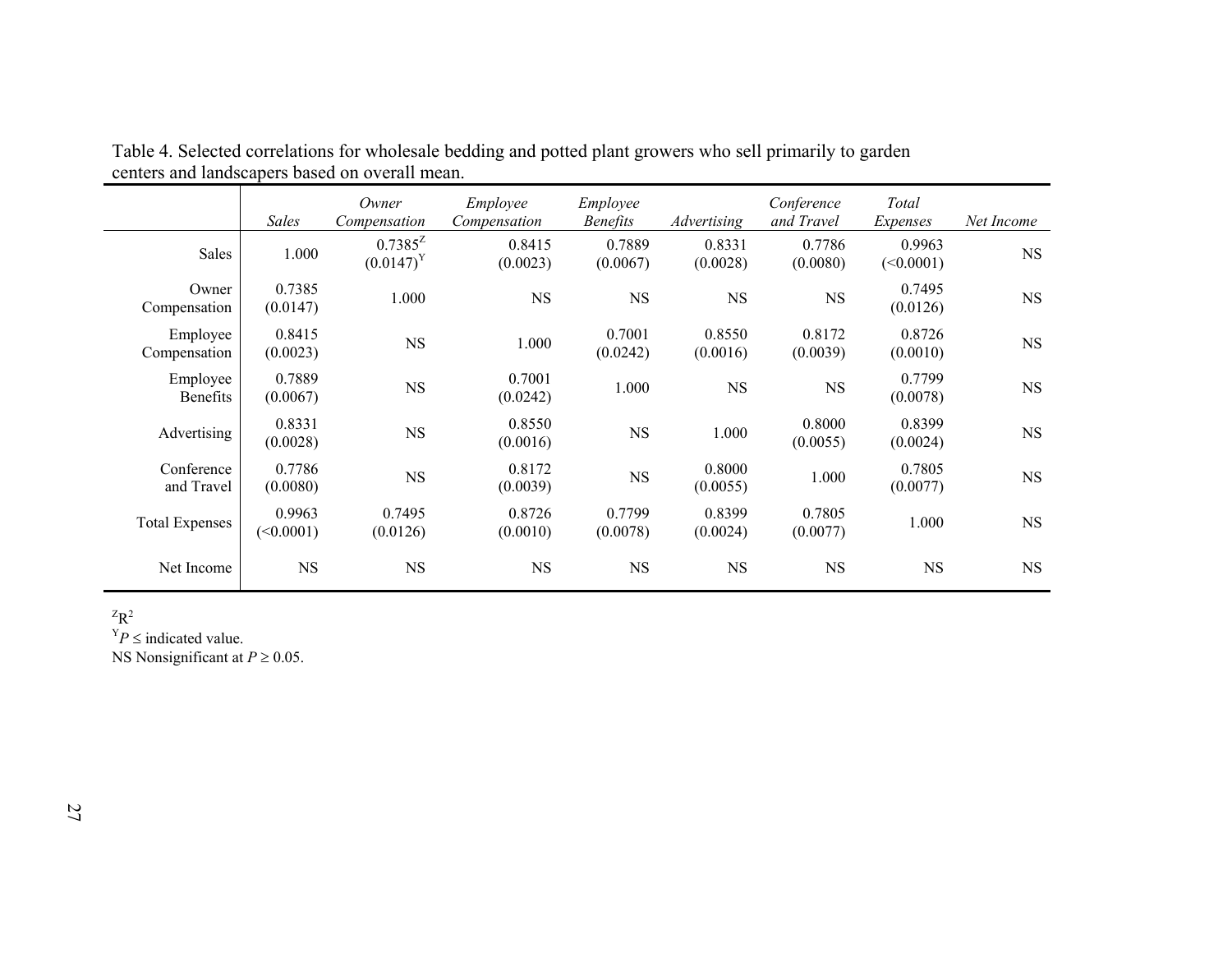|                                   | <b>Response mean</b>  |     | Overall mean     |                      |                  |  |
|-----------------------------------|-----------------------|-----|------------------|----------------------|------------------|--|
|                                   | $(N=$ Responses $)^Z$ |     | $(N=4)$          | Minimum <sup>Y</sup> | Maximum          |  |
| <b>Market Division (%)</b>        |                       |     |                  |                      |                  |  |
| Wholesale to Mass Market          | $\boldsymbol{0}$      | (0) | $\boldsymbol{0}$ | $\boldsymbol{0}$     | $\boldsymbol{0}$ |  |
| Wholesale to Garden Centers       | 8                     | (2) | 4                | 5                    | 10               |  |
| Wholesale to Landscapers          | 5                     | (3) | 4                | 5                    | 6                |  |
| Direct Retail                     | 92                    | (4) | 92               | 85                   | 100              |  |
| Business Size $(ft^2)$            |                       |     |                  |                      |                  |  |
| <b>Greenhouse Production</b>      | 35,870                | (4) | 35,870           | 12,880               | 57,600           |  |
| Greenhouse Non-production         | 8,075                 | (4) | 8,075            | 1,000                | 19,000           |  |
| Greenhouse Hanging Baskets        | 13,450                | (4) | 13,450           | 2,400                | 41,000           |  |
| Outdoor Pads/Benches              | 20,352                | (4) | 20,352           | 4,608                | 50,000           |  |
| Outdoor Fields                    | 8,000                 | (2) | 4,000            | 1,000                | 15,000           |  |
| Outdoor Non-production            | 17,500                | (2) | 8,750            | 10,000               | 25,000           |  |
| <b>Supplemental Buildings</b>     | 7,595                 | (4) | 7,595            | 1,200                | 22,800           |  |
| <b>Total Production Area</b>      | ---                   | --- | 60,222           | 32,680               | 91,000           |  |
| <b>Total Business Size</b>        | ---                   | --- | 98,092           | 74,280               | 117,380          |  |
|                                   |                       |     |                  |                      |                  |  |
| Distribution of Sales (%)         |                       |     |                  |                      |                  |  |
| Greenhouse                        | 84                    | (4) | 84               | 80                   | 95               |  |
| <b>Outdoor Pads/Benches</b>       | 13                    | (4) | 13               | 5                    | 20               |  |
| Outdoor Fields                    | 7                     | (2) | 3                | 4                    | 10               |  |
| Distribution of Expenses (%)      |                       |     |                  |                      |                  |  |
| Greenhouse                        | 89                    | (4) | 89               | 80                   | 95               |  |
| Outdoor Pads/Benches              | 9                     | (4) | 9                | 5                    | $20\,$           |  |
| Outdoor Fields                    | 5                     | (2) | 2                | 5                    | 5                |  |
| <b>Product Division (\$)</b>      |                       |     |                  |                      |                  |  |
| Plugs                             | 37,600                | (2) | 18,800           | 1,000                | 74,200           |  |
| Cuttings                          | 1,000                 | (1) | 250              | 1,000                | 1,000            |  |
| Pre-finished Plant Material       | 1,000                 | (1) | 250              | 1,000                | 1,000            |  |
| Wholesale Flowering Potted Plants | 303,500               | (2) | 151,750          | 2,000                | 605,000          |  |
| <b>Wholesale Bedding Plants</b>   | 20,000                | (1) | 5,000            | 20,000               | 20,000           |  |
| Wholesale Foliage                 | 2,000                 | (2) | 1,000            | 1,000                | 3,000            |  |
| Wholesale Cut Flowers             | 1,000                 | (1) | 250              | 1,000                | 1,000            |  |
| Wholesale Other                   | $\boldsymbol{0}$      |     | $\boldsymbol{0}$ | $\boldsymbol{0}$     | $\mathbf{0}$     |  |
| Retail Flowering Potted Plants    | 115,019               | (0) | 115,019          | 10,000               | 212,000          |  |
|                                   |                       | (4) |                  |                      |                  |  |
| <b>Retail Bedding Plants</b>      | 215,500               | (4) | 215,500          | 20,000               | 500,000          |  |
| Retail Foliage                    | 29,000                | (2) | 14,500           | 1,000                | 57,000           |  |
| <b>Retail Cut Flowers</b>         | $\boldsymbol{0}$      | (0) | $\mathbf{0}$     | $\overline{0}$       | $\theta$         |  |
| Retail Other                      | 58,500                | (2) | 29,250           | 10,000               | 107,000          |  |
| Labor $(\#)$                      |                       |     |                  |                      |                  |  |
| Full-time Employees               | 23                    | (2) | 11               | 15                   | 30               |  |
| Part-time or Seasonal Employees   | 42                    | (2) | 31               | $20\,$               | 60               |  |

## Table 5. Summary of business parameters for retail bedding and potted plant growers.

 $Z$ <sup>T</sup> The number of responses for each category is given in parentheses following the response mean. Y The value listed is the minimum of those businesses reporting the respective category. Minimum for categories with

fewer than 4 responses, as indicated under response mean, is understood to be 0.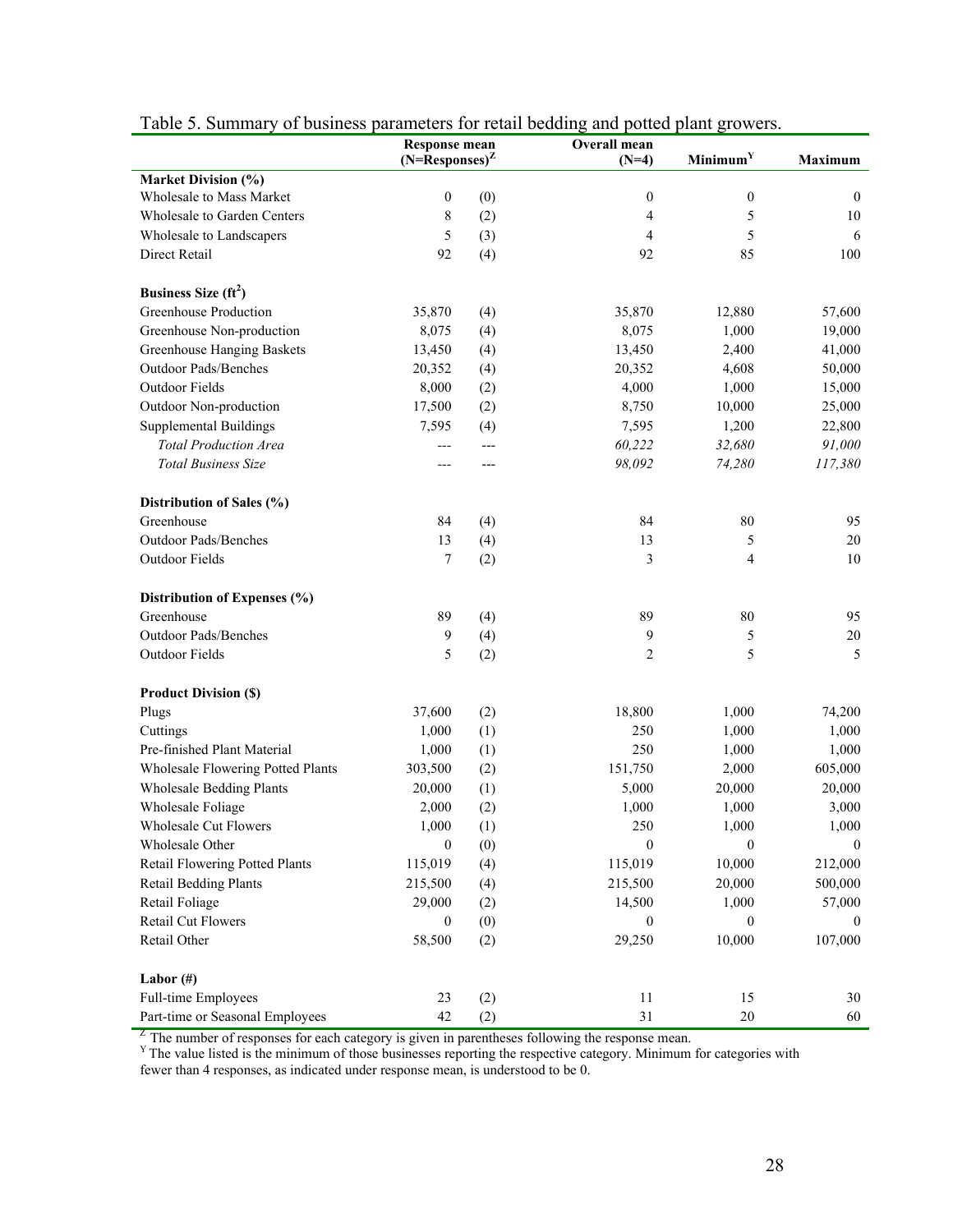|                                  | <b>Response mean</b>    |       | Tuble 0. I then and variable expenses ( $\psi$ ) for feath beauting and police plant growers.<br>Overall mean |                         |                      |                |  |
|----------------------------------|-------------------------|-------|---------------------------------------------------------------------------------------------------------------|-------------------------|----------------------|----------------|--|
|                                  | $(N=\text{Respones})^Z$ |       | $(N=4)$                                                                                                       | % of Total <sup>Y</sup> | Minimum <sup>X</sup> | <b>Maximum</b> |  |
| <b>FIXED</b>                     |                         |       |                                                                                                               |                         |                      |                |  |
| <b>Compensation to Owner(s)</b>  | 56,320                  | (4)   | 56,320                                                                                                        | 7.56                    | 14,400               | 120,000        |  |
| <b>Compensation to Employees</b> |                         |       |                                                                                                               |                         |                      |                |  |
| Wages and Salaries               | 229,138                 | (4)   | 229,138                                                                                                       | 30.76                   | 28,553               | 59,400         |  |
| Required Payroll Expenses        | 23,463                  | (4)   | 23,463                                                                                                        | 3.15                    | 6,853                | 57,000         |  |
| Benefits                         | 19,333                  | (3)   | 14,500                                                                                                        | 1.95                    | 3,000                | 45,000         |  |
| Total                            |                         | ---   | 267,101                                                                                                       | 35.86                   | ---                  |                |  |
| <b>Energy Costs</b>              |                         |       |                                                                                                               |                         |                      |                |  |
| Heating Fuel                     | 29,575                  | (4)   | 29,575                                                                                                        | 3.97                    | 16,300               | 60,000         |  |
| Utilities                        | 20,550                  | (4)   | 20,550                                                                                                        | 2.76                    | 5,200                | 35,000         |  |
| Total                            | $---$                   | ---   | 50,125                                                                                                        | 6.73                    |                      |                |  |
| <b>Facilities</b>                |                         |       |                                                                                                               |                         |                      |                |  |
| Repairs and Maintenance          | 12,667                  | (4)   | 12,667                                                                                                        | 1.70                    | 1,668                | 29,000         |  |
| Rent                             | 50,000                  | (1)   | 12,500                                                                                                        | 1.68                    | 50,000               | 50,000         |  |
| Mortgage                         | 11,100                  | (1)   | 2,775                                                                                                         | 0.37                    | 11,100               | 11,100         |  |
| Property Taxes                   | 3,800                   | (4)   | 3,800                                                                                                         | 0.51                    | 1,200                | 6,000          |  |
| Total                            | $---$                   | $---$ | 31,742                                                                                                        | 4.26                    |                      |                |  |
| <b>Vehicles and Equipment</b>    |                         |       |                                                                                                               |                         |                      |                |  |
| Ownership Costs                  | 43,900                  | (3)   | 32,925                                                                                                        | 4.42                    | 500                  | 129,000        |  |
| <b>Operating Costs</b>           | 6,925                   | (4)   | 6,925                                                                                                         | 0.93                    | 1,000                | 11,000         |  |
| Total                            | $---$                   | ---   | 39,850                                                                                                        | 5.35                    | ---                  |                |  |
| Other                            |                         |       |                                                                                                               |                         |                      |                |  |
| Other Taxes and Licenses         | 2,945                   | (4)   | 2,945                                                                                                         | 0.40                    | 378                  | 8,000          |  |
| Insurance                        | 14,350                  | (4)   | 14,350                                                                                                        | 1.93                    | 2,700                | 45,000         |  |
| Professional Services            | 14,675                  | (4)   | 14,675                                                                                                        | 1.97                    | 1,500                | 52,000         |  |
| <b>Bank Charges</b>              | 10,169                  | (4)   | 10,169                                                                                                        | 1.37                    | 100                  | 30,000         |  |
| Interest                         | 5,226                   | (4)   | 5,226                                                                                                         | 0.70                    | 1,404                | 15,500         |  |
| <b>Bad Debt</b>                  | 2,003                   | (2)   | 1,001                                                                                                         | 0.13                    | 5                    | 4,000          |  |
| Advertising and Promotion        | 23,500                  | (4)   | 23,500                                                                                                        | 3.15                    | 5,500                | 50,000         |  |
| Office Expense                   | 8,870                   | (4)   | 8,870                                                                                                         | 1.19                    | 1,200                | 27,500         |  |
| Membership Dues, Subscriptions   | 1,218                   | (4)   | 1,218                                                                                                         | 0.16                    | 300                  | 2,400          |  |
| Conference and Travel            | 4,580                   | (3)   | 3,435                                                                                                         | 0.46                    | 500                  | 10,000         |  |
| Donations                        | 4,922                   | (4)   | 4,922                                                                                                         | 0.66                    | 500                  | 17,000         |  |
| Miscellaneous                    | 39,013                  | (3)   | 29,260                                                                                                        | 3.93                    | 1,200                | 810,000        |  |
| Total                            |                         |       | 119,571                                                                                                       | 16.05                   |                      |                |  |
| <b>Total Fixed</b>               |                         |       | 564,709                                                                                                       | 75.81                   |                      |                |  |
|                                  |                         |       |                                                                                                               |                         |                      |                |  |
| <b>VARIABLE</b>                  |                         |       |                                                                                                               |                         |                      |                |  |
| Plants and Seeds                 | 112,060                 | (4)   | 112,060                                                                                                       | 15.04                   | 60,000               | 180,000        |  |
| Materials and Supplies           | 90,867                  | (3)   | 68,150                                                                                                        | 9.15                    | 52,600               | 120,000        |  |
| <b>Total Variable</b>            |                         |       | 180,210                                                                                                       | 24.19                   |                      |                |  |
| <b>TOTAL COSTS</b>               | $---$                   | ---   | 744,919                                                                                                       | 100.00                  | 257,154              | 2,192,600      |  |

|  |  |  | Table 6. Fixed and variable expenses (\$) for retail bedding and potted plant growers. |
|--|--|--|----------------------------------------------------------------------------------------|
|  |  |  |                                                                                        |

<sup>Z</sup> The number of responses for each category is given in parentheses following the response mean.<br><sup>Y</sup> % of total expenses based on mean (N=4).<br><sup>X</sup> The value listed is the minimum of those businesses reporting the respect fewer than 4 responses is understood to be 0.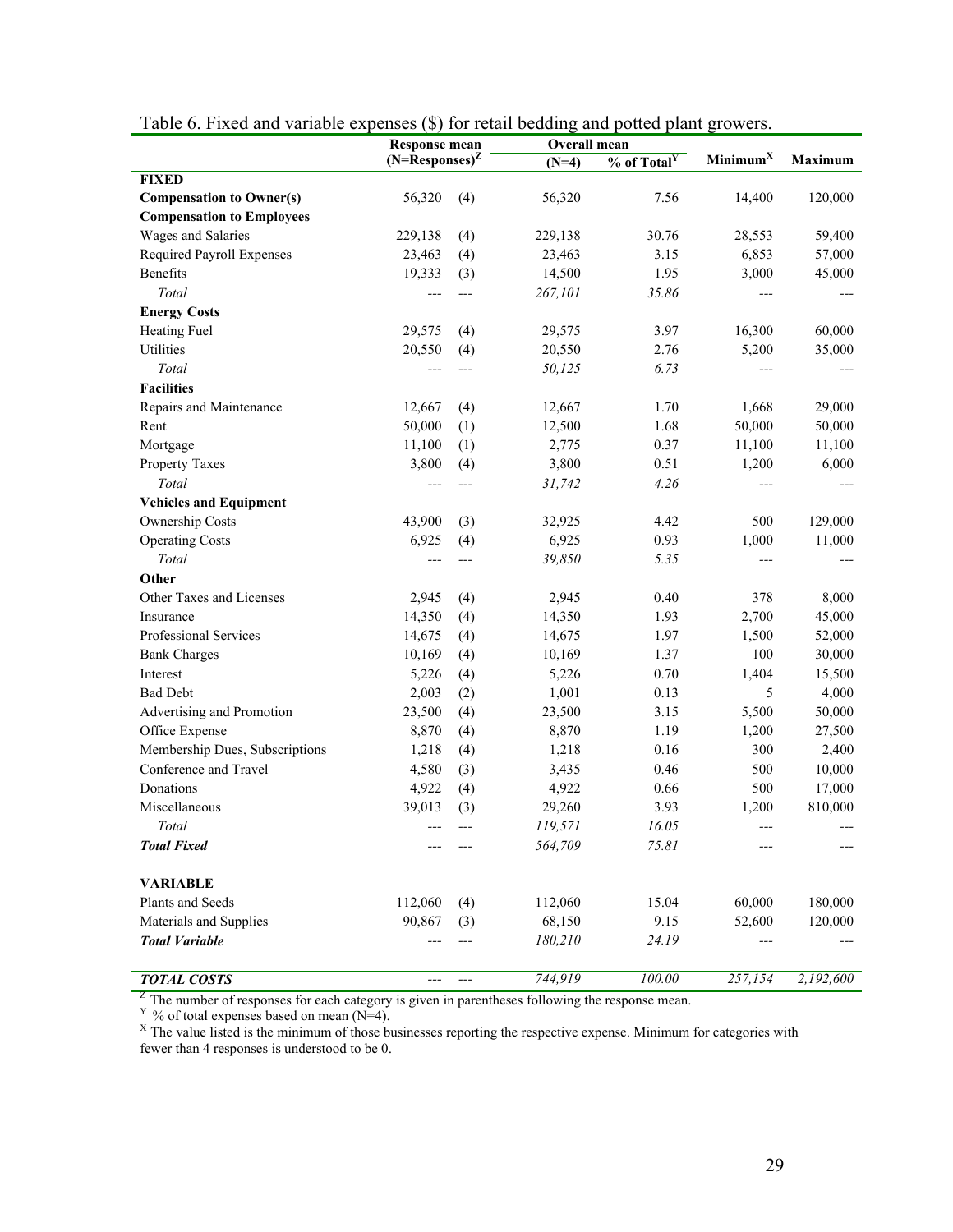|                          | <b>Sales</b>          | Owner<br>Compensation | Employee<br>Compensation     | Advertising           | Conference<br>and Travel | Total<br>Expenses  | Net<br><i>Income</i>  |
|--------------------------|-----------------------|-----------------------|------------------------------|-----------------------|--------------------------|--------------------|-----------------------|
| Sales                    | 1.00                  | <b>NS</b>             | $0.9997^2$<br>$(0.0003)^{Y}$ | $_{\rm NS}$           | 0.9756<br>(0.0244)       | 0.9990<br>(0.0010) | $-0.9574$<br>(0.0426) |
| Owner<br>Compensation    | <b>NS</b>             | 1.00                  | <b>NS</b>                    | 0.9610<br>(0.0390)    | 0.9741<br>(0.0259)       | 0.9543<br>(0.0457) | $-0.9911$<br>(0.0089) |
| Employee<br>Compensation | 0.9997<br>(0.0003)    | $_{\rm NS}$           | 1.00                         | $_{\rm NS}$           | 0.9771<br>(0.0229)       | 0.9994<br>(0.0006) | $-0.9613$<br>(0.0387) |
| Advertising              | NS                    | 0.9610<br>(0.0390)    | <b>NS</b>                    | 1.00                  | 0.9887<br>(0.0113)       | $_{\rm NS}$        | $-0.9880$<br>(0.0120) |
| Conference and<br>Travel | 0.9756<br>(0.0244)    | 0.9741<br>(0.0259)    | 0.99771<br>(0.0229)          | 0.9887<br>(0.0113)    | 1.00                     | 0.9840<br>(0.0160) | $-0.9942$<br>(0.0058) |
| <b>Total Expenses</b>    | 0.9990<br>(0.0010)    | 0.9543<br>(0.0457)    | 0.9994<br>(0.0006)           | <b>NS</b>             | 0.9840<br>(0.0160)       | 1.00               | $-0.9694$<br>(0.0306) |
| Net Income               | $-0.9574$<br>(0.0426) | $-0.9911$<br>(0.0089) | $-0.9613$<br>(0.0387)        | $-0.9880$<br>(0.0120) | $-0.9942$<br>(0.0058)    | 0.9694<br>(0.0306) | 1.00                  |

Table 7. Selected correlations for retail bedding and potted plant growers based on overall mean.

 $Z_R^2$ 

 $Y_P \leq \text{indicated value}.$ NS Nonsignificant at *P* <sup>≥</sup> 0.05.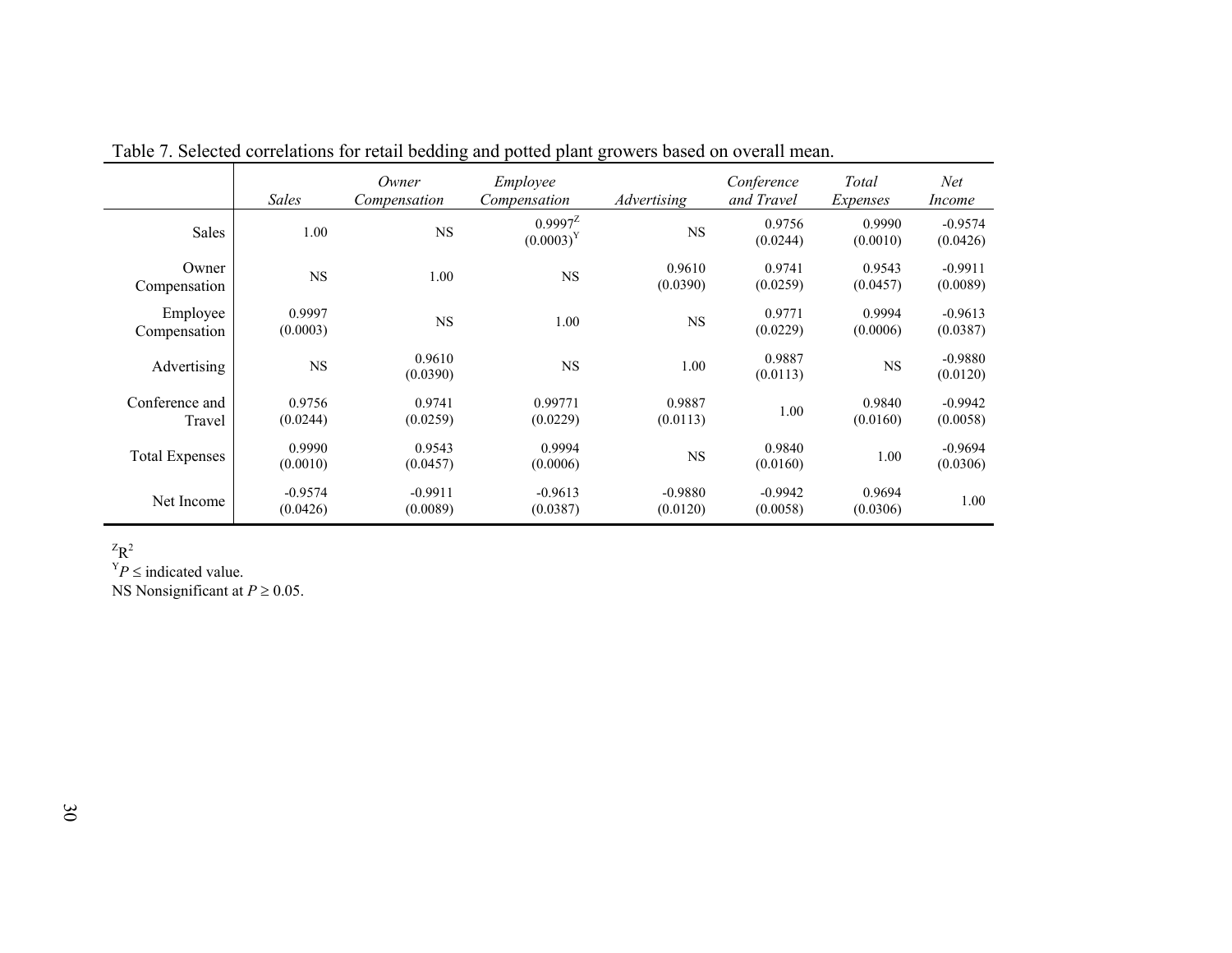|                                                   | <b>Response mean</b><br>$(N=\bar{R}$ esponses) <sup>Z</sup> |     | Overall mean<br>$(N=7)$ | Minimum <sup>Y</sup> | <b>Maximum</b>   |  |
|---------------------------------------------------|-------------------------------------------------------------|-----|-------------------------|----------------------|------------------|--|
| <b>Market Division</b> $(\frac{\overline{0}}{0})$ |                                                             |     |                         |                      |                  |  |
| Wholesale to Mass Market                          | 13                                                          | (1) | $\overline{2}$          | 13                   | 13               |  |
| Wholesale to Florists                             | 97.9                                                        | (7) | 98                      | 87                   | 100              |  |
| Direct Retail                                     | $\overline{c}$                                              | (1) | $\boldsymbol{0}$        | $\overline{c}$       | 2                |  |
|                                                   |                                                             |     |                         |                      |                  |  |
| Business Size $(ft^2)$                            |                                                             |     |                         |                      |                  |  |
| Greenhouse Production                             | 3,360                                                       | (4) | 1,920                   | 1,120                | 5,796            |  |
| Greenhouse Non-production                         | 2,761                                                       | (4) | 1,578                   | 704                  | 5,484            |  |
| Greenhouse Hanging Baskets                        | $\boldsymbol{0}$                                            | (0) | $\boldsymbol{0}$        | $\mathbf{0}$         | $\mathbf{0}$     |  |
| Outdoor Pads/Benches                              | 2,146                                                       | (2) | 613                     | 600                  | 3,692            |  |
| Outdoor Fields                                    | 56,792                                                      | (7) | 56,792                  | 6,900                | 130,680          |  |
| Outdoor Non-production                            | 44,345                                                      | (4) | 25,340                  | 3,200                | 130,680          |  |
| <b>Supplemental Buildings</b>                     | 988                                                         | (5) | 706                     | 80                   | 2,400            |  |
| <b>Total Production Area</b>                      | ---                                                         | --- | 59,325                  | 6,900                | 136,476          |  |
| <b>Total Business Size</b>                        | ---                                                         | --- | 86,948                  | 10,400               | 275,040          |  |
|                                                   |                                                             |     |                         |                      |                  |  |
| Distribution of Sales (%)                         |                                                             |     |                         |                      |                  |  |
| Greenhouse                                        | 25                                                          | (3) | 11                      | 16                   | 42               |  |
| <b>Outdoor Pads/Benches</b>                       | $\boldsymbol{0}$                                            | (0) | $\boldsymbol{0}$        | $\mathbf{0}$         | $\theta$         |  |
| Outdoor Fields                                    | 89.3                                                        | (7) | 89                      | 58                   | 100              |  |
|                                                   |                                                             |     |                         |                      |                  |  |
| Distribution of Expenses (%)                      |                                                             |     |                         |                      |                  |  |
| Greenhouse                                        | 13.3                                                        | (4) | 8                       | $\mathbf{1}$         | 25               |  |
| Outdoor Pads/Benches                              | 1                                                           | (1) | $\theta$                | 1                    | -1               |  |
| Outdoor Fields                                    | 92.3                                                        | (7) | 92                      | 75                   | 100              |  |
|                                                   |                                                             |     |                         |                      |                  |  |
| <b>Product Division (\$)</b>                      |                                                             |     |                         |                      |                  |  |
| Plugs                                             | $\boldsymbol{0}$                                            | (0) | $\boldsymbol{0}$        | 0                    | $\boldsymbol{0}$ |  |
| Cuttings                                          | $\boldsymbol{0}$                                            | (0) | 0                       | 0                    | $\boldsymbol{0}$ |  |
| Pre-finished Plant Material                       | $\boldsymbol{0}$                                            | (0) | $\boldsymbol{0}$        | $\mathbf{0}$         | $\mathbf{0}$     |  |
| Wholesale Flowering Potted Plants                 | 2,095                                                       | (1) | 299                     | 2,095                | 2,095            |  |
| <b>Wholesale Bedding Plants</b>                   | $\boldsymbol{0}$                                            | (0) | $\boldsymbol{0}$        | $\boldsymbol{0}$     | $\boldsymbol{0}$ |  |
| Wholesale Foliage                                 | $\boldsymbol{0}$                                            | (0) | $\boldsymbol{0}$        | $\mathbf{0}$         | $\mathbf{0}$     |  |
| <b>Wholesale Cut Flowers</b>                      | 45,463                                                      | (7) | 45,463                  | 12,874               | 105,000          |  |
| Wholesale Other                                   | $\boldsymbol{0}$                                            | (0) | $\boldsymbol{0}$        | $\boldsymbol{0}$     | $\boldsymbol{0}$ |  |
| Retail Flowering Potted Plants                    | $\boldsymbol{0}$                                            | (0) | $\boldsymbol{0}$        | 0                    | $\boldsymbol{0}$ |  |
| <b>Retail Bedding Plants</b>                      | $\boldsymbol{0}$                                            | (0) | $\mathbf{0}$            | $\boldsymbol{0}$     | $\boldsymbol{0}$ |  |
| Retail Foliage                                    | $\boldsymbol{0}$                                            | (0) | $\mathbf{0}$            | $\overline{0}$       | $\mathbf{0}$     |  |
| <b>Retail Cut Flowers</b>                         | 275                                                         | (1) | 39                      | 275                  | 275              |  |
| Retail Other                                      | 50                                                          | (1) | 7                       | 50                   | 50               |  |
|                                                   |                                                             |     |                         |                      |                  |  |
| Labor $(\#)$                                      |                                                             |     |                         |                      |                  |  |
| Full-time Employees                               | 1                                                           | (1) | $\boldsymbol{0}$        | 1                    | 1                |  |
| Part-time or Seasonal Employees                   | $\sqrt{6}$                                                  | (4) | 3                       | $\overline{c}$       | 9                |  |

Table 8. Summary of business parameters for wholesale cut flower growers selling primarily to florists and specialty grocers.

 $Z^Z$  The number of responses for each category is given in parentheses following the response mean.  $Y^Y$  The value listed is the minimum of those businesses reporting the respective category. Minimum for categories with

fewer than 7 responses, as indicated under response mean, is understood to be 0.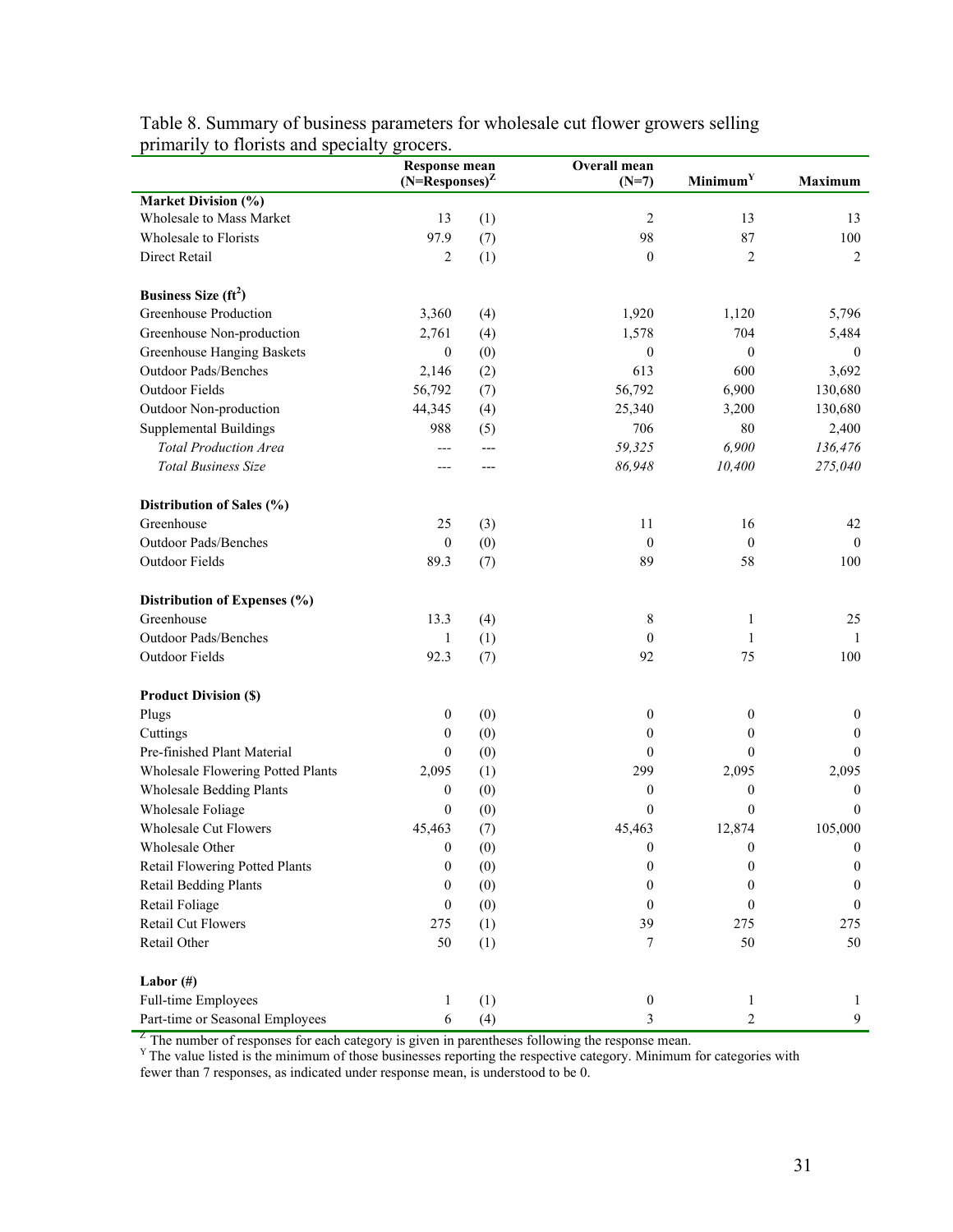|                                  | <b>Response mean</b> |       |                  | Overall mean              |                      |                |
|----------------------------------|----------------------|-------|------------------|---------------------------|----------------------|----------------|
|                                  | $(N=Response)^Z$     |       | $(N=7)$          | $%$ of Total <sup>Y</sup> | Minimum <sup>X</sup> | <b>Maximum</b> |
| <b>FIXED</b>                     |                      |       |                  |                           |                      |                |
| <b>Compensation to Owner(s)</b>  | 10,837               | (6)   | 9,288            | 19.38                     | 1,830                | 32,895         |
| <b>Compensation to Employees</b> |                      |       |                  |                           |                      |                |
| Wages and Salaries               | 14,565               | (4)   | 8,323            | 17.37                     | 7,031                | 33,000         |
| Required Payroll Expenses        | 3,455                | (3)   | 1,481            | 3.09                      | 1,565                | 7,000          |
| Benefits                         | $\boldsymbol{0}$     | (0)   | $\boldsymbol{0}$ | $\boldsymbol{0}$          | $\boldsymbol{0}$     | $\mathbf{0}$   |
| Total                            | ---                  | ---   | 9,804            | 20.46                     | $---$                | $---$          |
| <b>Energy Costs</b>              |                      |       |                  |                           |                      |                |
| <b>Heating Fuel</b>              | 3,254                | (4)   | 1,859            | 3.88                      | 318                  | 6,960          |
| Utilities                        | 1,859                | (4)   | 1,062            | 2.22                      | 496                  | 4,938          |
| Total                            | ---                  | $---$ | 2,921            | 6.10                      | ---                  | $---$          |
| <b>Facilities</b>                |                      |       |                  |                           |                      |                |
| Repairs and Maintenance          | 2,786                | (5)   | 1,990            | 4.15                      | 712                  | 5,375          |
| Rent                             | 700                  | (2)   | 200              | 0.42                      | 600                  | 800            |
| Mortgage                         | $\boldsymbol{0}$     | (0)   | $\boldsymbol{0}$ | $\mathbf{0}$              | $\mathbf{0}$         | $\mathbf{0}$   |
| Property Taxes                   | 957                  | (4)   | 547              | 1.14                      | 184                  | 2,000          |
| Total                            | $---$                | $---$ | 2,737            | 5.71                      | ---                  |                |
| <b>Vehicles and Equipment</b>    |                      |       |                  |                           |                      |                |
| Ownership Costs                  | 2,104                | (5)   | 1,503            | 3.14                      | 356                  | 4,290          |
| <b>Operating Costs</b>           | 2,528                | (6)   | 2,167            | 4.52                      | 610                  | 8,250          |
| Total                            | $---$                | $---$ | 3,670            | 7.66                      | ---                  | $---$          |
| Other                            |                      |       |                  |                           |                      |                |
| Other Taxes and Licenses         | 350                  | (6)   | 300              | 0.63                      | 6                    | 1,662          |
| Insurance                        | 1,322                | (6)   | 1,133            | 2.36                      | 192                  | 3,119          |
| Professional Services            | 1,478                | (5)   | 1,056            | 2.20                      | 50                   | 4,030          |
| <b>Bank Charges</b>              | 112                  | (3)   | 48               | 0.10                      | 91                   | 132            |
| Interest                         | 5,635                | (4)   | 3,220            | 6.72                      | 1,000                | 15,777         |
| <b>Bad Debt</b>                  | 500                  | (1)   | 71               | 0.15                      | 500                  | 500            |
| Advertising and Promotion        | 162                  | (4)   | 92               | 0.19                      | 60                   | 333            |
| Office Expense                   | 622                  | (7)   | 622              | 1.30                      | 46                   | 1,500          |
| Membership Dues, Subscriptions   | 450                  | (7)   | 450              | 0.94                      | 125                  | 1,347          |
| Conference and Travel            | 501                  | (7)   | 501              | 1.05                      | 98                   | 1,034          |
| Donations                        | 750                  | (3)   | 321              | 0.67                      | 400                  | 1,350          |
| Miscellaneous                    | 4,447                | (4)   | 2,540            | 5.30                      | 131                  | 13,572         |
| Total                            | $---$                | $---$ | 10,354           | 21.61                     | $---$                |                |
| <b>Total Fixed</b>               |                      |       | 38,774           | 80.92                     |                      |                |
|                                  |                      |       |                  |                           |                      |                |
| <b>VARIABLE</b>                  |                      |       |                  |                           |                      |                |
| Plants and Seeds                 | 5,628                | (7)   | 5,628            | 11.74                     | 693                  | 15,142         |
| Materials and Supplies           | 3,522                | (7)   | 3,522            | 7.35                      | 2,000                | 9,333          |
| <b>Total Variable</b>            |                      |       | 9,150            | 19.09                     | $---$                |                |
| <b>TOTAL COSTS</b>               | ---                  |       | 47,926           | $100.01^{\rm W}$          |                      |                |

Table 9. Fixed and variable expenses (\$) for wholesale cut flower growers selling primarily to florists and specialty grocers.

<sup>Z</sup> The number of responses for each category is given in parentheses following the response mean.<br><sup>Y</sup> % of total expenses based on mean (N=7).<br><sup>X</sup> The value listed is the minimum of those businesses reporting the respect fewer than 7 responses, as indicated under response mean, is understood to be 0. W The sum of percentages does not equal 100 due to rounding error.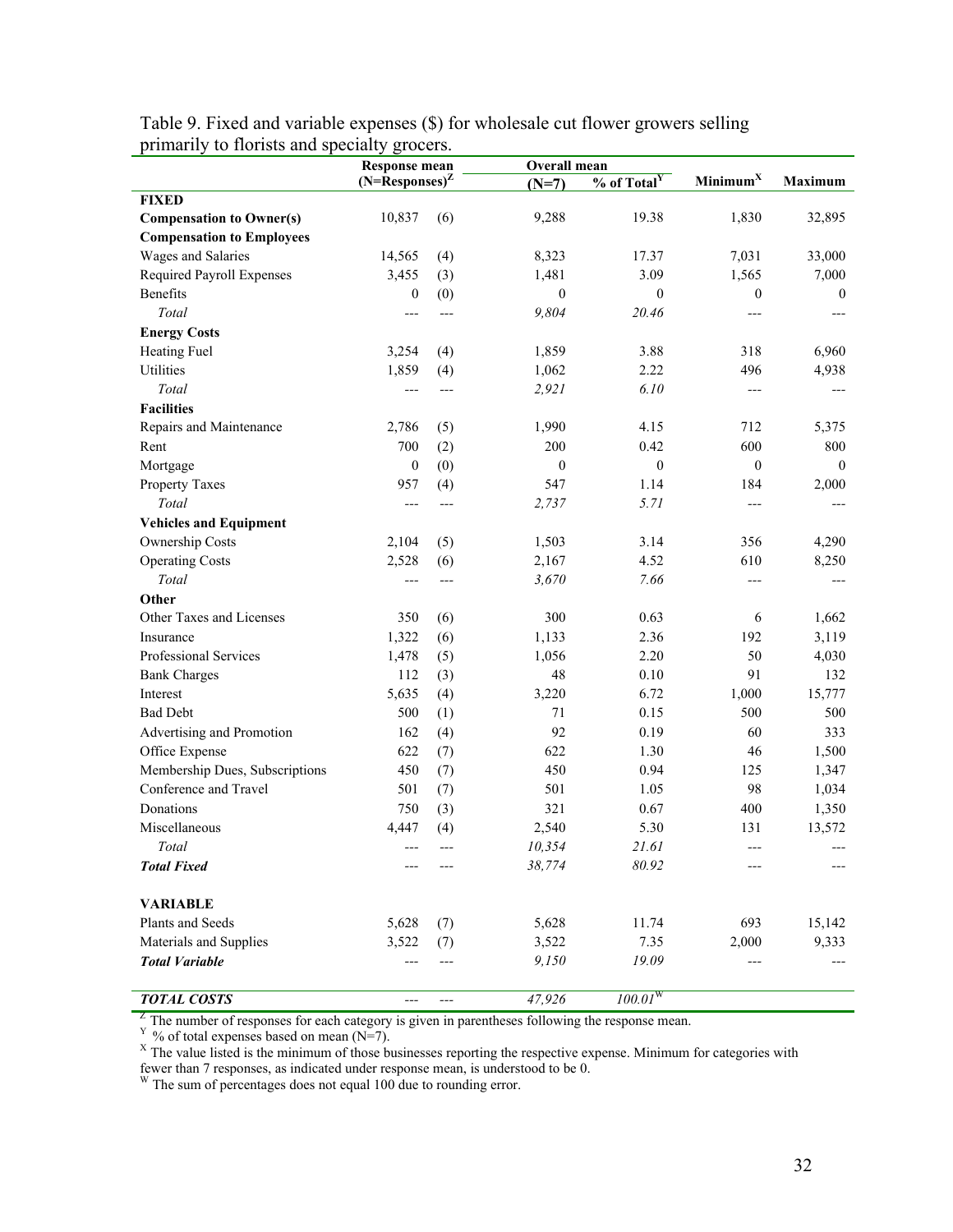|                          | <b>Sales</b>        | <b>Business Size</b>         | Employee<br>Compensation | <b>Heating</b><br>Fuel | Advertising | Total<br>Expenses   |
|--------------------------|---------------------|------------------------------|--------------------------|------------------------|-------------|---------------------|
| Sales                    | 1.00                | $0.8200^2$<br>$(0.0239)^{Y}$ | 0.8107<br>(0.0270)       | 0.9140<br>(0.0040)     | <b>NS</b>   | 0.9982<br>(<0.0001) |
| <b>Business Size</b>     | 0.8200<br>(0.0239)  | 1.00                         | 0.9399<br>(0.0016)       | 0.8100<br>(0.0272)     | <b>NS</b>   | 0.8163<br>(0.0251)  |
| Employee<br>Compensation | 0.8107<br>(0.0270)  | 0.9399<br>(0.0016)           | 1.00                     | 0.8416<br>(0.0176)     | <b>NS</b>   | 0.8071<br>(0.0282)  |
| Heating Fuel             | 0.9140<br>(0.0040)  | 0.8100<br>(0.0272)           | 0.8416<br>(0.0176)       | 1.00                   | <b>NS</b>   | 0.8953<br>0.0064    |
| Advertising              | <b>NS</b>           | <b>NS</b>                    | <b>NS</b>                | NS.                    | 1.00        | <b>NS</b>           |
| <b>Total Expenses</b>    | 0.9982<br>(<0.0001) | 0.8163<br>(0.0251)           | <b>NS</b>                | 0.8953<br>0.0064       | <b>NS</b>   | 1.00                |

Table 10. Selected correlations for wholesale cut flower growers selling primarily to florists and specialty grocers based on overall mean.

 $Z_{\mathbf{R}^2}$ 

 $Y_P \leq$  indicated value.

NS Nonsignificant at *P* <sup>≥</sup> 0.05.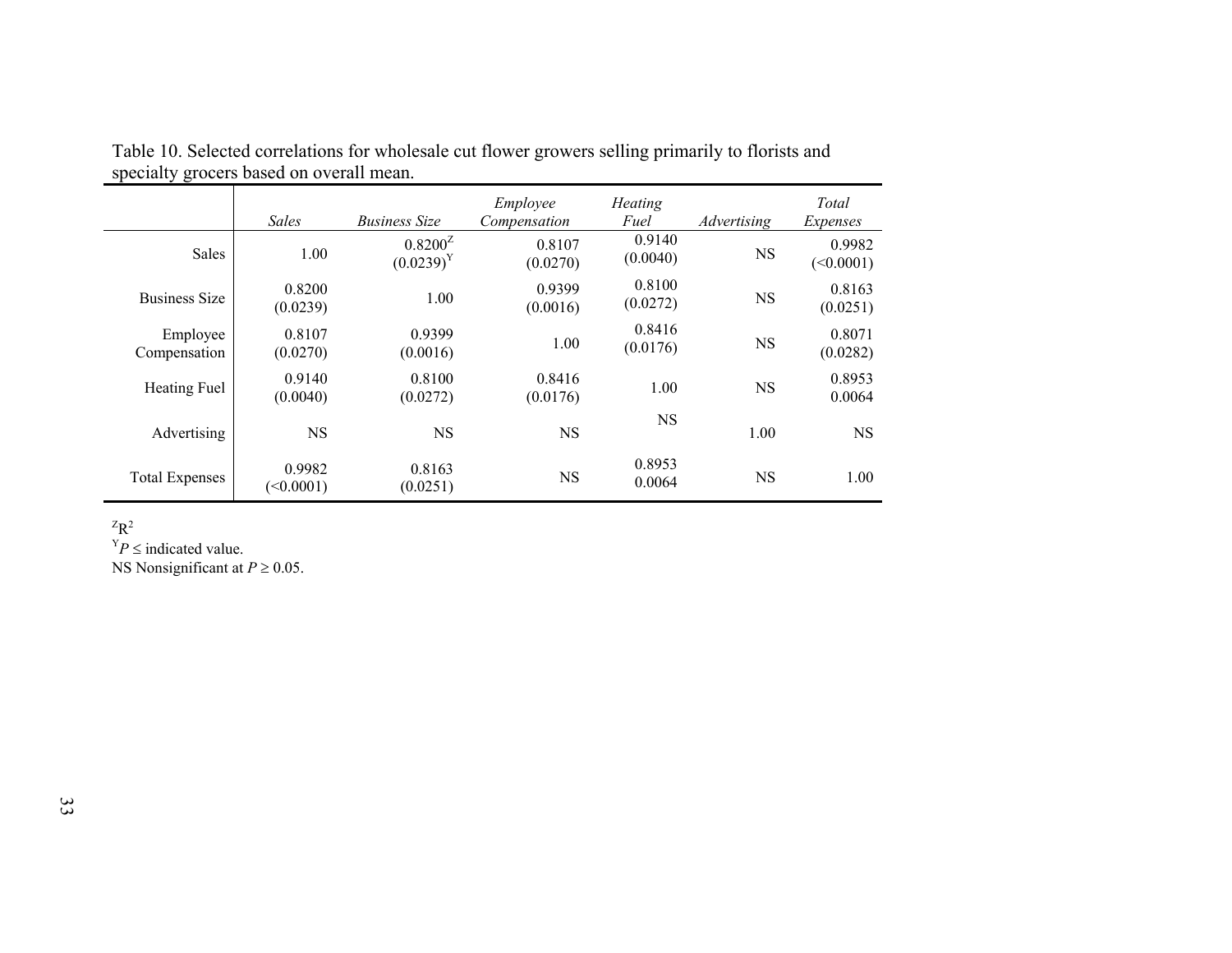|                                          | <b>Response mean</b> |     | Overall mean             |                         |                  |  |  |
|------------------------------------------|----------------------|-----|--------------------------|-------------------------|------------------|--|--|
|                                          | $(N=Response)^Z$     |     | $(N=8)$                  | Minimum <sup>Y</sup>    | <b>Maximum</b>   |  |  |
| <b>Market Division (%)</b>               |                      |     |                          |                         |                  |  |  |
| Wholesale to Mass Market                 | $\mathbf{0}$         | (0) | $\mathbf{0}$             | $\mathbf{0}$            | $\overline{0}$   |  |  |
| Wholesale to Florists                    | 31.3                 | (4) | 16                       | 17                      | 49               |  |  |
| Direct Retail                            | 84.4                 | (8) | 84                       | 51                      | 100              |  |  |
| Business Size $(ft^2)$                   |                      |     |                          |                         |                  |  |  |
| Greenhouse Production                    | 1,197                | (2) | 529                      | 1,000                   | 1,394            |  |  |
| Greenhouse Non-production                | 1,502                | (1) | 319                      | 1,502                   | 1,502            |  |  |
| Greenhouse Hanging Baskets               | $\mathbf{0}$         | (0) | $\boldsymbol{0}$         | $\mathbf{0}$            | $\mathbf{0}$     |  |  |
| Outdoor Pads/Benches                     | 1,000                | (1) | 125                      | 1,000                   | 1,000            |  |  |
| <b>Outdoor Fields</b>                    | 102,158              | (8) | 102,158                  | 10,000                  | 210,000          |  |  |
| Outdoor Non-production                   | 170,910              | (5) | 106,819                  | 40,000                  | 217,800          |  |  |
| <b>Supplemental Buildings</b>            | 15,117               | (6) | 11,338                   | 150                     | 84,000           |  |  |
| <b>Total Production Area</b>             | ---                  | --- | 102,812                  | $\it 11,000$            | 211,000          |  |  |
| <b>Total Business Size</b>               | ---                  | --- | 221,287                  | 15,000                  | 463,000          |  |  |
|                                          |                      |     |                          |                         |                  |  |  |
| Distribution of Sales (%)                |                      |     |                          |                         |                  |  |  |
| Greenhouse                               | 10                   | (2) | 3                        | 4                       | 16               |  |  |
| Outdoor Pads/Benches                     | $\boldsymbol{0}$     | (0) | $\mathbf{0}$             | $\boldsymbol{0}$        | $\overline{0}$   |  |  |
| <b>Outdoor Fields</b>                    | 97.5                 | (8) | 97                       | 84                      | 100              |  |  |
| Distribution of Expenses (%)             |                      |     |                          |                         |                  |  |  |
| Greenhouse                               | 6.5                  | (2) | $\overline{c}$           | 3                       | 10               |  |  |
| <b>Outdoor Pads/Benches</b>              | $\boldsymbol{0}$     | (0) | $\mathbf{0}$             | $\boldsymbol{0}$        | $\overline{0}$   |  |  |
| Outdoor Fields                           | 98.4                 | (8) | 98                       | 90                      | 100              |  |  |
| <b>Product Division (\$)</b>             |                      |     |                          |                         |                  |  |  |
| Plugs                                    | $\boldsymbol{0}$     | (0) | $\mathbf{0}$             | $\boldsymbol{0}$        | $\boldsymbol{0}$ |  |  |
| Cuttings                                 | $\boldsymbol{0}$     | (0) | $\theta$                 | 0                       | $\boldsymbol{0}$ |  |  |
| Pre-finished Plant Material              | $\boldsymbol{0}$     | (0) | $\mathbf{0}$             | $\theta$                | $\boldsymbol{0}$ |  |  |
| <b>Wholesale Flowering Potted Plants</b> | $\mathbf{0}$         | (0) | $\theta$                 | $\theta$                | $\boldsymbol{0}$ |  |  |
| <b>Wholesale Bedding Plants</b>          | $\mathbf{0}$         | (0) | $\theta$                 | $\boldsymbol{0}$        | $\boldsymbol{0}$ |  |  |
| Wholesale Foliage                        | $\mathbf{0}$         | (0) | $\mathbf{0}$             | $\mathbf{0}$            | $\mathbf{0}$     |  |  |
| Wholesale Cut Flowers                    | 23,665               | (4) | 11,832                   | 200                     | 70,500           |  |  |
| Wholesale Other                          | 2,083                | (1) | 260                      | 2,083                   | 2,083            |  |  |
| Retail Flowering Potted Plants           | 8,300                | (1) | 1,038                    | 8,300                   | 8,300            |  |  |
| <b>Retail Bedding Plants</b>             | $\boldsymbol{0}$     | (0) | $\boldsymbol{0}$         | 0                       | $\bf{0}$         |  |  |
| Retail Foliage                           | $\boldsymbol{0}$     | (0) | $\mathbf{0}$             | $\mathbf{0}$            | $\overline{0}$   |  |  |
| <b>Retail Cut Flowers</b>                | 30,753               | (8) | 30,753                   | 690                     | 63,700           |  |  |
| Retail Other                             | 2,748                | (2) | 687                      | 1,160                   | 4,335            |  |  |
| Labor $(\#)$                             |                      |     |                          |                         |                  |  |  |
| Full-time Employees                      | $\boldsymbol{0}$     | (0) | $\boldsymbol{0}$         | $\boldsymbol{0}$        | $\mathbf{0}$     |  |  |
| Part-time or Seasonal Employees          | 6                    | (5) | $\overline{\mathcal{A}}$ | $\overline{\mathbf{c}}$ | 11               |  |  |

# Table 11. Summary of business parameters for retail cut flower growers.

 $Z^Z$  The number of responses for each category is given in parentheses following the response mean.  $Y^Y$  The value listed is the minimum of those businesses reporting the respective category. Minimum for categories with fewer than 8 responses, as indicated under response mean, is understood to be 0.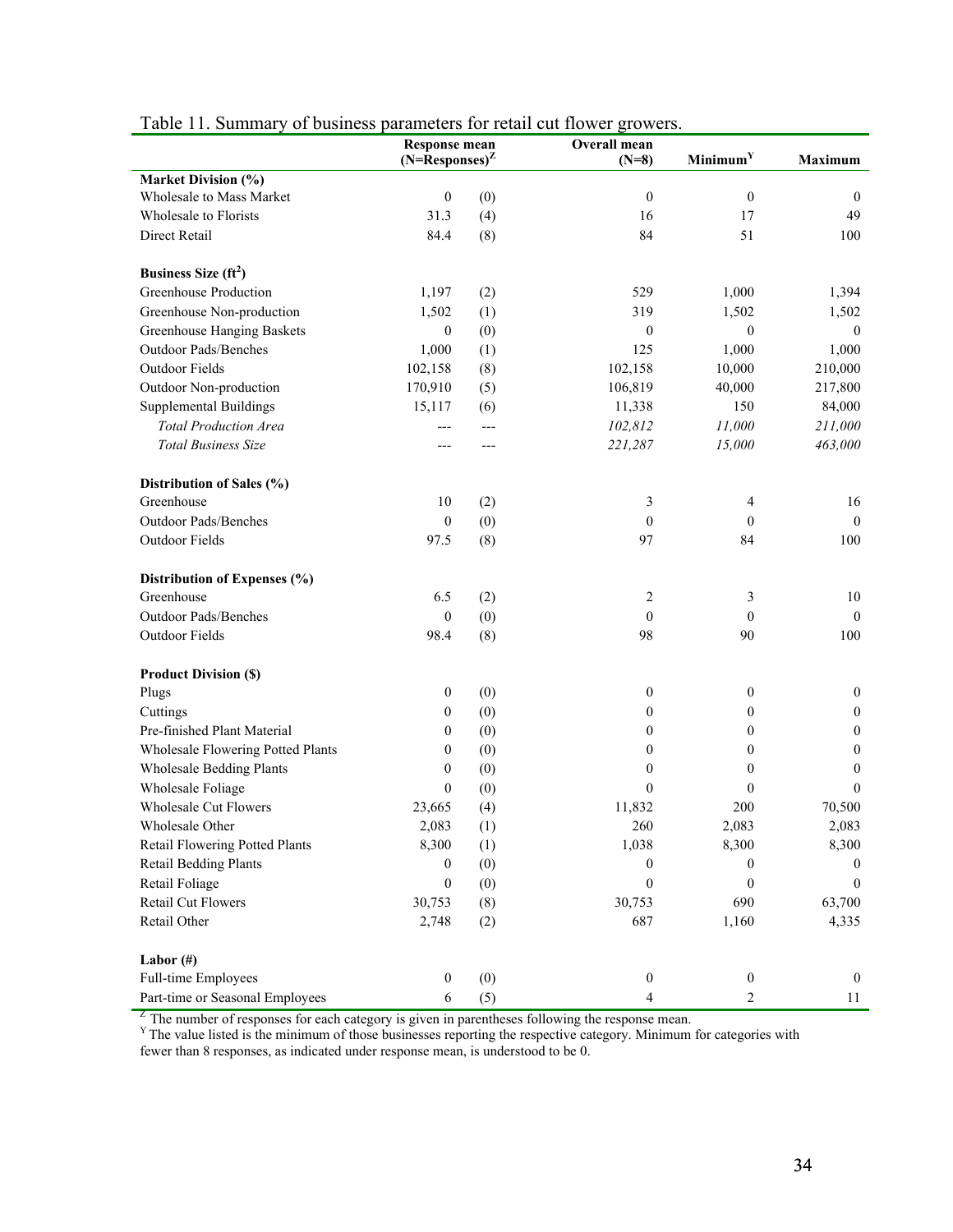|                                  | $(N=$ Responses $)^Z$ |     | $(N=8)$          | % of Total <sup>Y</sup> | Minimum <sup>X</sup> | Maximum  |
|----------------------------------|-----------------------|-----|------------------|-------------------------|----------------------|----------|
| <b>FIXED</b>                     |                       |     |                  |                         |                      |          |
| <b>Compensation to Owner(s)</b>  | 14,001                | (8) | 14,001           | 31.44                   | 35                   | 37,270   |
| <b>Compensation to Employees</b> |                       |     |                  |                         |                      |          |
| Wages and Salaries               | 10,682                | (5) | 6,676            | 14.99                   | 3,100                | 33,889   |
| Required Payroll Expenses        | 1,541                 | (3) | 578              | 1.30                    | 891                  | 2,470    |
| <b>Benefits</b>                  | 62                    | (1) | 8                | 0.02                    | 62                   | 62       |
| Total                            |                       |     | 7,262            | 16.31                   |                      |          |
| <b>Energy Costs</b>              |                       |     |                  |                         |                      |          |
| <b>Heating Fuel</b>              | 1,127                 | (2) | 282              | 0.63                    | 20                   | 2,233    |
| Utilities                        | 987                   | (5) | 617              | 1.39                    | 66                   | 2,334    |
| Total                            |                       |     | 899              | 2.02                    |                      |          |
| <b>Facilities</b>                |                       |     |                  |                         |                      |          |
| Repairs and Maintenance          | 1,758                 | (3) | 659              | 1.48                    | 395                  | 4,080    |
| Rent                             | 2,551                 | (1) | 319              | 0.72                    | 2,551                | 2,551    |
| Mortgage                         | 6,000                 | (2) | 1,500            | 3.37                    | 2,176                | 9,823    |
| Property Taxes                   | 724                   | (5) | 453              | 1.02                    | 200                  | 1,165    |
| Total                            |                       |     | 2,931            | 6.59                    |                      |          |
| <b>Vehicles and Equipment</b>    |                       |     |                  |                         |                      |          |
| Ownership Costs                  | 4,376                 | (7) | 3,829            | 8.60                    | 165                  | 25,381   |
| <b>Operating Costs</b>           | 2,234                 | (7) | 1,954            | 4.39                    | 416                  | 6,713    |
| Total                            |                       |     | 5,783            | 12.99                   |                      |          |
| Other                            |                       |     |                  |                         |                      |          |
| Other Taxes and Licenses         | 4,475                 | (2) | 1,119            | 2.51                    | 1,702                | 7,247    |
| Insurance                        | 277                   | (5) | 361              | 0.81                    | 47                   | 911      |
| Professional Services            | 4,940                 | (3) | 1,852            | 4.16                    | 418                  | 13,770   |
| <b>Bank Charges</b>              | 228                   | (1) | 29               | 0.07                    | 228                  | 228      |
| Interest                         | 317                   | (2) | 79               | 0.18                    | 100                  | 533      |
| <b>Bad Debt</b>                  | $\boldsymbol{0}$      | (0) | $\boldsymbol{0}$ | $\boldsymbol{0}$        | $\boldsymbol{0}$     | $\theta$ |
| Advertising and Promotion        | 699                   | (3) | 262              | 0.59                    | 356                  | 1,000    |
| Office Expense                   | 1,106                 | (4) | 553              | 1.24                    | 47                   | 3,285    |
| Membership Dues, Subscriptions   | 269                   | (8) | 269              | 0.60                    | 45                   | 554      |
| Conference and Travel            | 1,225                 | (7) | 1,072            | 2.41                    | 120                  | 4,877    |
| Donations                        | 927                   | (3) | 348              | 0.78                    | 25                   | 2,535    |
| Miscellaneous                    | 2,654                 | (4) | 1,325            | 2.98                    | 237                  | 7,180    |
| Total                            |                       |     | 7,269            | 16.33                   |                      |          |
| <b>Total Fixed</b>               |                       |     | 43,117           | 85.68                   |                      |          |

|  | Table 12. Fixed and variable expenses (\$) for retail cut flower growers. |
|--|---------------------------------------------------------------------------|
|  |                                                                           |

**Response mean Overall mean** 

*TOTAL COSTS 44,529 100.02*W

*Total Variable 6,384 14.34* 

<sup>Z</sup> The number of responses for each category is given in parentheses following the response mean.<br><sup>Y</sup> % of total expenses based on mean (N=8).<br><sup>X</sup> The value listed is the minimum of those businesses reporting the respect fewer than 8 responses, as indicated under response mean, is understood to be 0. W The sum of percentages does not equal 100 due to rounding error.

Plants and Seeds 3,130 (8) 3,130 7.03 230 10,664 Materials and Supplies 3,254 (8) 3,254 7.31 140 15,388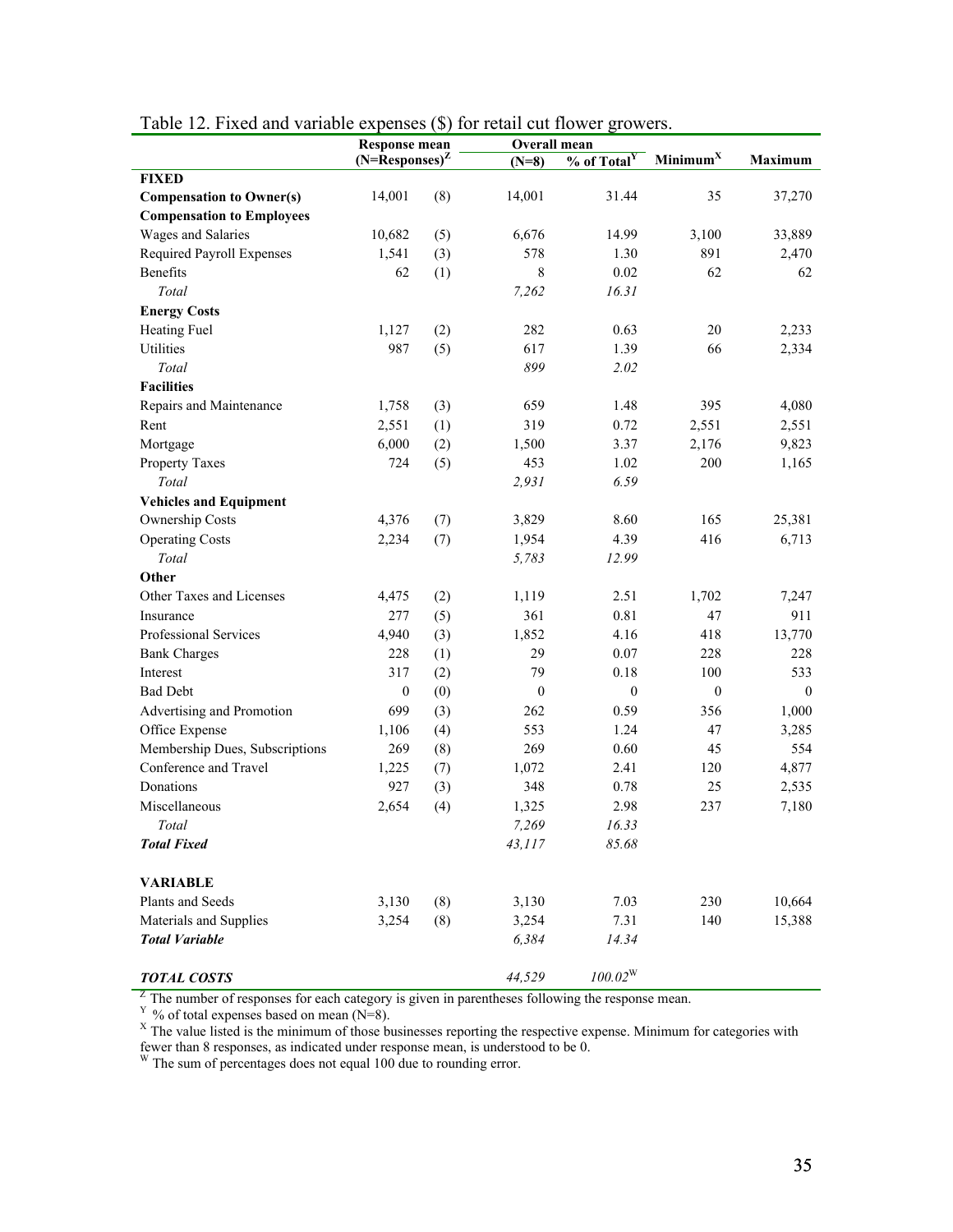|                          | <b>Sales</b>        | Owner<br>Compensation | Employee<br>Compensation     | <b>Heating Fuel</b> | Advertising | Conference<br>and Travel | Total<br>Expenses   |
|--------------------------|---------------------|-----------------------|------------------------------|---------------------|-------------|--------------------------|---------------------|
| Sales                    | 1.00                | $_{\rm NS}$           | $0.9384^Z$<br>$(0.0006)^{Y}$ | 0.8571<br>(0.0065)  | $_{\rm NS}$ | 0.8616<br>(0.0060)       | 0.9999<br>(<0.0001) |
| Owner<br>Compensation    | $_{\rm NS}$         | 1.00                  | $_{\rm NS}$                  | $_{\rm NS}$         | $_{\rm NS}$ | NS                       | <b>NS</b>           |
| Employee<br>Compensation | 0.9384<br>(0.0006)  | <b>NS</b>             | 1.00                         | 0.9624<br>(0.0001)  | $_{\rm NS}$ | 0.9319<br>(0.0007)       | 0.9383<br>(0.0006)  |
| Heating Fuel             | 0.8571<br>(0.0065)  | <b>NS</b>             | 0.9624<br>(0.0001)           | 1.00                | $_{\rm NS}$ | 0.9330<br>(0.0007)       | 0.8578<br>(0.0064)  |
| Advertising              | NS                  | <b>NS</b>             | <b>NS</b>                    | <b>NS</b>           | 1.00        | NS                       | <b>NS</b>           |
| Conference and<br>Travel | 0.8616<br>(0.0060)  | $_{\rm NS}$           | 0.9319<br>(0.0007)           | 0.9330<br>(0.0007)  | $_{\rm NS}$ | 1.00                     | 0.8629<br>(0.0058)  |
| <b>Total Expenses</b>    | 0.9999<br>(<0.0001) | $_{\rm NS}$           | 0.9383<br>(0.0006)           | 0.8578<br>(0.0064)  | $_{\rm NS}$ | 0.8629<br>(0.0058)       | 1.00                |

Table 13. Selected correlations for retail cut flower growers based on overall mean.

 $ZR^2$ 

 $Y_P \leq \text{indicated value}.$ 

NS Nonsignificant at *P* ≥ 0.05.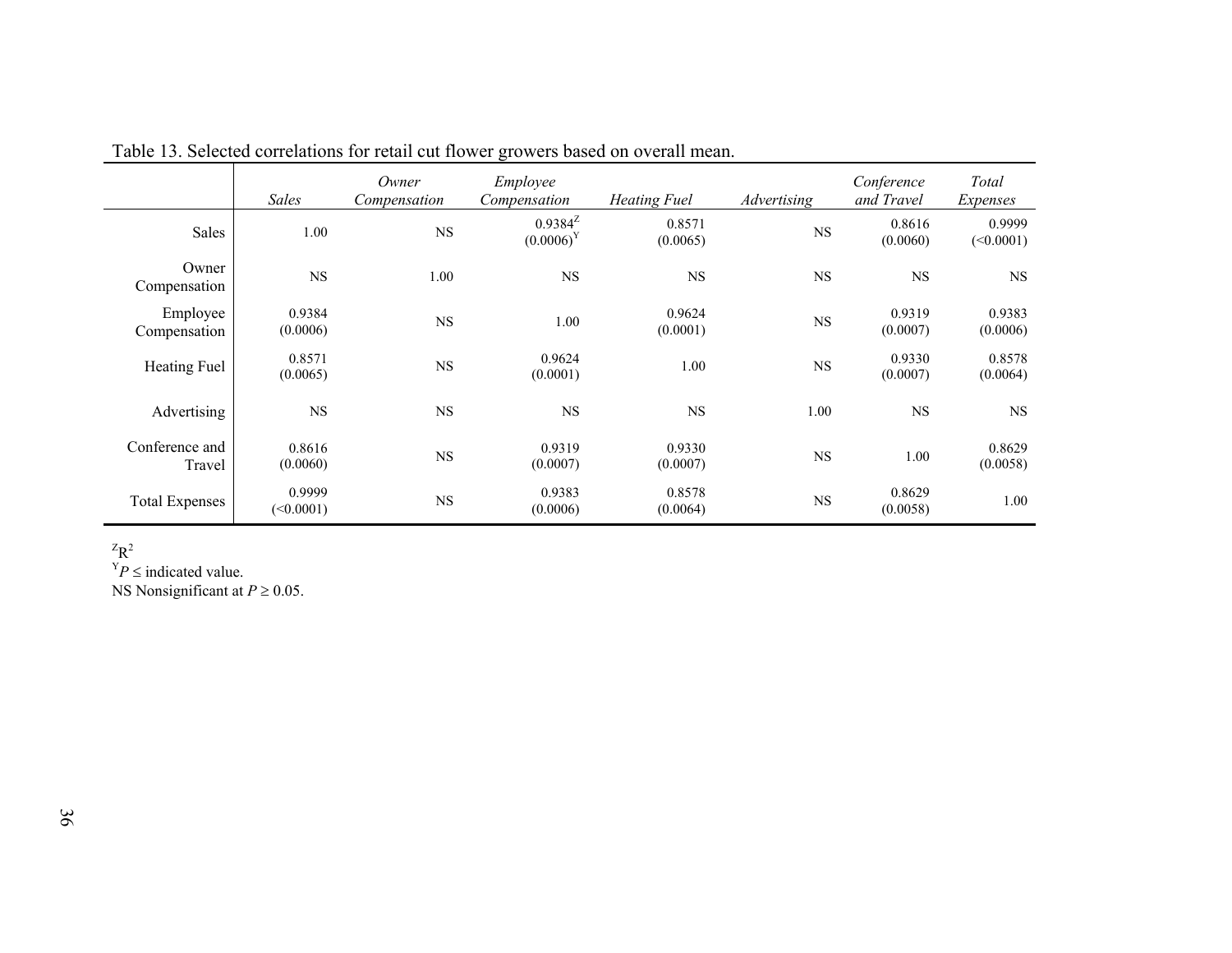### **Cost Analysis of the Floriculture Industry Differentiated by Market Segment**

Megan Weddington and John M. Dole, Department of Horticultural Science, North Carolina State University, Raleigh, NC 27695-7609

This research was supported by the North Carolina Commercial Flower Growers' Association. Appreciation is expressed to Charles Safley and Brian Whipker for assistance with this research project. Special thanks are extended to the greenhouse and cut flower growers who participated in this study.

Additional index words. Cost accounting, wholesale, retail, greenhouse, cut flowers, fixed costs, utilization, costs per square foot per week, costs per square foot per year.

Abstract. Financial data was collected from bedding and potted plant growers serving the wholesale and retail markets to determine space utilization and fixed costs per square foot per week  $(\frac{f}{f} + \frac{f}{f})$  Calculation of this cost included adjustments for space and time utilization. Wholesale bedding and potted plant growers were determined to have fixed costs of \$0.236/ $ft^2$ /wk and retail bedding and potted plant growers had a cost of  $$0.334/ft^2/wk$  for greenhouse production area. Financial data collected from wholesale and retail cut flower growers were used to determine space utilization and costs per square foot per year  $(\frac{f}{f^2}$ yr). The wholesale cut flower businesses were determined to have a fixed cost of \$1.220/ $\frac{f}{f}$ /yr, while the retail cut flower businesses yielded a cost of  $$0.787/ft^2$ /yr for field production. Businesses can compare their own costs to these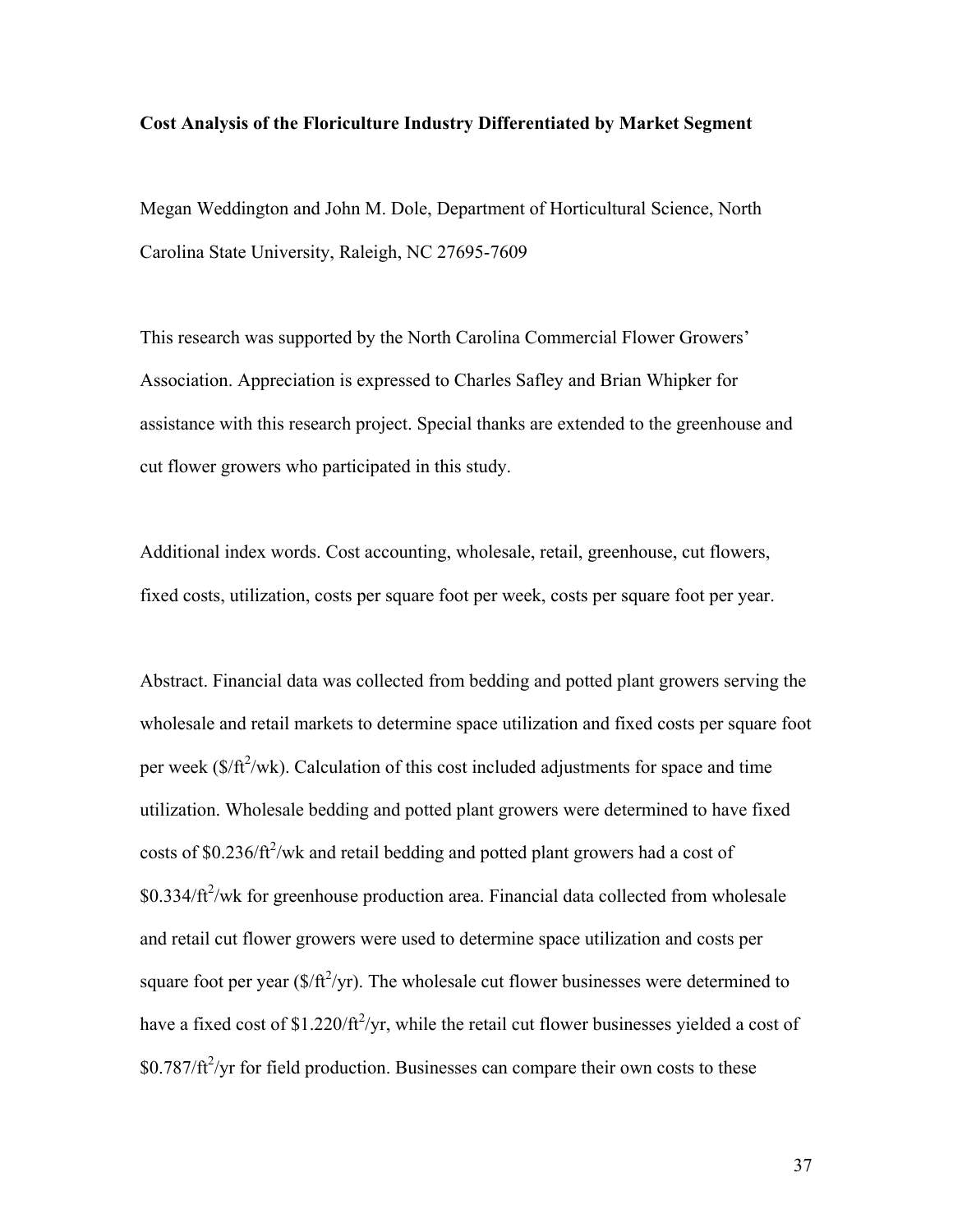industry averages. Costs per square foot per week and costs per square foot per year are valuable tools for business management and efficiency analysis.

 Monthly space utilization differentiated by production area was determined for each market segment. Bedding and potted plant growers primarily used greenhouses for production with some production on outdoor pads. Peak greenhouse usage for wholesale bedding and potted plant growers occurred in April (95.5%), and retail bedding and potted plant growers' greenhouses were most utilized in April and May (87.5%). Cut flower growers primarily used field production though some also utilized greenhouse space. Field production peaked in June (85%) for wholesale cut flower growers and in July (88%) for retail cut flower growers.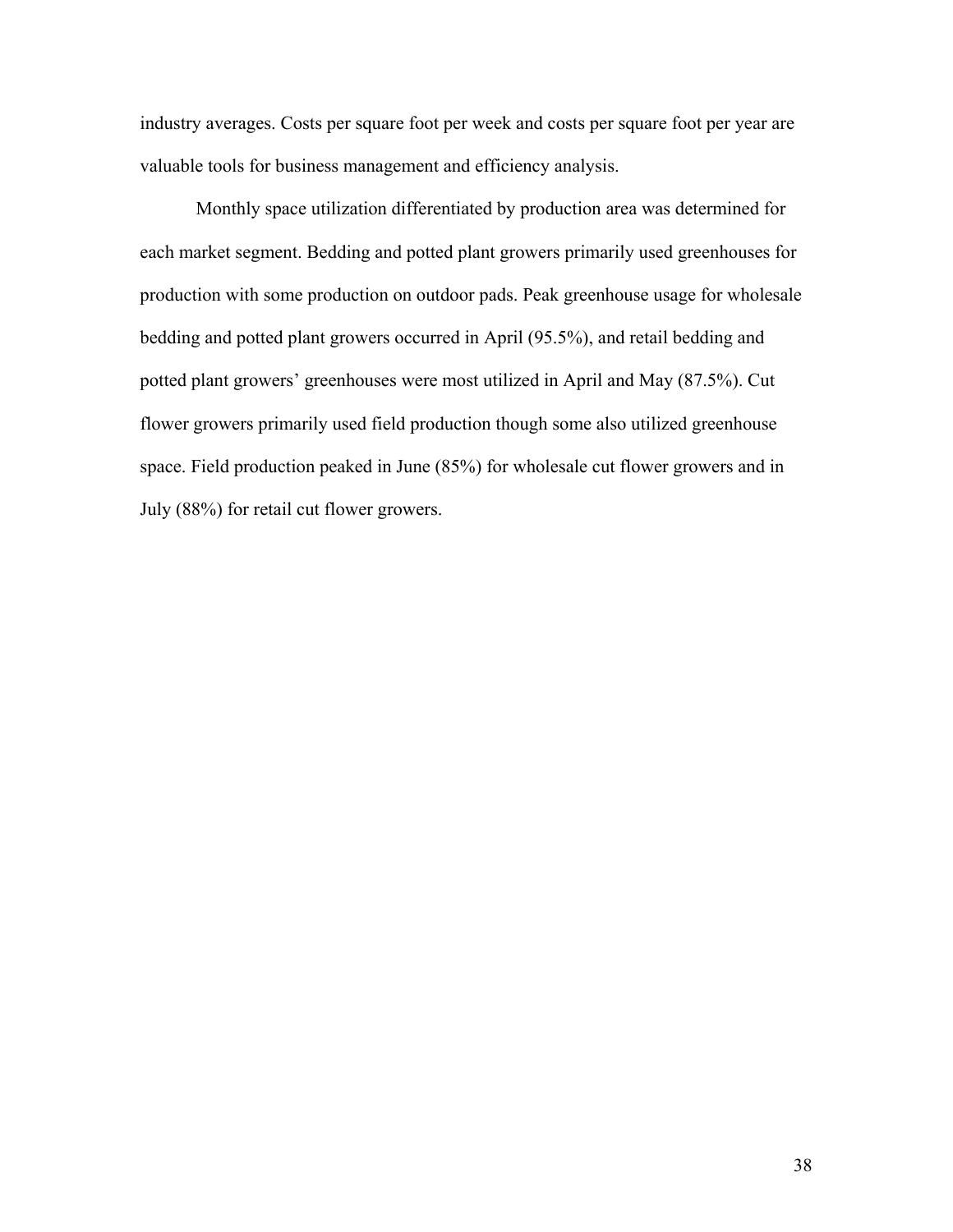#### **Introduction**

Production decisions are often based on intuition or previous experience with little regard to economic impact. To maximize efficiency in an increasingly competitive market, firms must use the most cost effective production methods. To compare production systems growers can estimate the total cost of producing a crop using cost per square foot per week  $(\frac{f}{f}t^2/wk)$  for greenhouse production or cost per square foot per year  $(\frac{\$}{ft^2/yr})$  for field production.

 When evaluating the production expenses of individual crops, fixed and variable costs must be determined. Fixed costs are those incurred regardless of whether or not crops are being produced, or those costs that cannot be allocated to a specific crop. Variable costs include crop-specific costs such as containers, medium and plant material. Product prices must include fixed costs, variable costs and a profit margin to maintain a successful business.

 Cost accounting budgets can and should be used to establish a minimum selling price based on accurate production costs. A final selling price should include a fair return on the investment to yield a profit. Many producers, especially small and recently established businesses, rely solely on competitive pricing. This is poor financial management since the competitor's production costs are likely different (perhaps even less), and their prices also may not be based on their production costs. However, in the market-driven economy, the producer must be sensitive to the consumer's valuation of the product. By understanding the market value of a product, the producer can determine if he/she can provide that product at a lower cost to ensure a profit. Another pricing "strategy" is to increase all prices a given percentage periodically. This method is flawed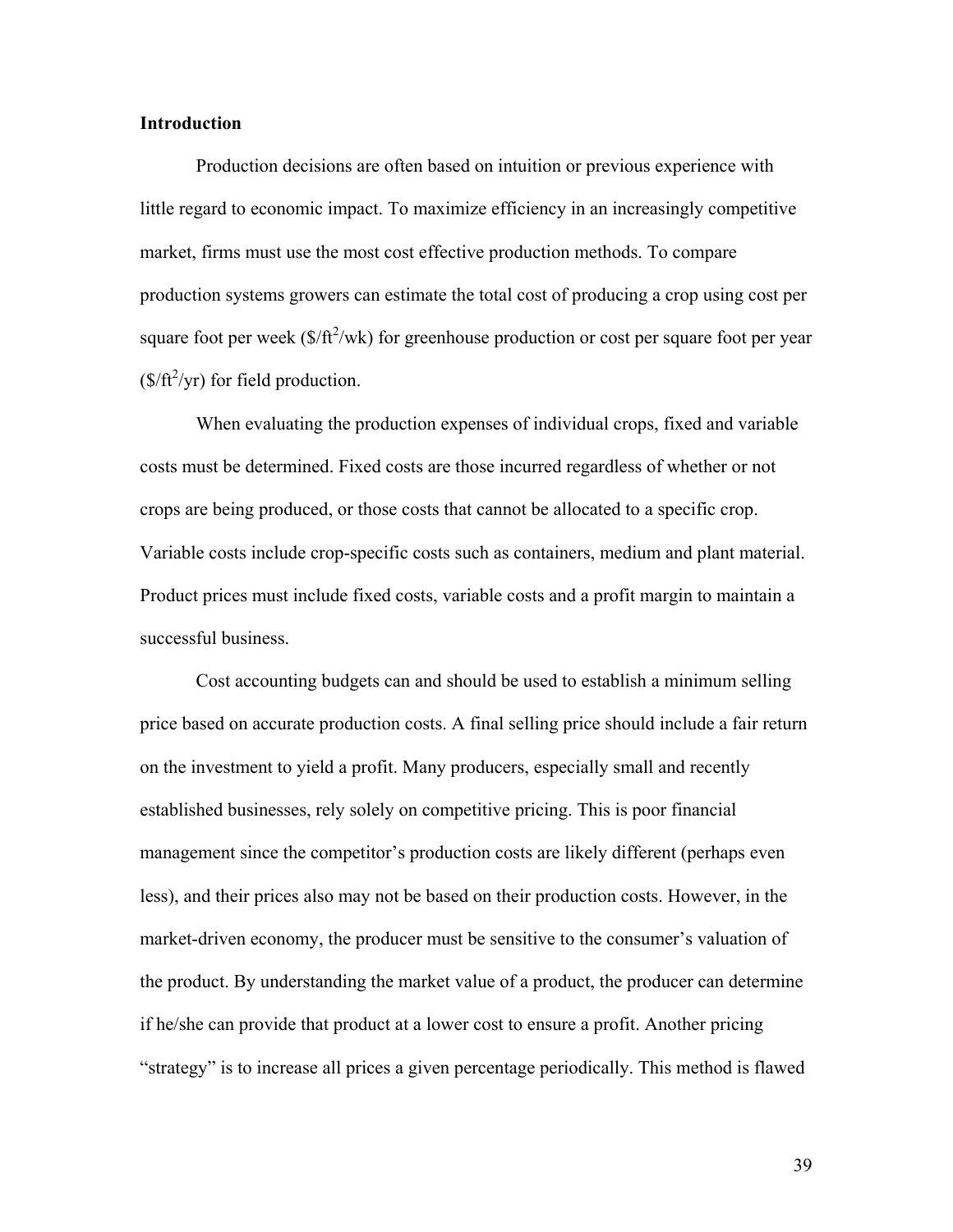since it fails to reflect changes in production costs among crops and consumer valuation of crops.

In 1980, Brumfield et al. (1982) analyzed fixed costs of greenhouse firms differentiated by size of firm and market channel. Since then, however, little comprehensive work has been done in the greenhouse industry that would yield a current  $$/ft^2/wk$  figure. Brumfield's figure has been utilized in recent research by adjusting it using the Producer Price Indices and Employment Cost Indices (Brumfield, 1994) or the Consumer Price Indices (Cavins and Dole, 2001). Brumfield's focus on fixed costs allowed managers to evaluate the effects of changes in firm size, machine replacement or market channel. Expenses are most commonly calculated on a square foot basis in the greenhouse industry, which allows managers to compute expenses involved in production of various sized merchandise units.

Though it would be economically ideal to utilize 100% space throughout the year, it is not realistic. For example, in a bedding and potted plant business, production space may be near 100% full in November as poinsettias are finished, but January may be relatively empty since areas once filled by poinsettias have yet to be fully replenished by spring crops. Though fixed costs are incurred whether production space is fully utilized or not, an accurate assessment of production costs requires a utilization analysis. Of course, all greenhouses differ and each greenhouse business should perform a yearly cost analysis to account for production changes.

The objective of this research was to calculate a current  $\frac{\frac{1}{2}}{k^2}$  wk or  $\frac{\frac{1}{2}}{k^2}$  figure for floriculture firms belonging to six market channels. An accurate  $\frac{\frac{S}{\pi^2}}{wk}$  or  $\frac{\frac{S}{\pi^2}}{yr}$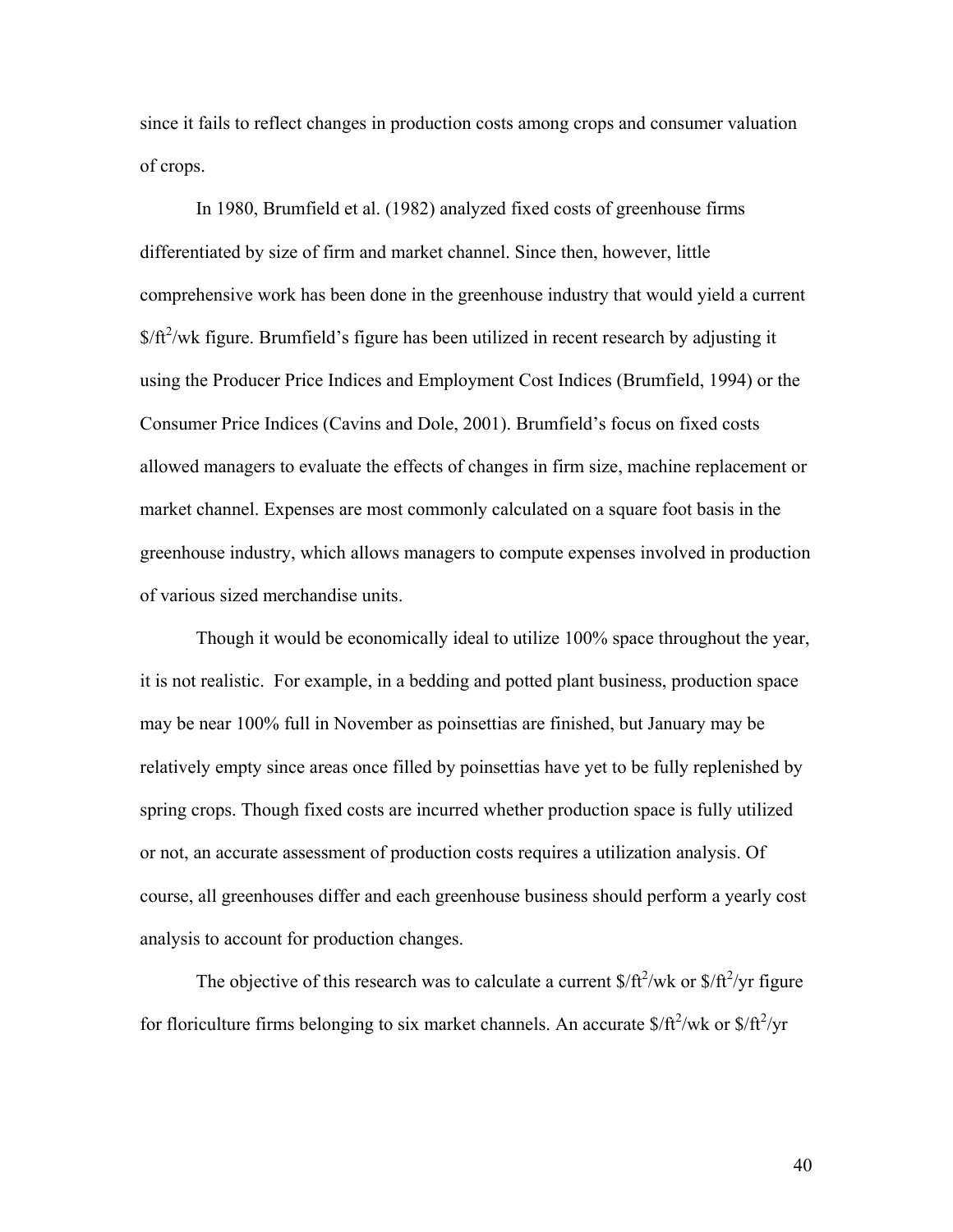can be used to 1) compare different products, 2) consider variable amounts of production space utilization and 3) allocate costs to a specific crop.

### **Materials and Methods**

Potential survey participants (160) were initially contacted to discuss the purpose of the survey and secure their cooperation. A comprehensive survey (Appendix A) was mailed or faxed to each willing participant (120). Floriculture firms were pre-selected based on the market channels: 1) wholesale bedding and potted plant growers selling primarily to mass marketers, 2) wholesale bedding and potted plant growers selling primarily to garden centers and landscapers, 3) retail bedding and potted plant growers, 4) wholesale cut flower growers selling primarily to mass marketers, 5) wholesale cut flower growers selling primarily to florists and specialty grocers, and 6) retail cut flower growers. Twenty-nine surveys were returned with sufficient information provided for analysis. The survey participants were primarily from North Carolina and the southeastern United States.

 The survey provided data in the following areas: distribution of sales by market, business size, product itemization, revenue, distribution of sales by production area, distribution of expenses by production area and overall expenses. An estimated percentage of monthly space utilization was also obtained.

52-week method. Two calculations were performed to determine  $\frac{\pi}{4}$ /wk. Following Brumfield (1980), the average annual fixed cost was divided by average production area, consisting of bench and floor space, to obtain  $\frac{f}{f}$ /yr (Equation 1). This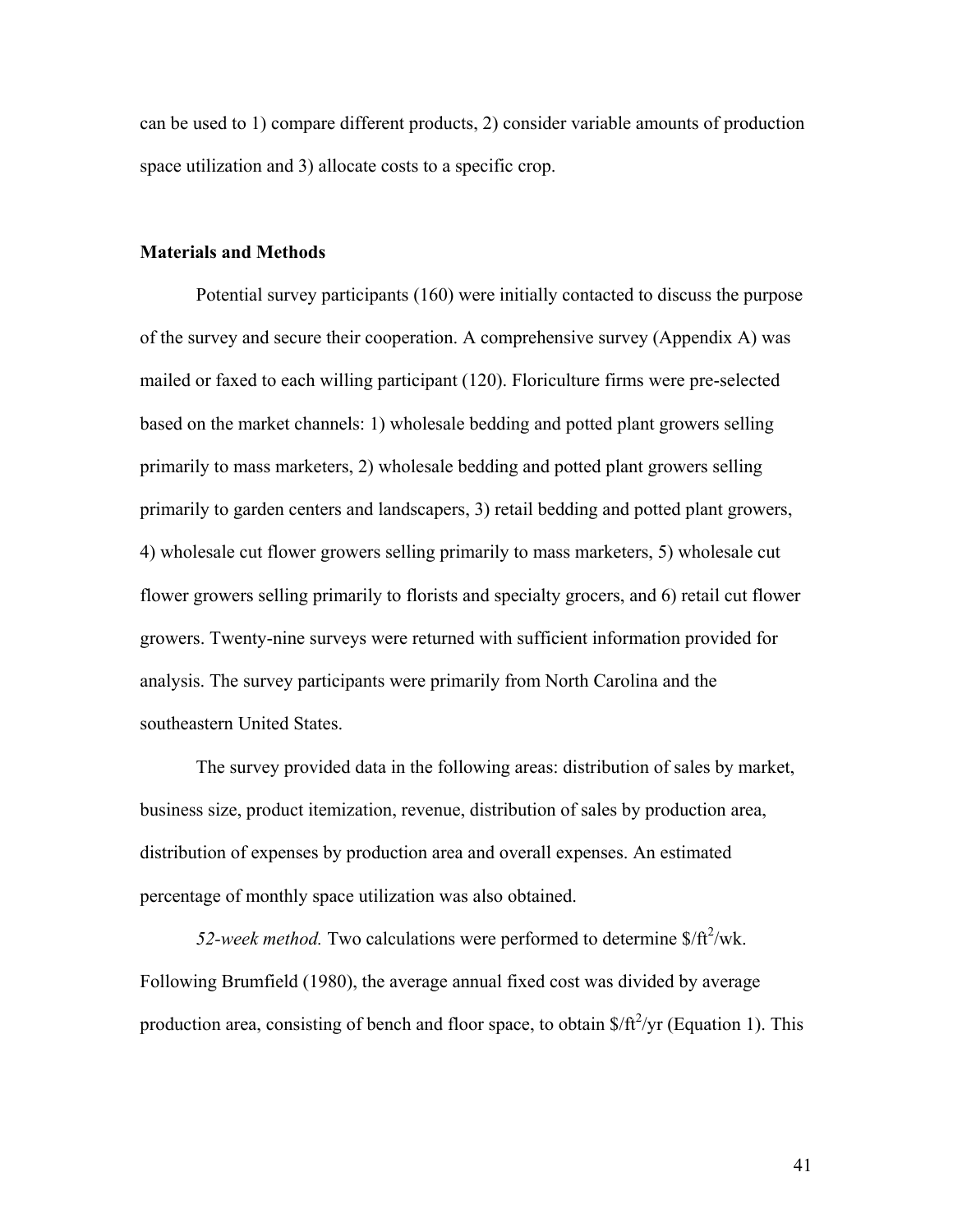value was then divided by 52 weeks per year to determine the  $\frac{f(t^2)}{W}$  for each market segment (Equation 2).

Eqn 1.  $\frac{f(t^2)}{y}$  = Annual fixed costs / Production area

Eqn 2.  $\frac{f(t)}{dt}$  Wk = Annual fixed costs / Production area / 52 weeks

*Space adjusted method.* This calculation included the space utilization data and allowed separate cost calculations for greenhouse and outdoor production areas. The percentage distribution of expenses to greenhouse and outdoor production areas were applied to the average annual fixed cost to estimate costs for the different production areas (Tables 1 and 2). The average monthly percent utilization was applied to the average production area for each market segment (Appendix B). Production area of the greenhouse included bench and floor space as well as area occupied by hanging baskets. This adjusted production area for each month was then multiplied by the number of weeks per month to yield total space usage for each month. The number of weeks in a given month were determined by dividing days per month by 7 days per week. The fixed cost was divided by the sum of the monthly space usage for a  $\frac{\pi}{4}$  wk value (Equation 3). Cost per square foot per year was determined for the cut flower growers by altering the time adjustment. Rather than multiplying the adjusted production area by the number of weeks per month, the sum of the adjusted production area for each month was divided by 12 months per year (Equation 4).

Eqn 3: Adj. 
$$
\$ / \text{ft}^2 / \text{wk} = \frac{\text{Fixed costs (\$)} }{\sum_{m=1}^{12} [\text{Production area (ft}^2) * \text{Utilization } (\%) * \text{Weeks}]}
$$

\nwhere:

\n*m* is the month of the year (1=January, ..., 12=December)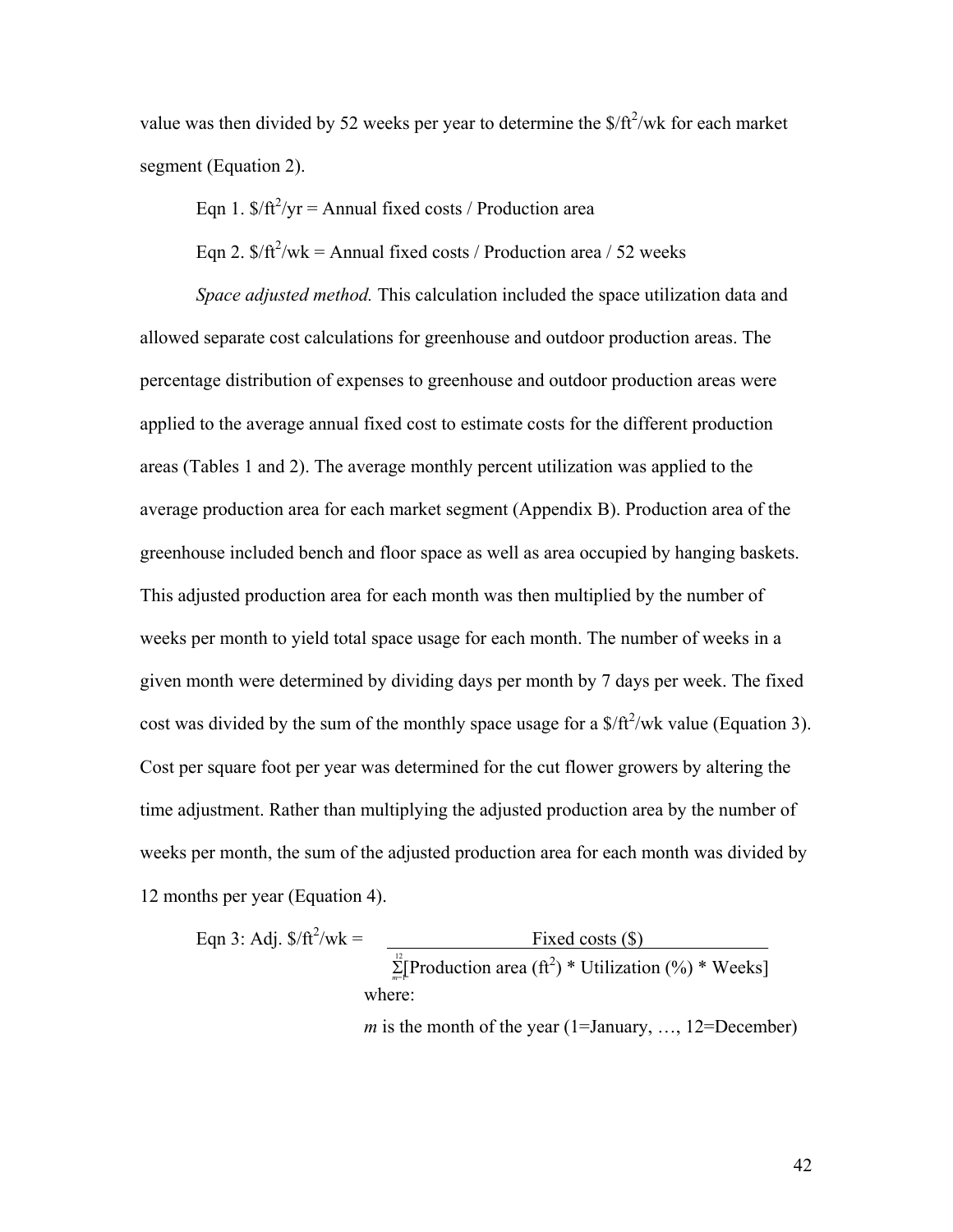Eqn 4: Adj. 
$$
\$\
$$
ft<sup>2</sup>/yr =   
\n
$$
\{\sum_{n=1}^{12} [Production area (ft2) * Utilization (%)]\}/12
$$
\nwhere:

*m* is the month of the year (1=January, ..., 12=December)

The data was categorically averaged for each of the defined market channels. Data were analyzed using means in SAS<sup>®</sup> Version 8 (SAS Institute, Inc., Cary, N.C.).

## **Results and Discussion**

Of the 120 surveys distributed, 41 responses were received. Nine participants did not have the time or resources to contribute to this research, resulting in 32 completed surveys. Though this may seem low relative to the number of floriculture operations in North Carolina, previous studies have had a similar response when attempting to collect financial data. Uva and Richards (2003) collected data from 45 greenhouse businesses; Brumfield (1980) surveyed 32 businesses, and 31 businesses responded to a survey conducted by Brumfield and the Ohio Florists' Association (1994). Surveys focusing on non-financial business characteristics yielded greater response rates of 64 to 68% (Prince et al., 1987; Scoggins et al., 2003). However, when Scoggins et al. (2003) requested minimal financial data (i.e. gross revenues), 35.8% of respondents declined to provide the information.

Despite repeated contacts to obtain sufficient survey data from each market channel, insufficient responses were obtained in the categories of wholesale bedding and potted plant growers selling primarily to mass marketers and wholesale cut flower growers selling primarily to mass marketers; therefore, these market segments were eliminated from the study. Ten wholesale bedding and potted plant growers selling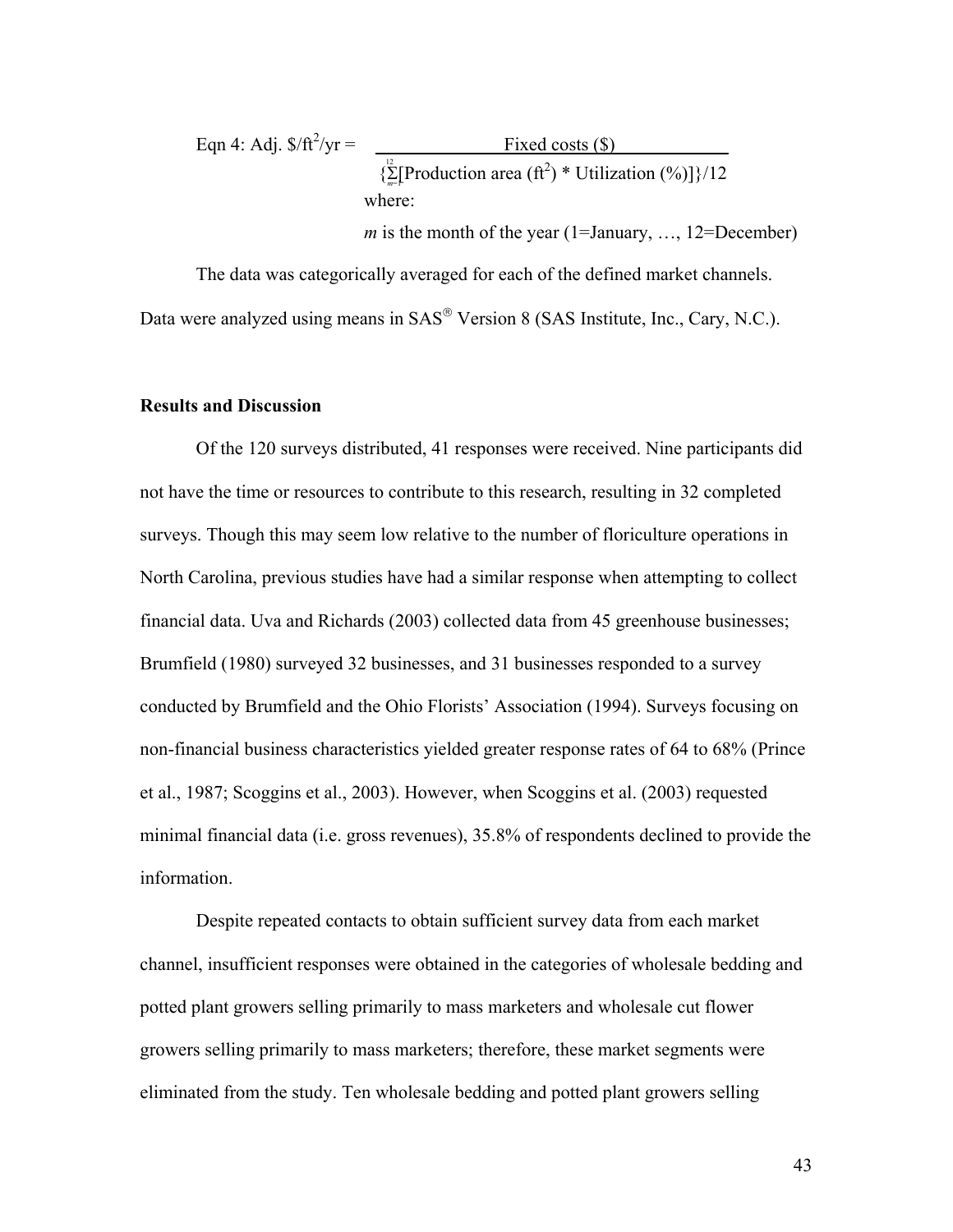primarily to garden centers and/or landscapers returned completed surveys, and four retail bedding and potted plant growers participated. Seven surveys represented the wholesale cut flower growers selling primarily to florists and specialty grocers, and eight surveys were analyzed for the retail cut flower growers category. Twenty-one respondents were from North Carolina, three from Virginia, two from Maryland and one from South Carolina. In addition to these east coast firms, one survey response from Oklahoma and Idaho were solicited and received.

Expenses were categorized as either fixed or variable (Table 3). Variable costs consisted of those costs reported as plants and seed and materials and supplies. One significant fixed cost not specifically requested was depreciation. Due to the various depreciation methods and the survey participants' varying levels of financial knowledge, fixed costs were determined without this factor. However, depreciation may have been included in the costs reported for vehicle and equipment expenses and several respondents listed depreciation in the miscellaneous category, which was included in fixed costs.

All labor expenses were also included in fixed costs. Though it might be argued that wage labor is a variable expense, White (2002) found that it is nearly as accurate to treat all labor as a fixed cost as it is to separate variable and fixed labor costs. It is time consuming and costly to track variable labor inputs for individual crops. However, if a business is attempting to determine the cost effectiveness of adding a "labor-saving" technology, the step-wise labor inputs should be considered.

In the 52-week method, hanging baskets were not included to allow comparison with Brumfield (1980). However, hanging baskets are a significant crop for most bedding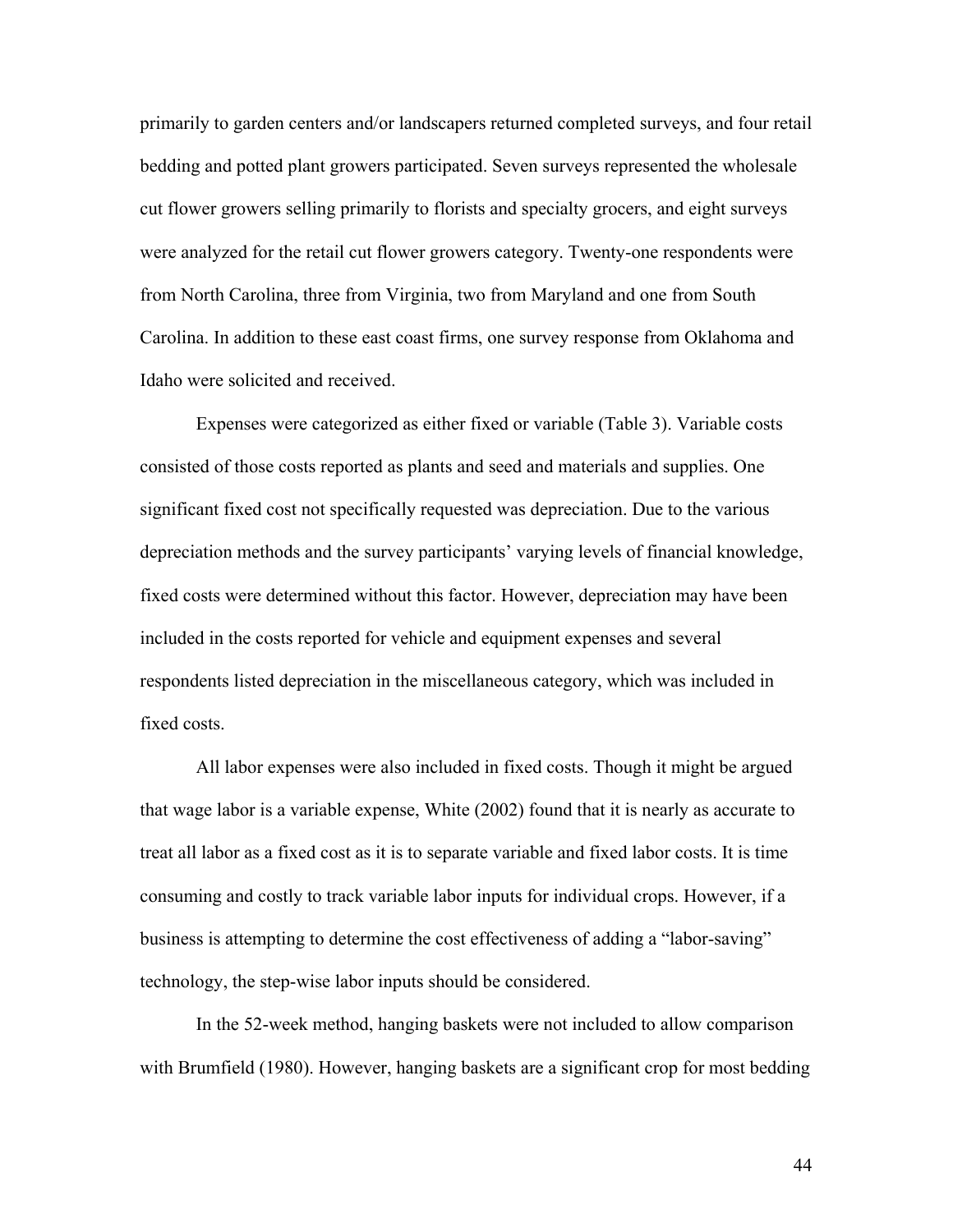and potted plant businesses and there are two approaches to cost allocation regarding hanging baskets. One view is that hanging baskets have no fixed costs unless no crop is grown underneath the baskets. The crop occupying bench or floor space is allocated fixed costs presumably for the production area shared by that crop and the hanging baskets. Therefore, in this scenario the only costs allocated to the hanging baskets are variable costs. This method accentuates the profitability of hanging baskets and fails to consider the "cost" of reduced light on the crop below. Reduced light quality is a real cost as it affects plant quality and crop time. The second, more accurate approach distributes fixed costs among all units produced, effectively decreasing the fixed cost per unit as more units are grown. This study used utilized square feet for cost allocation of hanging baskets. In addition to greenhouse production area (including floor and bench space), respondents were asked to supply production area used by hanging baskets.

Financial data collected from each firm was analyzed by market segment to determine mean  $\frac{\sqrt{ft^2}}{w}$  or  $\frac{\sqrt{ft^2}}{y}$  for greenhouse and outdoor production (pads or fields). Costs were analyzed using the 52-week method and the space adjusted method, which accounted for space and time utilized. The greenhouse is not 100% utilized 52 weeks of the year; therefore, the adjusted calculation more accurately considers varied space utilization throughout the year. The data from the utilization chart was also analyzed by market segment to determine use of production areas (greenhouse, pads and fields) by month.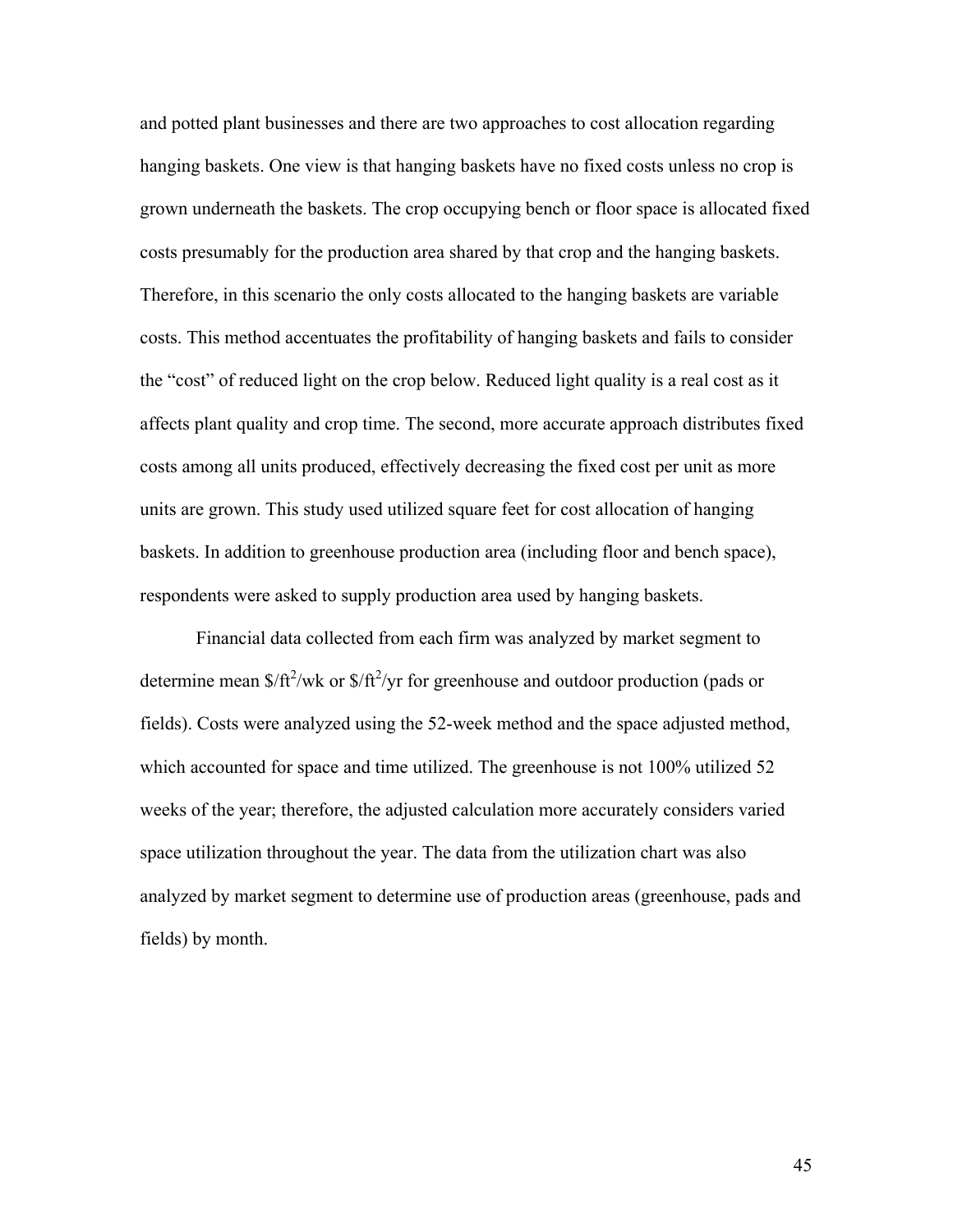## **Wholesale bedding and potted plant growers selling primarily to garden centers and landscapers**

*Utilization.* All businesses surveyed in this market segment used their greenhouses year-round (Fig. 1). In April, all respondents were using greenhouses at 91% to 100% capacity. In the southeastern United States, likelihood of plant damaging frost decreases in April and gardeners are eager to buy flowers and vegetable transplants. May, just after the spring peak, and October, when greenhouses are full of young poinsettias, pansies and chrysanthemums, were tied behind April with the facilities 89% full. Greenhouses were least utilized in January (31%), a time between poinsettias and spring production. July (35%) represented what is traditionally referred to as the "summer lull"—a time period when most bedding plants have been sold and fall crops and poinsettias are in the early production stages requiring little space.

 Fifty percent of the surveyed businesses used outdoor production pads in addition to greenhouses (Fig. 1). September and October were the peak months for container pad usage (81% and 89% capacity, respectively). This time period coincides with garden chrysanthemum production and other fall crops such as pansies and ornamental cabbage and kale. Many wholesale bedding and potted plant producers are adding perennial plants to their production selection. Perennials most often grown by bedding and potted plant growers are herbaceous "tender" perennials—implying they may or may not be hardy through the winter. Since most perennials are produced according to nursery practices, more outdoor pad space may be devoted to perennial production in the future. From November through February less than 20% of the available outdoor pad area was in use.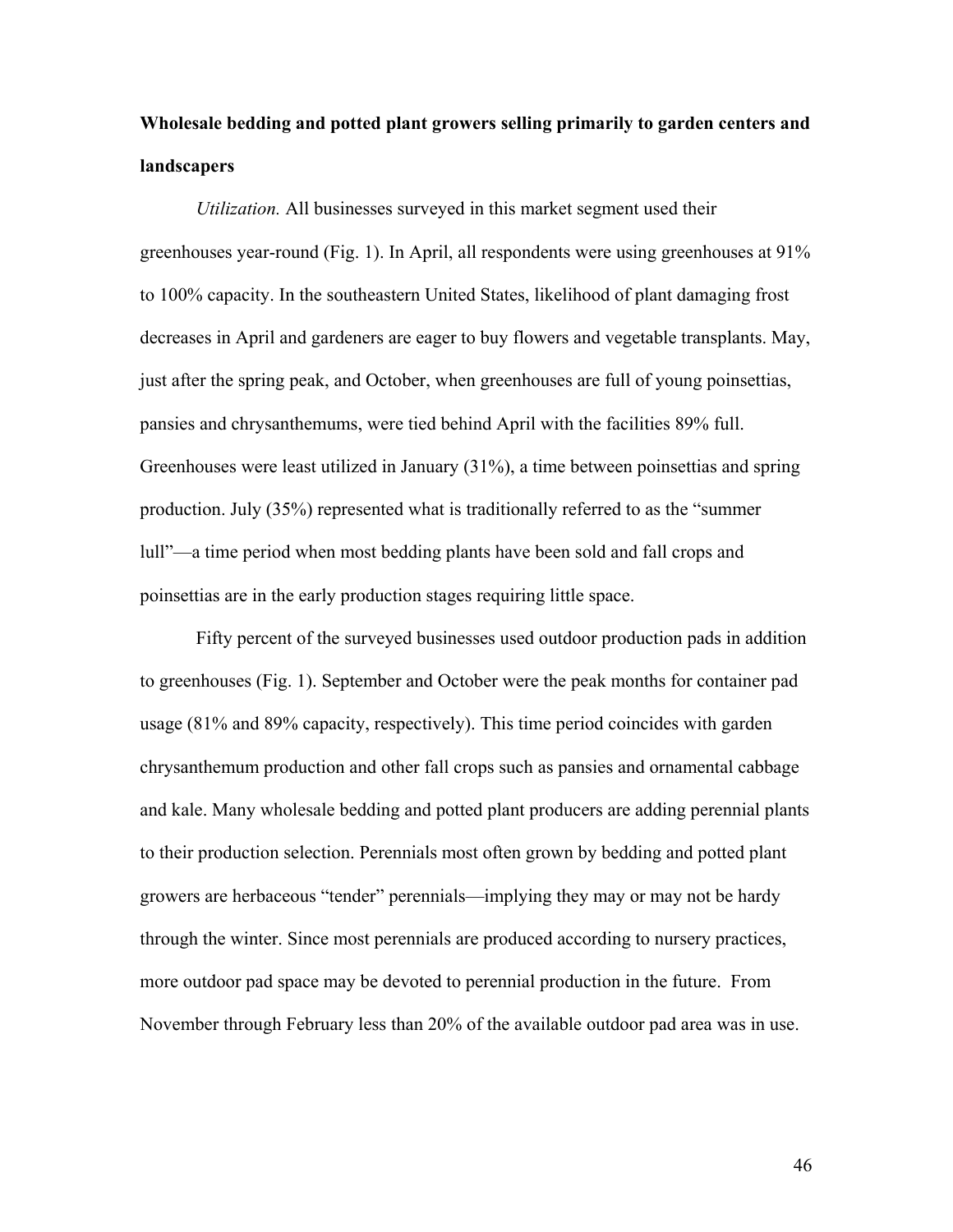*Cost per square foot per week.* Total fixed costs for this market segment was \$520,199 (Table 4). Ninety-two percent (\$478,583) of the total fixed costs was allocated to greenhouse production and 8% (\$41,616) was allocated to outdoor pads.

Using the 52-week method, a cost of  $$0.157/ft^2$ /wk was determined for greenhouse production area and  $$0.026/ft^2/wk$  for outdoor production (Table 5, Equation 2). The space adjusted method resulted in a greenhouse cost of  $$0.236/ft^2/wk$  and an outdoor cost of  $$0.060/ft^2/wk$  (Equation 3, Appendix B).

### **Retail bedding and potted plant growers**

*Utilization.* All businesses surveyed in this market segment also used their greenhouses year-round (Fig. 2). April and May were peak months with 87.5% utilization each month. These spring months represent the height of garden center sales. Also, Mother's Day occurs during this period and though cut flowers may be a more traditional gift, mixed containers and hanging baskets are commonly given. November and December were the next most utilized months with the greenhouses 85% full. While wholesale businesses have a sparse poinsettia inventory by December, retailers sell poinsettias for home décor and as a last minute gift through December 24. At 20%, January was the least utilized month.

Outdoor pads were used by 75% of the retail bedding and potted plant growers surveyed (Fig. 2). The pads were utilized over 80% during the months of July, August and September. This time period corresponds to chrysanthemum production and sales. January and February were the months when the pads were least used at 10% and 13%, respectively. Respondents reported that the pads were used 62% to 75% from April to June indicating some space utilization for spring sales.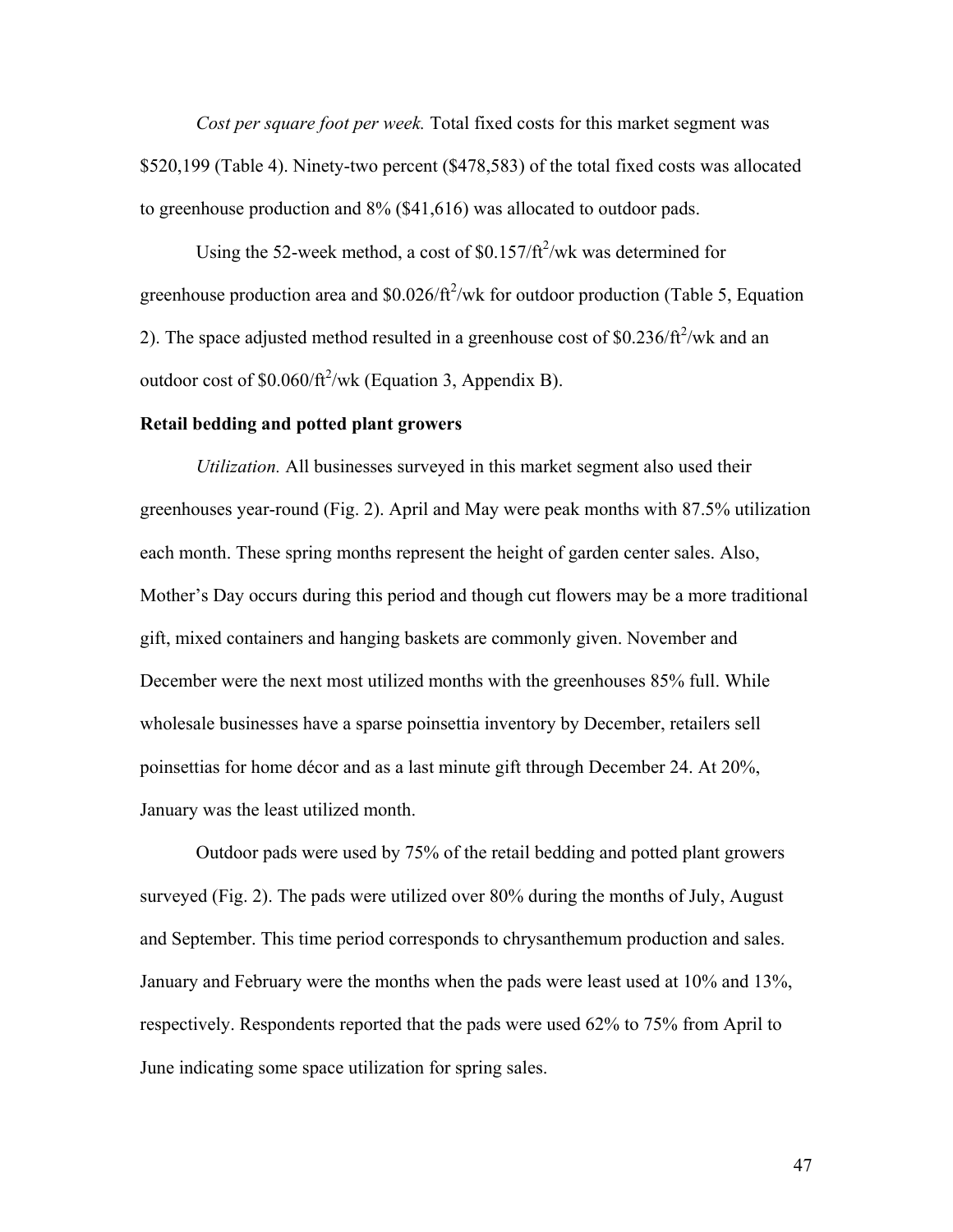*Cost per square foot per week.* The average fixed costs for retail bedding and potted plant growers was \$564,709 (Table 4). Using the 52-week method, a cost of  $$0.196/ft^2$ /wk was determined for greenhouse production area and \$0.059 for outdoor production (Table 5, Equation 2). The space adjusted method resulted in a greenhouse cost of \$0.334/ $\text{ft}^2/\text{wk}$  and an outdoor cost of \$0.101/ $\text{ft}^2/\text{wk}$  (Equation 3, Appendix B).

This market segment is analogous to the "Flower Shops" segment analyzed in Brumfield et al. (1982). Brumfield differentiated firms by business size: small (<20,000 ft<sup>2</sup>), medium (100,000 ft<sup>2</sup>) and large (400,000 ft<sup>2</sup>). The respondents of this research are medium-sized according to these specifications. Comparatively, the costs incurred by medium-sized flower shops in 1980 were  $$0.128/ft^2/wk$  (Brumfield et al., 1982). Brumfield specified costs of floor and bench space, so we assume hanging baskets were not taken into account. Thus, fixed costs of retail flower shops or garden centers have apparently increased by  $$0.068/\text{ft}^2/\text{wk}$  over the past 22 years.

This current survey-based value allows comparison to the currently used estimated values, which were based on Brumfield's data from 1980 and adjusted using national indices (Fig. 3). This study suggests a 53.1% increase in  $\frac{f}{f}$ /wk for mediumsized retail businesses. In 1994, Brumfield updated the 1980 figure for small greenhouse businesses producing for the mass market  $(\$0.110/ft^2$  bench area/wk) by using the Producer Price Indices and Employment Cost Indices. The updated value was \$0.20/ft<sup>2</sup> bench area/wk, an 81.8% increase. Cavins and Dole (2001) adjusted Brumfield's 1980 figure for small greenhouse businesses servicing floral shops (\$0.126) using the Consumer Price Index. The updated value was determined to be  $$0.209/ft^2$  bench area/wk, a 65.9% increase. Both estimated values of fixed costs, evaluated as a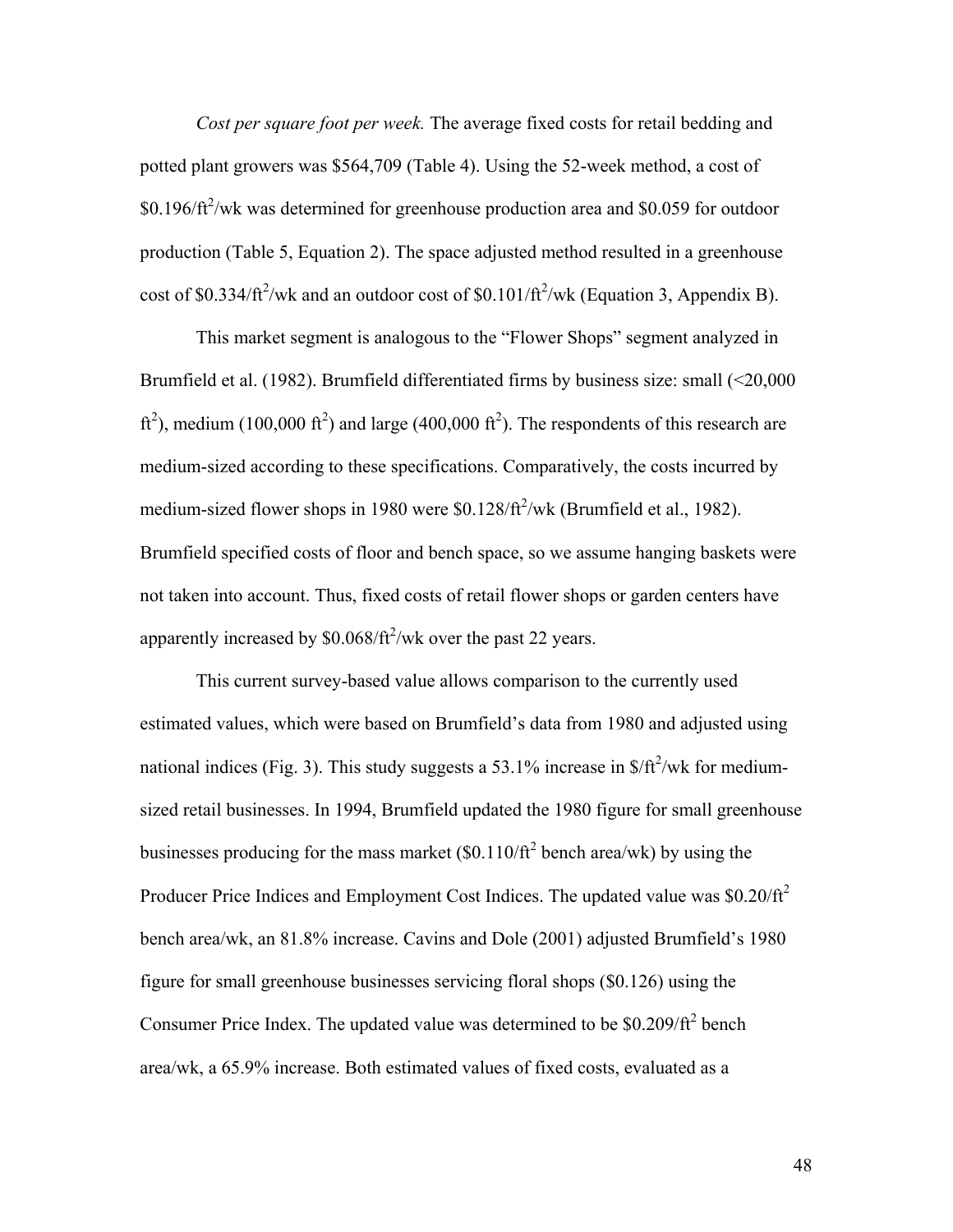percentage increase over time, were greater than the rate of cost increase this research found.

The estimated values were based on synthesized costs (of a standardized business) determined by the production systems used and technologies available in 1980. Considering the lower rate of cost increase as determined by this study, costs incurred by floriculture businesses may not have increased proportionally to inflation. One reason may be an increased efficiency by the industry. This efficiency may be attributed to production practices, making direct purchases rather than carrying debt or simply implying ingenuity—especially with regard to increasing technology. Some businesses that closely monitor costs and sales have eliminated traditional mainstay crops, such as poinsettias or Easter lilies, if they are not profitable. Since the fixed costs of the business must be allocated whether or not a crop is produced, the other crops grown must absorb a greater fixed cost. A company that decides to stop producing poinsettias may chose to introduce a higher-valued (or premium) product to maintain or increase profit potential.

Uva and Richards (2003) analyzed a sampling of New York's greenhouse businesses and found a fixed cost of  $$0.14/ft^2/wk$  for small retail businesses (less than 20,000 ft<sup>2</sup> greenhouse area), and \$0.08/ft<sup>2</sup>/wk for large retail businesses (more than  $20,000$  ft<sup>2</sup> greenhouse area). These findings, also based on actual business records, support the idea that the values estimated by general economic indices may be inflated. While some may argue that it is best to err on the side of caution, by assuming the costs are greater than reality, it is possible that production practices evaluated for their affect on costs were incorrectly discarded based on an inflated estimate.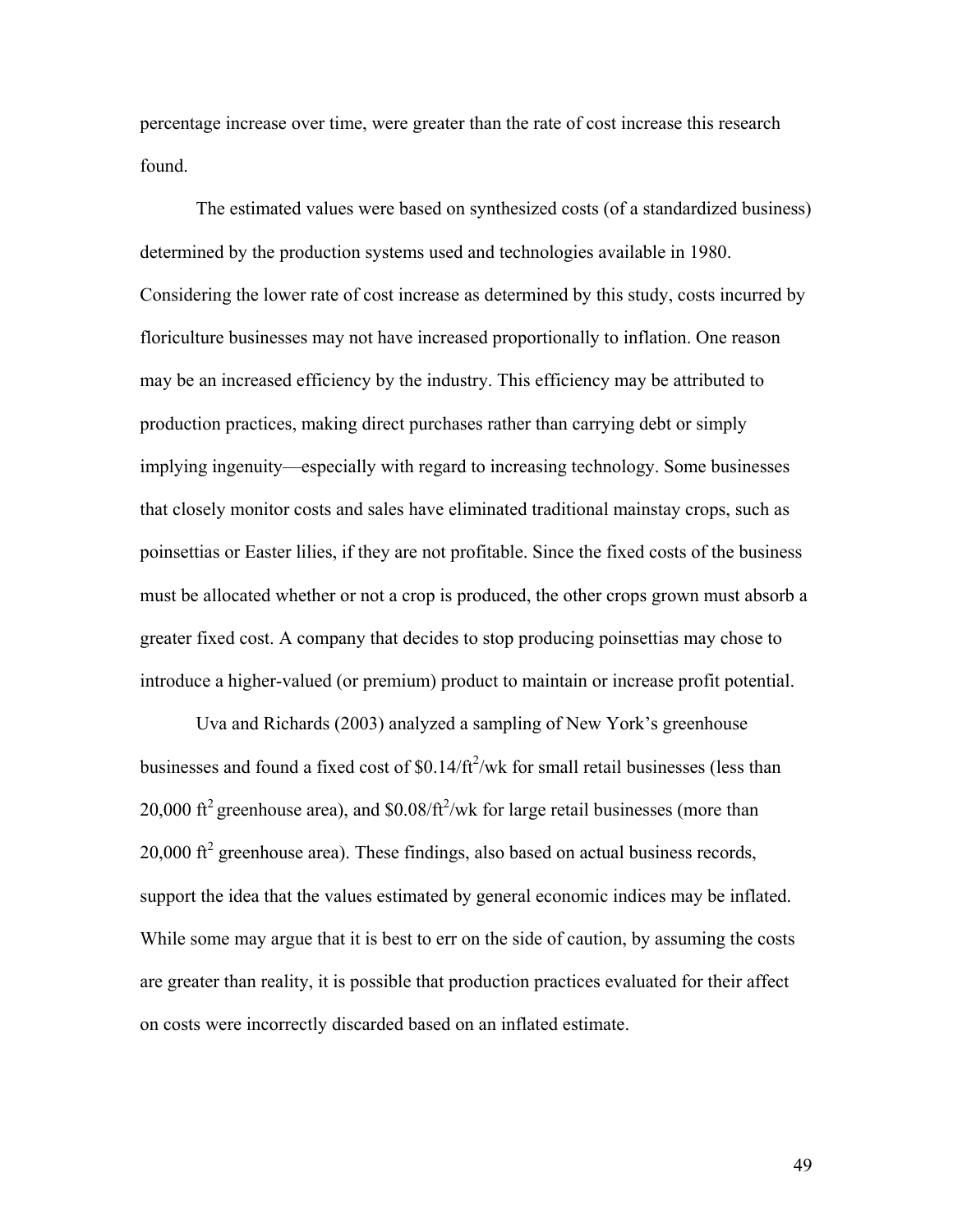#### **Wholesale cut flower growers selling primarily to florists and specialty grocers**

*Utilization.* Though some growers used fields year-round, others left field area fallow from October through March. May through July were peak periods of field use with a maximum of 85% used in June (Fig. 4). The cut flower field season remained strong through September with 70.7% field use before tapering off in October (51%). The field season, being weather dependent, may be longer in the southeast than in cooler climates.

Fifty-seven percent of respondents also had greenhouse facilities. While many cut flower farms use unheated cold frames, the "greenhouse" was specifically defined as a heated structure. These were utilized at 95% during the months of February through April, which may be attributed to starting field transplants and production of finished flowers for spring holidays. Cut flower greenhouses were least used October through January.

*Cost per square foot per year.* Due to the emphasis on field production, cut flower growers require a  $\frac{\frac{1}{2}}{r^2}$  year calculation for outdoor production, rather than  $\frac{\frac{1}{\sqrt{r^2}}}{\frac{1}{r^2}}$  week. The mean fixed expenses were \$38,774 resulting an average cost of  $$0.624/\text{ft}^2/\text{yr}$  for outdoor field production and \$1.616/ $\frac{\hat{\tau}}{2}$  for greenhouse production using the 52-week calculation (Table 5, Equation 1). The space adjusted method resulted in a greenhouse cost of \$2.157/ $\text{ft}^2/\text{yr}$  and an outdoor cost of \$1.220/ $\text{ft}^2/\text{yr}$  (Equation 4, Appendix B).

### **Retail cut flower growers**

*Utilization.* The peak season was slightly later for retail cut flower growers compared to wholesale growers (Fig. 5). During the months of June through August, fields were utilized 86% to 88%. The retail season appears to last slightly longer than the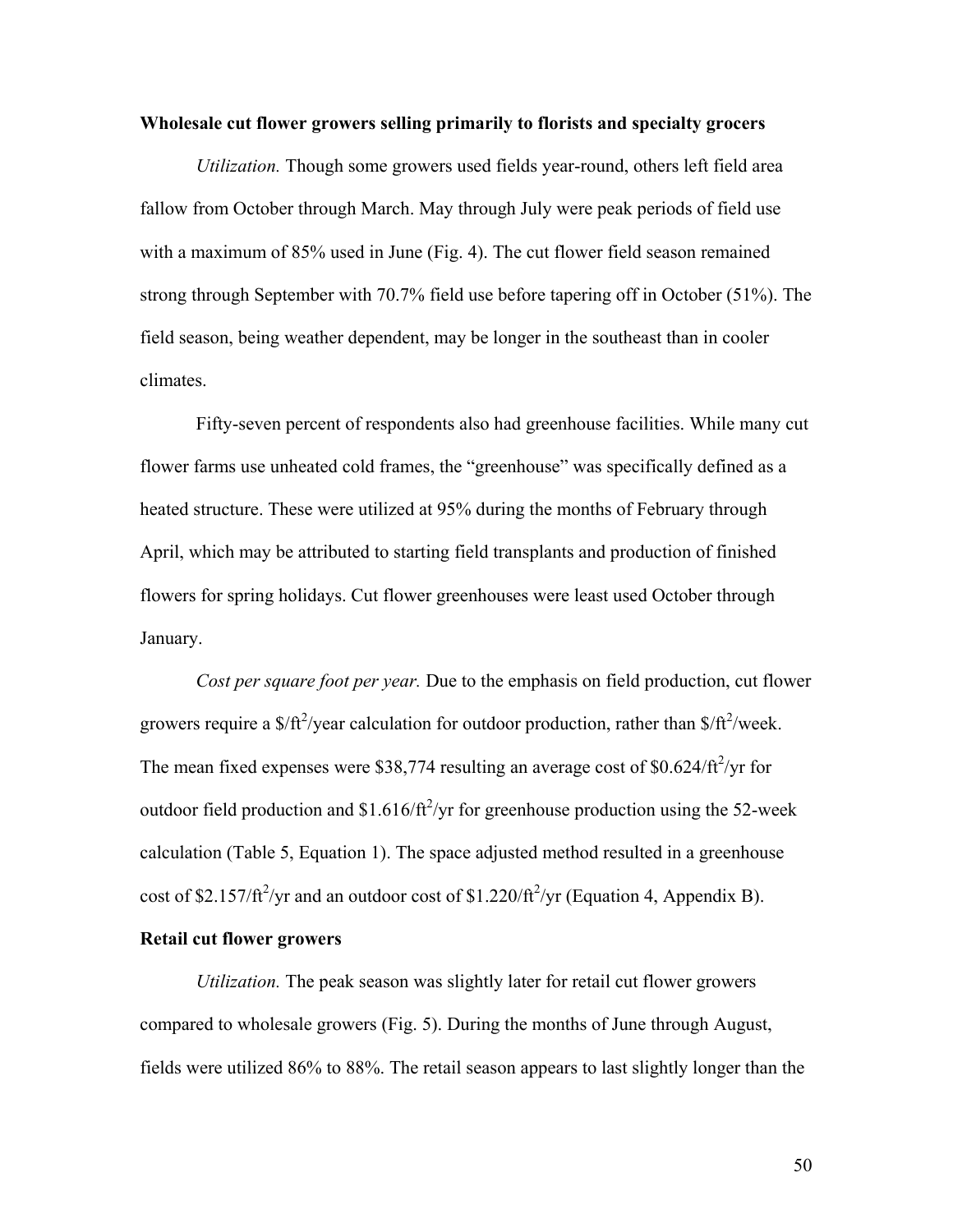wholesale cut flower businesses' with field use at near 60% in October. Though some growers did not use the fields from November through March, those that did used less than 30% during the winter months.

Though only 37.5% of retail cut flower businesses surveyed have greenhouse facilities, all fully utilized (91 to 100%) the greenhouses during the months of April and May. September marked the least utilized time of year (15%). Interestingly, the greenhouses were utilized at 42% during December. Since these are retail floriculture businesses, it is likely that they are selling poinsettias for the holidays or have started crops for Valentine's Day sales.

*Cost per square foot per year.* As with wholesale cut flower growers, the  $$/ft^2$ /year calculation was used. The mean fixed expenses were \$43,117. The cost per square foot per year was determined to be \$0.416 for outdoor field production and \$1.612/ft<sup>2</sup>/yr for greenhouse production using the 52-week method (Equation 1). The space adjusted method yields an outdoor cost of \$0.787/ $\frac{ft^2}{yr}$  and a greenhouse cost of  $$3.159/ft^2$ /yr (Equation 4, Appendix E).

#### **Application**

This research has produced averages that are useful for comparison of an individual business to the industry. Averages are also useful for research purposes since most research is conducted at the university level rather than by commercial firms. University researchers are restricted to small, less efficient facilities than most commercial businesses. To perform meaningful cost analysis on the production practices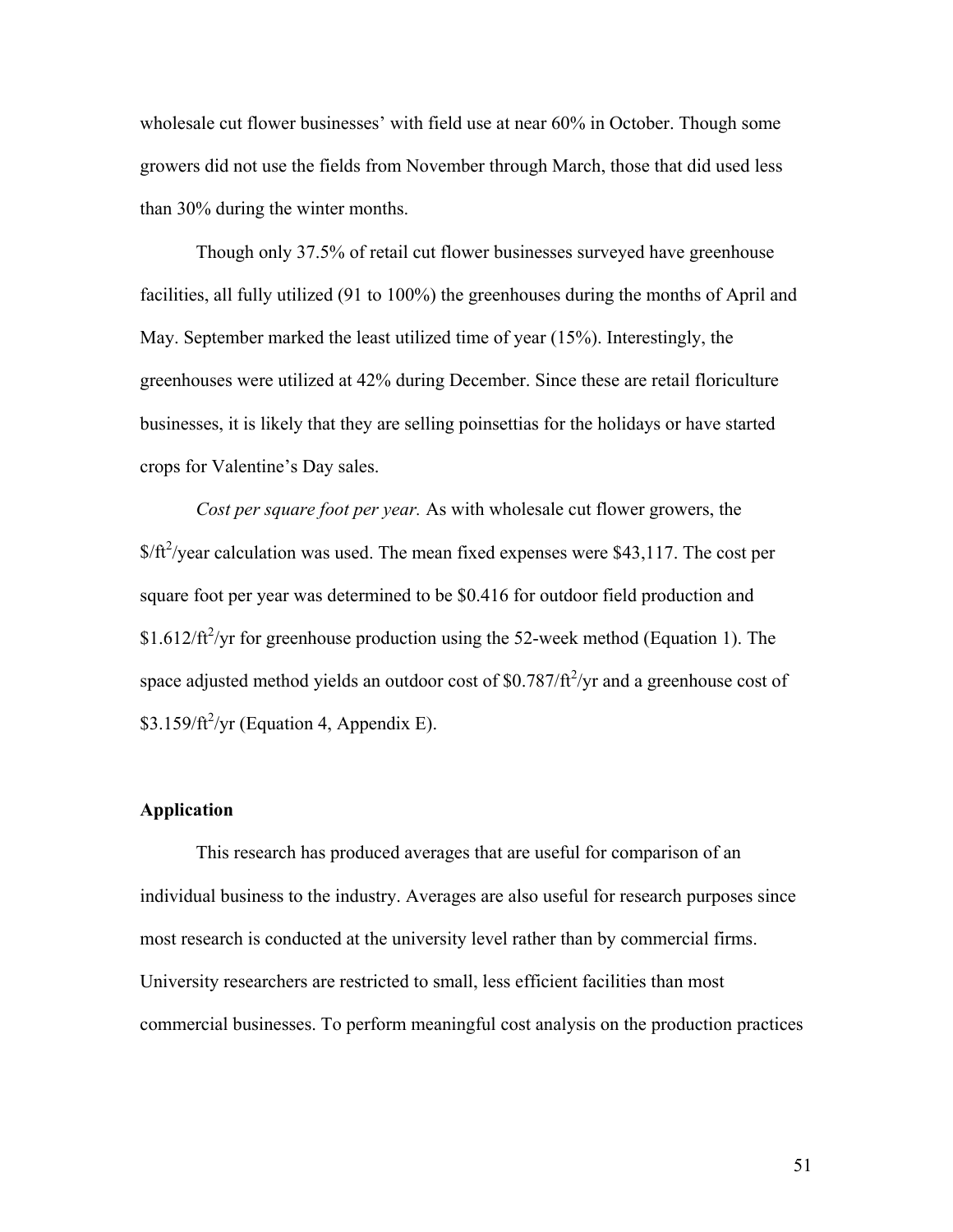their research has shown to be more (or less) effective, they must rely on industry averages.

Averages, however, should not be used for an individual business' cost analysis. Every business has unique costs based on variation in size, location, market channel, heating system, labor efficiency, production units and outstanding debt. Calculation of  $$/ft<sup>2</sup>/wk$  is one management tool that can be obtained by careful financial record keeping. The operating statement is a good starting point for newly established businesses or those that have failed to maintain financial records in the past. The operating statement summarizes income received, expenses incurred and net income during a given period. The financial information requested from the survey used in this research was based on an annual operating statement (Appendix A).

For cost analysis, the operating statement can be used to identify fixed and variable costs. It is important to distinguish all costs as fixed or variable. While there are numerous degrees of accuracy depending on the level of record keeping, a consistent, thorough analysis is more important than accounting for every penny.

*Pricing*. The \$/ft<sup>2</sup>/wk value can be allocated to all crops as a partial determinant for pricing. The use of area allows each business to analyze various sizes of containers. For example, if a crop requires 416 ft<sup>2</sup> of bench space (i.e. 300 10 x 20-in bedding flats) for 6 weeks, the costs should be multiplied by the area utilized by the period of utilization  $($0.11/ft^2/wk * 416 ft^2 * 6 wks = $274.56)$ . The fixed costs associated with the 300 flats would be \$274.56, or \$0.92 per flat. The sum of the variable costs, often determined by unit (pots/flats), added to the fixed cost per unit yields the breakeven price. The breakeven price is the amount required to cover the cost of producing the product. Any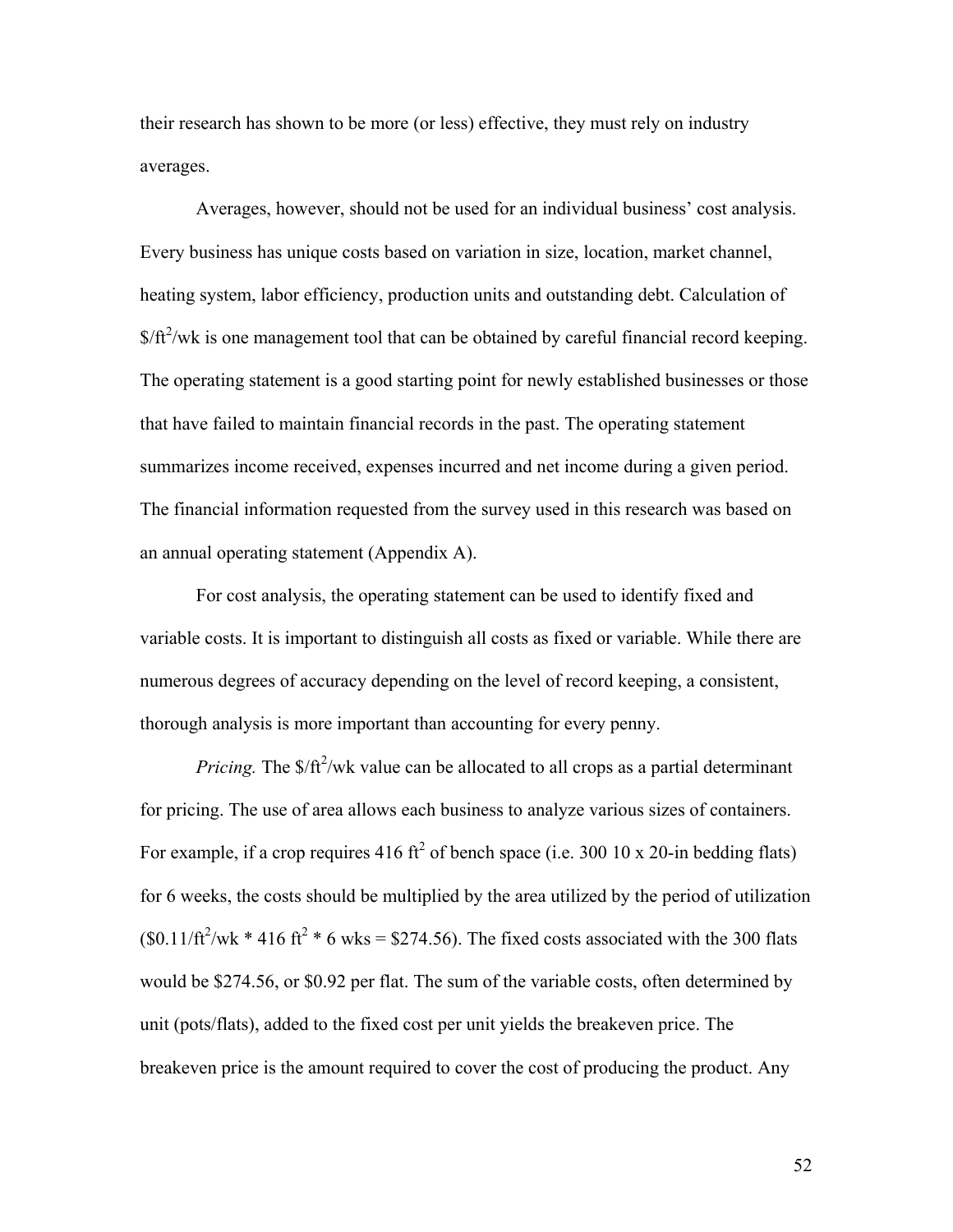amount greater than the breakeven price results in a net gain and prices lower than the breakeven result in a net loss. To ensure a price that results in a profit, a business may include the desired annual return on the investment in the fixed costs. A common return used for this purpose is the estimated interest rate on capital if it were invested elsewhere (Gunter and Otte, 1978).

*Comparing production practices.* Fixed costs are accumulated 52 weeks of the year, independent of whether production area is being utilized. Fixed costs must be allocated to every crop; however, the fixed costs allocated to a crop is dependent on space and time. Perhaps the most well understood concept regarding the use of fixed costs as a management tool is that fixed costs per unit decreases as more units are produced. While this is true, it is difficult to surmise directly since the costs are allocated over area instead of by unit. In the case of bedding flats, increasing units produced results in increased area; however, the number of pots produced might be increased by using closer spacing within the same given area.

The duration of the crop is another production factor that will determine the fixed costs attributed to a crop. Grower manipulation of the greenhouse environment can promote plant growth. By utilizing controlled temperature differences, supplemental lighting or chemical plant growth regulators, plants may reach the marketable stage earlier, decreasing the fixed costs and creating empty bench space for another turn.

*Comparing fixed alternatives.* Comparing categorical expenses can indicate areas of competitive advantage and areas of relative excessive costs where adjustments might be made. Fixed costs per square foot per week may also be used to evaluate changes in specific fixed expense categories. Such changes include, but are not limited to, increasing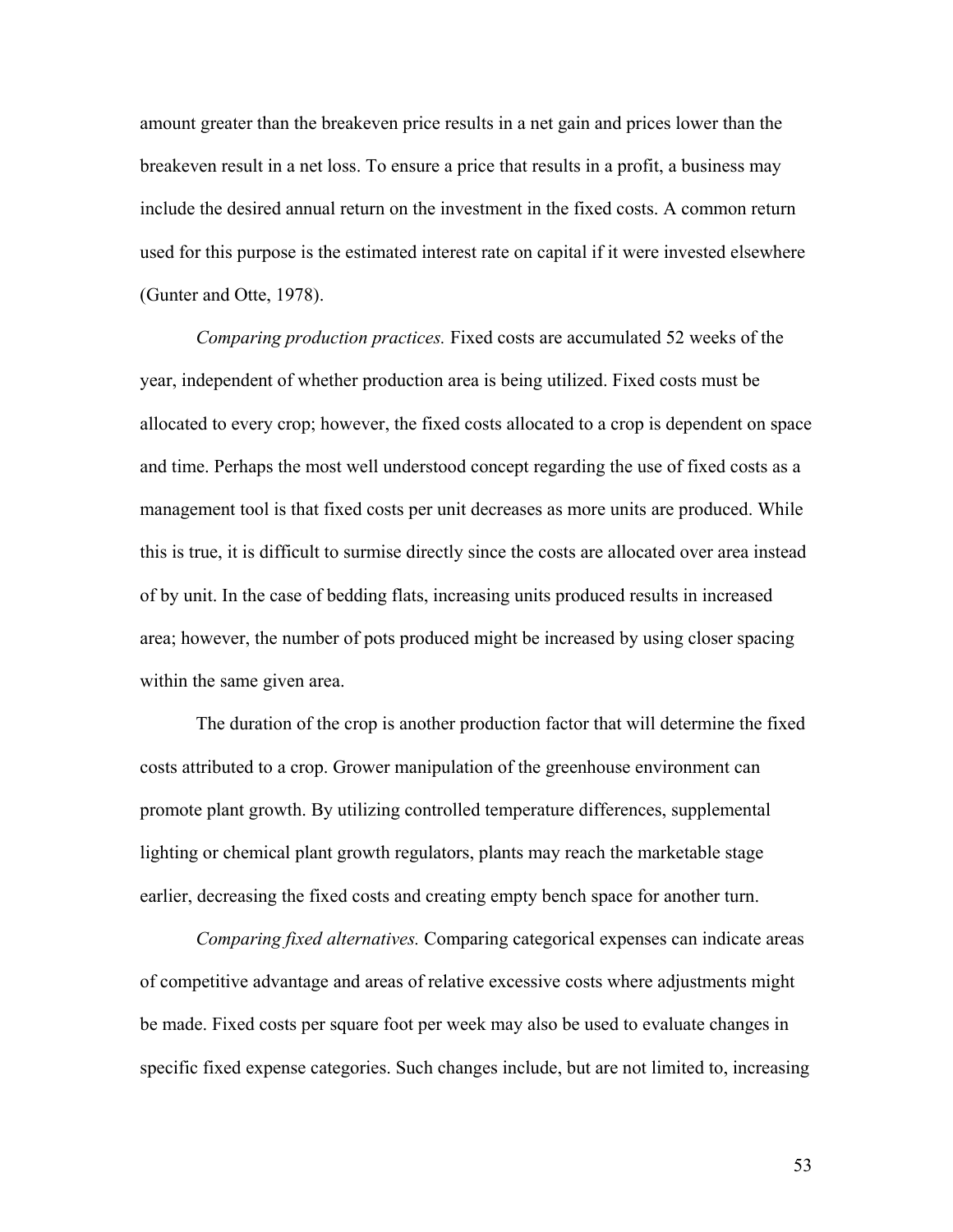owner or employee compensation, adding a staff member, refinancing outstanding debt (such as a mortgage), or purchasing and implementing new technologies. It is important to analyze the affect of each of these business changes before they occur since the fixed costs incurred by every product will consequently increase or decrease.

### **Summary**

Many owners/managers avoid detailed cost accounting for fear of possible negative results or because they believe the task will be overwhelming—a result of failing to allocate adequate time and resources to maintaining sufficient records. As with plant production, cost accounting is a manual process that requires diligence and attention to detail. Just as growers manage plant nutrition to yield quality plants, the owner/manager must manage the business finances to yield a healthy profit. Products must be sold at a price that covers costs but does not exceed expected market value. Since the market is consumer driven, individual businesses can exert little control over the market value. However, businesses can control their costs. The  $\frac{fft^2}{wk}$  or  $\frac{fft^2}{yr}$  figures provide one tool that can be utilized for cost analysis in the floriculture industry.

### **Literature Cited**

- Brumfield, R.G., P.V. Nelson, A.J. Coutu, D.H. Willits, and R.S. Sowell. 1982. Fixed cost and greenhouse firms differentiated by size of firm and market channel. N.C. Agr. Res. Ser. Tech. Bul. No. 269.
- Brumfield, R.G. and C.R. Jenkins. 1987. An economic analysis of the Pennsylvania bedding plant industry. Acta Hort. 203:131-137.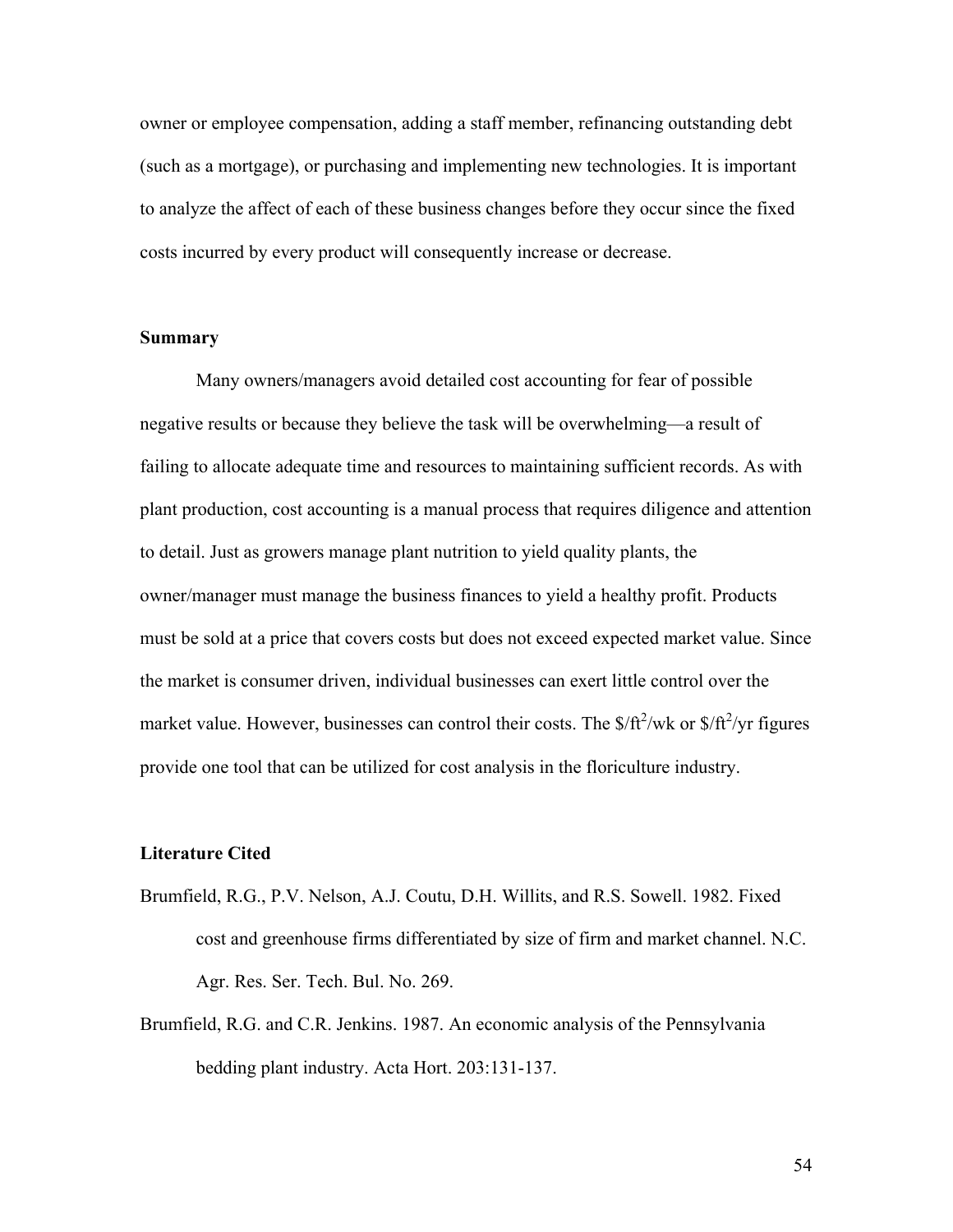- Brumfield, R.G. 1994. Cost accounting, pp323-336. In: J. Holcomb(ed). Bedding Plants IV, Ball Publishing, Batavia, Ill.
- Brumfield, R.G. 1994. Production costs, pp 73-88. In: M.G. Gaston, P.S. Konjoian, S.A. Carver, C.A. Buck, and R.A. Larson(ed). Tips on Growing and Marketing Hanging Baskets, The Ohio Florists Association, Columbus, Ohio.
- Cavins, T.J. and J.M. Dole. 2001. Photoperiod, juvenility, and high intensity lighting affect flowering and cut stem quality of *Campanula* and *Lupinus*. HortScience 36:1192-1196.
- Goodrich, D.C. 1968. Selected costs and returns in flower production and marketing. A.E. Res. 271.
- Gunter, D.L. and J.A. Otte. 1978. A guide for estimating foliage plant costs. Fla. Coop. Ext. Circ. 436.
- Prince, T.L., D.A Schilling, W.T. Rhodus, S.L. Born, and J.G Seeley. 1987. Segmenting the flowering plant industry by product mix, marketing season, and channel of distribution. Acta Hort. 203:205-212.
- Scoggins, H.L., J.G. Latimer, and V.T. Barden. 2003. Profile of the Virginia commercial greenhouse industry. HortTechnology 13:526-531.
- Uva, W.L. and S. Richards. 2003. New York greenhouse business summary and financial analysis. NY Coop. Ext. Bul. 2003-09.
- White, T. 2002. Pricing for profit. Ohio Florists' Assoc. Bulletin No. 868:1,6-7.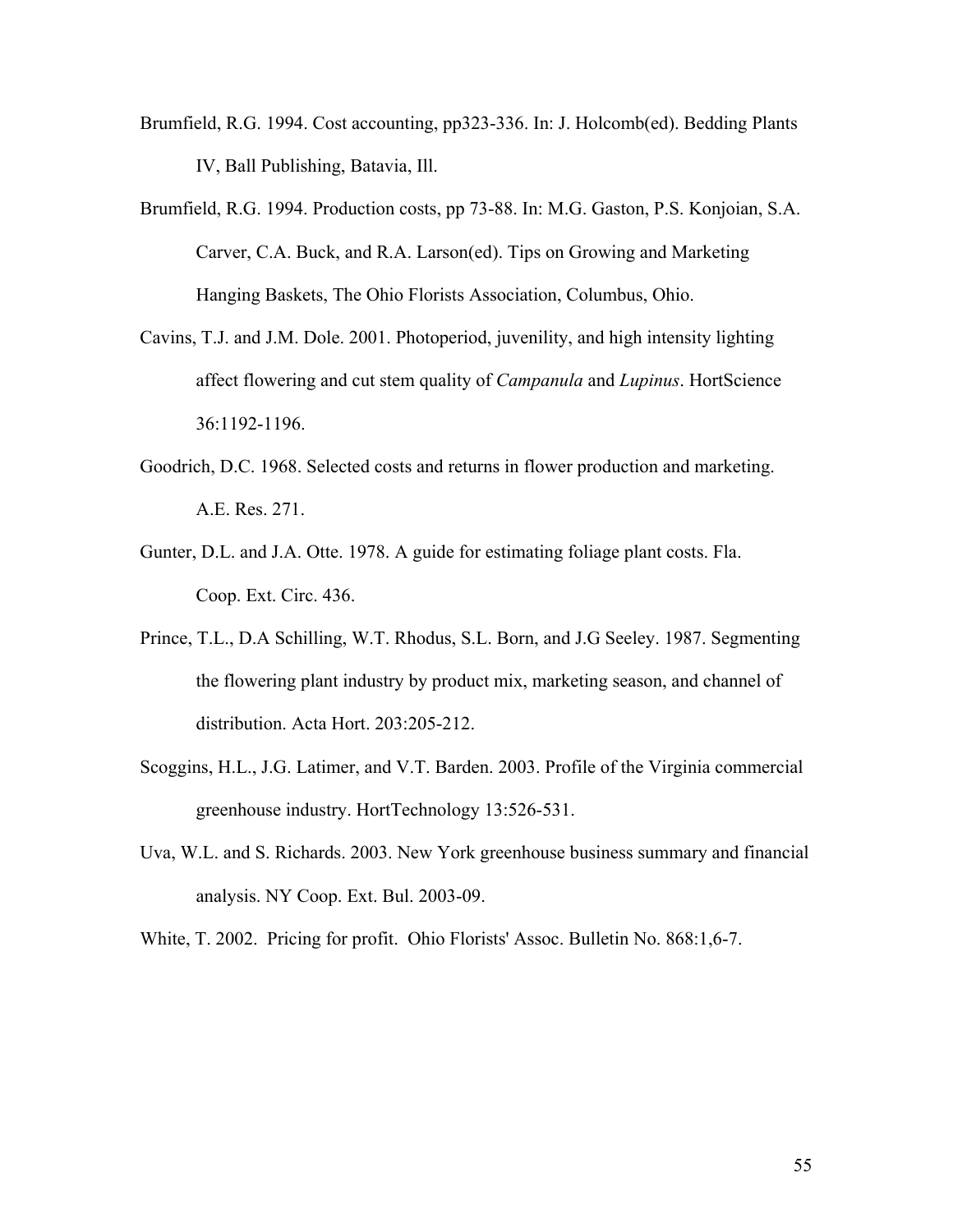|              | Wholesale         |         | Retail     |         |
|--------------|-------------------|---------|------------|---------|
|              | <b>Greenhouse</b> | Outdoor | Greenhouse | Outdoor |
| <b>Month</b> | $N=10$            | $N=5$   | $N=4$      | $N=4$   |
| January      | 31                | 4       | 20         | 10      |
| February     | 57                | 12      | 33         | 13      |
| March        | 86                | 33      | 60         | 48      |
| April        | 95                | 49      | 88         | 62      |
| May          | 89                | 39      | 88         | 75      |
| June         | 49                | 59      | 52         | 65      |
| July         | 35                | 65      | 25         | 85      |
| August       | 53                | 65      | 25         | 88      |
| September    | 78                | 81      | 58         | 88      |
| October      | 89                | 89      | 83         | 75      |
| November     | 83                | 18      | 85         | 62      |
| December     | 50                | 2       | 85         | 23      |

Table 1. Percent (%) utilization of production areas for bedding and potted plant growers.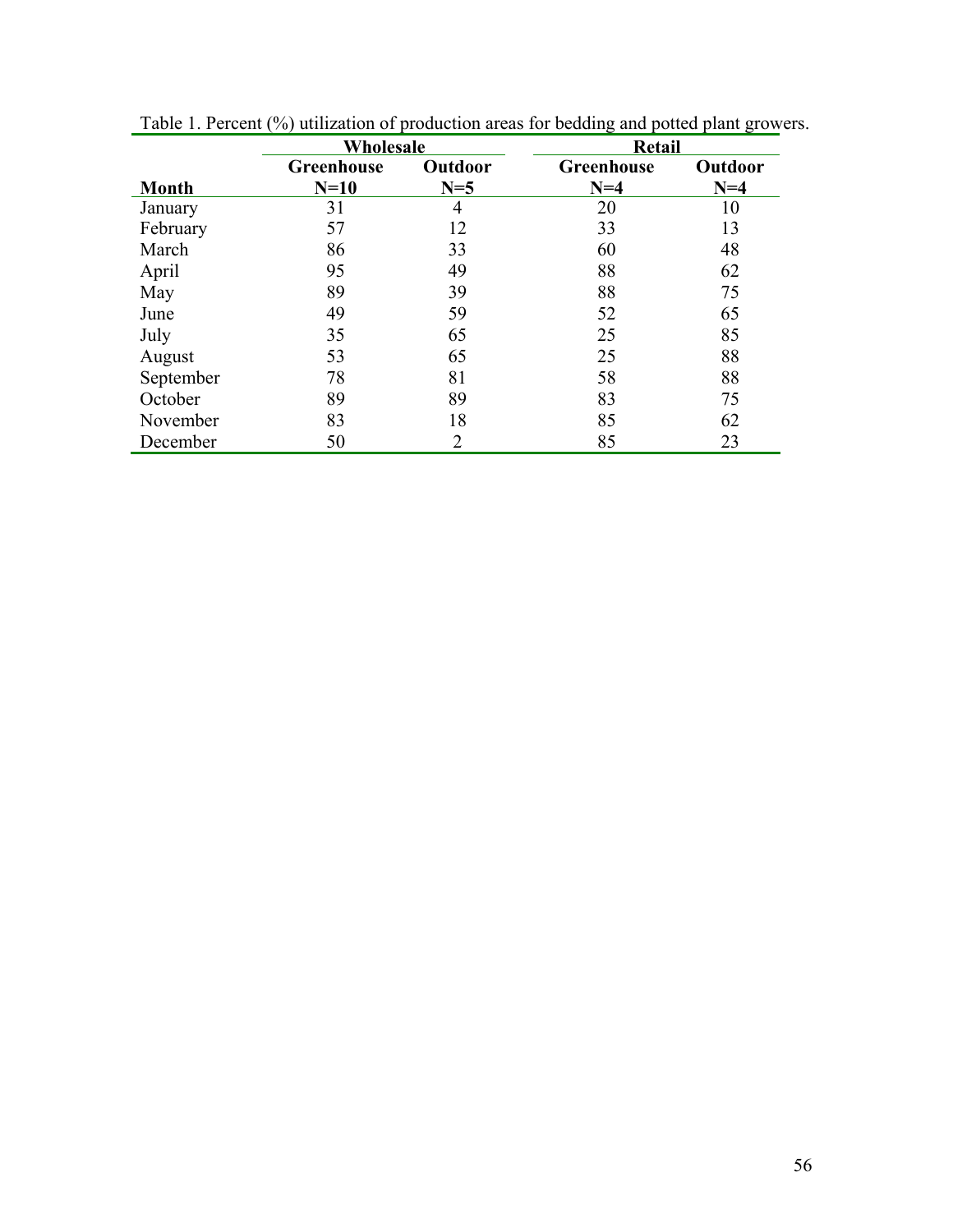|              | Wholesale  |         | Retail     |         |  |
|--------------|------------|---------|------------|---------|--|
|              | Greenhouse | Outdoor | Greenhouse | Outdoor |  |
| <b>Month</b> | $N=4$      | $N=7$   | $N=2$      | $N=8$   |  |
| January      | 61         | 21      | 38         | 16      |  |
| February     | 95         | 21      | 48         | 19      |  |
| March        | 95         | 27      | 88         | 29      |  |
| April        | 95         | 49      | 95         | 54      |  |
| May          | 88         | 84      | 95         | 79      |  |
| June         | 83         | 85      | 68         | 86      |  |
| July         | 80         | 82      | 32         | 88      |  |
| August       | 80         | 79      | 22         | 86      |  |
| September    | 78         | 71      | 15         | 78      |  |
| October      | 46         | 51      | 38         | 59      |  |
| November     | 49         | 27      | 38         | 21      |  |
| December     | 49         | 21      | 42         | 16      |  |

Table 2. Percent (%) utilization of production areas for cut flower growers.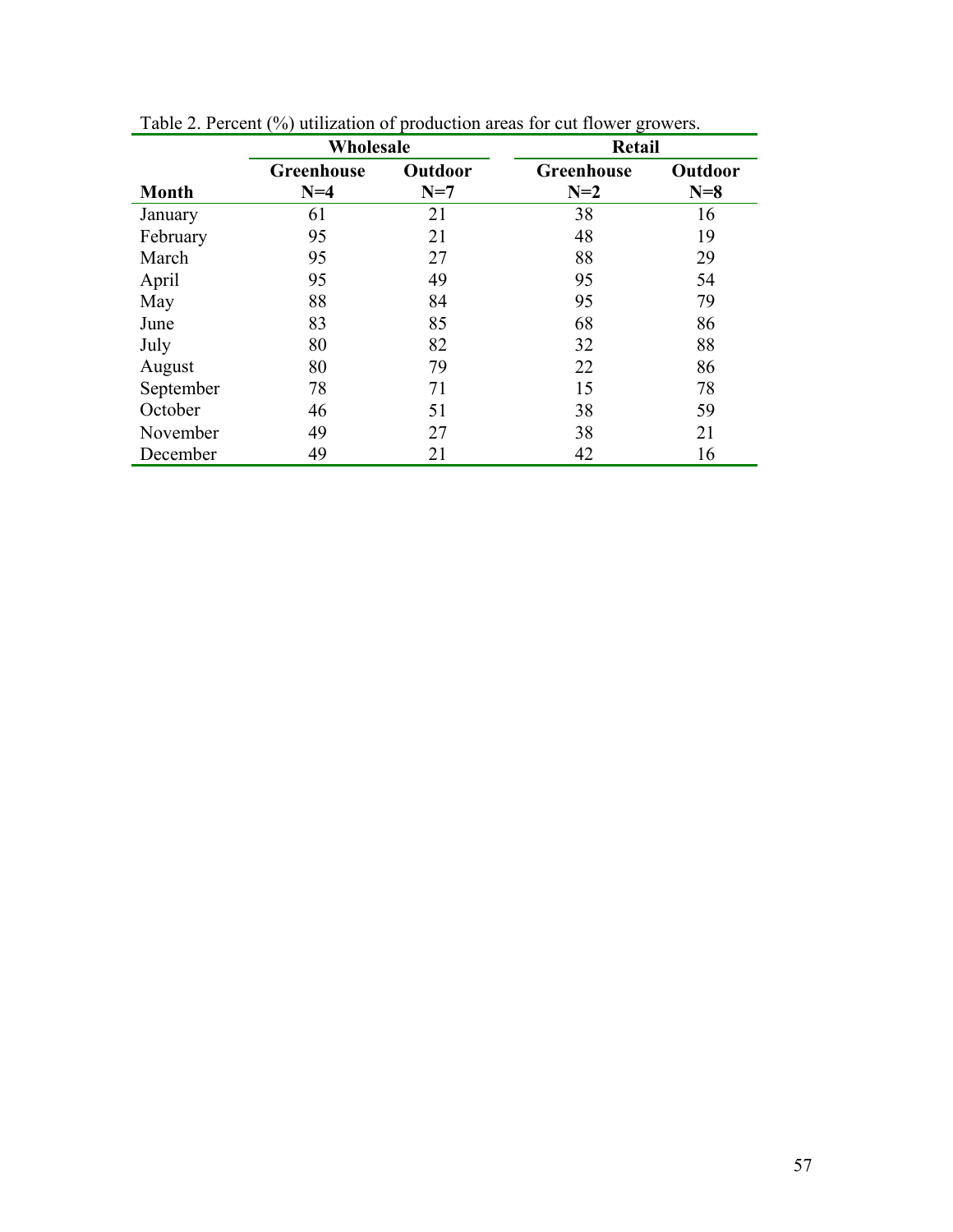## Table 3. List of fixed costs.

| Table 5. List of fixed costs.                                                                                           |
|-------------------------------------------------------------------------------------------------------------------------|
| <b>Compensation to Owner(s)</b><br>All compensation paid to the owners who are actively engaged in the business         |
| <b>Compensation to Employees</b>                                                                                        |
| <b>Wages and Salaries</b>                                                                                               |
| Payments made on an hourly or fixed basis for employee labor                                                            |
| <b>Required Payroll Expenses</b>                                                                                        |
| Includes payroll taxes (federal, state, local, FICA, unemployment), and worker's compensation                           |
| <b>Benefits</b>                                                                                                         |
| Bonuses, company retirement contributions, profit sharing, group medical, disability, life insurance costs              |
| <b>Energy Costs</b>                                                                                                     |
| <b>Heating Fuel</b>                                                                                                     |
| Fuel purchased for the purpose of heating production area                                                               |
| <b>Utilities</b>                                                                                                        |
| Gas, water and electric cost (excluding heating costs)                                                                  |
| <b>Facilities</b>                                                                                                       |
| <b>Repairs and Maintenance</b>                                                                                          |
| Costs associated with building upkeep                                                                                   |
| Rent                                                                                                                    |
| A regular payment by a tenant to a landlord for use of some property                                                    |
| Mortgage                                                                                                                |
| A legal agreement that uses property as collateral to secure payment of a debt                                          |
| <b>Property Taxes</b>                                                                                                   |
| Taxes levy by a state or local government on real estate                                                                |
| <b>Vehicles and Equipment</b>                                                                                           |
| <b>Ownership Costs</b>                                                                                                  |
| Depreciation, interest, tax, insurance, license and title                                                               |
| <b>Operating Costs</b>                                                                                                  |
| Fuel, lubricants, repairs and maintenance                                                                               |
| <b>Other Taxes and Licenses</b>                                                                                         |
| Pesticide application license, etc.                                                                                     |
| <b>Insurance</b>                                                                                                        |
| Federal crop insurance, liability and blanket policies that provide more than 1 year coverage                           |
| <b>Professional Services</b>                                                                                            |
| Costs of disease testing, consultant fees, soil and tissue testing, legal services, accountant and tax preparation      |
| <b>Bank Charges</b><br>Charges levied by the bank                                                                       |
| <b>Interest</b>                                                                                                         |
| Interest expense paid on credit cards, commercial accounts and miscellaneous loans                                      |
| <b>Bad Debt</b>                                                                                                         |
| Money owed to the business that cannot be collected                                                                     |
| <b>Advertising and Promotion</b>                                                                                        |
| Costs for newspaper ads, television, radio, catalogs, direct mail, circulars, mailing list maintenance, ad agency fees, |
| and advertising related postage and printing costs                                                                      |
| <b>Office Expense</b>                                                                                                   |
| Includes stationery, postage not included in advertising, business forms, depreciation of office equipment, and copier, |
| telephone, FAX and computer equipment expense                                                                           |

#### **Membership Dues, Subscriptions**

Local, state, national and international organizational dues, scientific and trade journal subscription costs

#### **Conference and Travel**

Registration costs, transportation, lodging, and entertainment costs associated with business travel

#### **Donations**

Contributions maid to charitable organizations/causes

#### **Miscellaneous**

Other costs not previously accounted for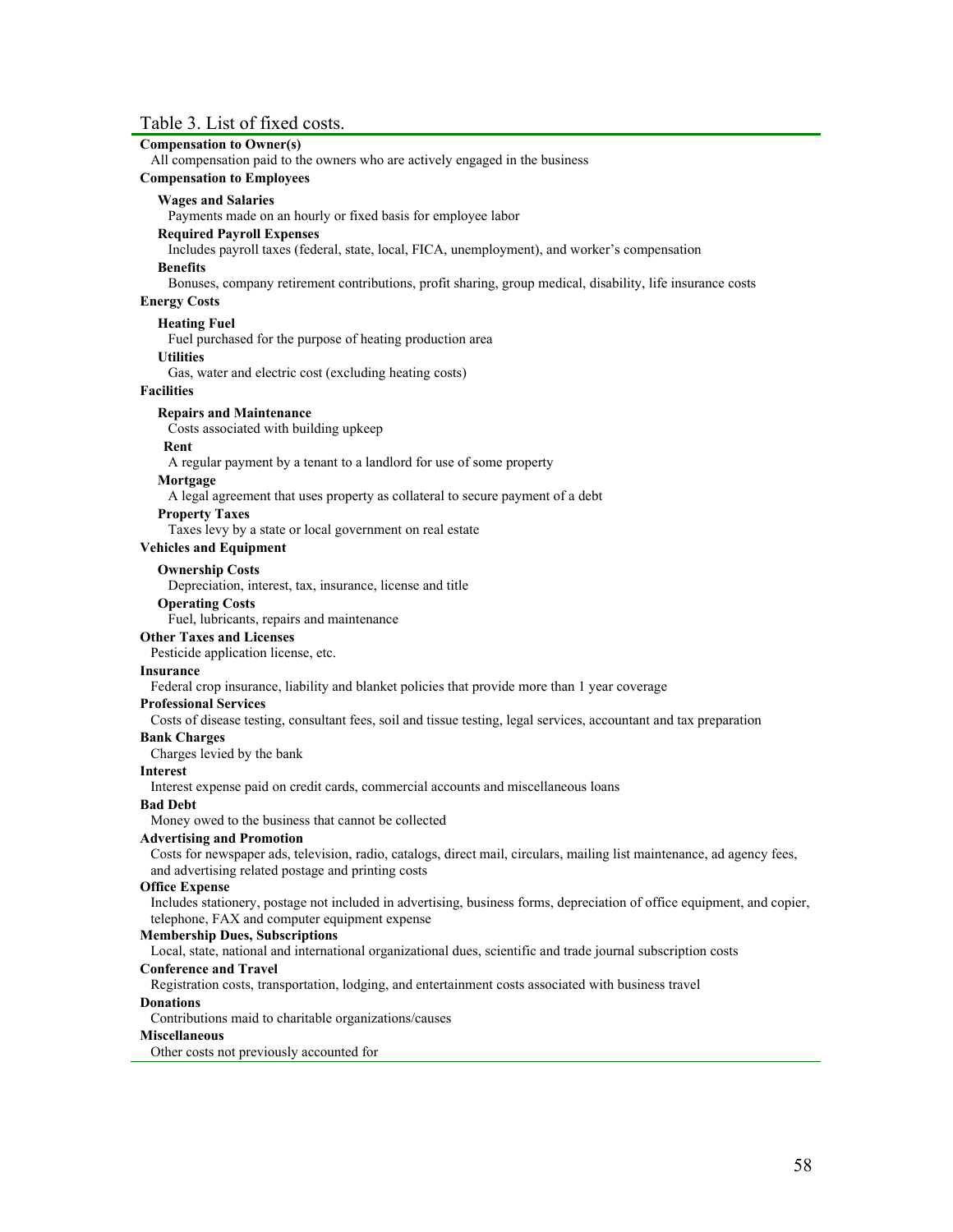|                          |                            | <b>Distribution of Expenses</b><br>$\frac{9}{6}$ |                | <b>Distribution of Space</b><br>(ft <sup>2</sup> |                |
|--------------------------|----------------------------|--------------------------------------------------|----------------|--------------------------------------------------|----------------|
| <b>Market</b><br>Segment | <b>Fixed Costs</b><br>(\$) | <b>Greenhouse</b>                                | <b>Outdoor</b> | Greenhouse                                       | <b>Outdoor</b> |
| <b>Bedding/Potted</b>    |                            |                                                  |                |                                                  |                |
| Wholesale                | 520,199                    | 92                                               | 8              | 58,802                                           | 30,700         |
| Retail                   | 564,709                    | 89                                               | 11             | 49,320                                           | 20,352         |
| <b>Cut Flowers</b>       |                            |                                                  |                |                                                  |                |
| Wholesale                | 38,774                     | 8                                                | 92             | 1,920                                            | 56,792         |
| Retail                   | 43,117                     | 2                                                | 98             | 529                                              | 102,158        |

| Table 4. Overall mean fixed costs $(\hat{\mathbb{S}})$ , distribution of expenses $(\% )$ and distribution of |  |  |  |  |
|---------------------------------------------------------------------------------------------------------------|--|--|--|--|
| space $(ft^2)$ for each market segment.                                                                       |  |  |  |  |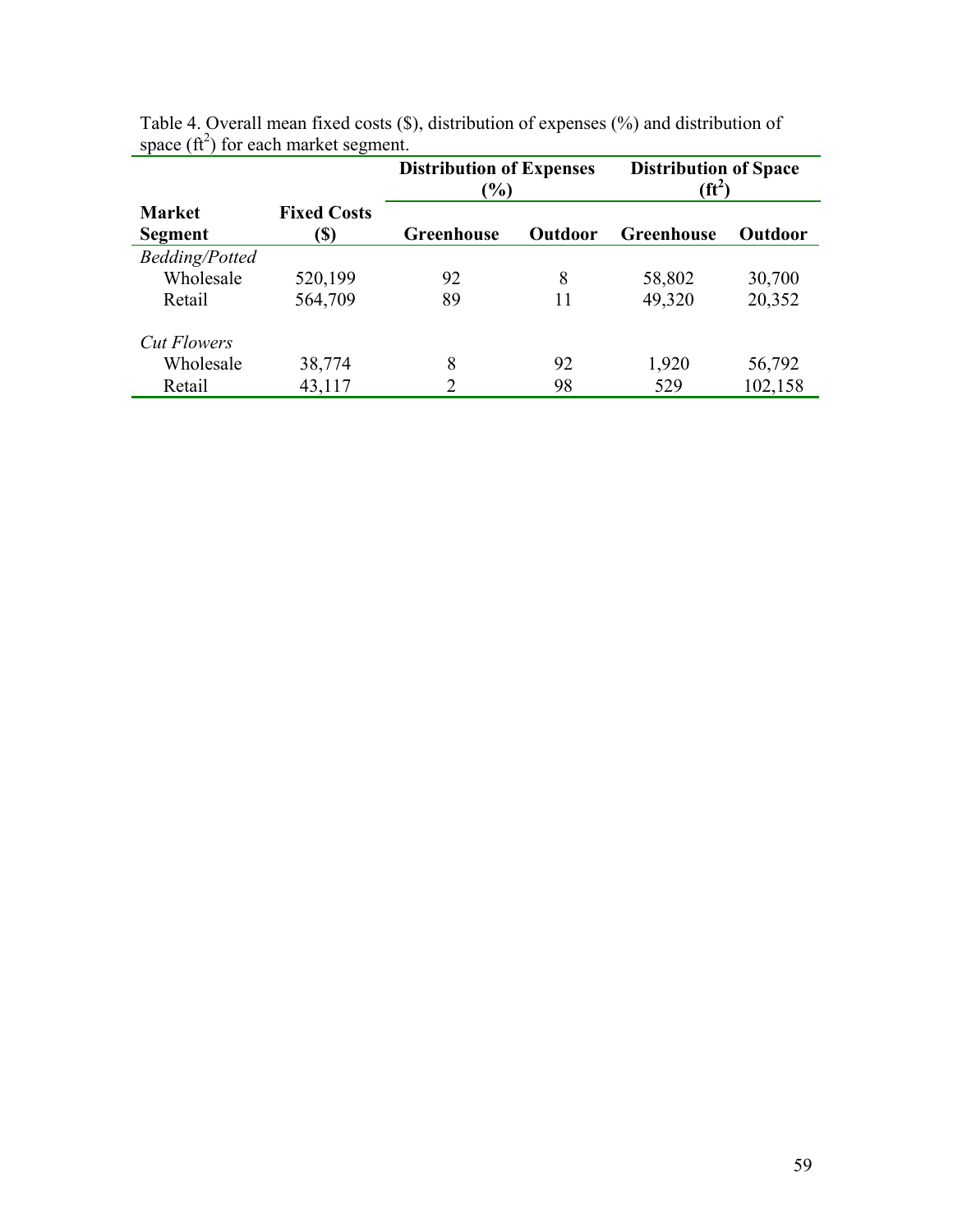|                                     | 52-Week     | <b>Adjusted</b> |  |
|-------------------------------------|-------------|-----------------|--|
|                                     | $$/ft^2/wk$ |                 |  |
| <b>Wholesale Bedding/Potted</b>     |             |                 |  |
| Greenhouse                          | 0.157       | 0.236           |  |
| Outdoor                             | 0.026       | 0.060           |  |
| Retail Bedding/Potted               |             |                 |  |
| Greenhouse                          | 0.196       | 0.334           |  |
| Outdoor                             | 0.059       | 0.101           |  |
|                                     |             |                 |  |
|                                     |             | $$/ft^2/yr$     |  |
| <i><b>Wholesale Cut Flowers</b></i> |             |                 |  |
| Greenhouse                          | 1.616       | 2.157           |  |
| Outdoor                             | 0.624       | 1.220           |  |
| <b>Retail Cut Flowers</b>           |             |                 |  |
| Greenhouse                          | 1.612       | 3.159           |  |
| Outdoor                             | 0.416       | 0.787           |  |

Table 5. Costs (\$) per square foot per week for bedding/potted plant growers and costs (\$) per square foot per year for cut flower growers. Costs were calculated using the 52 week method and the adjusted method accounting for utilization.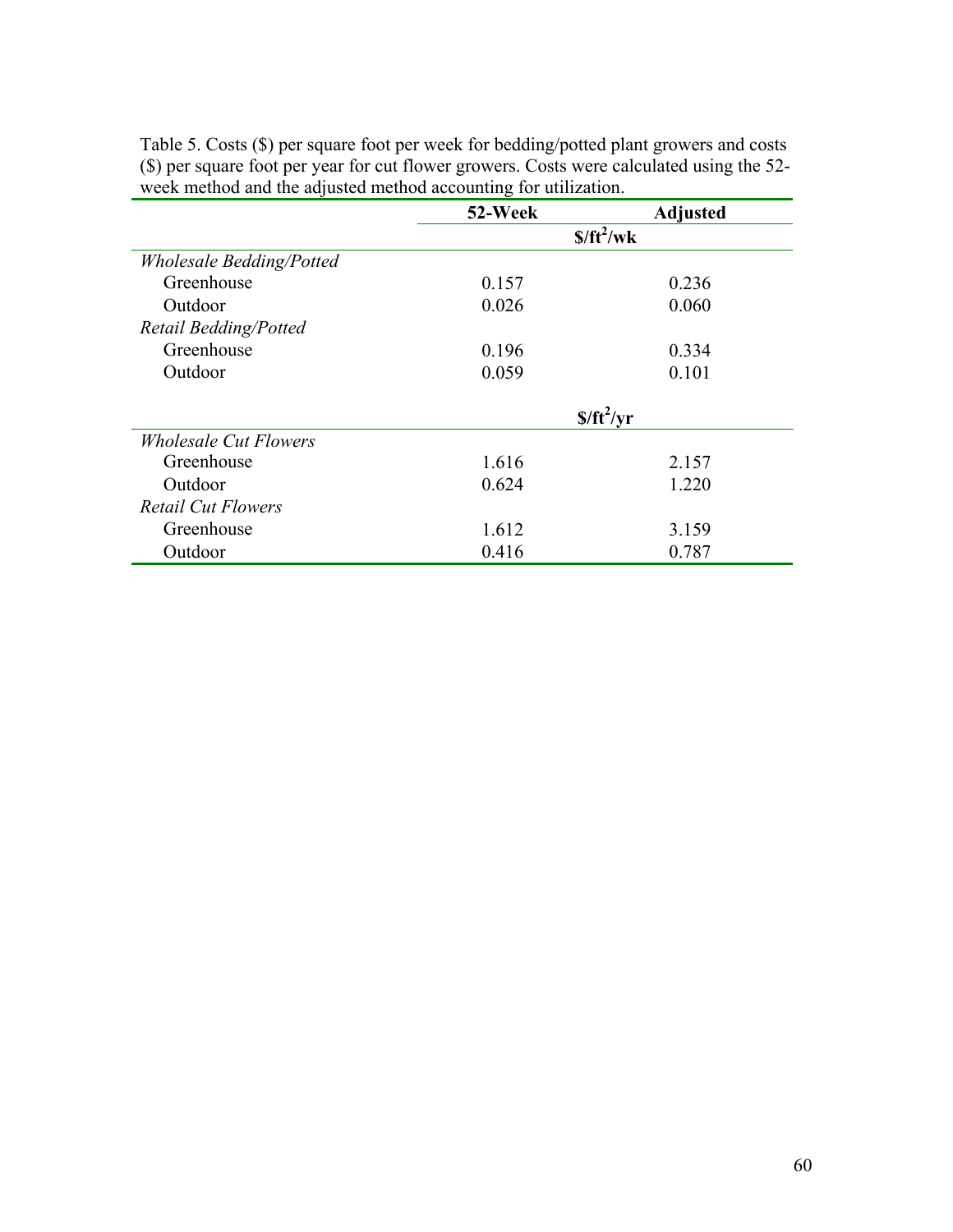

Fig. 1. Utilization of production areas for wholesale bedding and potted plant growers.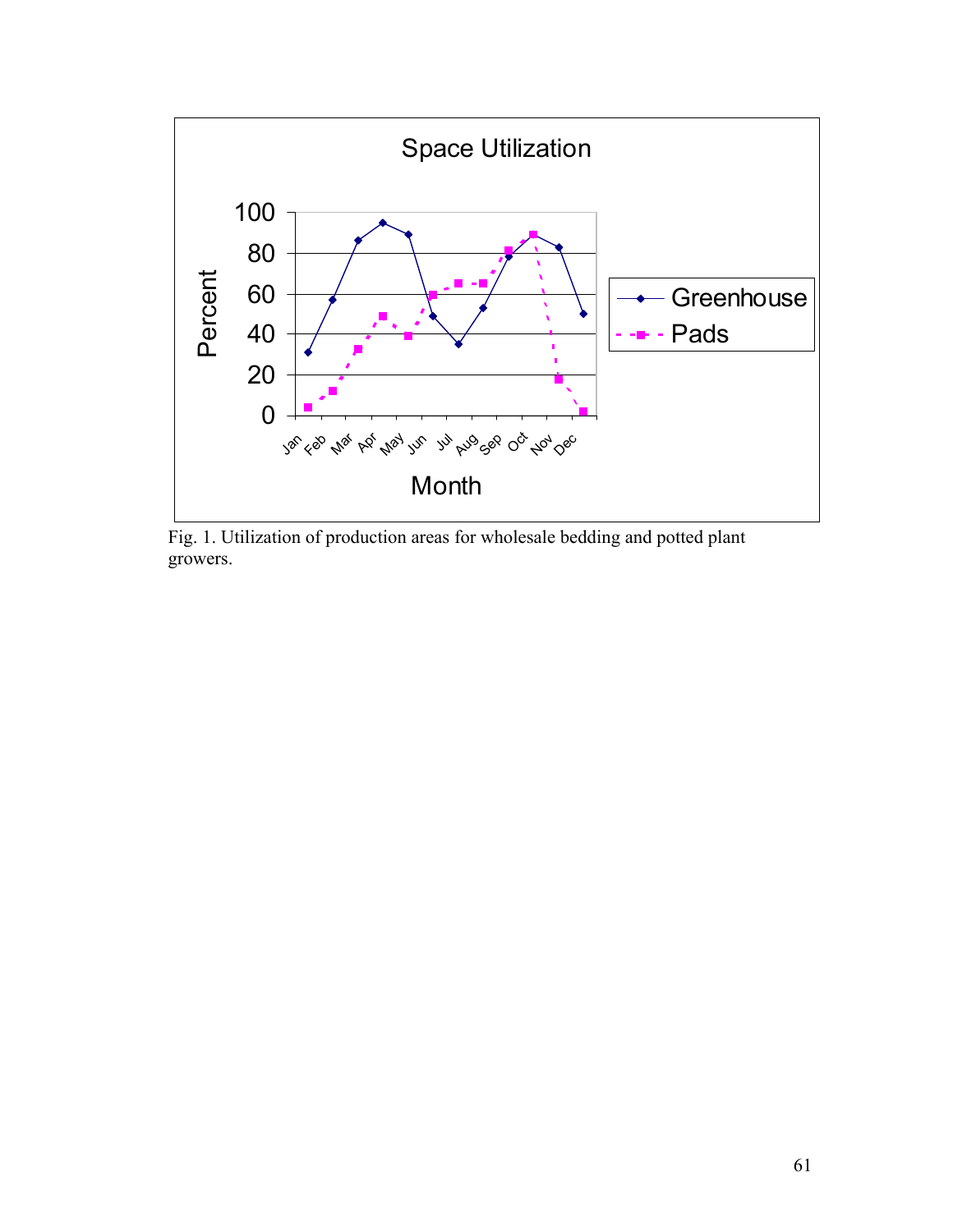

Fig. 2.Utilization of production areas for retail bedding and potted plant growers.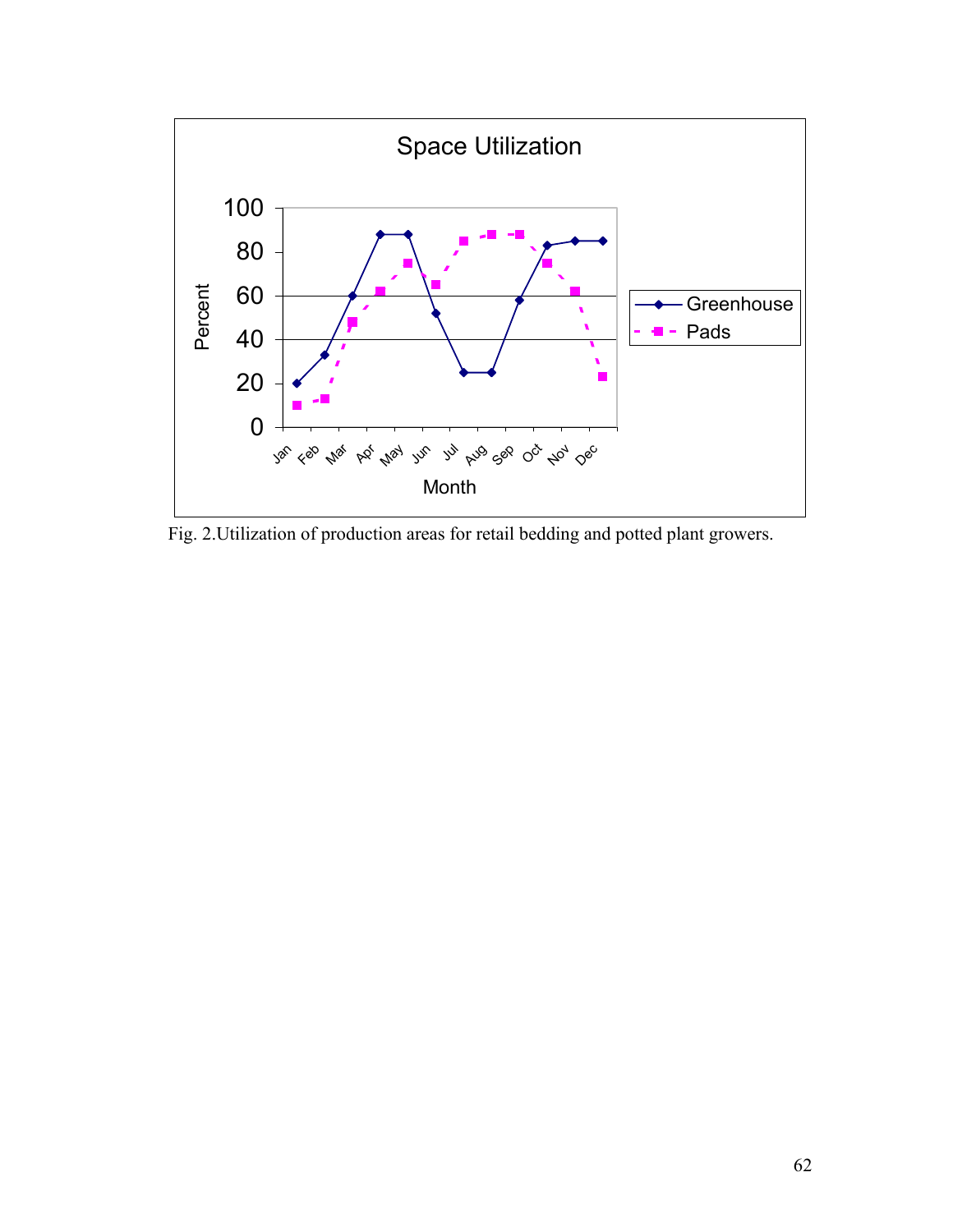

Fig. 3. Rate of cost increase over time comparing the results of this research to estimations using economic indices in 1994 and 2001.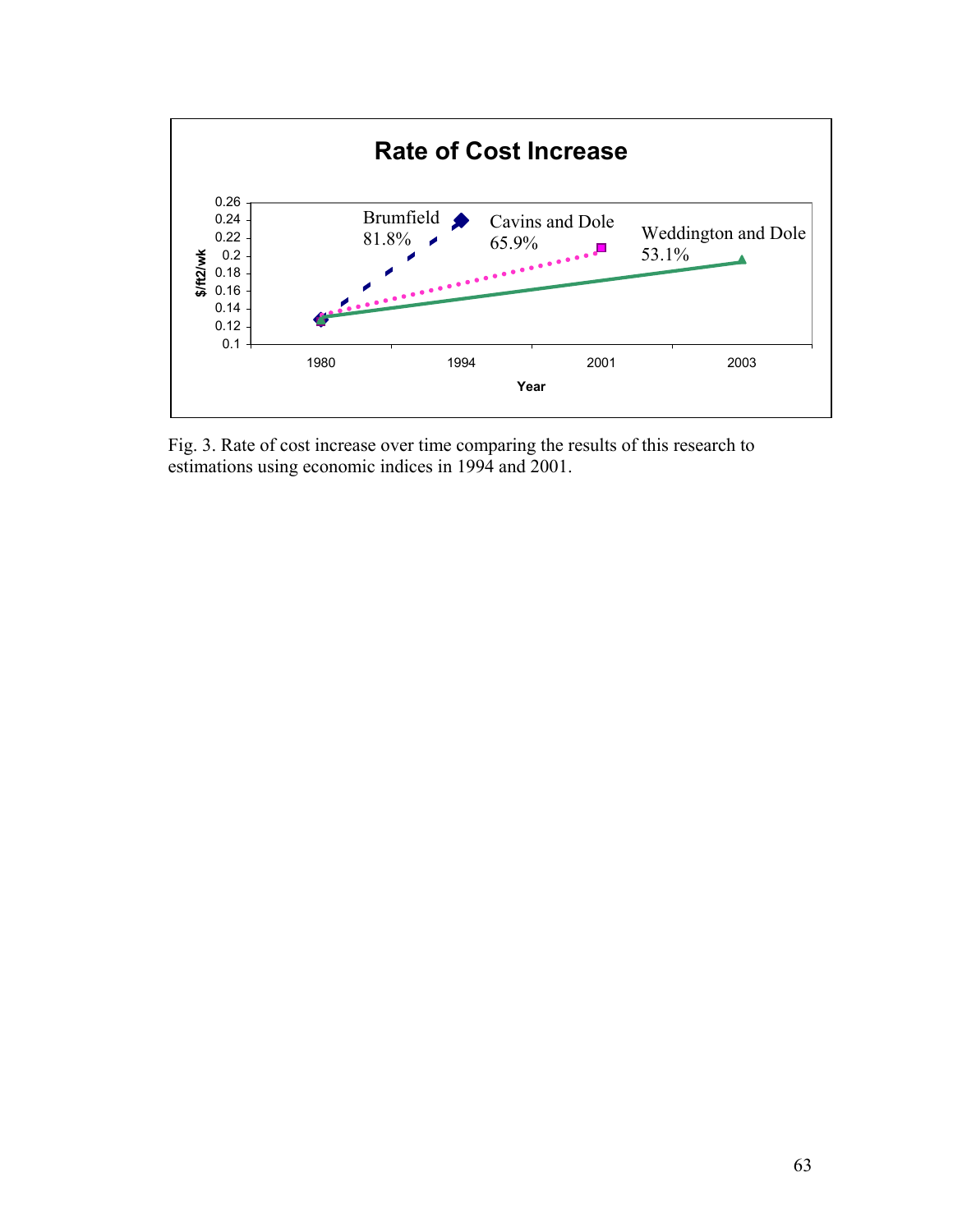

Fig. 4. Utilization of production areas for wholesale cut flower growers.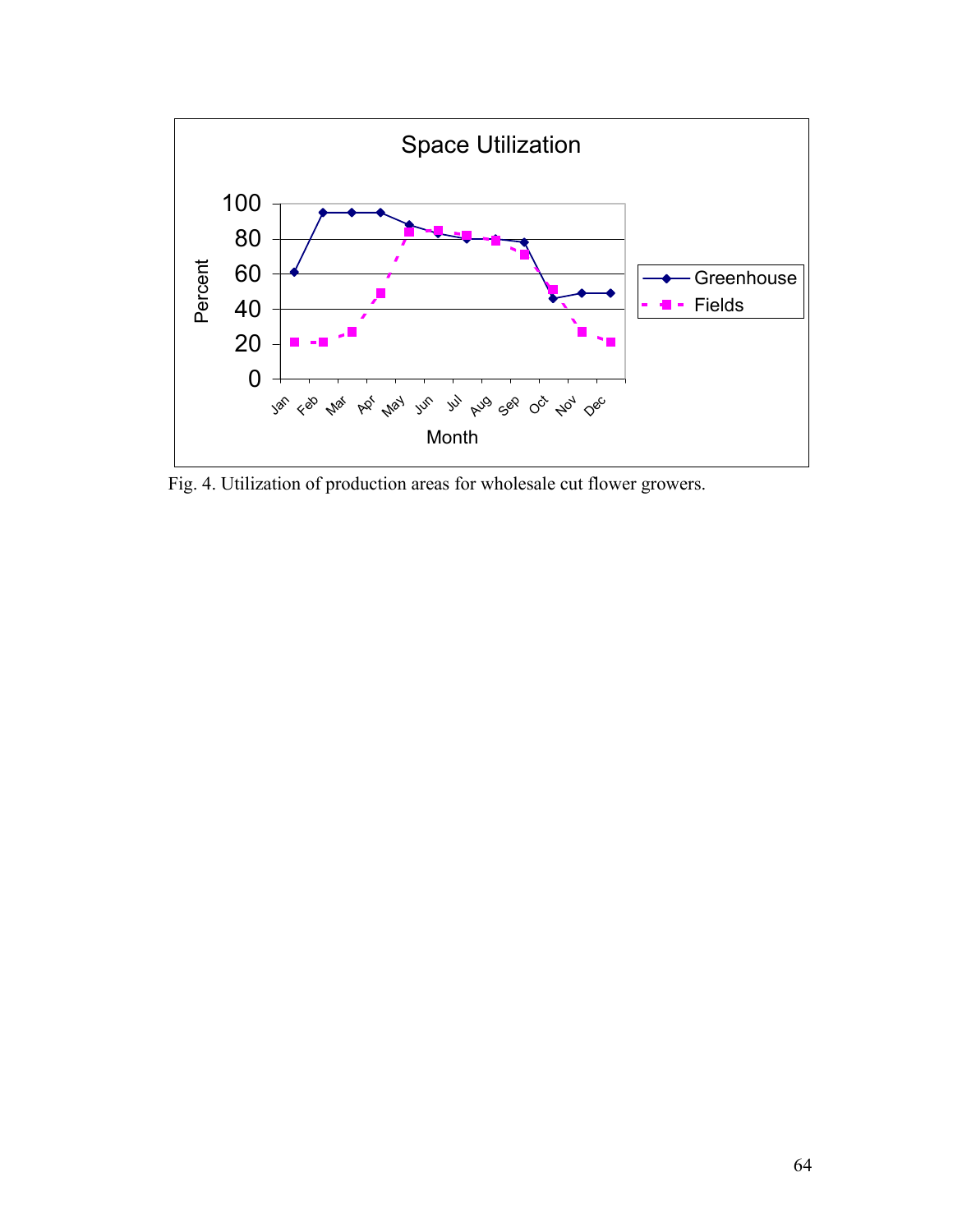

Fig. 5.Utilization of production areas for retail cut flower growers.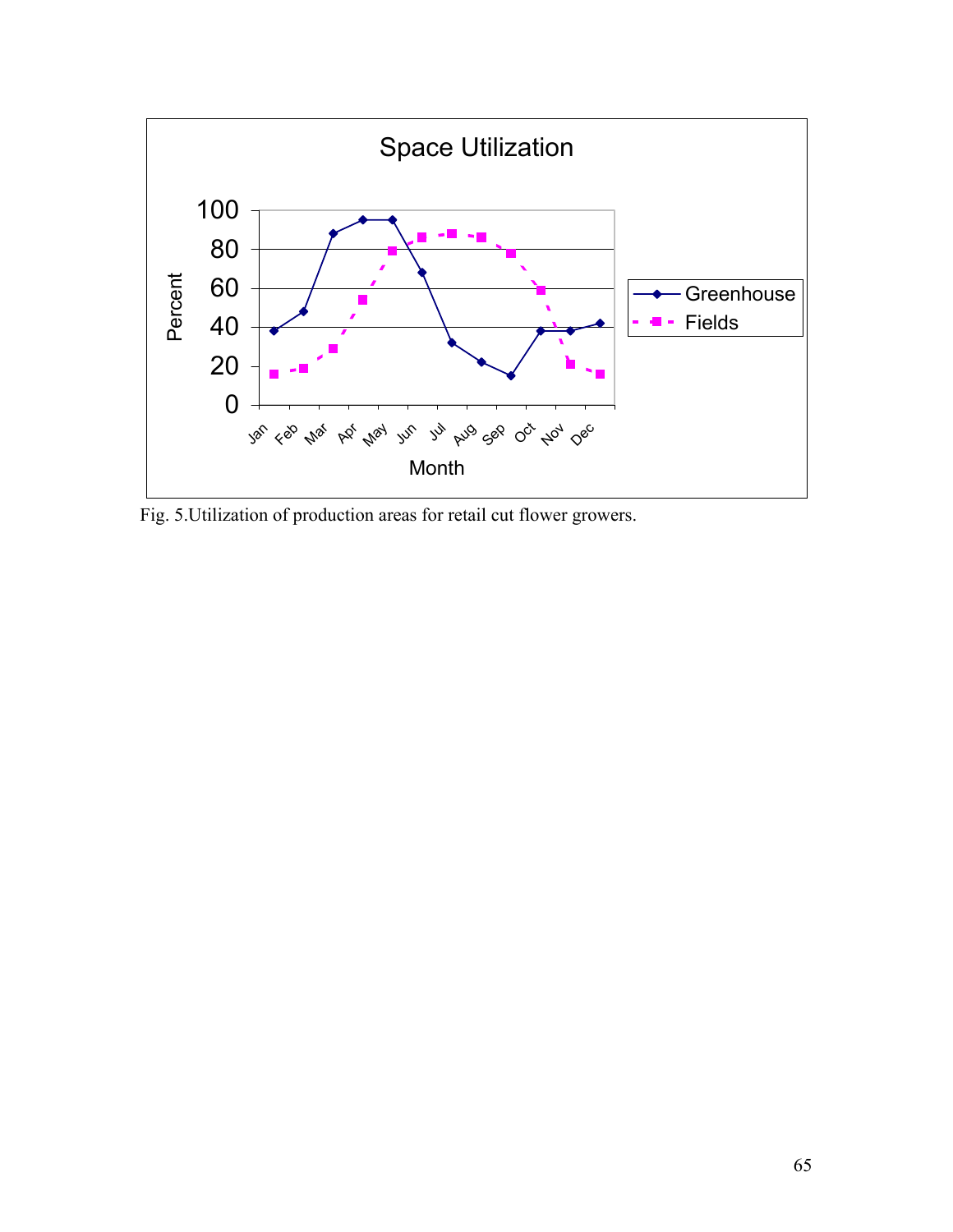### APPENDIX A

Floriculture Cost Efficiency Analysis Survey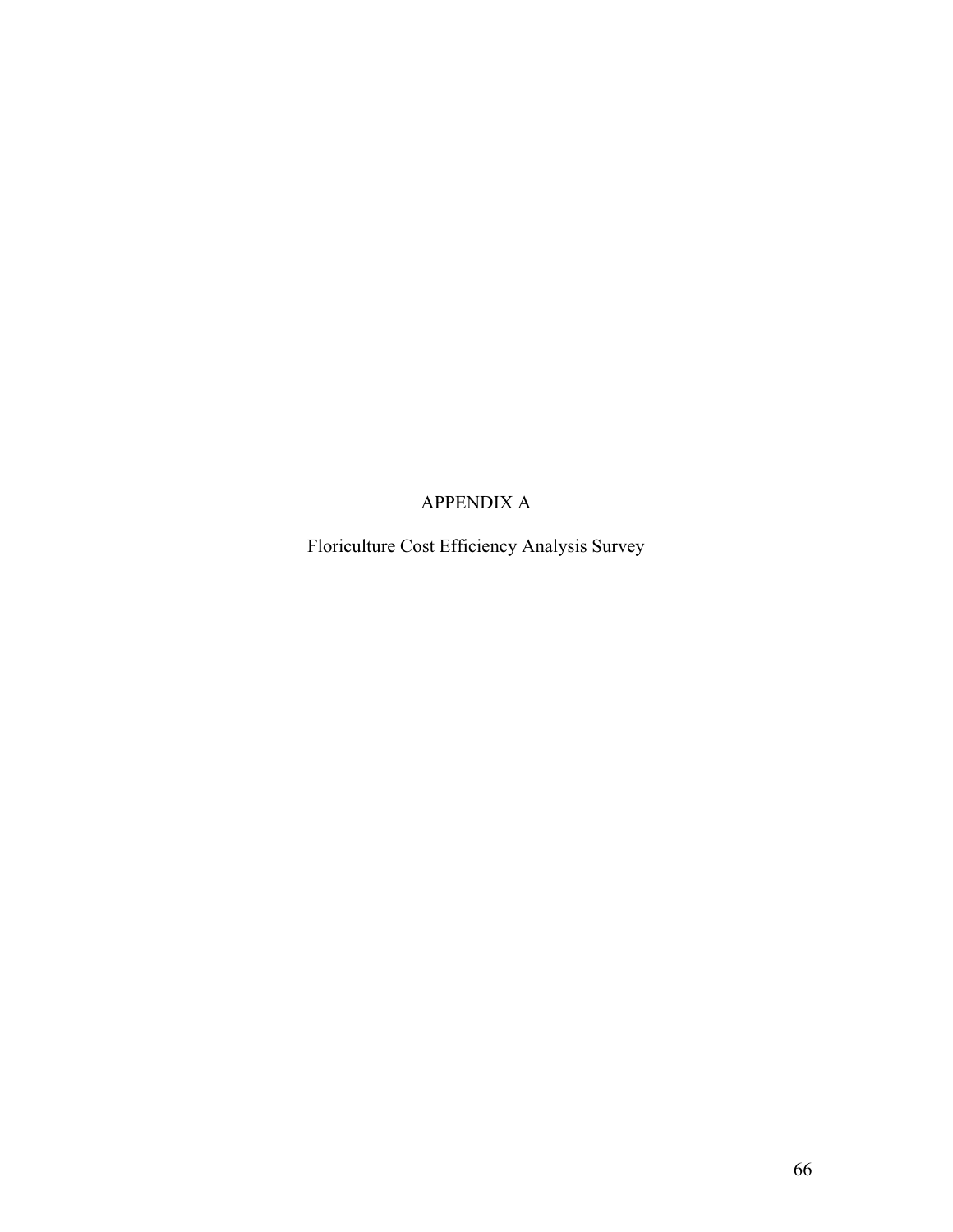May 29, 2002

Dear Sir or Madam:

At North Carolina State University we are conducting a research project on cost efficiency in the floriculture industry. We would like you to participate. The data collected will be analyzed so that we can offer floriculture businesses a management tool with the potential to increase profits. From the results, you will be able to determine how your business compares with the overall industry average, which will allow you to determine where your costs may be excessive and take appropriate actions. Additionally, your current dollars per square foot per week  $(\frac{f}{f} \hat{t}^2/wk)$  will be calculated and that figure can be used for the cost analysis of individual crops. This measure of production costs can be utilized when growers are faced with various production options and need to determine which is the most economically efficient. Dr. Robin Brumfield conducted a similar study in 1981; however, over the past 20 years the floriculture industry has seen remarkable growth and updated figures are necessary.

It is important that the survey enclosed is completed with as much accuracy as possible. The financial information from individual firms will remain confidential – only averages will be released after analysis and only Dr. John Dole and I will see individual surveys. If questions arise, feel free to contact me or John Dole for clarification or additional information. Please return your completed survey by July 15, 2002. A stamped envelope has been included for your convenience.

Upon completion of the study, you will receive a summary of the results. For your cooperation, we will also compile a summary comparing your business to the industry average. Thank you for your time and contribution to this research. We would also like to thank the North Carolina Commercial Flower Growers' Association for their financial support of this project. A summary of this report will be published in a future issue of the North Carolina Flower Growers' Bulletin.

Sincerely,

Megan Weddington Graduate Assistant 919-515-1220 mweddin@unity.ncsu.edu

Dr. John Dole Professor of Floriculture 919-515-3537 FAX 919-515-7747 john\_dole@nscu.edu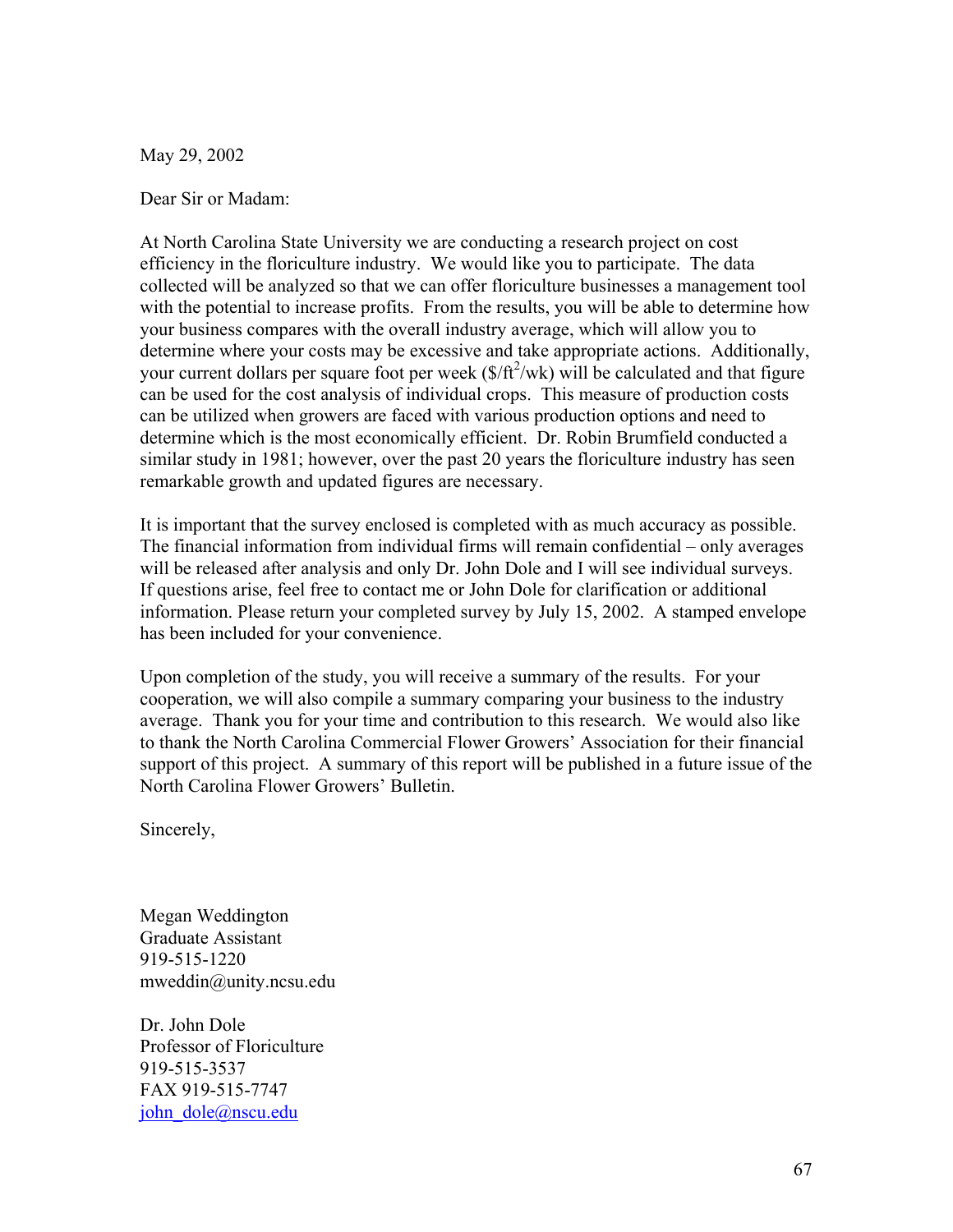# **Floriculture Cost Efficiency Analysis**

| Company Name                                                                                                                      |                                                               |
|-----------------------------------------------------------------------------------------------------------------------------------|---------------------------------------------------------------|
| Address<br><u> 1989 - Johann Stoff, deutscher Stoffen und der Stoffen und der Stoffen und der Stoffen und der Stoffen und der</u> |                                                               |
|                                                                                                                                   |                                                               |
|                                                                                                                                   | Phone FAX FAX                                                 |
| Owner                                                                                                                             |                                                               |
| Survey Respondent                                                                                                                 |                                                               |
|                                                                                                                                   |                                                               |
| Comments:                                                                                                                         | <u> 1989 - Andrea Stadt Britain, fransk politik (d. 1989)</u> |
|                                                                                                                                   |                                                               |
|                                                                                                                                   |                                                               |
|                                                                                                                                   |                                                               |
|                                                                                                                                   |                                                               |
|                                                                                                                                   |                                                               |
|                                                                                                                                   |                                                               |
|                                                                                                                                   |                                                               |
|                                                                                                                                   |                                                               |
|                                                                                                                                   |                                                               |
|                                                                                                                                   |                                                               |
|                                                                                                                                   |                                                               |
|                                                                                                                                   |                                                               |
| Please return completed surveys to:                                                                                               | Megan Weddington                                              |
|                                                                                                                                   | Department of Horticultural Science                           |
|                                                                                                                                   | NCSU Box 7609<br>Raleigh, NC 27695-7609                       |
|                                                                                                                                   | FAX: 919-515-7747                                             |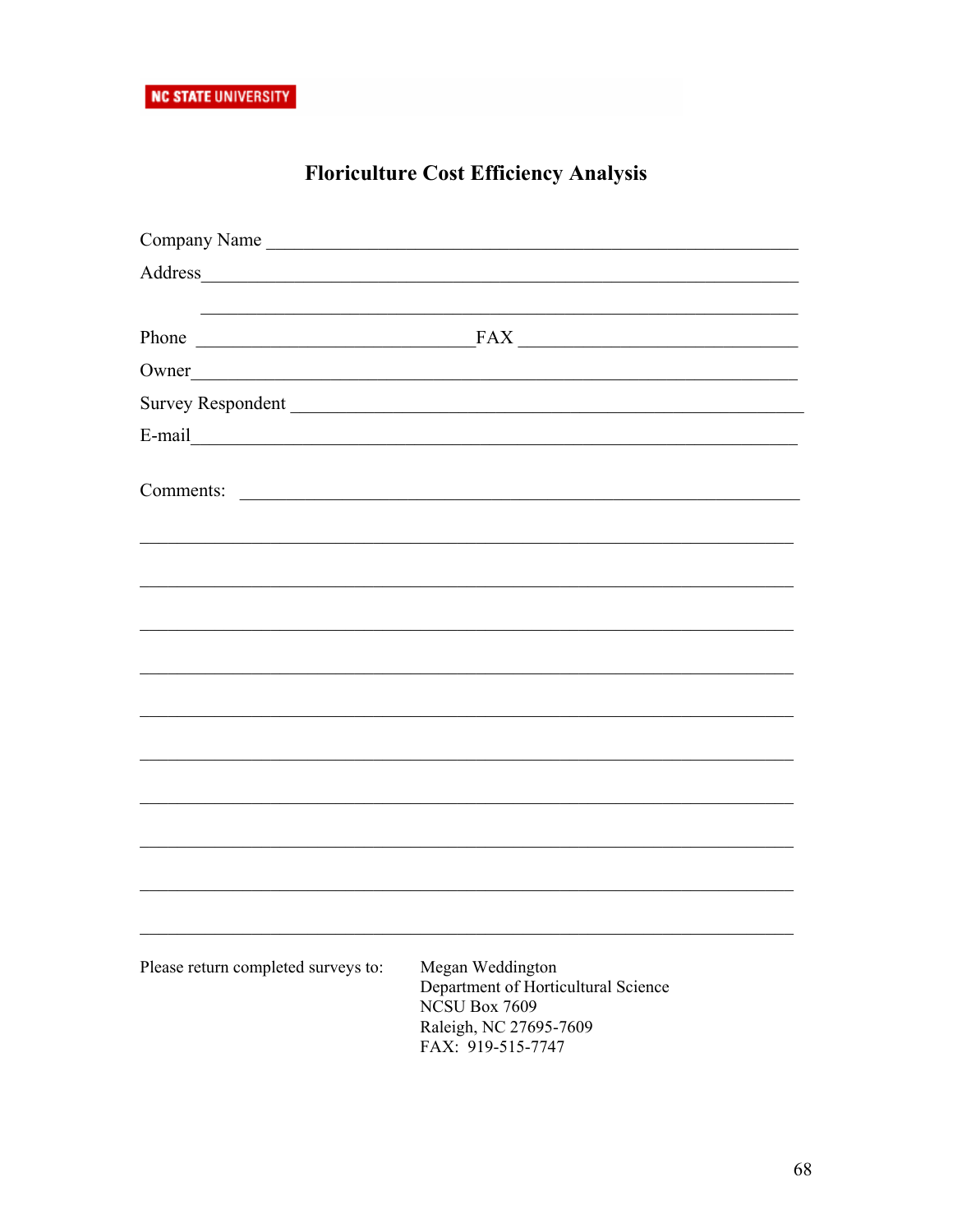#### **Survey Instructions**

1. Enter your figures for the last complete fiscal year. Indicate year end date on survey. Full-year data is required.

2. Be as complete as possible. If it is impossible for you to obtain the detailed line items, you may estimate or mark the blank "N/A." The income and expense categories you use in your business may be different from the survey categories. Please adjust your figures for the closest match to the survey. Keep in mind that all data is helpful and valuable to this study and consistency will provide the most useful results.

3. Some of the expense categories (page 5) include an additional survey area where you should record your total expenses (greenhouse + outdoor production) and also estimate the portion of these expenses which are attributed to outdoor production. Outdoor production expenses include costs associated with fields and pads. This division of expenses will assist in calculating the most accurate  $\frac{f(t^2)}{w}$ . If your business does not incur a specific outdoor expense, mark the blank "N/A." Please note that expense categories found on page 6 request only combined expenses.

4. Dollar amounts should be rounded to the nearest dollar—eliminate cents.

5. Enclose all negative figures in parentheses.

| 6. Questions should be directed to: Megan Weddington | $m$ weddin $@$ unity.ncsu.edu<br>704/798-5178<br>FAX 919/515-7747                                                      | Dr. John Dole<br>john dole@ncsu.edu<br>919/515-3537 |
|------------------------------------------------------|------------------------------------------------------------------------------------------------------------------------|-----------------------------------------------------|
| 7. Survey should be returned to:                     | Megan Weddington<br>Department of Horticultural Science<br>NCSU Box 7609<br>Raleigh, NC 27695-7609<br>FAX 919/515-7747 |                                                     |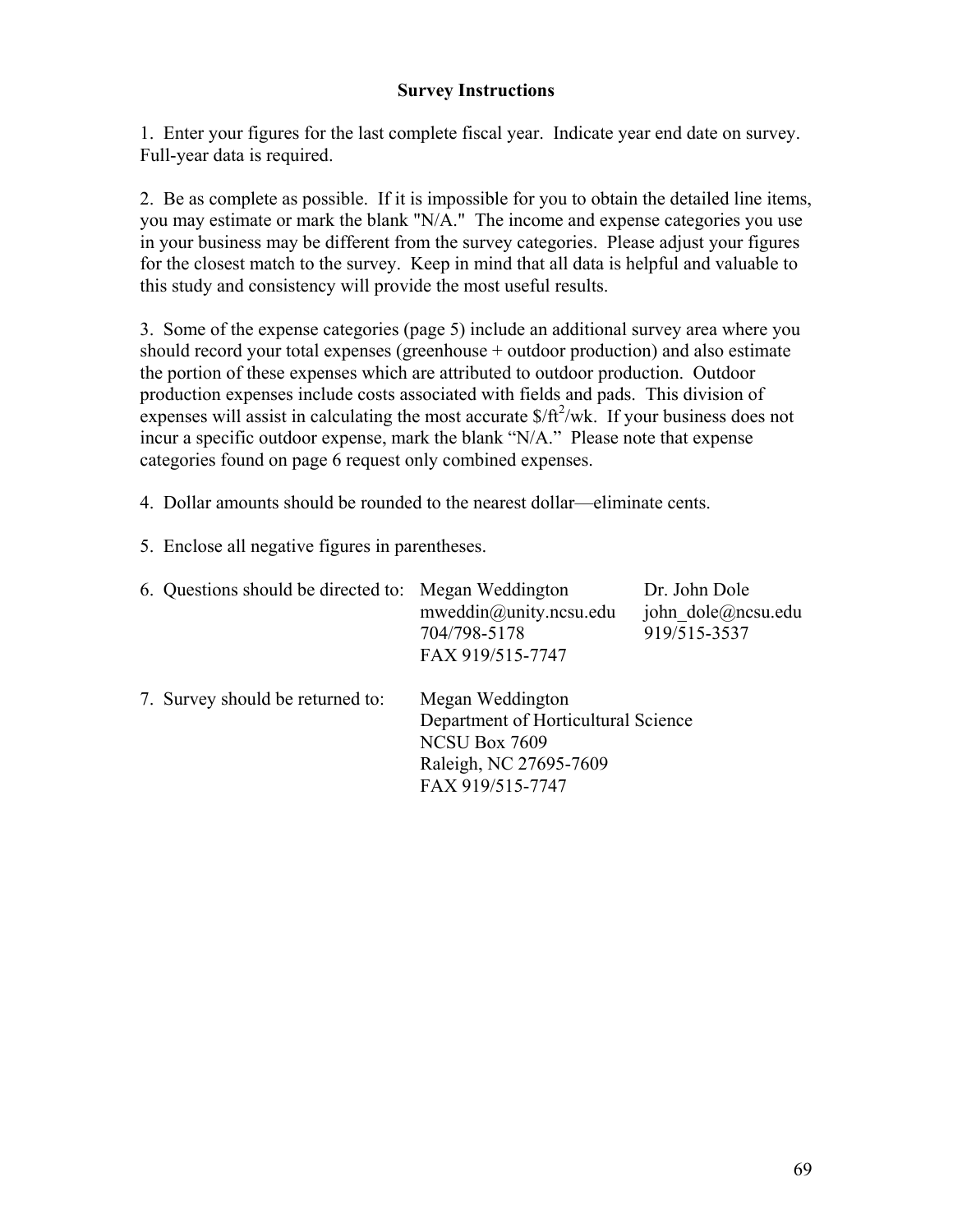#### Fiscal Year End: (Month) (Year) **Distribution of Sales (%)**  (1) Wholesale Sales to Growers as % of Sales 1 \_\_\_\_\_\_\_\_\_\_ (2) Wholesale Sales to Retailers as  $\%$  of Sales (3) Wholesale Sales to Landscapers as % of Sales 3 (4) Retail Sales as % of Sales  $4 \_$ **Business Size (ft<sup>2</sup> )** (5) Greenhouse Area (a) Production  $5a$ *Bench/floor growing area.* (b) Non-Production  $5 b$ *Aisles, potting bench, etc.*  (c) Hanging Baskets  $5 c$ *Area used by mature hanging baskets, not including space between baskets.*  (6) Outdoor Production Area (a) Pads, benches, etc.  $\begin{array}{c} 6a \end{array}$ (b) Field cut ground beds/row culture  $6 b$   $\qquad \qquad$ (c) Non-Production 6 c \_\_\_\_\_\_\_\_\_\_ *Roads, aisles, and areas not in production in the given year.*  (7) Supplemental Buildings 7 \_\_\_\_\_\_\_\_\_\_ *Headhouse, storage areas, and display areas.*  TOTAL \_\_\_\_\_\_\_\_\_\_ **Product Itemization (\$)**  (8) Net Young Plant Sales (a) Plugs  $8a$ (b) Cuttings  $8 b$ (c) Prefinished plant material  $8 \text{ c}$  TOTAL \_\_\_\_\_\_\_\_\_\_ (9) Net Wholesale Sales (a) Flowering potted plants 9 a \_\_\_\_\_\_\_\_\_\_ (b) Bedding plants  $9 b$ *Including hanging baskets for outdoor consumer use*  (c) Foliage  $9c$  and  $9c$  and  $9c$  and  $9c$  and  $9c$  and  $9c$  and  $9c$  and  $9c$  and  $9c$  and  $9c$  and  $9c$  and  $9c$  and  $9c$  and  $9c$  and  $9c$  and  $9c$  and  $9c$  and  $9c$  and  $9c$  and  $9c$  and  $9c$  and  $9c$  and  $9c$  and  $9$ *Including hanging baskets for indoor consumer use*  (d) Cut flowers 9 d<br>
(e) Other 9 d<br>  $\frac{9d}{5}$ (e) Other  $\qquad \qquad$  TOTAL \_\_\_\_\_\_\_\_\_\_ (10) Net Retail Sales (a) Flowering potted plants 10 a \_\_\_\_\_\_\_\_\_\_ (b) Bedding plants  $\frac{10 \text{ b}}{10}$ (c) Foliage  $10 \text{ c }$ (d) Cut flowers  $10 d \_\_$ (e) Other  $\qquad \qquad$  10 e TOTAL \_\_\_\_\_\_\_\_\_\_

### **Floriculture Cost Efficiency Analysis**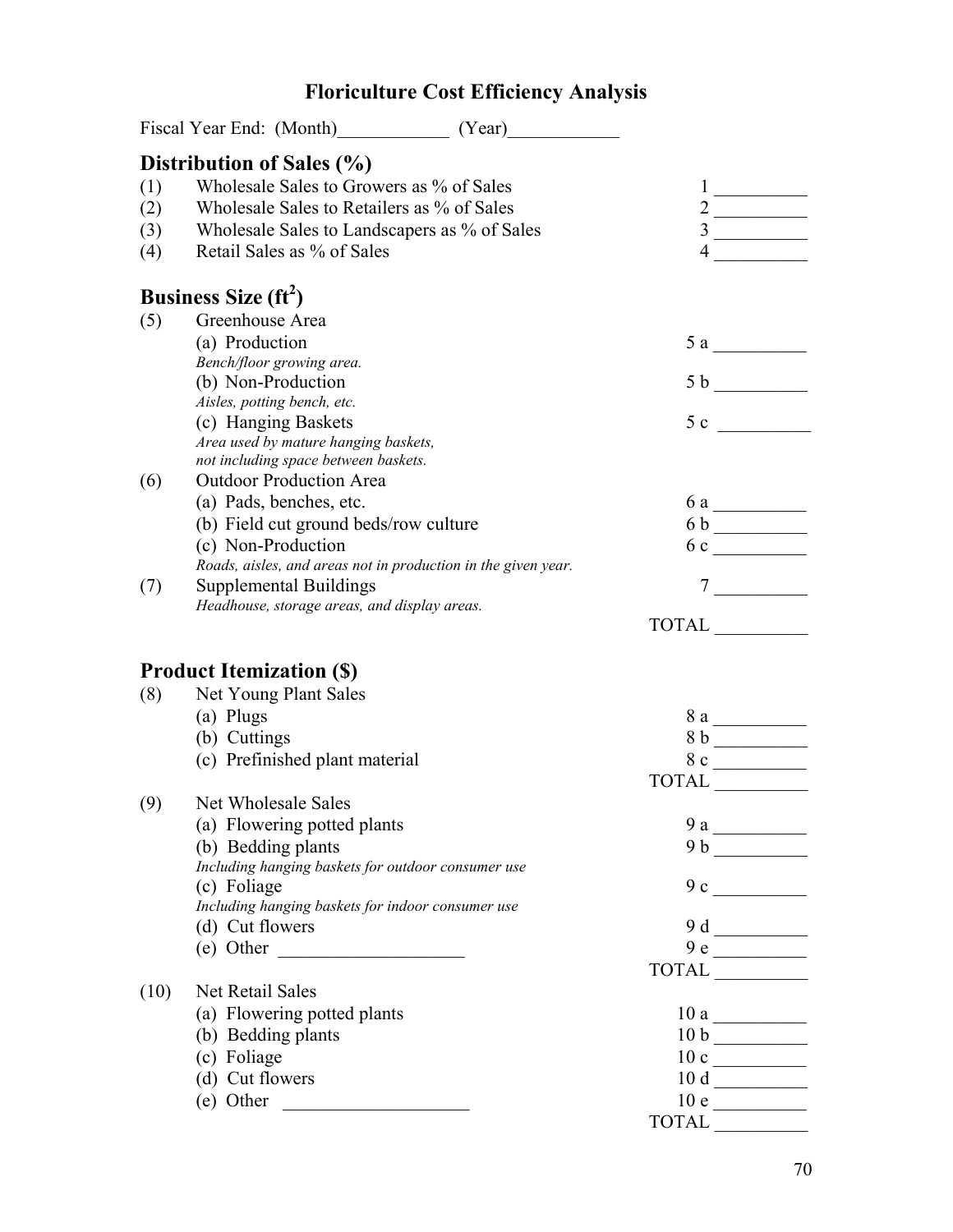## **Revenues (\$)**

|      | $\mathbf{R}$ , $\mathbf{R}$ , $\mathbf{R}$                                                                             |                                                                                                                                                                                                                                                                                                                                                                                                   |
|------|------------------------------------------------------------------------------------------------------------------------|---------------------------------------------------------------------------------------------------------------------------------------------------------------------------------------------------------------------------------------------------------------------------------------------------------------------------------------------------------------------------------------------------|
| (11) | <b>Sales</b>                                                                                                           |                                                                                                                                                                                                                                                                                                                                                                                                   |
|      | Total sales for the fiscal year minus sales tax.                                                                       |                                                                                                                                                                                                                                                                                                                                                                                                   |
| (12) | Interest Income                                                                                                        |                                                                                                                                                                                                                                                                                                                                                                                                   |
|      | Interest earned on investments.                                                                                        |                                                                                                                                                                                                                                                                                                                                                                                                   |
| (13) | Other Income                                                                                                           | 13                                                                                                                                                                                                                                                                                                                                                                                                |
|      |                                                                                                                        |                                                                                                                                                                                                                                                                                                                                                                                                   |
|      | <u> 1989 - Johann Barbara, martin amerikan basar dan bagian dalam basar dalam basar dalam basar dalam basar dalam </u> | TOTAL                                                                                                                                                                                                                                                                                                                                                                                             |
|      | Distribution of Sales by Production Area (%)                                                                           |                                                                                                                                                                                                                                                                                                                                                                                                   |
| (14) | Greenhouse production                                                                                                  | $14 \overline{\phantom{125\phantom{124\phantom{124\phantom{124\phantom{124\phantom{124\phantom{124\phantom{124\phantom{124\phantom{124\phantom{124\phantom{124\phantom{124\phantom{124\phantom{124\phantom{124\phantom{124\phantom{124\phantom{124\phantom{124\phantom{124\phantom{124\phantom{124\phantom{124\phantom{124\phantom{124\phantom{124\phantom{124\phantom{124\phantom{124\phantom{1$ |
|      | (15) Outdoor pads, benches, etc.                                                                                       | $\frac{15}{16}$                                                                                                                                                                                                                                                                                                                                                                                   |
|      | (16) Outdoor field production                                                                                          |                                                                                                                                                                                                                                                                                                                                                                                                   |
|      |                                                                                                                        | TOTAL                                                                                                                                                                                                                                                                                                                                                                                             |
|      | Distribution of Expenses by Production Area (%)<br>*You may wish to complete the expenses portion of the survey before |                                                                                                                                                                                                                                                                                                                                                                                                   |
|      | estimating your distribution of expenses.                                                                              |                                                                                                                                                                                                                                                                                                                                                                                                   |
|      | (17) Greenhouse production                                                                                             | $17 \underline{\hspace{1cm}}$                                                                                                                                                                                                                                                                                                                                                                     |
|      | (18) Outdoor pads, benches, etc.                                                                                       |                                                                                                                                                                                                                                                                                                                                                                                                   |
|      | (19) Outdoor field production                                                                                          |                                                                                                                                                                                                                                                                                                                                                                                                   |
|      |                                                                                                                        |                                                                                                                                                                                                                                                                                                                                                                                                   |
|      | <b>Hanging Baskets (Number Grown)</b>                                                                                  |                                                                                                                                                                                                                                                                                                                                                                                                   |
|      | Hanging baskets create an additional dimension of production area that                                                 |                                                                                                                                                                                                                                                                                                                                                                                                   |
|      | must be considered to calculate an accurate cost per square foot. To                                                   |                                                                                                                                                                                                                                                                                                                                                                                                   |
|      | facilitate this calculation, please fill out the following items.                                                      |                                                                                                                                                                                                                                                                                                                                                                                                   |
|      | (20) 8-inch baskets                                                                                                    | 20                                                                                                                                                                                                                                                                                                                                                                                                |
|      | $(21)$ 10-inch baskets                                                                                                 | 21                                                                                                                                                                                                                                                                                                                                                                                                |
| (22) | 12-inch baskets                                                                                                        | 22                                                                                                                                                                                                                                                                                                                                                                                                |

 $(23)$  Other sizes  $\qquad \qquad \qquad$  23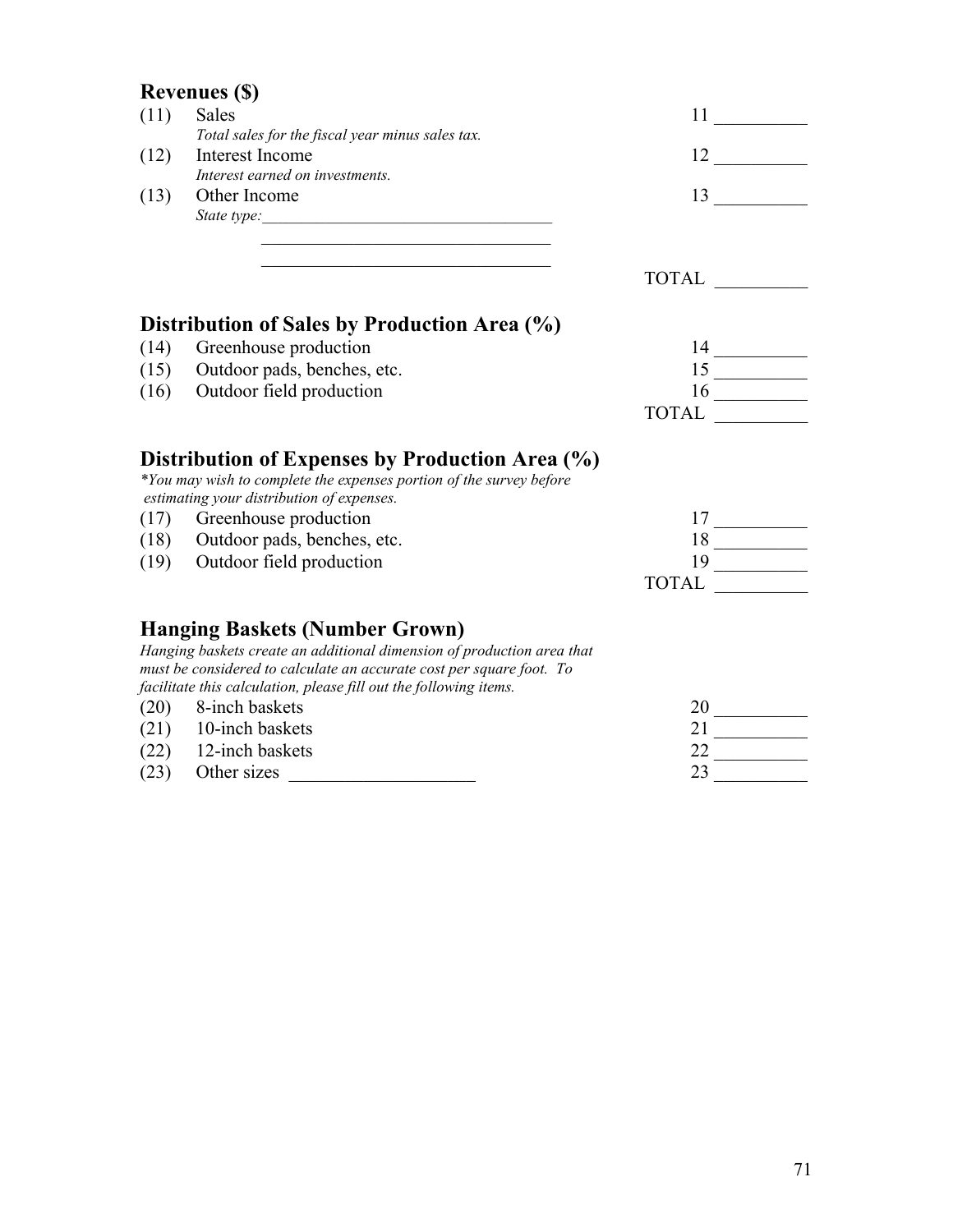|      |                                                                                                       | <b>Total</b>   | Outdoor |
|------|-------------------------------------------------------------------------------------------------------|----------------|---------|
|      | <b>Expenses (\$)</b> Refer to Survey Instructions (3).                                                |                |         |
| (24) | Compensation to Owner(s)                                                                              | 24             |         |
|      | All compensation paid to the owners who are                                                           |                |         |
|      | actively engaged in the business.                                                                     |                |         |
|      | Indicate: Salary Other                                                                                |                |         |
|      | If "other" please elaborate in the comments section.                                                  |                |         |
|      |                                                                                                       |                |         |
|      | Number of Owners:                                                                                     |                |         |
| (25) | Compensation to Employees                                                                             |                |         |
|      |                                                                                                       |                |         |
|      | Full Time:                                                                                            |                |         |
|      |                                                                                                       |                |         |
|      | (a) Wages and Salaries                                                                                | 25a            |         |
|      | (b) Other Required Payroll Expenses                                                                   |                |         |
|      | Includes payroll taxes (federal, state, local, FICA,                                                  |                |         |
|      | unemployment), and worker's compensation.                                                             |                |         |
|      | (c) Employee Benefits                                                                                 | 25c            |         |
|      | Bonuses, company retirement plan contributions,                                                       |                |         |
|      | profit sharing, group medical, disability, life insurance<br>costs and deferred compensation expense. |                |         |
|      |                                                                                                       |                |         |
| (26) | <b>Plants and Seeds</b>                                                                               | 26             |         |
|      | Propagated materials.                                                                                 |                |         |
|      |                                                                                                       |                |         |
| (27) | Materials and Supplies                                                                                |                |         |
|      | Non-plant materials including media, containers,                                                      |                |         |
|      | fertilizer, pesticides, freight and delivery, etc.                                                    |                |         |
| (28) | <b>Energy Costs</b>                                                                                   |                |         |
|      | (a) Heating Fuel                                                                                      | 28a            |         |
|      | Type(s)                                                                                               |                |         |
|      | (b) Utilities                                                                                         | 28b            |         |
|      | Gas, water and electric cost (excluding heating costs).                                               |                |         |
|      |                                                                                                       |                |         |
| (29) | Facilities                                                                                            |                |         |
|      | (a) Repairs and Maintenance                                                                           |                |         |
|      | (b) Rent (land and buildings)                                                                         | $29 b$         |         |
|      | (c) Mortgage                                                                                          | $29c$ $\qquad$ |         |
|      | (d) Property taxes                                                                                    |                |         |
|      |                                                                                                       |                |         |
| (30) | Vehicles and Equipment                                                                                |                |         |
|      | (a) Ownership Costs                                                                                   |                |         |
|      | Depreciation, interest, tax, insurance, license and title.                                            |                |         |
|      | (b) Operating Costs<br>Fuel, lubricants, repairs, and maintenance.                                    |                |         |
|      |                                                                                                       |                |         |
|      |                                                                                                       |                |         |

*Total*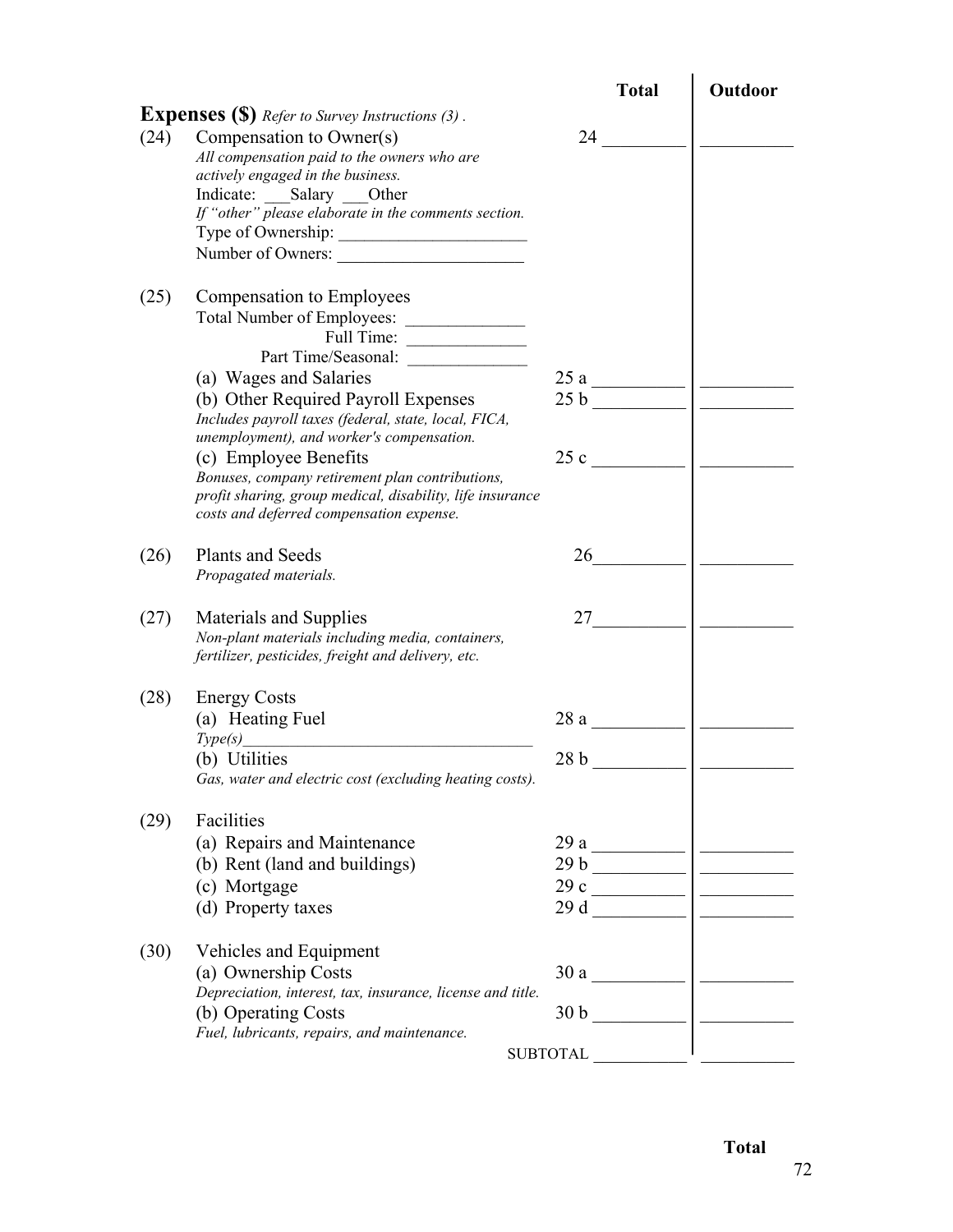## **Expenses (\$)**

|            | парсизся (Ф)                                                                                                                                                                                                     |              |
|------------|------------------------------------------------------------------------------------------------------------------------------------------------------------------------------------------------------------------|--------------|
| (31)       | Other Taxes and Licenses                                                                                                                                                                                         | 31           |
| (32)       | Pesticide application license, etc.<br>Insurance                                                                                                                                                                 | 32           |
|            | Federal crop insurance, liability and blanket policies<br>that provide more than 1 year coverage.                                                                                                                |              |
| (33)       | <b>Professional Services</b><br>Costs of disease testing, consultant fees, soil and tissue<br>testing, legal services, accountant, and tax preparation.                                                          | 33           |
| (34)       | <b>Bank Charges</b><br>Charges levied by the bank.                                                                                                                                                               | 34           |
| (35)<br>35 | Interest                                                                                                                                                                                                         |              |
|            | Interest expense paid on credit cards, commercial<br>accounts, and miscellaneous loans.                                                                                                                          |              |
| (36)       | <b>Bad Debt</b>                                                                                                                                                                                                  | $36 \quad -$ |
| (37)       | Money owed to the business that cannot be collected.<br>Advertising and Promotion                                                                                                                                | 37           |
|            | Costs for newspaper ads, television, radio, catalogs, direct<br>mail, circulars, mailing list maintenance, ad agency fees, and<br>advertising related postage and printing costs.                                |              |
| (38)       | Office Expense<br>Includes stationery, supplies, postage not included in<br>advertising, business forms, depreciation of office<br>equipment, copier expense, telephone, FAX, and computer<br>equipment expense. | 38           |
| (39)       | Membership Dues, Publication Subscriptions<br>Local, state, national, and international organizational<br>dues, scientific and trade journal subscription costs.                                                 | 39           |
| (40)       | Conference and Travel<br>Registration costs, transportation, lodging, and<br>Entertainment costs associated with business travel.                                                                                | 40           |
| (41)       | Donations<br>Contributions made to charitable organizations/causes.                                                                                                                                              | 41           |
| (42)       | Miscellaneous Expenses<br>Please list:<br><u> 1980 - Jan Stein Berlin, amerikan berlin besteht als der stadt andere som besteht als der stadt andere som b</u>                                                   | 42           |
|            |                                                                                                                                                                                                                  |              |
|            |                                                                                                                                                                                                                  |              |
|            |                                                                                                                                                                                                                  | <b>TOTAL</b> |
| (43)       | Net Income<br>Total Revenue - Total Expenses                                                                                                                                                                     | 43           |

Please take a moment to note any additional comments on the survey cover page.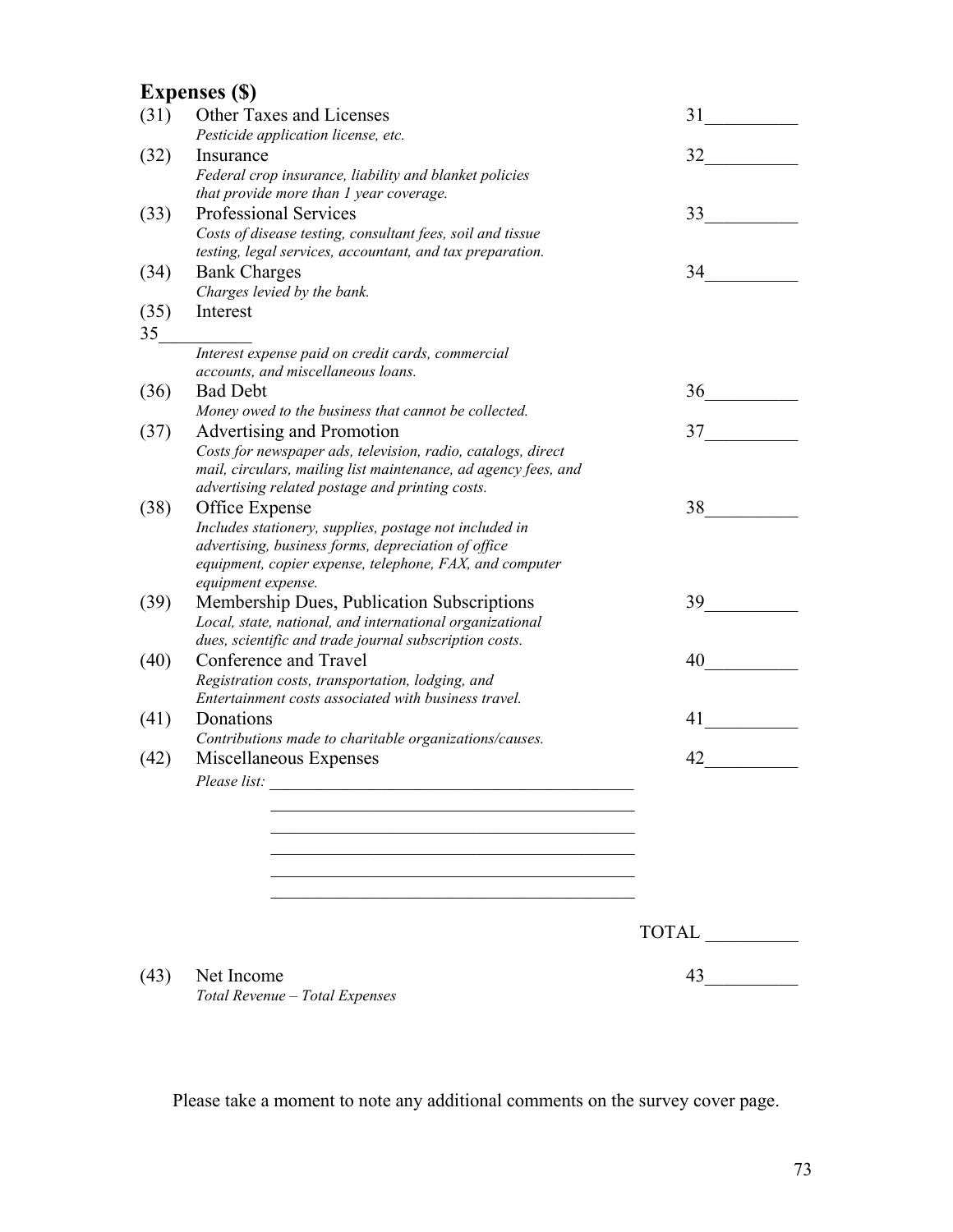#### **Utilization** (%)

*Though it would be economically ideal to utilize 100% space throughout the year, it is not realistic. For example, November may have near 100% utilization as poinsettias are finished, but January may have a low utilization percentage since areas once filled by poinsettias have yet to be fully replenished. Please estimate the percentage of space used during the given month in the designated areas (Greenhouse, Pads, and Fields). Indicate by checking the box under the appropriate range.* 

#### Greenhouse

| <b>Month</b> |          |          |           |           | %         | <b>Used</b> |       |           |           |       |        |
|--------------|----------|----------|-----------|-----------|-----------|-------------|-------|-----------|-----------|-------|--------|
|              | $\bf{0}$ | $1 - 10$ | $11 - 20$ | $21 - 30$ | $31 - 40$ | $41 - 50$   | 51-60 | $61 - 70$ | $71 - 80$ | 81-90 | 91-100 |
| Jan          |          |          |           |           |           |             |       |           |           |       |        |
| Feb          |          |          |           |           |           |             |       |           |           |       |        |
| Mar          |          |          |           |           |           |             |       |           |           |       |        |
| Apr          |          |          |           |           |           |             |       |           |           |       |        |
| May          |          |          |           |           |           |             |       |           |           |       |        |
| Jun          |          |          |           |           |           |             |       |           |           |       |        |
| Jul          |          |          |           |           |           |             |       |           |           |       |        |
| Aug          |          |          |           |           |           |             |       |           |           |       |        |
| Sep          |          |          |           |           |           |             |       |           |           |       |        |
| Oct          |          |          |           |           |           |             |       |           |           |       |        |
| Nov          |          |          |           |           |           |             |       |           |           |       |        |
| Dec          |          |          |           |           |           |             |       |           |           |       |        |

Pads

| <b>Month</b>         |          |          |           |           | %         | <b>Used</b> |         |           |           |       |        |
|----------------------|----------|----------|-----------|-----------|-----------|-------------|---------|-----------|-----------|-------|--------|
|                      | $\bf{0}$ | $1 - 10$ | $11 - 20$ | $21 - 30$ | $31 - 40$ | $41 - 50$   | $51-60$ | $61 - 70$ | $71 - 80$ | 81-90 | 91-100 |
| Jan                  |          |          |           |           |           |             |         |           |           |       |        |
| Feb                  |          |          |           |           |           |             |         |           |           |       |        |
| $\operatorname{Mar}$ |          |          |           |           |           |             |         |           |           |       |        |
| Apr                  |          |          |           |           |           |             |         |           |           |       |        |
| May                  |          |          |           |           |           |             |         |           |           |       |        |
| Jun                  |          |          |           |           |           |             |         |           |           |       |        |
| Jul                  |          |          |           |           |           |             |         |           |           |       |        |
| Aug                  |          |          |           |           |           |             |         |           |           |       |        |
| ${\rm Sep}$          |          |          |           |           |           |             |         |           |           |       |        |
| Oct                  |          |          |           |           |           |             |         |           |           |       |        |
| Nov                  |          |          |           |           |           |             |         |           |           |       |        |
| Dec                  |          |          |           |           |           |             |         |           |           |       |        |

Fields

| <b>Month</b>         |          |          |         |           | %         | <b>Used</b> |       |       |       |       |        |
|----------------------|----------|----------|---------|-----------|-----------|-------------|-------|-------|-------|-------|--------|
|                      | $\bf{0}$ | $1 - 10$ | $11-20$ | $21 - 30$ | $31 - 40$ | $41 - 50$   | 51-60 | 61-70 | 71-80 | 81-90 | 91-100 |
| Jan                  |          |          |         |           |           |             |       |       |       |       |        |
| Feb                  |          |          |         |           |           |             |       |       |       |       |        |
| $\operatorname{Mar}$ |          |          |         |           |           |             |       |       |       |       |        |
| Apr                  |          |          |         |           |           |             |       |       |       |       |        |
| May                  |          |          |         |           |           |             |       |       |       |       |        |
| $_{\mathrm{Jun}}$    |          |          |         |           |           |             |       |       |       |       |        |
| Jul                  |          |          |         |           |           |             |       |       |       |       |        |
| Aug                  |          |          |         |           |           |             |       |       |       |       |        |
| Sep                  |          |          |         |           |           |             |       |       |       |       |        |
| $\hbox{Oct}$         |          |          |         |           |           |             |       |       |       |       |        |
| Nov                  |          |          |         |           |           |             |       |       |       |       |        |
| Dec                  |          |          |         |           |           |             |       |       |       |       |        |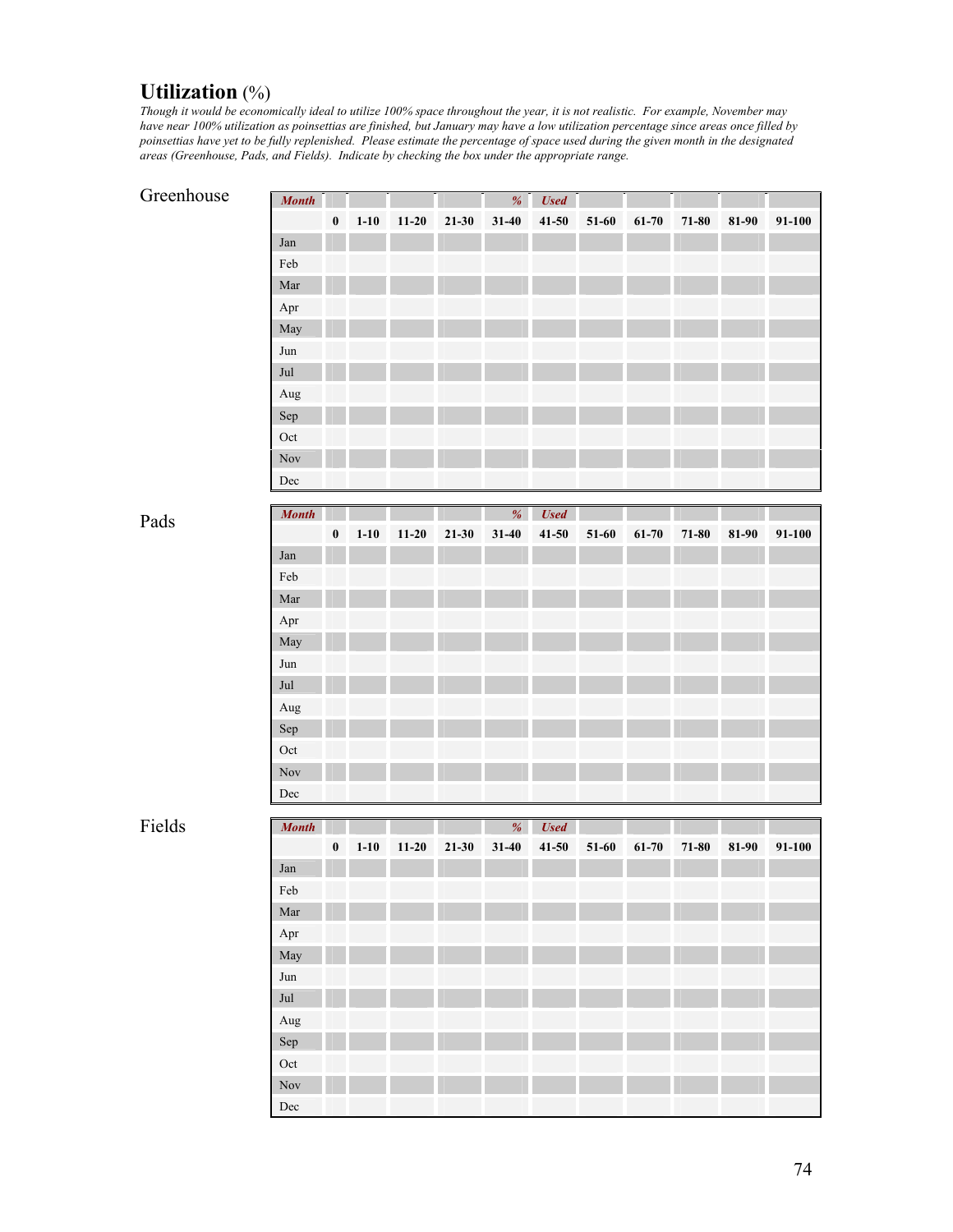## APPENDIX B

Inputs for Adjusted Cost Calculations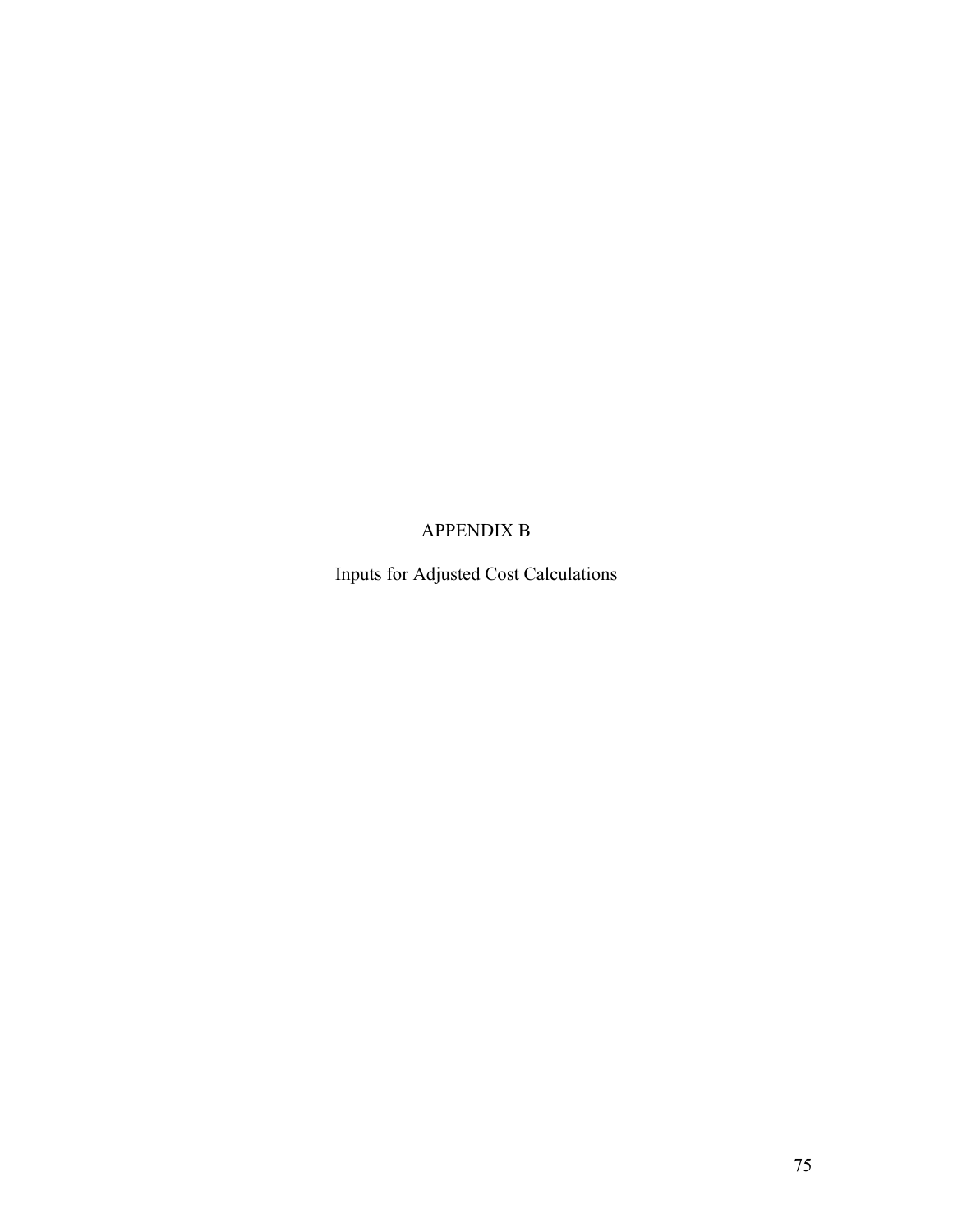|                                   | Production           | Utilization    | Weeks/     | <b>Adjusted Area</b>              |
|-----------------------------------|----------------------|----------------|------------|-----------------------------------|
|                                   | Area $(\text{ft}^2)$ | $(\%)$         | Month      | $(\text{ft}^2 \bullet \text{wk})$ |
|                                   |                      |                | Greenhouse |                                   |
| January                           | 58,802               | 31             | 4.42       | 80,570.500                        |
| February                          | 58,802               | 57             | 4.00       | 134,068.560                       |
| March                             | 58,802               | 86             | 4.42       | 223,518.162                       |
| April                             | 58,802               | 95             | 4.28       | 239,088.932                       |
| May                               | 58,802               | 89             | 4.42       | 231,135.308                       |
| June                              | 58,802               | 49             | 4.28       | 123,319.554                       |
| July                              | 58,802               | 35             | 4.42       | 90,966.694                        |
| August                            | 58,802               | 53             | 4.42       | 137,749.565                       |
| September                         | 58,802               | 78             | 4.28       | 196,304.597                       |
| October                           | 58,802               | 89             | 4.42       | 231,315.308                       |
| November                          | 58,802               | 83             | 4.28       | 208,888.225                       |
| December                          | 58,802               | 50             | 4.42       | 129,952.420                       |
| Total                             |                      |                |            | 2,027,057.830                     |
|                                   |                      |                |            |                                   |
| <b>Fixed Costs</b>                |                      |                |            | \$478,583                         |
| <b>Adjusted</b>                   |                      |                |            | $0.236^{Z}$                       |
| $\frac{f}{f}$ /wk                 |                      |                |            |                                   |
|                                   |                      |                |            |                                   |
|                                   |                      |                | Outdoor    |                                   |
| January                           | 30,700               | $\overline{4}$ | 4.42       | 5,427.760                         |
| February                          | 30,700               | 12             | 4.00       | 14,736.000                        |
| March                             | 30,700               | 33             | 4.42       | 44,779.020                        |
| April                             | 30,700               | 49             | 4.28       | 64,384.040                        |
| May                               | 30,700               | 39             | 4.42       | 52,920.660                        |
| June                              | 30,700               | 59             | 4.28       | 77,523.640                        |
| July                              | 30,700               | 65             | 4.42       | 88,201.100                        |
| August                            | 30,700               | 65             | 4.42       | 88,201.100                        |
| September                         | 30,700               | 81             | 4.28       | 106,430.760                       |
| October                           | 30,700               | 89             | 4.42       | 120,767.660                       |
| November                          | 30,700               | 18             | 4.28       | 23,651.280                        |
| December                          | 30,700               | $\overline{2}$ | 4.42       | 2,713.880                         |
| Total                             |                      |                |            | 689,736.90                        |
|                                   |                      |                |            |                                   |
| <b>Fixed Costs</b>                |                      |                |            | \$41,616                          |
| <b>Adjusted</b>                   |                      |                |            | $0.060^{Z}$                       |
| $\frac{\delta}{\partial t^2}$ /wk |                      |                |            |                                   |

Table 1. Inputs used for the calculation of  $\frac{f^2}{w}$  for wholesale bedding and potted plant growers.

<sup>Z</sup> Adjusted  $\frac{\pi}{4}$  /wk determined by dividing fixed costs by total adjusted area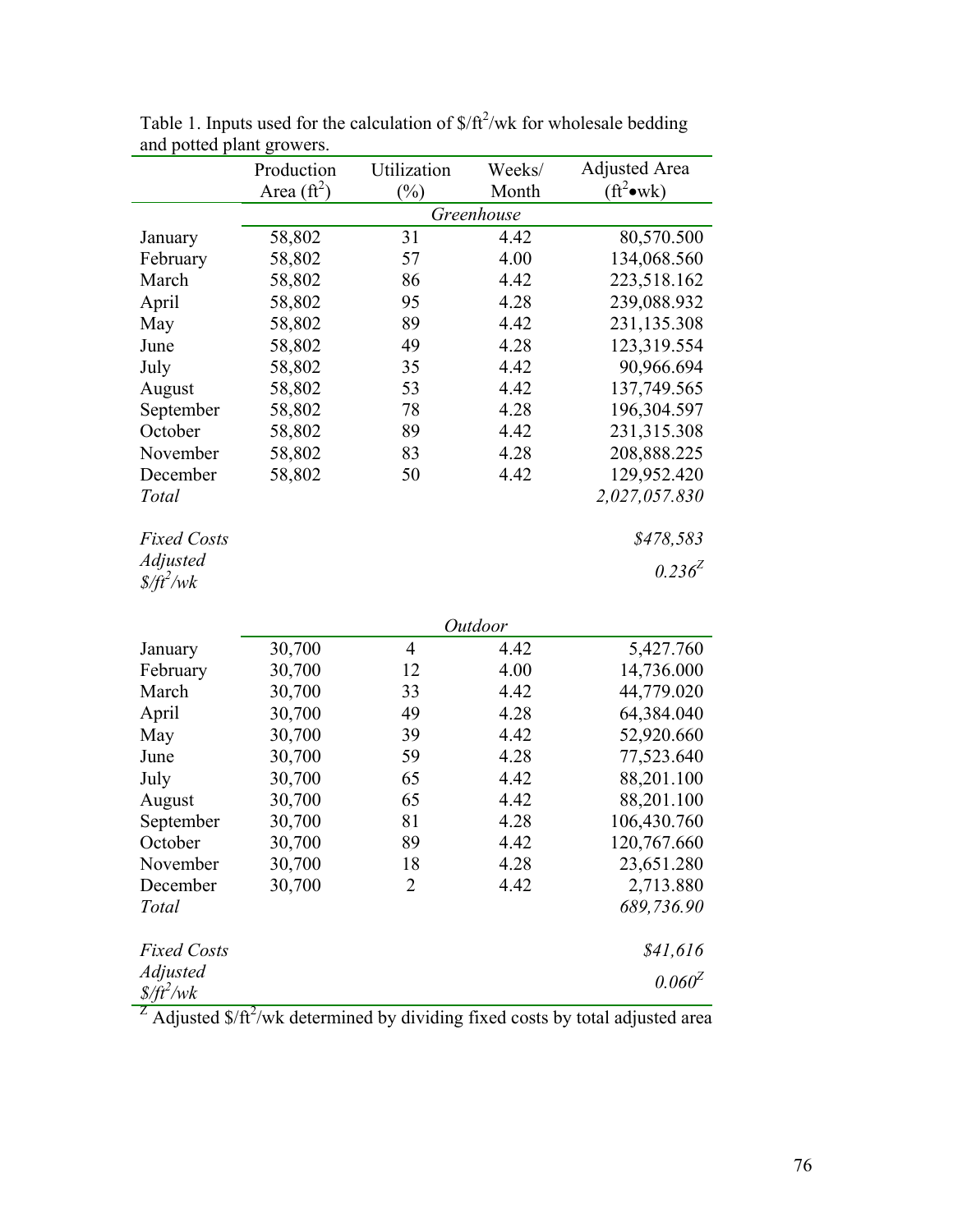|                                 | Production           | Utilization | Weeks/     | <b>Adjusted Area</b>              |
|---------------------------------|----------------------|-------------|------------|-----------------------------------|
|                                 | Area $(\text{ft}^2)$ | $(\%)$      | Month      | $(\text{ft}^2 \bullet \text{wk})$ |
|                                 |                      |             | Greenhouse |                                   |
| January                         | 49,320               | 20          | 4.42       | 43,598.880                        |
| February                        | 49,320               | 33          | 4.00       | 65,102.400                        |
| March                           | 49,320               | 60          | 4.42       | 130,796.640                       |
| April                           | 49,320               | 88          | 4.28       | 185,758.848                       |
| May                             | 49,320               | 88          | 4.42       | 191,835.072                       |
| June                            | 49,320               | 52          | 4.28       | 109,766.592                       |
| July                            | 49,320               | 25          | 4.42       | 54,498.600                        |
| August                          | 49,320               | 25          | 4.42       | 54,498.600                        |
| September                       | 49,320               | 58          | 4.28       | 122,431.968                       |
| October                         | 49,320               | 83          | 4.42       | 180,935.352                       |
| November                        | 49,320               | 85          | 4.28       | 179,426.160                       |
| December                        | 49,320               | 85          | 4.42       | 185,295.240                       |
| Total                           |                      |             |            | 1,503,944.350                     |
|                                 |                      |             |            |                                   |
| <b>Fixed Costs</b>              |                      |             |            | \$502,593                         |
| <b>Adjusted</b>                 |                      |             |            | $0.334^{Z}$                       |
| $\frac{f}{f}$ /wk               |                      |             |            |                                   |
|                                 |                      |             |            |                                   |
|                                 |                      |             | Outdoor    |                                   |
| January                         | 20,352               | 10          | 4.42       | 8,995.584                         |
| February                        | 20,352               | 13          | 4.00       | 10,583.040                        |
| March                           | 20,352               | 48          | 4.42       | 43,178.803                        |
| April                           | 20,352               | 62          | 4.28       | 54,006.067                        |
| May                             | 20,352               | 75          | 4.42       | 67,466.880                        |
| June                            | 20,352               | 65          | 4.28       | 56,619.264                        |
| July                            | 20,352               | 85          | 4.42       | 76,462.464                        |
| August                          | 20,352               | 88          | 4.42       | 79,161.139                        |
| September                       | 20,352               | 88          | 4.28       | 76,653.773                        |
| October                         | 20,352               | 75          | 4.42       | 67,466.880                        |
| November                        | 20,352               | 62          | 4.28       | 54,006.067                        |
| December                        | 20,352               | 23          | 4.42       | 20,689.843                        |
| Total                           |                      |             |            | 615,289.800                       |
|                                 |                      |             |            |                                   |
| <b>Fixed Costs</b>              |                      |             |            | \$62,118                          |
| Adjusted                        |                      |             |            | 0.101 <sup>Z</sup>                |
| $\frac{\delta}{\delta t^2}$ /wk |                      |             |            |                                   |

Table 2. Inputs used for the calculation of  $\frac{f}{f}$ /wk for retail bedding and potted plant growers.

<sup>Z</sup> Adjusted  $\frac{\pi}{4}$  /wk determined by dividing fixed costs by total adjusted area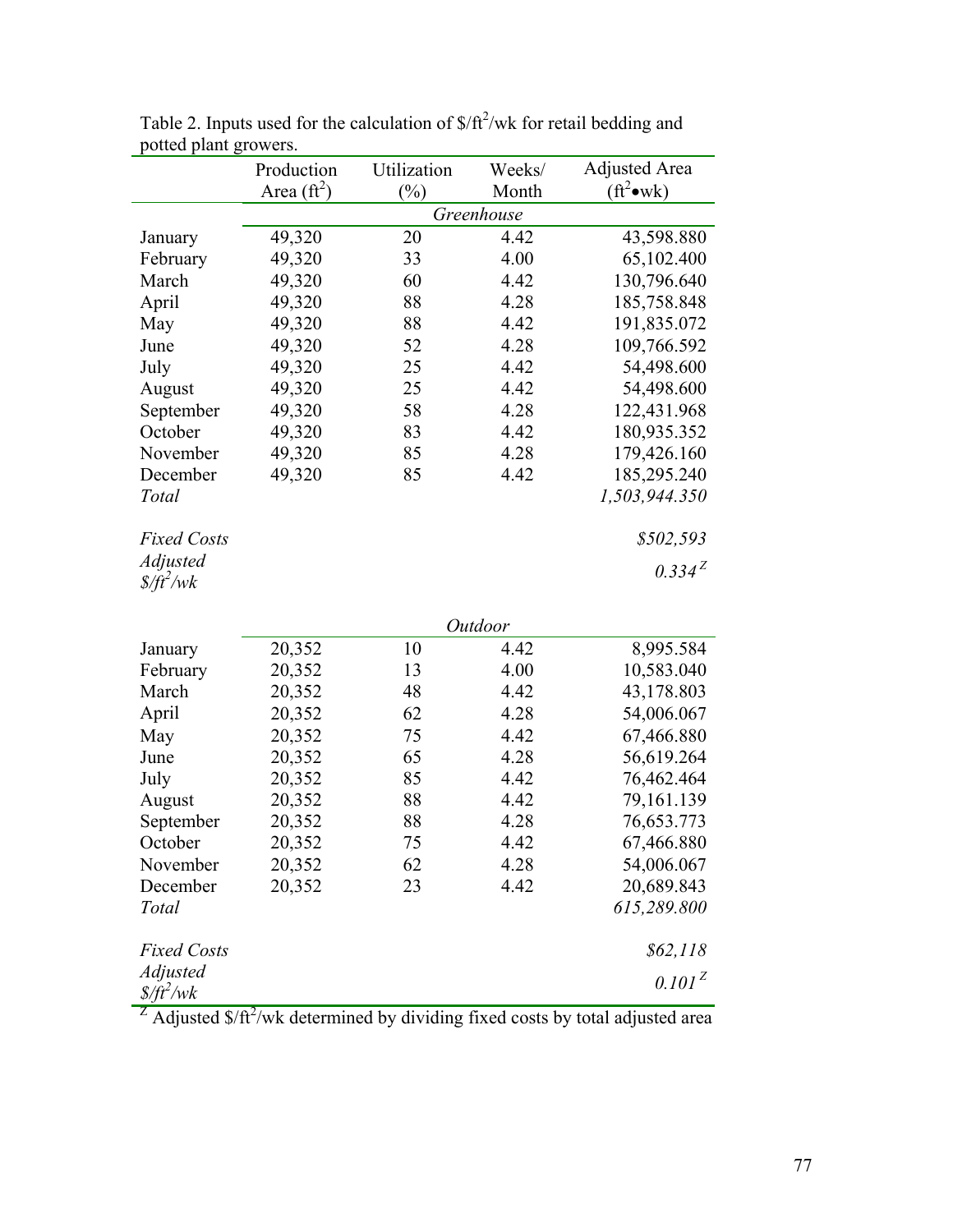|                    | Production           | Utilization | <b>Adjusted Area</b> |
|--------------------|----------------------|-------------|----------------------|
|                    | Area $(\text{ft}^2)$ | $(\%)$      | $(f\text{ft}^2)$     |
|                    |                      | Greenhouse  |                      |
| January            | 1,920                | 61          | 1,171.200            |
| February           | 1,920                | 95          | 1,824.000            |
| March              | 1,920                | 95          | 1,824.000            |
| April              | 1,920                | 95          | 1,824.000            |
| May                | 1,920                | 88          | 1,689.600            |
| June               | 1,920                | 83          | 1,593.600            |
| July               | 1,920                | 80          | 1,536.000            |
| August             | 1,920                | 80          | 1,536.000            |
| September          | 1,920                | 78          | 1,497.600            |
| October            | 1,920                | 46          | 883.200              |
| November           | 1,920                | 49          | 940.800              |
| December           | 1,920                | 49          | 940.800              |
| Total / 12         |                      |             | 1,438.400            |
| <b>Fixed Costs</b> |                      |             | \$3,102              |
| <b>Adjusted</b>    |                      |             | $2.157^{Z}$          |
| $\frac{f}{f}$      |                      |             |                      |
|                    |                      | Outdoor     |                      |
| January            | 56,792               | 21          | 11,926.320           |
| February           | 56,792               | 21          | 11,926.320           |
| March              | 56,792               | 27          | 15,333.840           |
| April              | 56,792               | 49          | 27,828.080           |
| May                | 56,792               | 84          | 47,705.280           |
| June               | 56,792               | 85          | 48,273.200           |
| July               | 56,792               | 82          | 46,569.440           |
| August             | 56,792               | 79          | 44,865.680           |
| September          | 56,792               | 71          | 40,322.320           |
| October            | 56,792               | 51          | 28,963.920           |
| November           | 56,792               | 27          | 15,333.840           |
| December           | 56,792               | 21          | 11,926.320           |
| Total / 12         |                      |             | 29,247.880           |
| <b>Fixed Costs</b> |                      |             | \$35,672             |
| <b>Adjusted</b>    |                      |             |                      |
| $\frac{f}{f}$      |                      |             | $1.220^{Z}$          |

Table 3. Inputs used for the calculation of  $\frac{\sqrt{t^2}}{yr}$  for wholesale cut flower growers.

<sup>Z</sup> Adjusted  $\frac{\sqrt{2}}{T}$  /yr determined by dividing fixed costs by total adjusted area